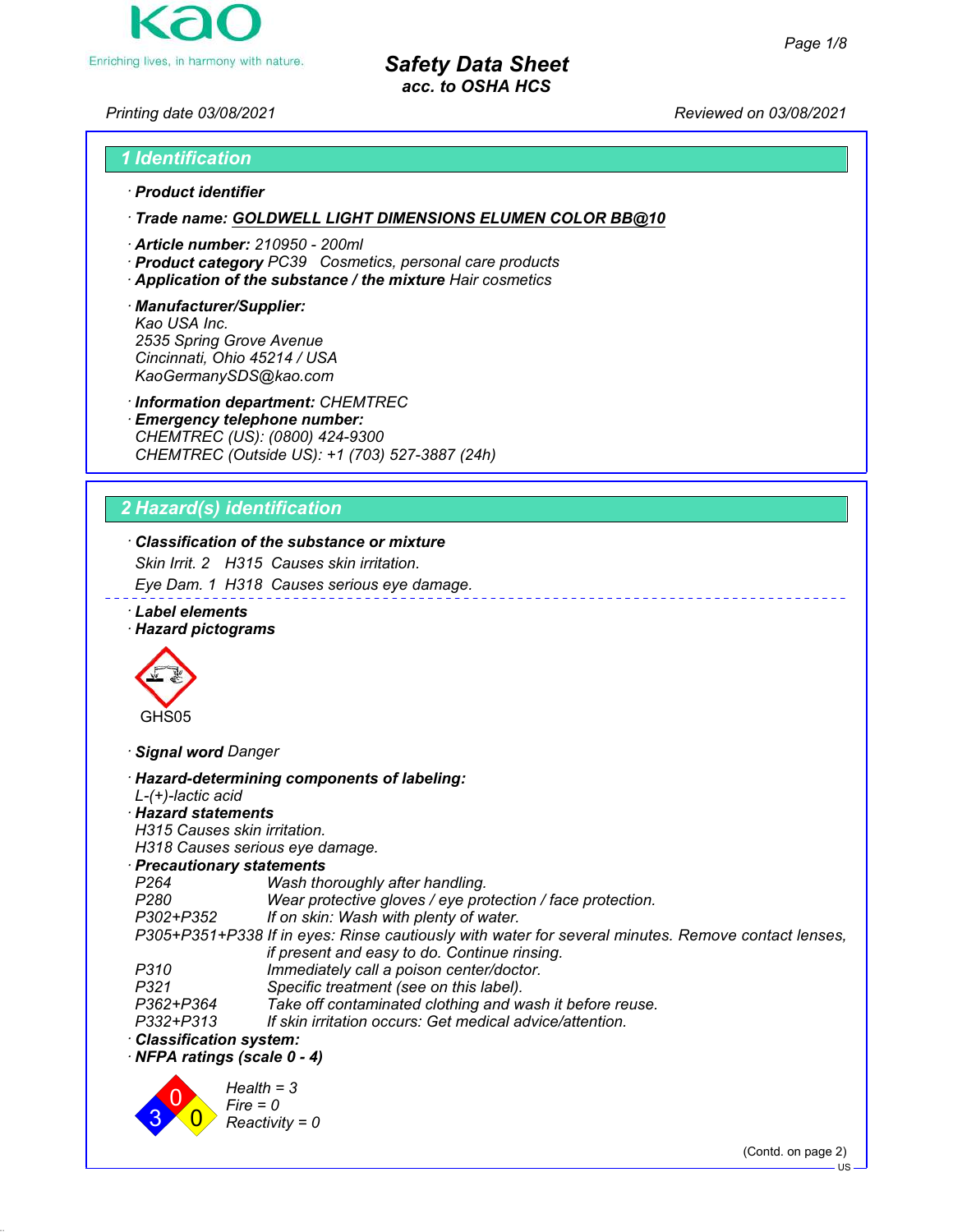*Printing date 03/08/2021 Reviewed on 03/08/2021*

### *Trade name: GOLDWELL LIGHT DIMENSIONS ELUMEN COLOR BB@10*

(Contd. of page 1)

*ꞏ HMIS-ratings (scale 0 - 4)*



*Fire = 0*

*ꞏ Other hazards*

*ꞏ Results of PBT and vPvB assessment*

- *ꞏ PBT: Not applicable.*
- *ꞏ vPvB: Not applicable.*

### *3 Composition/information on ingredients*

#### *ꞏ Chemical characterization: Mixtures*

*ꞏ Description: Mixture of the substances listed below with nonhazardous additions.*

| · Dangerous components: |                                                         |              |
|-------------------------|---------------------------------------------------------|--------------|
|                         | CAS: 108-32-7 Propylene carbonate                       | 20-25%       |
|                         | $\overline{\langle}$ Eye Irrit. 2A, H319                |              |
| CAS: 64-17-5 Ethanol    |                                                         | $2.5 - 10\%$ |
|                         | $\otimes$ Flam. Lig. 2, H225                            |              |
|                         | CAS: 79-33-4 $\vert$ L-(+)-lactic acid                  | ≥3-<5%       |
|                         | $\leftrightarrow$ Skin Corr. 1A, H314; Eye Dam. 1, H318 |              |

### *4 First-aid measures*

*ꞏ Description of first aid measures*

- *ꞏ General information: No special measures required.*
- *ꞏ After inhalation: In case of unconsciousness place patient stably in side position for transportation.*
- *ꞏ After skin contact: Immediately wash with water and soap and rinse thoroughly.*
- *ꞏ After eye contact: Rinse opened eye for several minutes under running water.*
- *ꞏ After swallowing: If symptoms persist consult doctor.*
- *ꞏ Information for doctor: Treat symptomatically.*
- *ꞏ Most important symptoms and effects, both acute and delayed No further relevant information available.*
- *ꞏ Indication of any immediate medical attention and special treatment needed No further relevant information available.*

# *5 Fire-fighting measures*

- *ꞏ Extinguishing media*
- *ꞏ Suitable extinguishing agents: Use fire fighting measures that suit the environment.*
- *ꞏ Special hazards arising from the substance or mixture*
- *Formation of toxic gases is possible during heating or in case of fire.*
- *ꞏ Advice for firefighters*
- *ꞏ Protective equipment: Mouth respiratory protective device. Do not inhale explosion gases or combustion gases.*
- *Wear fully protective suit.*
- *ꞏ Additional information Dispose of fire debris and contaminated fire fighting water in accordance with official regulations.*

(Contd. on page 3)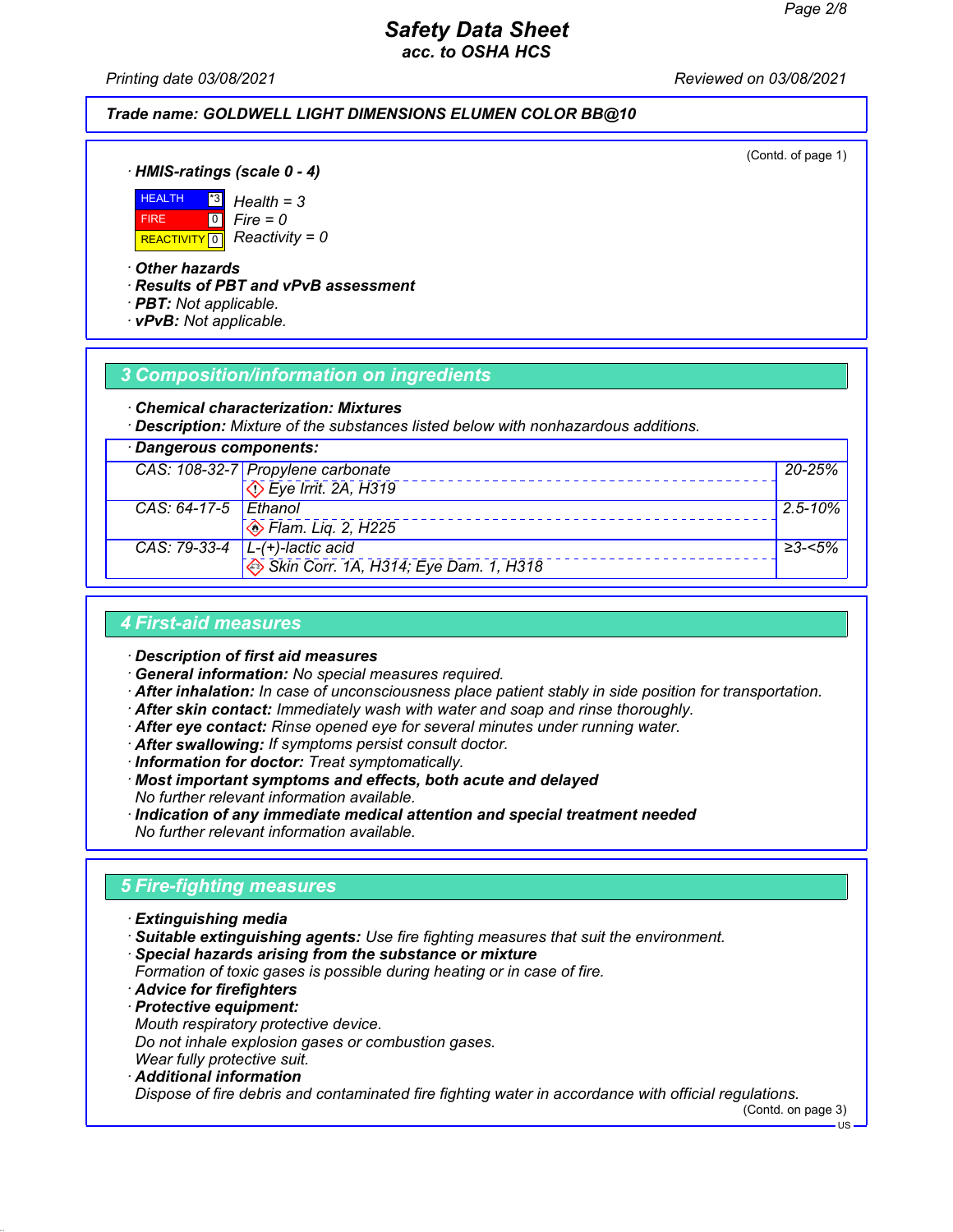*Printing date 03/08/2021 Reviewed on 03/08/2021*

### *Trade name: GOLDWELL LIGHT DIMENSIONS ELUMEN COLOR BB@10*

(Contd. of page 2)

*Collect contaminated fire fighting water separately. It must not enter the sewage system.*

#### *6 Accidental release measures*

- *ꞏ Personal precautions, protective equipment and emergency procedures Wear protective equipment. Keep unprotected persons away.*
- *ꞏ Environmental precautions: Dilute with plenty of water. Do not allow to penetrate the ground/soil. ꞏ Methods and material for containment and cleaning up: Use neutralizing agent. Dispose contaminated material as waste according to item 13. Absorb liquid components with liquid-binding material.*
- *ꞏ Reference to other sections See Section 7 for information on safe handling. See Section 8 for information on personal protection equipment. See Section 13 for disposal information.*

### *7 Handling and storage*

- *ꞏ Handling:*
- *ꞏ Precautions for safe handling Ensure good ventilation/exhaustion at the workplace. ꞏ Information about protection against explosions and fires: No special measures required.*
- *ꞏ Conditions for safe storage, including any incompatibilities*
- *ꞏ Storage:*
- *ꞏ Requirements to be met by storerooms and receptacles: Store only in the original receptacle.*
- *ꞏ Information about storage in one common storage facility: Not required.*
- *ꞏ Further information about storage conditions:*
- *Store in cool, dry conditions in well sealed receptacles.*
- *ꞏ Specific end use(s) No further relevant information available.*

### *8 Exposure controls/personal protection*

*ꞏ Additional information about design of technical systems: No further data; see item 7.*

- *ꞏ Control parameters*
- *ꞏ Components with limit values that require monitoring at the workplace: Not required.*
- *ꞏ Additional information: The lists that were valid during the creation were used as basis.*

- *ꞏ Personal protective equipment:*
- *ꞏ General protective and hygienic measures: Immediately remove all soiled and contaminated clothing. Wash hands before breaks and at the end of work. Avoid contact with the skin. Avoid contact with the eyes. ꞏ Breathing equipment: Not required.*

(Contd. on page 4)

*ꞏ Exposure controls*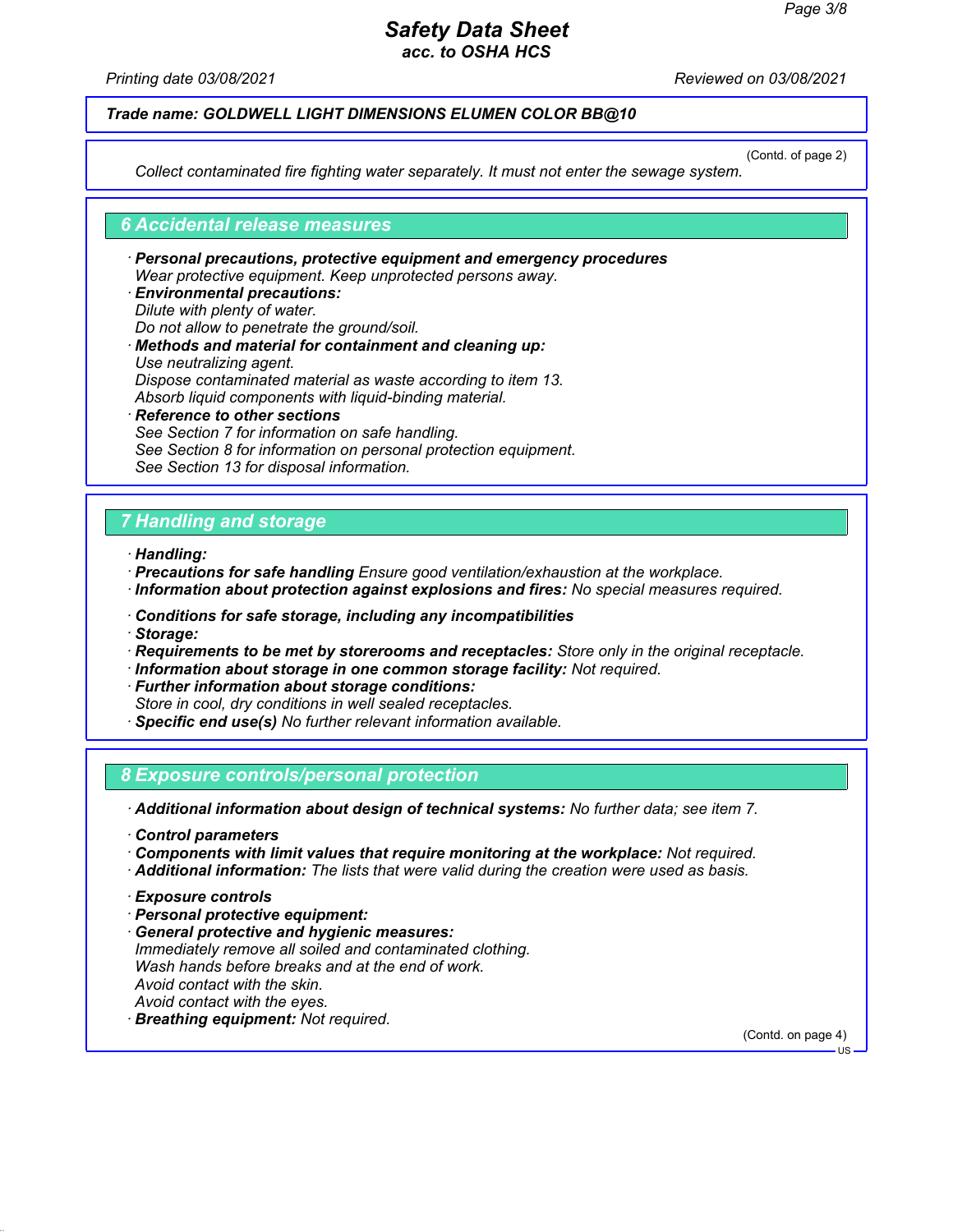*Printing date 03/08/2021 Reviewed on 03/08/2021*

### *Trade name: GOLDWELL LIGHT DIMENSIONS ELUMEN COLOR BB@10*

(Contd. of page 3)

*ꞏ Protection of hands:*



*Protective gloves*

*Check protective gloves prior to each use for their proper condition.*

*The glove material has to be impermeable and resistant to the product/ the substance/ the preparation. ꞏ Material of gloves*

*The selection of the suitable gloves does not only depend on the material, but also on further marks of quality and varies from manufacturer to manufacturer. As the product is a preparation of several substances, the resistance of the glove material can not be calculated in advance and has therefore to be checked prior to the application.*

#### *ꞏ Penetration time of glove material*

*The exact break through time has to be found out by the manufacturer of the protective gloves and has to be observed.*

*ꞏ Eye protection:*



*Goggles recommended during refilling.*

| · Information on basic physical and chemical properties<br><b>General Information</b> |                                               |
|---------------------------------------------------------------------------------------|-----------------------------------------------|
| · Appearance:                                                                         |                                               |
| Form:                                                                                 | Viscous                                       |
| Color:                                                                                | Various colors                                |
| · Odor:                                                                               | Product specific                              |
| Odor threshold:                                                                       | Not determined.                               |
| $\cdot$ pH-value at 20 °C (68 °F):                                                    | 2.7                                           |
| Change in condition                                                                   |                                               |
| <b>Melting point/Melting range:</b>                                                   | Undetermined.                                 |
| <b>Boiling point/Boiling range:</b>                                                   | Undetermined.                                 |
| · Flash point:                                                                        | Not applicable.                               |
| · Flammability (solid, gaseous):                                                      | Not applicable.                               |
| · Decomposition temperature:                                                          | Not determined.                               |
| · Auto igniting:                                                                      | Product is not selfigniting.                  |
| · Danger of explosion:                                                                | Product does not present an explosion hazard. |
| $\cdot$ Vapor pressure at 20 °C (68 °F):                                              | 23 hPa (17.3 mm Hg)                           |
| $\cdot$ Density at 20 °C (68 °F):                                                     | 1.06 g/cm <sup>3</sup> (8.8457 lbs/gal)       |
| · Relative density                                                                    | Not determined.                               |
| · Vapor density                                                                       | Not determined.                               |
| · Evaporation rate                                                                    | Not determined.                               |
| · Solubility in / Miscibility with                                                    |                                               |
| Water:                                                                                | Fully miscible.                               |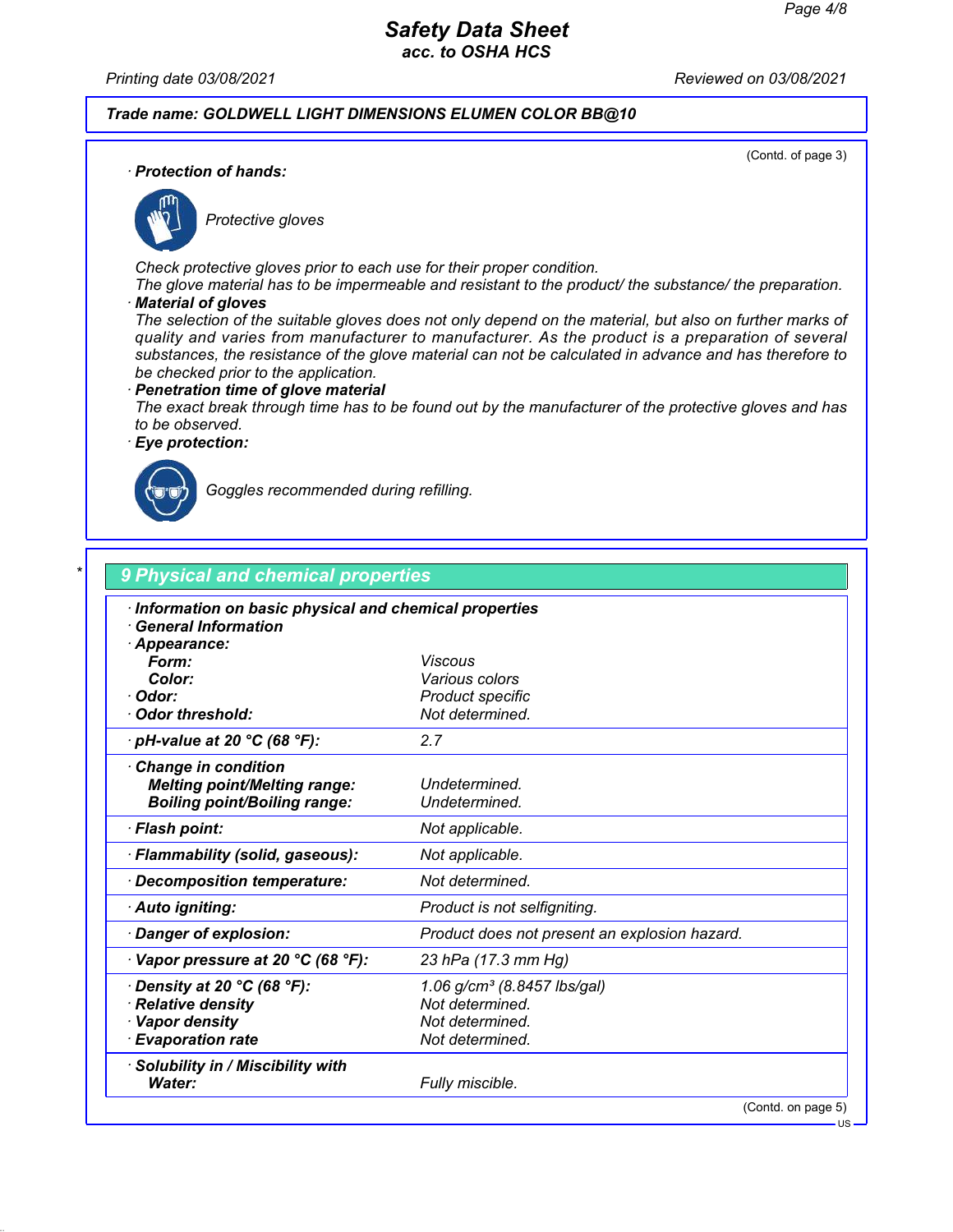US

# *Safety Data Sheet acc. to OSHA HCS*

*Printing date 03/08/2021 Reviewed on 03/08/2021*

### *Trade name: GOLDWELL LIGHT DIMENSIONS ELUMEN COLOR BB@10*

|                                                            |                                            | (Contd. of page 4) |
|------------------------------------------------------------|--------------------------------------------|--------------------|
| · Partition coefficient (n-octanol/water): Not determined. |                                            |                    |
| · Viscosity:                                               |                                            |                    |
| Dynamic at 20 $°C$ (68 $°F$ ):                             | 32,500 mPas                                |                    |
| Kinematic:                                                 | Not determined.                            |                    |
| · Solvent content:                                         |                                            |                    |
| <b>Organic solvents:</b>                                   | 5.3%                                       |                    |
| Water:                                                     | 62.1%                                      |                    |
| <b>VOC content:</b>                                        | 5.30%                                      |                    |
| <b>Solids content:</b>                                     | 4.9%                                       |                    |
| Other information                                          | No further relevant information available. |                    |

### *10 Stability and reactivity*

#### *ꞏ Reactivity*

*No dangerous reactions known if used as directed.*

- *No further relevant information available.*
- *ꞏ Chemical stability The product is stable under standard conditions.*
- *ꞏ Thermal decomposition / conditions to be avoided:*
- *No decomposition if used according to specifications.*
- *ꞏ Possibility of hazardous reactions No dangerous reactions known.*
- *ꞏ Conditions to avoid No further relevant information available.*
- *ꞏ Incompatible materials: No further relevant information available.*
- *ꞏ Hazardous decomposition products: No dangerous decomposition products known.*

### *11 Toxicological information*

*ꞏ Information on toxicological effects*

*ꞏ Acute toxicity:*

### *ꞏ LD/LC50 values that are relevant for classification:*

#### *CAS: 79-33-4 L-(+)-lactic acid*

*Oral LD50 3,543 mg/kg (rat)*

#### *ꞏ Primary irritant effect:*

- *ꞏ on the skin: Irritant to skin and mucous membranes.*
- *ꞏ on the eye: Strong irritant with the danger of severe eye injury.*
- *ꞏ Sensitization: No sensitizing effects known.*
- *ꞏ Additional toxicological information:*

*The product shows the following dangers according to internally approved calculation methods for preparations:*

*When used and handled according to specifications, the product does not have any harmful effects according to our experience and the information provided to us. Irritant*

*ꞏ Carcinogenic categories*

|                         | · IARC (International Agency for Research on Cancer) |                    |
|-------------------------|------------------------------------------------------|--------------------|
| $CAS: 64-17-5$ Ethanol  |                                                      |                    |
| $CAS: 91-64-5$ Coumarin |                                                      |                    |
| CAS: 97-53-0 Eugenol    |                                                      |                    |
|                         |                                                      | (Contd. on page 6) |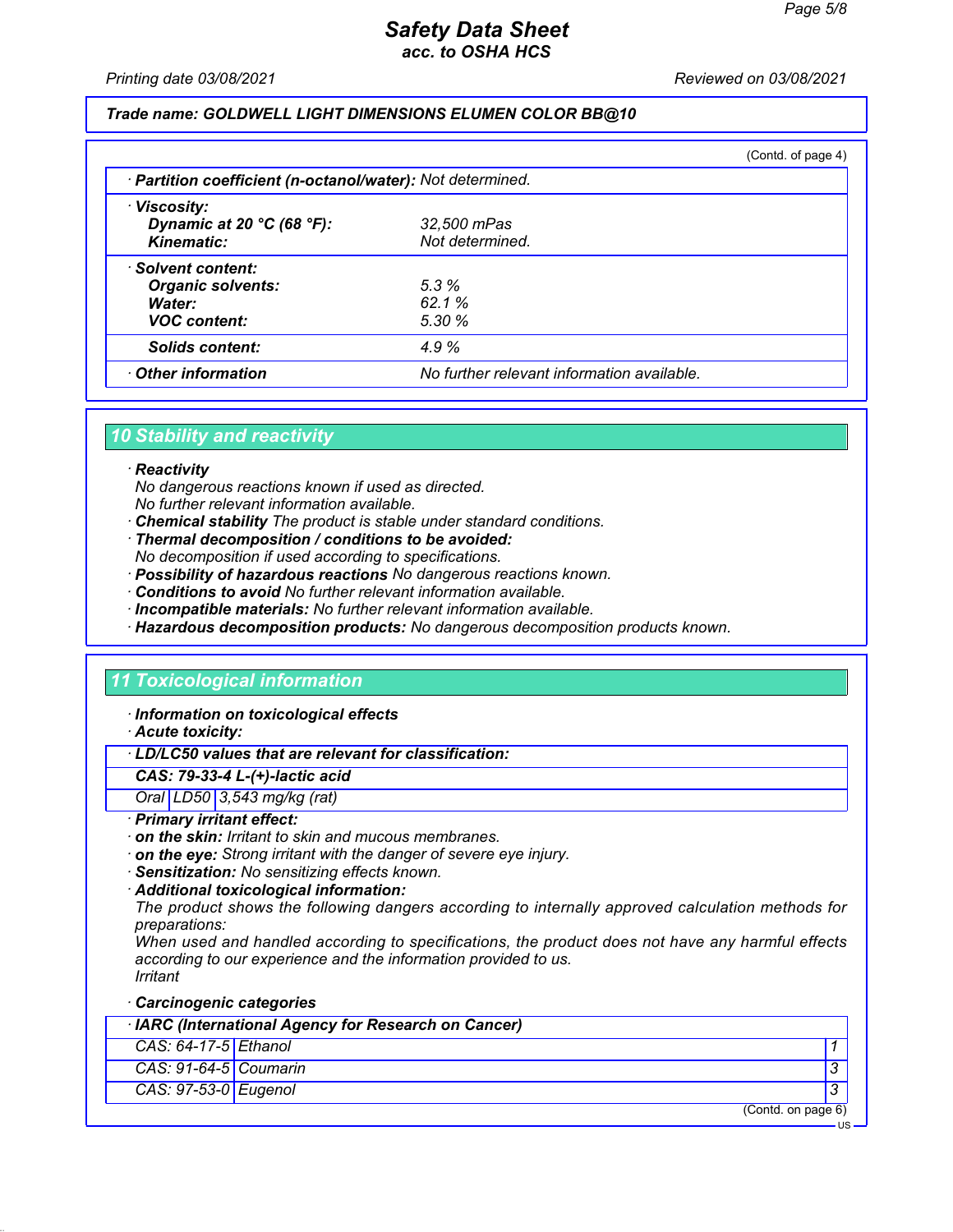*Printing date 03/08/2021 Reviewed on 03/08/2021*

*Trade name: GOLDWELL LIGHT DIMENSIONS ELUMEN COLOR BB@10*

(Contd. of page 5)

US

# *ꞏ NTP (National Toxicology Program)*

*None of the ingredients is listed.*

### *ꞏ OSHA-Ca (Occupational Safety & Health Administration)*

*None of the ingredients is listed.*

# *12 Ecological information*

#### *ꞏ Toxicity*

- *ꞏ Aquatic toxicity: No further relevant information available.*
- *ꞏ Persistence and degradability No further relevant information available.*
- *ꞏ Behavior in environmental systems:*
- *ꞏ Bioaccumulative potential No further relevant information available.*
- *ꞏ Mobility in soil No further relevant information available.*
- *ꞏ Additional ecological information:*
- *ꞏ General notes:*

*Water hazard class 1 (Self-assessment): slightly hazardous for water*

*Do not allow undiluted product or large quantities of it to reach ground water, water course or sewage system.*

*Must not reach bodies of water or drainage ditch undiluted or unneutralized.*

- *ꞏ Results of PBT and vPvB assessment*
- *ꞏ PBT: Not applicable.*
- *ꞏ vPvB: Not applicable.*
- *ꞏ Other adverse effects No further relevant information available.*

### *13 Disposal considerations*

*ꞏ Uncleaned packagings:*

- *ꞏ Recommendation: Disposal must be made according to official regulations.*
- *ꞏ Recommended cleansing agent: Water, if necessary with cleansing agents.*

### *\* 14 Transport information*

| · UN-Number<br>· DOT, ADR/RID/ADN, IMDG, IATA                                       | Void            |                    |
|-------------------------------------------------------------------------------------|-----------------|--------------------|
| $\cdot$ UN proper shipping name<br>DOT, IMDG, IATA                                  | Void            |                    |
| · Transport hazard class(es)                                                        |                 |                    |
| · DOT, ADR/RID/ADN, ADN, IMDG, IATA<br>∙ Class                                      | Void            |                    |
| · Packing group<br>· DOT, ADR/RID/ADN, IMDG, IATA                                   | Void            |                    |
| $\cdot$ Environmental hazards:                                                      | Not applicable. |                    |
| · Special precautions for user                                                      | Not applicable. |                    |
| · Transport in bulk according to Annex II of<br><b>MARPOL73/78 and the IBC Code</b> | Not applicable. |                    |
|                                                                                     |                 | (Contd. on page 7) |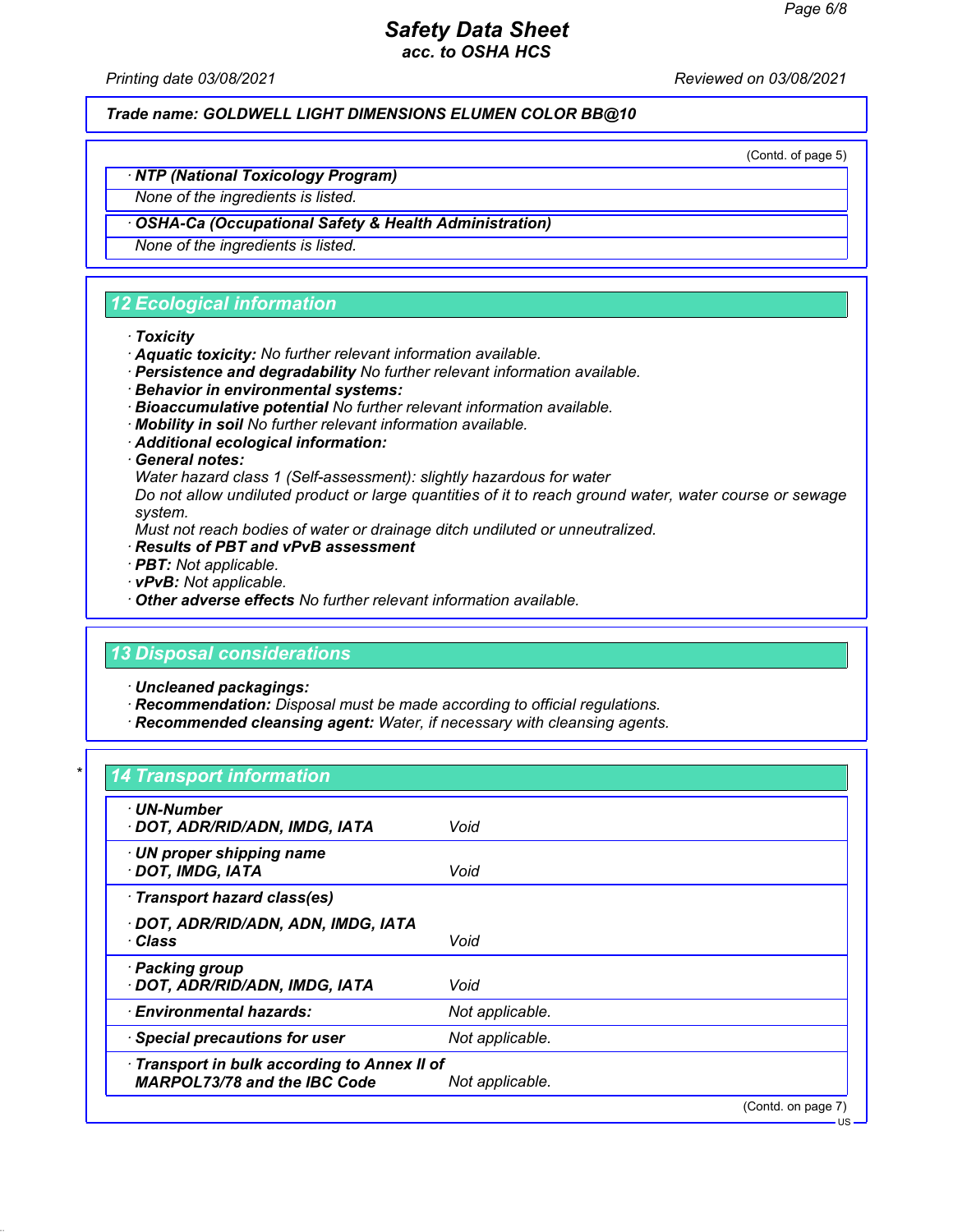*Printing date 03/08/2021 Reviewed on 03/08/2021*

*Trade name: GOLDWELL LIGHT DIMENSIONS ELUMEN COLOR BB@10*

(Contd. of page 6)

*ꞏ UN "Model Regulation": Void*

### *\* 15 Regulatory information*

*ꞏ Safety, health and environmental regulations/legislation specific for the substance or mixture No further relevant information available.*

*ꞏ Sara*

*ꞏ Section 355 (extremely hazardous substances):*

*None of the ingredients is listed.*

*ꞏ Section 313 (Specific toxic chemical listings):*

*None of the ingredients is listed.*

*ꞏ TSCA (Toxic Substances Control Act):*

*All components have the value ACTIVE.*

*ꞏ Hazardous Air Pollutants*

*None of the ingredients is listed.*

*ꞏ Chemicals known to cause cancer:*

*None of the ingredients is listed.*

*ꞏ Chemicals known to cause reproductive toxicity for females:*

*None of the ingredients is listed.*

*ꞏ Chemicals known to cause reproductive toxicity for males:*

*None of the ingredients is listed.*

*ꞏ Chemicals known to cause developmental toxicity:*

*CAS: 64-17-5 Ethanol*

*ꞏ Carcinogenic categories*

*ꞏ EPA (Environmental Protection Agency)*

*None of the ingredients is listed.*

*ꞏ TLV (Threshold Limit Value)*

*CAS: 64-17-5 Ethanol A3*

*ꞏ NIOSH-Ca (National Institute for Occupational Safety and Health)*

*None of the ingredients is listed.*

*ꞏ Chemical safety assessment: A Chemical Safety Assessment has not been carried out.*

### *16 Other information*

*This information is based on our present knowledge. However, this shall not constitute a guarantee for any specific product features and shall not establish a legally valid contractual relationship.*

*ꞏ Relevant phrases*

*H225 Highly flammable liquid and vapor.*

*H314 Causes severe skin burns and eye damage.*

*H318 Causes serious eye damage.*

*H319 Causes serious eye irritation.*

*ꞏ Department issuing SDS: Regulatory Affairs*

*ꞏ Contact:*

*ꞏ Date of preparation / last revision 03/08/2021 / 1*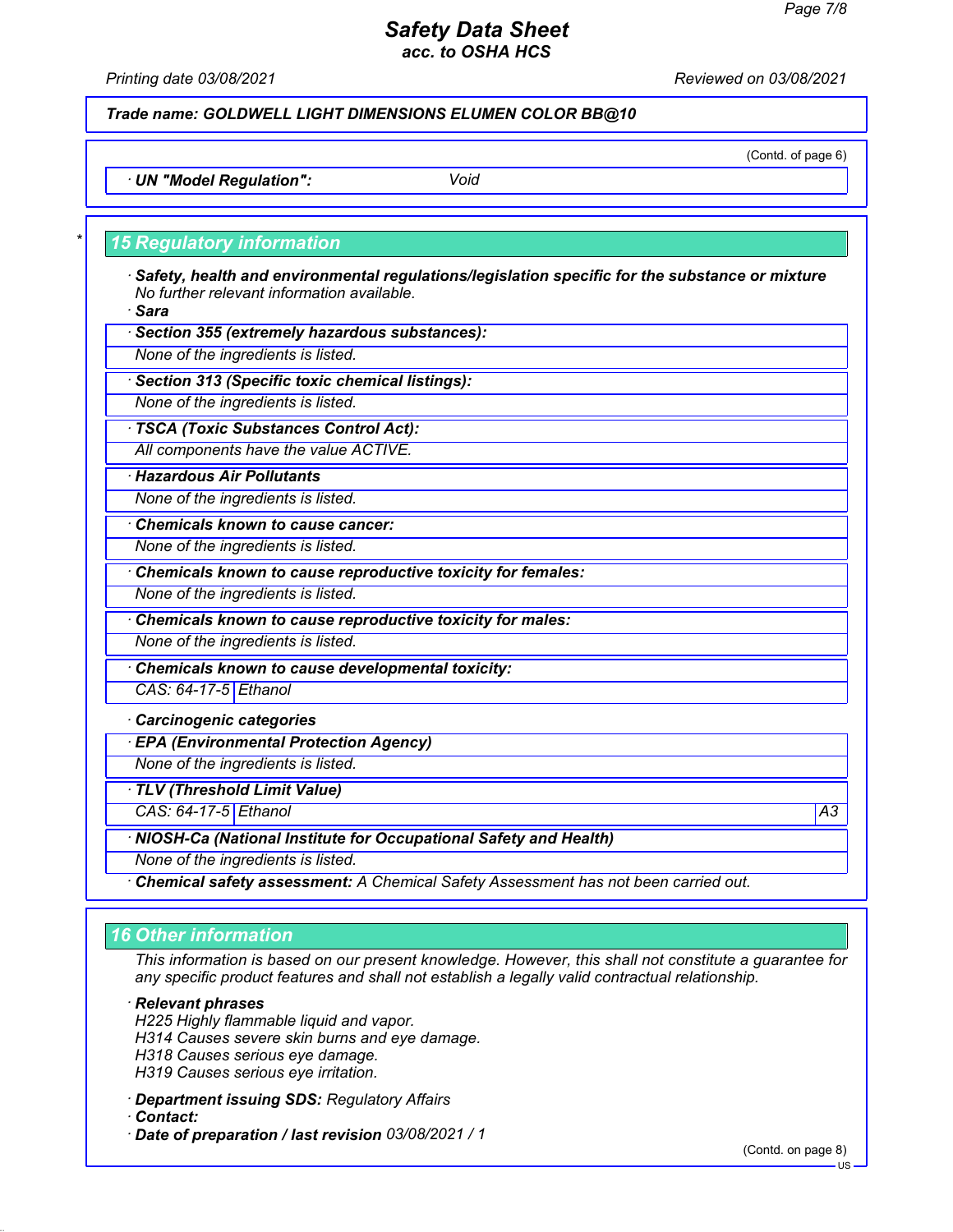*Printing date 03/08/2021 Reviewed on 03/08/2021*

# *Trade name: GOLDWELL LIGHT DIMENSIONS ELUMEN COLOR BB@10*

|                                                                                                                                                                                                                                         | (Contd. of page 7) |
|-----------------------------------------------------------------------------------------------------------------------------------------------------------------------------------------------------------------------------------------|--------------------|
| $\cdot$ Abbreviations and acronyms:                                                                                                                                                                                                     |                    |
| ADR: Accord relatif au transport international des marchandises dangereuses par route (European Agreement Concerning the<br>International Carriage of Dangerous Goods by Road)<br>IMDG: International Maritime Code for Dangerous Goods |                    |
| DOT: US Department of Transportation                                                                                                                                                                                                    |                    |
| IATA: International Air Transport Association                                                                                                                                                                                           |                    |
| <b>EINECS: European Inventory of Existing Commercial Chemical Substances</b>                                                                                                                                                            |                    |
| <b>ELINCS: European List of Notified Chemical Substances</b>                                                                                                                                                                            |                    |
| CAS: Chemical Abstracts Service (division of the American Chemical Society)                                                                                                                                                             |                    |
| NFPA: National Fire Protection Association (USA)                                                                                                                                                                                        |                    |
| HMIS: Hazardous Materials Identification System (USA)                                                                                                                                                                                   |                    |
| VOC: Volatile Organic Compounds (USA, EU)                                                                                                                                                                                               |                    |
| LC50: Lethal concentration, 50 percent                                                                                                                                                                                                  |                    |
| LD50: Lethal dose, 50 percent                                                                                                                                                                                                           |                    |
| PBT: Persistent, Bioaccumulative and Toxic                                                                                                                                                                                              |                    |
| vPvB: very Persistent and very Bioaccumulative                                                                                                                                                                                          |                    |
| NIOSH: National Institute for Occupational Safety                                                                                                                                                                                       |                    |
| <b>OSHA: Occupational Safety &amp; Health</b>                                                                                                                                                                                           |                    |
| TLV: Threshold Limit Value                                                                                                                                                                                                              |                    |
| PEL: Permissible Exposure Limit                                                                                                                                                                                                         |                    |
| REL: Recommended Exposure Limit                                                                                                                                                                                                         |                    |
| Flam. Lig. 2: Flammable liguids - Category 2                                                                                                                                                                                            |                    |
| Skin Corr. 1A: Skin corrosion/irritation - Category 1A                                                                                                                                                                                  |                    |
| Skin Irrit. 2: Skin corrosion/irritation - Category 2                                                                                                                                                                                   |                    |
| Eye Dam. 1: Serious eye damage/eye irritation - Category 1                                                                                                                                                                              |                    |
| Eye Irrit. 2A: Serious eye damage/eye irritation – Category 2A                                                                                                                                                                          |                    |
| ** Data compared to the previous version altered.                                                                                                                                                                                       |                    |
|                                                                                                                                                                                                                                         | $US -$             |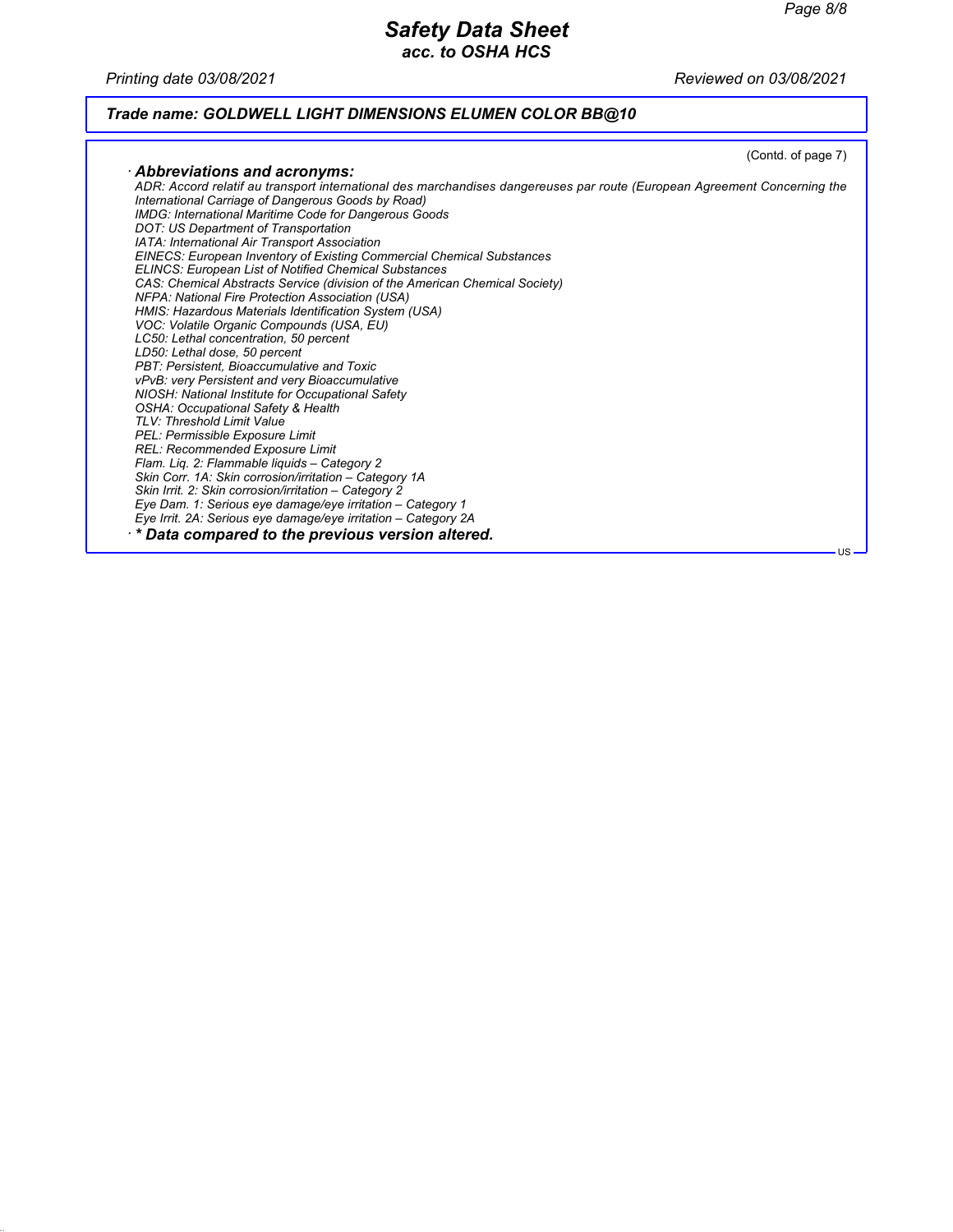

*Printing date 02/08/2019 Reviewed on 02/08/2019*

# *1 Identification · Product identifier*

*· Trade name: GOLDWELL ELUMEN Leave-In Conditioner*

- *· Article number: 210974 150ml*
- *· Product category PC39 Cosmetics, personal care products*
- *· Application of the substance / the mixture Hair cosmetics*
- *· Manufacturer/Supplier: Kao USA Inc. 2535 Spring Grove Avenue Cincinnati, Ohio 45214 / USA KaoGermanySDS@kao.com*

*· Information department: CHEMTREC*

*· Emergency telephone number: CHEMTREC (US): (0800) 424-9300 CHEMTREC (Outside US): +1 (703) 527-3887 (24h)*

### *\* 2 Hazard(s) identification*

## *· Classification of the substance or mixture*

*Flam. Liq. 3 H226 Flammable liquid and vapor. Skin Irrit. 2 H315 Causes skin irritation.*

*· Label elements*

*· Hazard pictograms*



# *· Signal word Warning · Hazard statements*

*H226 Flammable liquid and vapor. H315 Causes skin irritation.*

*· Precautionary statements*

- *P210 Keep away from heat/sparks/open flames/hot surfaces. No smoking. P233 Keep container tightly closed.*
- *P240 Ground/bond container and receiving equipment.*
- *P241 Use explosion-proof electrical/ventilating/lighting/equipment.*
- *P242 Use only non-sparking tools.*
	- *P243 Take precautionary measures against static discharge.*
	- *P264 Wash thoroughly after handling.*
	- *P280 Wear protective gloves.*
	- *P302+P352 If on skin: Wash with plenty of water.*
	- *P321 Specific treatment (see on this label).*
	- *P305+P351+P338 If in eyes: Rinse cautiously with water for several minutes. Remove contact lenses, if present and easy to do. Continue rinsing. P332+P313 If skin irritation occurs: Get medical advice/attention. P362+P364 Take off contaminated clothing and wash it before reuse.*
		-
	- *P337+P313 If eye irritation persists: Get medical advice/attention.*
	- *P370+P378 In case of fire: Use for extinction: CO2, powder or water spray.*
	- *P403+P235 Store in a well-ventilated place. Keep cool.*
	- *P501 Dispose of contents/container in accordance with local/regional/national/ international regulations.*

(Contd. on page 2)

US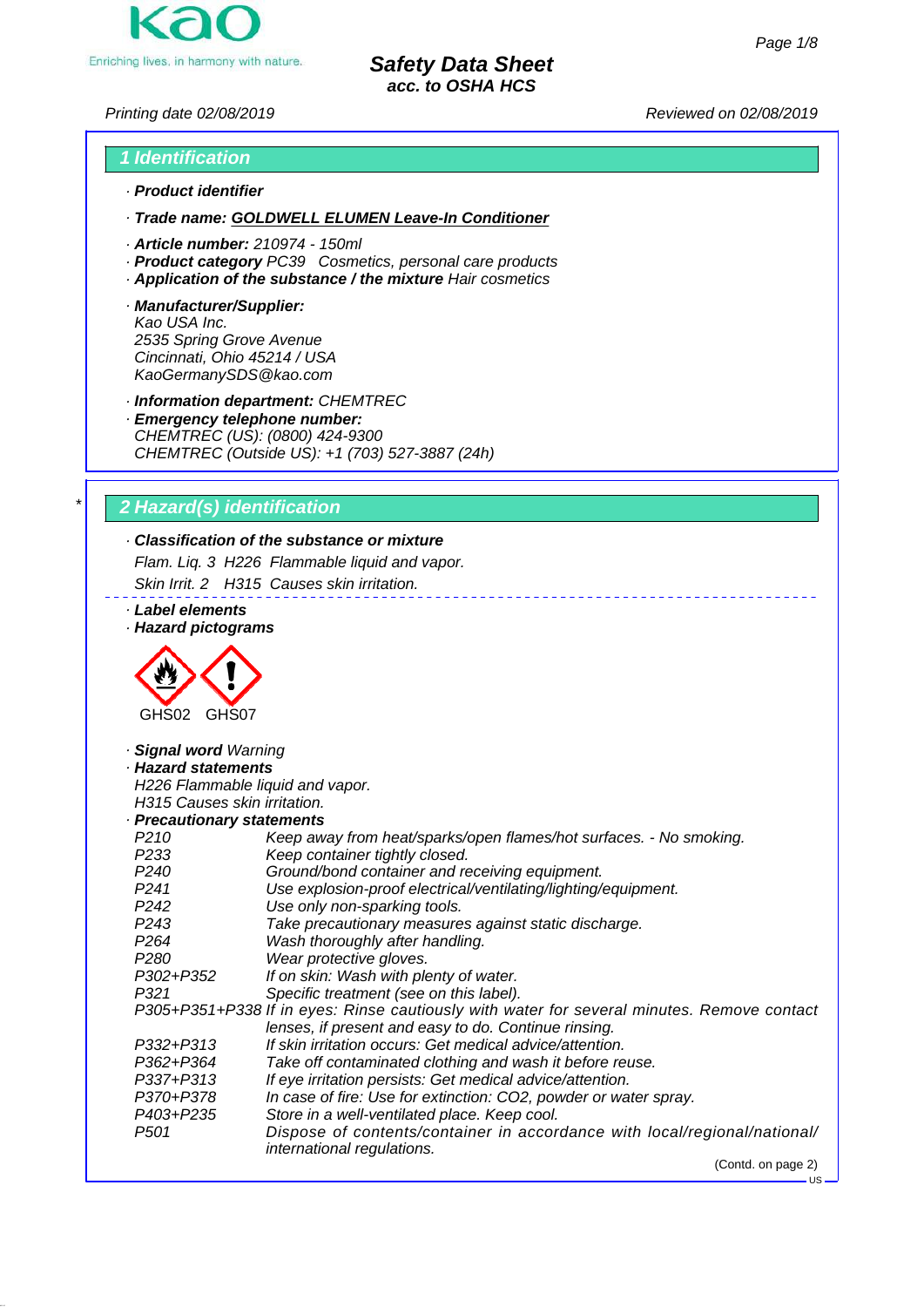*Printing date 02/08/2019 Reviewed on 02/08/2019*



## *\* 4 First-aid measures*

#### *· Description of first aid measures*

*· General information: Immediately remove any clothing soiled by the product.*

 *Skin Irrit. 2, H315; Eye Irrit. 2A, H319*

- *· After inhalation:*
- *In case of unconsciousness place patient stably in side position for transportation.*
- *· After skin contact: Immediately wash with water and soap and rinse thoroughly.*
- *· After eye contact:*
- *Rinse opened eye for several minutes under running water. Then consult a doctor.*
- *· After swallowing: Do not induce vomiting; immediately call for medical help.*
- *If symptoms persist consult doctor.*
- *· Information for doctor: Treat symptomatically.*
- *· Most important symptoms and effects, both acute and delayed No further relevant information available.*
- *· Indication of any immediate medical attention and special treatment needed No further relevant information available.*

### *5 Fire-fighting measures*

- *· Extinguishing media*
- *· Suitable extinguishing agents:*

*CO2, extinguishing powder or water spray. Fight larger fire with alcohol resistant foam.*

(Contd. on page 3)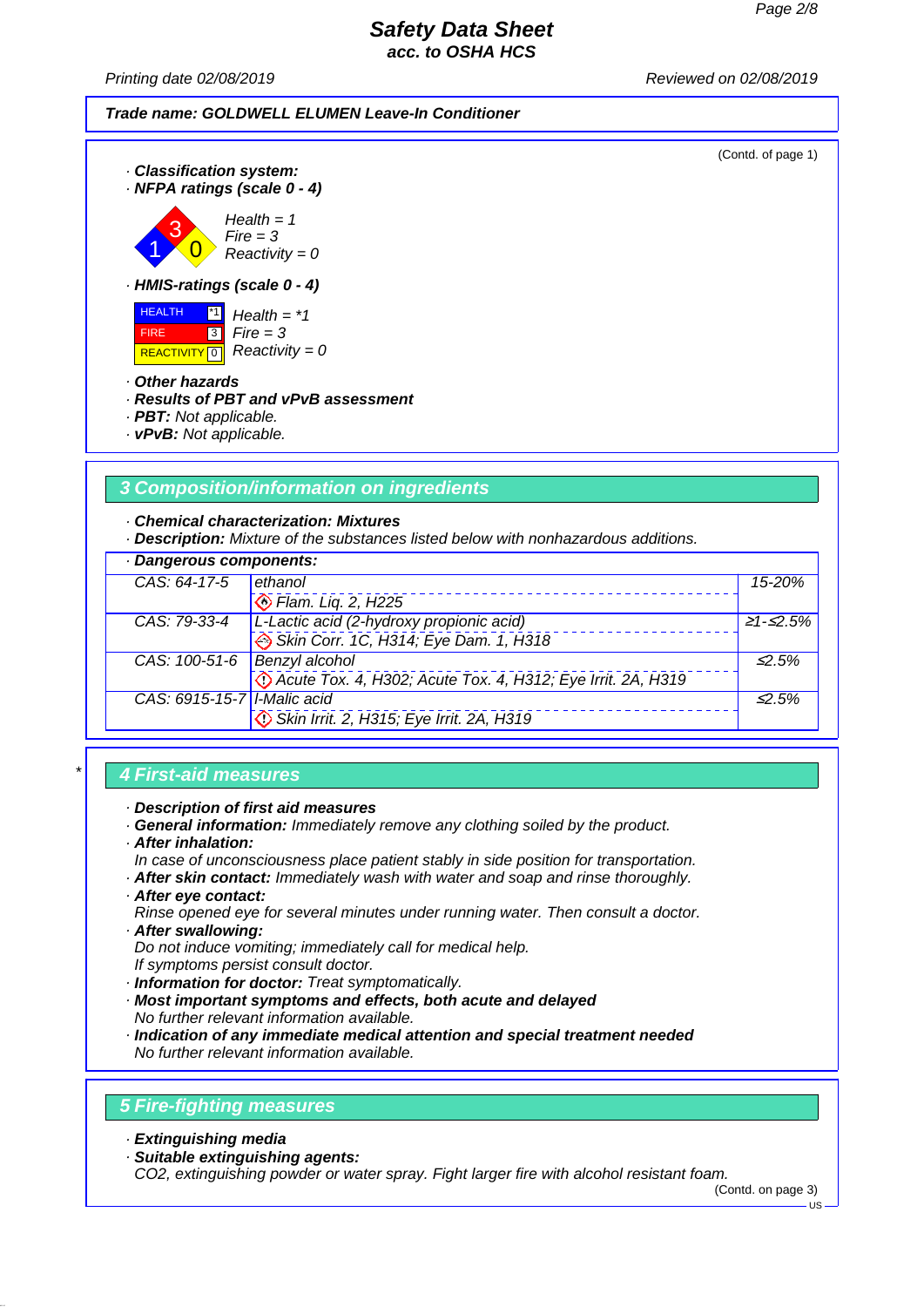(Contd. of page 2)

## *Safety Data Sheet acc. to OSHA HCS*

*Printing date 02/08/2019 Reviewed on 02/08/2019*

#### *Trade name: GOLDWELL ELUMEN Leave-In Conditioner*

*· For safety reasons unsuitable extinguishing agents: Water with full jet · Special hazards arising from the substance or mixture*

*During heating or in case of fire poisonous gases are produced. Exposure to decomposition products may be a hazard to health No further relevant information available.*

- *· Advice for firefighters*
- *· Protective equipment: Use personal protective equipment.*
- *· Additional information*

*Fire residues and contaminated fire extinguishing water must be disposed of in accordance with local regulations.*

*Use water spray to cool unopened containers.*

*Prevent fire extinguishing water from contaminating surface water or the ground water system*

### *6 Accidental release measures*

- *· Personal precautions, protective equipment and emergency procedures Wear protective equipment. Keep unprotected persons away.*
- *· Environmental precautions: Prevent seepage into sewage system, workpits and cellars.*
- *· Methods and material for containment and cleaning up: Absorb with liquid-binding material (sand, diatomite, acid binders, universal binders, sawdust). Dispose contaminated material as waste according to item 13.*
- *· Reference to other sections See Section 7 for information on safe handling. See Section 8 for information on personal protection equipment. See Section 13 for disposal information.*

#### *7 Handling and storage*

*· Handling:*

- *· Precautions for safe handling Prevent formation of aerosols.*
- *· Information about protection against explosions and fires:*

*Keep ignition sources away - Do not smoke. Protect against electrostatic charges.*

*· Conditions for safe storage, including any incompatibilities*

*· Storage:*

*· Requirements to be met by storerooms and receptacles: No special requirements.*

- *· Information about storage in one common storage facility: Not required.*
- *· Further information about storage conditions: None.*

*Keep receptacle tightly sealed. Keep container in a well-ventilated plase.*

*· Specific end use(s) No further relevant information available.*

### *\* 8 Exposure controls/personal protection*

*· Additional information about design of technical systems: No further data; see item 7.*

- *· Control parameters*
- *· Components with limit values that require monitoring at the workplace:*

*The following constituent is the only constituent of the product which has a PEL, TLV or other recommended exposure limit.*

*At this time, the other constituents have no known exposure limits.*

*CAS: 100-51-6 Benzyl alcohol (*≤*2.5%)*

#### *WEEL Long-term value: 10 ppm*

*· Additional information: The lists that were valid during the creation were used as basis.*

(Contd. on page 4)

US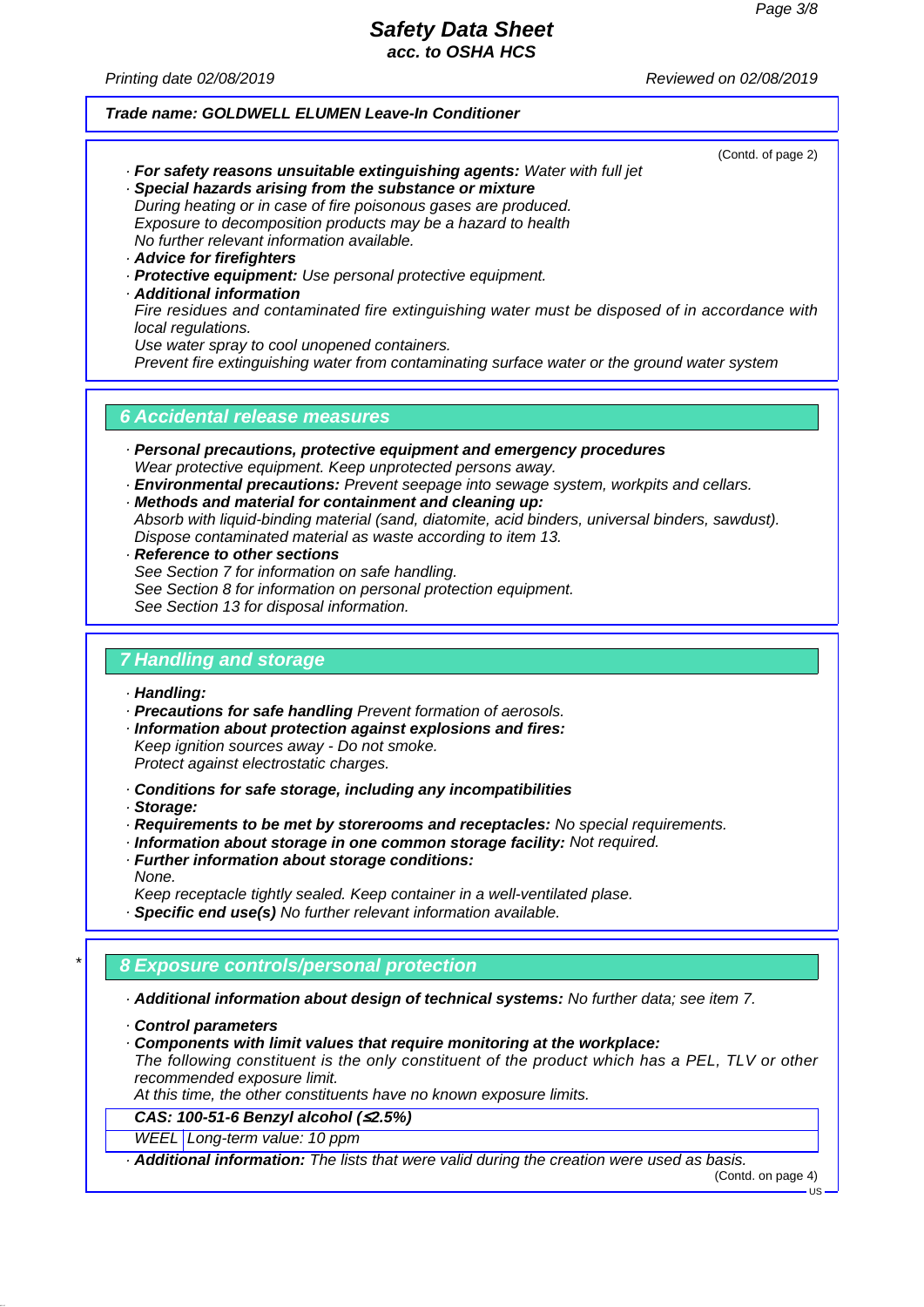*Printing date 02/08/2019 Reviewed on 02/08/2019*

#### *Trade name: GOLDWELL ELUMEN Leave-In Conditioner*

(Contd. of page 3)

US

*· Exposure controls · Personal protective equipment: · General protective and hygienic measures: Immediately remove all soiled and contaminated clothing. Wash hands before breaks and at the end of work. Avoid contact with the skin. Avoid contact with the eyes and skin. · Breathing equipment: Not required. In case of brief exposure or low pollution use respiratory filter device. In case of intensive or longer exposure use respiratory protective device that is independent of circulating air. · Protection of hands: Not required under normal conditions. The details concerned are recommendations. The glove material has to be impermeable and resistant to the product / the substance / the preparation. Due to missing tests no recommendation to the glove material can be given for the product/ the preparation/ the mixture. Selection of the glove material on consideration of the penetration times, rates of diffusion and the degradation. - Please contact the glove supplier for futher information. · Material of gloves The selection of the suitable gloves does not only depend on the material, but also on further marks of quality and varies from manufacturer to manufacturer. As the product is a preparation of several substances, the resistance of the glove material can not be calculated in advance and has therefore to be checked prior to the application. · Penetration time of glove material The exact break through time has to be found out by the manufacturer of the protective gloves and has to be observed. · Eye protection:*



*Not required under normal conditions If there is a risk of splashing: safety glasses*

|  |  |  |  | <b>SET 3 9 Physical and chemical properties</b> |  |  |
|--|--|--|--|-------------------------------------------------|--|--|
|--|--|--|--|-------------------------------------------------|--|--|

| Information on basic physical and chemical properties<br><b>General Information</b>                 |                                |                    |
|-----------------------------------------------------------------------------------------------------|--------------------------------|--------------------|
| · Appearance:                                                                                       |                                |                    |
| Form:                                                                                               | Fluid                          |                    |
| Color:                                                                                              | Colorless                      |                    |
| · Odor:                                                                                             | Characteristic                 |                    |
| · Odor threshold:                                                                                   | Not determined.                |                    |
| $\cdot$ pH-value at 20 °C (68 °F):                                                                  | 3.4                            |                    |
| · Change in condition<br><b>Melting point/Melting range:</b><br><b>Boiling point/Boiling range:</b> | Undetermined.<br>Undetermined. |                    |
| · Flash point:                                                                                      | 32 °C (89.6 °F)                |                    |
| · Flammability (solid, gaseous):                                                                    | Not applicable.                |                    |
| · Decomposition temperature:                                                                        | Not determined.                |                    |
| · Auto igniting:                                                                                    | Product is not selfigniting.   |                    |
|                                                                                                     |                                | (Contd. on page 5) |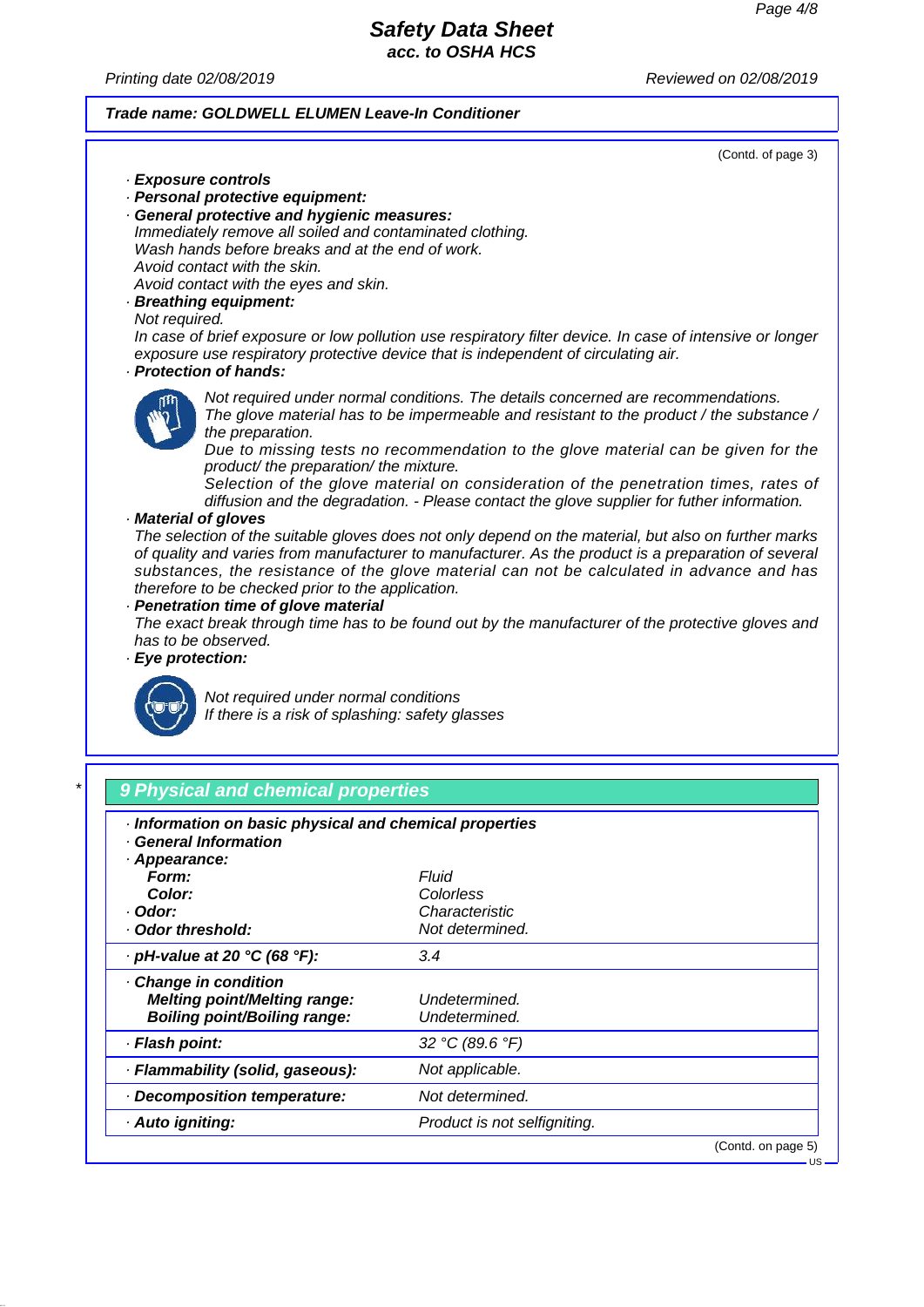US

# *Safety Data Sheet acc. to OSHA HCS*

*Printing date 02/08/2019 Reviewed on 02/08/2019*

#### *Trade name: GOLDWELL ELUMEN Leave-In Conditioner*

|                                                                                                  | (Contd. of page 4)                                                                                    |
|--------------------------------------------------------------------------------------------------|-------------------------------------------------------------------------------------------------------|
| Danger of explosion:                                                                             | Product is not explosive. However, formation of explosive<br>air/vapor mixtures are possible.         |
| $\cdot$ Vapor pressure at 20 °C (68 °F):                                                         | 59 hPa (44.3 mm Hg)                                                                                   |
| $\cdot$ Density at 20 °C (68 °F):<br>· Relative density<br>· Vapor density<br>· Evaporation rate | $0.9848$ g/cm <sup>3</sup> (8.21816 lbs/gal)<br>Not determined.<br>Not determined.<br>Not determined. |
| · Solubility in / Miscibility with<br>Water:                                                     | Not miscible or difficult to mix.                                                                     |
| · Partition coefficient (n-octanol/water): Not determined.                                       |                                                                                                       |
| · Viscosity:<br>Dynamic:<br><b>Kinematic:</b>                                                    | Not determined.<br>Not determined.                                                                    |
| · Solvent content:<br><b>Organic solvents:</b><br>Water:<br><b>VOC content:</b>                  | 18.7%<br>75.0%<br>18.65 %                                                                             |
| Solids content:<br>Other information                                                             | 4.5%<br>No further relevant information available.                                                    |

### *10 Stability and reactivity*

#### *· Reactivity*

*No dangerous reactions known if used as directed. No further relevant information available.*

- *· Chemical stability The product is stable under standard conditions.*
- *· Thermal decomposition / conditions to be avoided:*
- *No decomposition if used according to specifications.*
- *· Possibility of hazardous reactions No dangerous reactions known.*
- *· Conditions to avoid No further relevant information available.*
- *· Incompatible materials: No further relevant information available.*
- *· Hazardous decomposition products: No dangerous decomposition products known.*

### *\* 11 Toxicological information*

- *· Information on toxicological effects*
- *· Acute toxicity:*
- *· Primary irritant effect:*
- *· on the skin: Irritant to skin and mucous membranes.*
- *· on the eye: No irritating effect.*
- *· Sensitization: No sensitizing effects known.*
- *· Additional toxicological information:*

*The product shows the following dangers according to internally approved calculation methods for preparations:*

*Irritant*

### *· Carcinogenic categories*

|               | · IARC (International Agency for Research on Cancer)  |    |
|---------------|-------------------------------------------------------|----|
| CAS: 64-17-5  | Lethanol                                              |    |
|               | CAS: 68603-42-9 coconut oil diethanolamine condensate | 2B |
| CAS: 108-46-3 | <i>I resorcinol</i>                                   |    |
|               | (Contd. on page 6)                                    |    |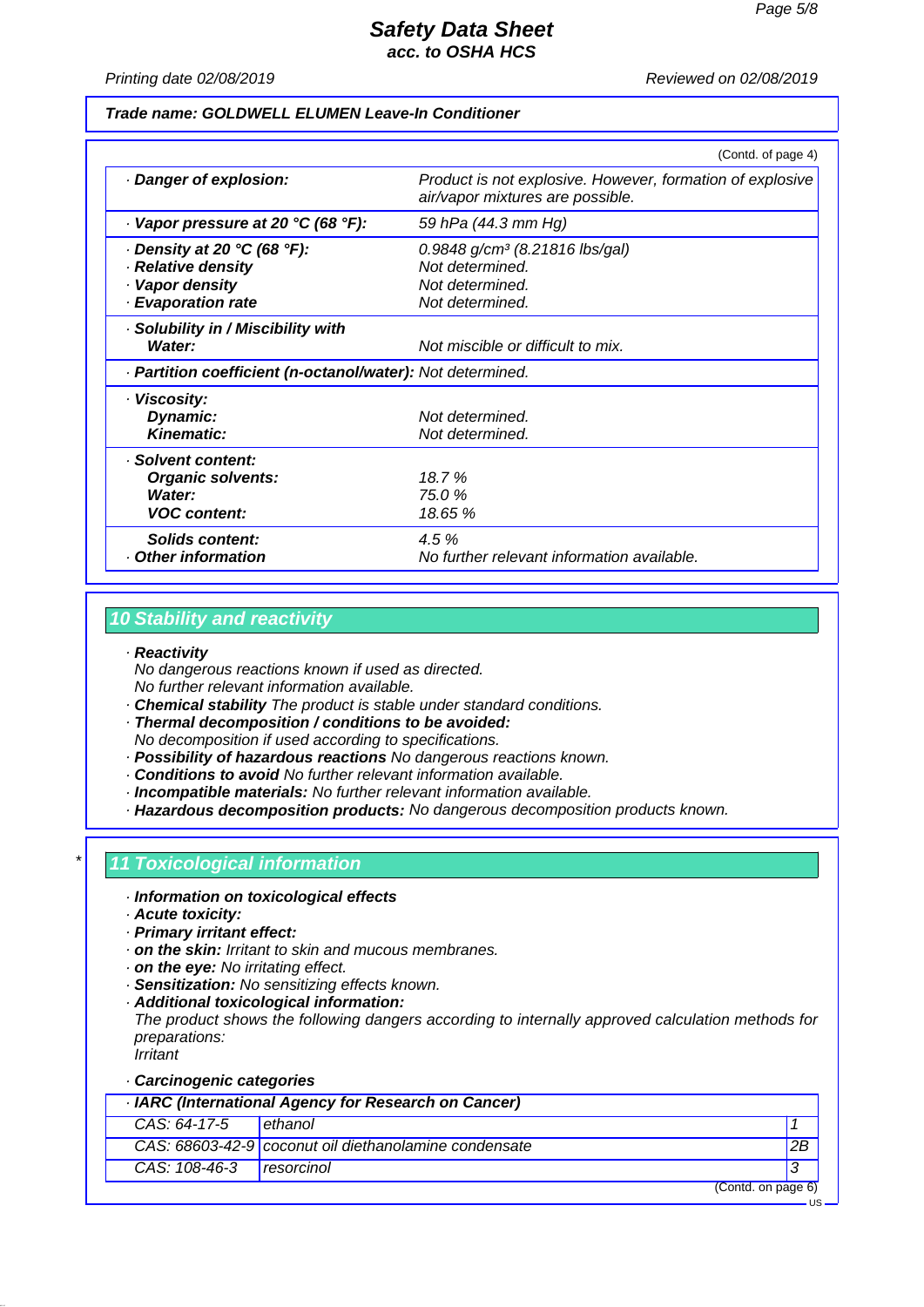(Contd. of page 5)

# *Safety Data Sheet acc. to OSHA HCS*

*Printing date 02/08/2019 Reviewed on 02/08/2019*

*Trade name: GOLDWELL ELUMEN Leave-In Conditioner*

*CAS: 108-45-2 m-phenylenediamine 3* 

*· NTP (National Toxicology Program)*

*None of the ingredients is listed.*

*· OSHA-Ca (Occupational Safety & Health Administration)*

*None of the ingredients is listed.*

# *12 Ecological information*

#### *· Toxicity*

- *· Aquatic toxicity: No further relevant information available.*
- *· Persistence and degradability No further relevant information available.*
- *· Behavior in environmental systems:*
- *· Bioaccumulative potential No further relevant information available.*
- *· Mobility in soil No further relevant information available.*
- *· Additional ecological information:*
- *· General notes:*

*Water hazard class 1 (Self-assessment): slightly hazardous for water*

*Do not allow undiluted product or large quantities of it to reach ground water, water course or sewage system.*

- *· Results of PBT and vPvB assessment*
- *· PBT: Not applicable.*
- *· vPvB: Not applicable.*
- *· Other adverse effects No further relevant information available.*

### *13 Disposal considerations*

*· Uncleaned packagings:*

*· Recommendation: Disposal must be made according to official regulations.*

| · UN-Number<br>· DOT, ADR/RID/ADN, IMDG, IATA | <b>UN1993</b>                                                             |
|-----------------------------------------------|---------------------------------------------------------------------------|
| · UN proper shipping name                     |                                                                           |
| . DOT<br>· IMDG, IATA                         | Flammable liquids, n.o.s. (Ethanol)<br>FLAMMABLE LIQUID, N.O.S. (ETHANOL) |
|                                               |                                                                           |
| · Transport hazard class(es)                  |                                                                           |
| $\cdot$ DOT                                   |                                                                           |
| · Class<br>· Label                            | 3 Flammable liquids<br>3                                                  |
| · ADR/RID/ADN, IMDG, IATA                     |                                                                           |
|                                               |                                                                           |
| · Class                                       | 3 Flammable liquids                                                       |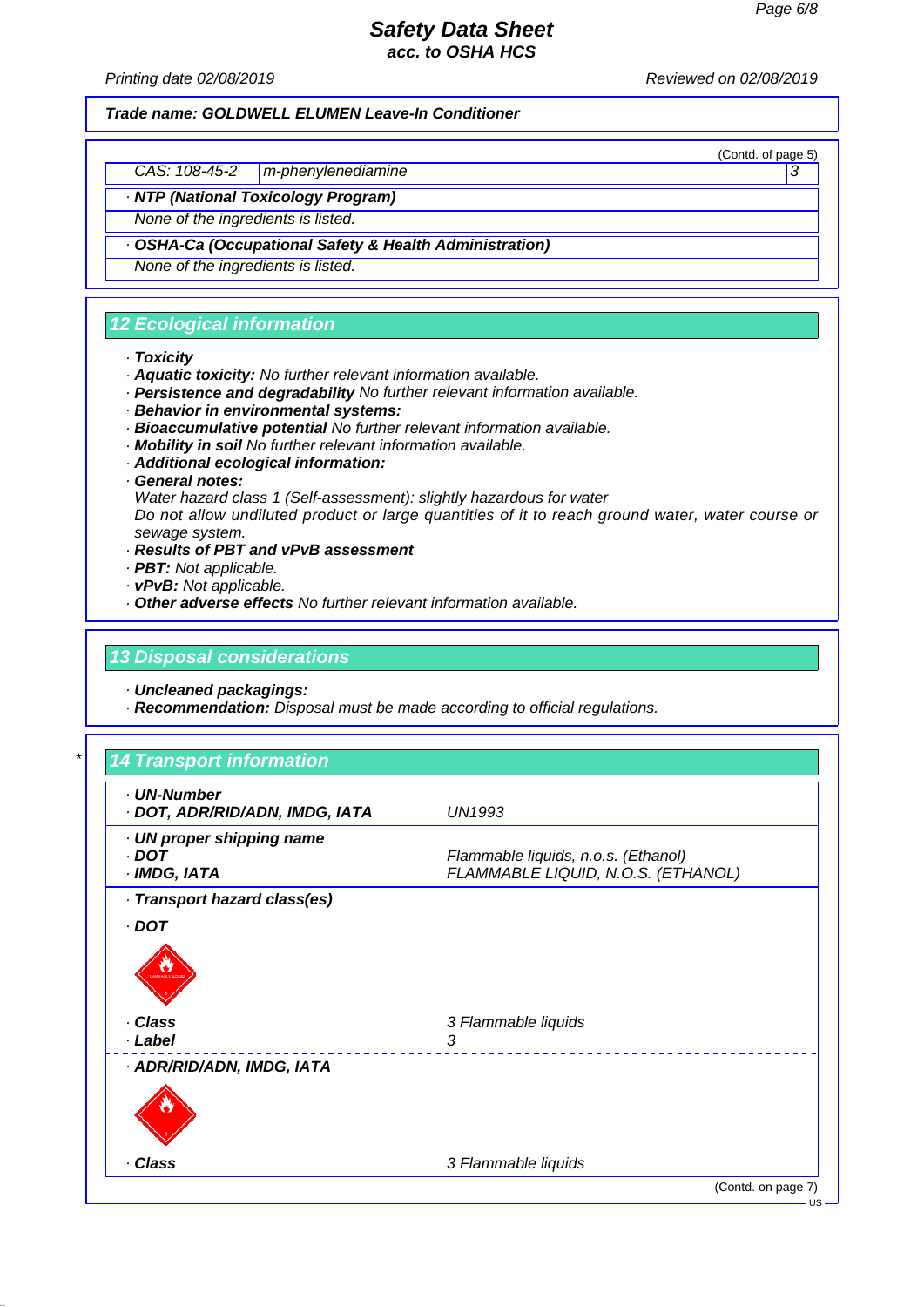*Printing date 02/08/2019 Reviewed on 02/08/2019*

#### *Trade name: GOLDWELL ELUMEN Leave-In Conditioner*

|                                                                                                  | (Contd. of page 6)                                                                                                     |
|--------------------------------------------------------------------------------------------------|------------------------------------------------------------------------------------------------------------------------|
| · Label                                                                                          | 3                                                                                                                      |
| · Packing group<br>· DOT, ADR/RID/ADN, IMDG, IATA                                                | Ш                                                                                                                      |
| · Environmental hazards:                                                                         | Not applicable.                                                                                                        |
| · Special precautions for user<br>· Danger code (Kemler):<br>· EMS Number:<br>· Stowage Category | Warning: Flammable liquids<br>30<br>$F-E, S-E$<br>А                                                                    |
| · Transport in bulk according to Annex II of<br><b>MARPOL73/78 and the IBC Code</b>              | Not applicable.                                                                                                        |
| · Transport/Additional information:                                                              |                                                                                                                        |
| · DOT<br>Quantity limitations                                                                    | On passenger aircraft/rail: 60 L<br>On cargo aircraft only: 220 L                                                      |
| · IMDG<br>· Limited quantities (LQ)<br>· Excepted quantities (EQ)                                | 5L<br>Code: E1<br>Maximum net quantity per inner packaging: 30 ml<br>Maximum net quantity per outer packaging: 1000 ml |
| · UN "Model Regulation":                                                                         | UN 1993 FLAMMABLE LIQUID, N.O.S. (ETHANOL),<br>3. III                                                                  |

### *\* 15 Regulatory information*

- *· Safety, health and environmental regulations/legislation specific for the substance or mixture*
- *· Sara*
- *· Section 355 (extremely hazardous substances):*
- *None of the ingredients is listed.*
- *· Section 313 (Specific toxic chemical listings):*
- *CAS: 1336-21-6 ammonia*
- *CAS: 108-45-2 m-phenylenediamine*
- *CAS: 122-99-6 2-Phenoxyethanol*
- *· TSCA (Toxic Substances Control Act):*

*All ingredients are listed.*

*· TSCA new (21st Century Act) (Substances not listed)*

*CAS: 64-17-5 ethanol*

- *· Proposition 65*
- *· Chemicals known to cause cancer:*
- *CAS: 68603-42-9 coconut oil diethanolamine condensate*
- *· Chemicals known to cause reproductive toxicity for females:*

*None of the ingredients is listed.*

*· Chemicals known to cause reproductive toxicity for males:*

*None of the ingredients is listed.*

- *· Chemicals known to cause developmental toxicity:*
- *CAS: 64-17-5 ethanol*

(Contd. on page 8)

 $H<sup>S</sup>$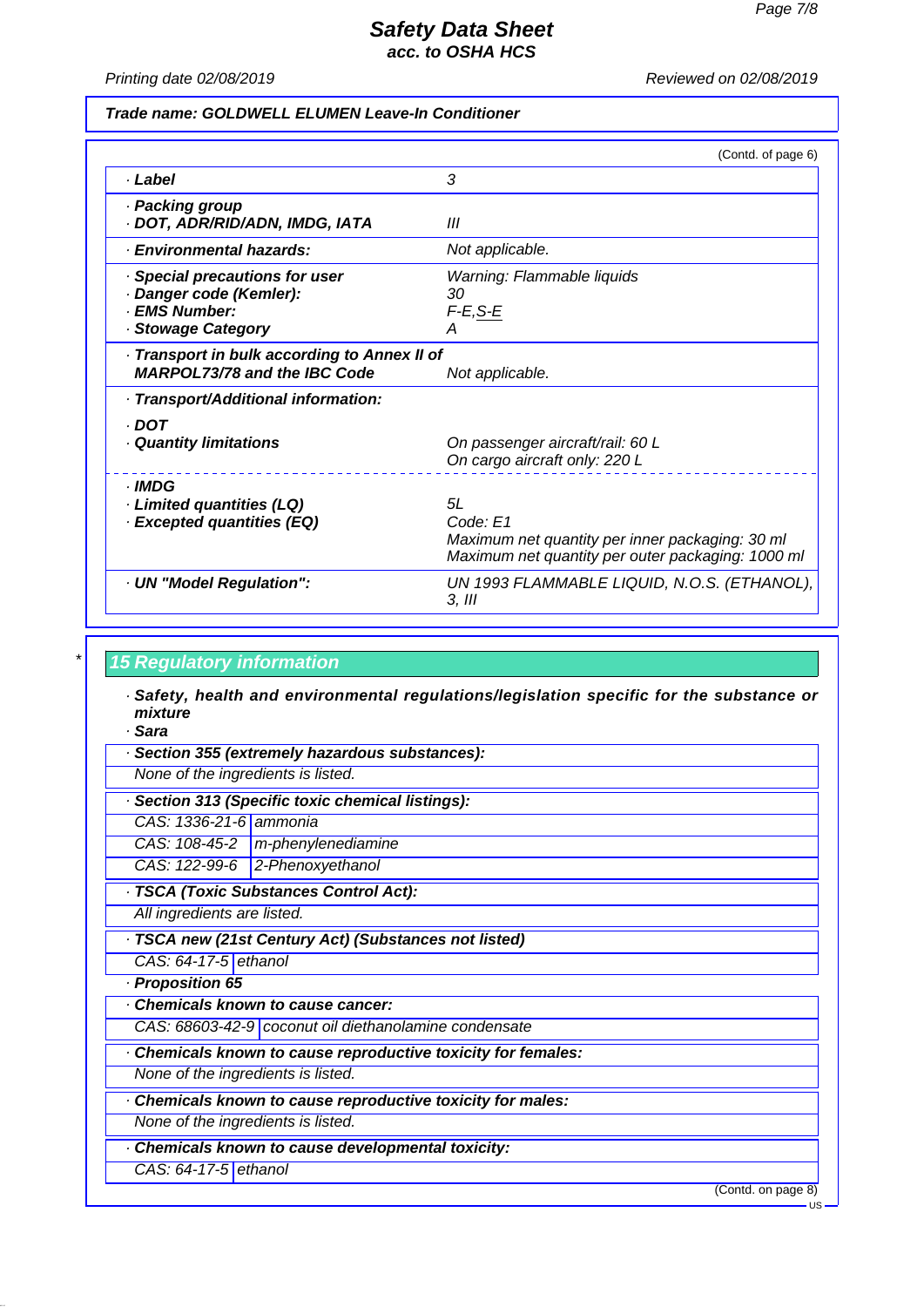*Printing date 02/08/2019 Reviewed on 02/08/2019*

*Trade name: GOLDWELL ELUMEN Leave-In Conditioner*

(Contd. of page 7)

US

- *· Carcinogenic categories*
- *· EPA (Environmental Protection Agency)*

*None of the ingredients is listed.*

*· TLV (Threshold Limit Value established by ACGIH)*

*CAS: 64-17-5 ethanol* **A3** 

*CAS: 108-46-3 resorcinol* A4

*CAS: 108-45-2 m-phenylenediamine* A4

*· NIOSH-Ca (National Institute for Occupational Safety and Health)*

*None of the ingredients is listed.*

*· Chemical safety assessment: A Chemical Safety Assessment has not been carried out.*

### *16 Other information*

*This information is based on our present knowledge. However, this shall not constitute a guarantee for any specific product features and shall not establish a legally valid contractual relationship.*

#### *· Relevant phrases*

*H225 Highly flammable liquid and vapor. H302 Harmful if swallowed. H312 Harmful in contact with skin. H314 Causes severe skin burns and eye damage. H315 Causes skin irritation. H318 Causes serious eye damage. H319 Causes serious eye irritation. · Department issuing SDS: Regulatory Affairs*

*· Date of preparation / last revision 02/08/2019 / 1*

*· Abbreviations and acronyms: ADR: Accord européen sur le transport des marchandises dangereuses par Route (European Agreement concerning the International Carriage of Dangerous Goods by Road) IMDG: International Maritime Code for Dangerous Goods DOT: US Department of Transportation IATA: International Air Transport Association ACGIH: American Conference of Governmental Industrial Hygienists EINECS: European Inventory of Existing Commercial Chemical Substances ELINCS: European List of Notified Chemical Substances CAS: Chemical Abstracts Service (division of the American Chemical Society) NFPA: National Fire Protection Association (USA) HMIS: Hazardous Materials Identification System (USA) VOC: Volatile Organic Compounds (USA, EU) PBT: Persistent, Bioaccumulative and Toxic vPvB: very Persistent and very Bioaccumulative NIOSH: National Institute for Occupational Safety OSHA: Occupational Safety & Health TLV: Threshold Limit Value PEL: Permissible Exposure Limit REL: Recommended Exposure Limit Flam. Liq. 2: Flammable liquids – Category 2 Flam. Liq. 3: Flammable liquids – Category 3 Acute Tox. 4: Acute toxicity – Category 4 Skin Corr. 1C: Skin corrosion/irritation – Category 1C Skin Irrit. 2: Skin corrosion/irritation – Category 2 Eye Dam. 1: Serious eye damage/eye irritation – Category 1 Eye Irrit. 2A: Serious eye damage/eye irritation – Category 2A*

*· \* Data compared to the previous version altered.*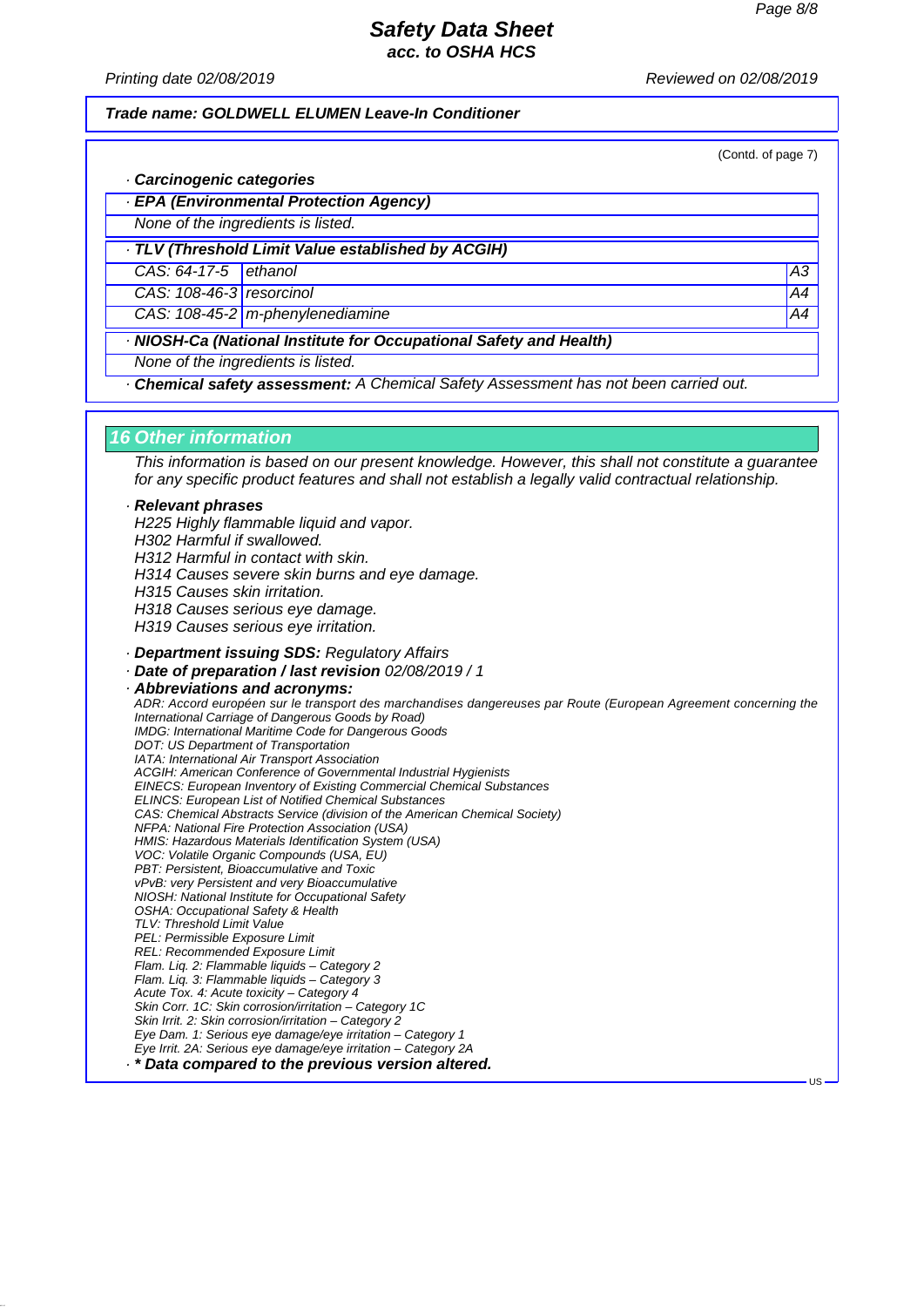

*Printing date 02/14/2019 Reviewed on 02/14/2019*

# *\* 1 Identification · Product identifier*

*· Trade name: GOLDWELL ELUMEN Hair Color - Long Lasting Hair Color*

- *· Article number: For all shades 200ml*
- *· Product category PC39 Cosmetics, personal care products*
- *· Application of the substance / the mixture Hair cosmetics*
- *· Manufacturer/Supplier: Kao USA Inc. 2535 Spring Grove Avenue Cincinnati, Ohio 45214 / USA KaoGermanySDS@kao.com*

*· Information department: CHEMTREC*

*· Emergency telephone number: CHEMTREC (US): (0800) 424-9300 CHEMTREC (Outside US): +1 (703) 527-3887 (24h)*

# *\* 2 Hazard(s) identification*

# *· Classification of the substance or mixture*

*Skin Irrit. 2 H315 Causes skin irritation.*

*Eye Dam. 1 H318 Causes serious eye damage.*

- *· Label elements*
- *· Hazard pictograms*



*· Signal word Danger*

|                              | · Hazard-determining components of labeling:                                                                                                       |                            |
|------------------------------|----------------------------------------------------------------------------------------------------------------------------------------------------|----------------------------|
|                              | L-Lactic acid (2-hydroxy propionic acid)                                                                                                           |                            |
| · Hazard statements          |                                                                                                                                                    |                            |
| H315 Causes skin irritation. |                                                                                                                                                    |                            |
|                              | H318 Causes serious eye damage.                                                                                                                    |                            |
| · Precautionary statements   |                                                                                                                                                    |                            |
| P264                         | Wash thoroughly after handling.                                                                                                                    |                            |
| P280                         | Wear protective gloves.                                                                                                                            |                            |
| P302+P352                    | If on skin: Wash with plenty of water.                                                                                                             |                            |
|                              | P305+P351+P338 If in eyes: Rinse cautiously with water for several minutes. Remove contact<br>lenses, if present and easy to do. Continue rinsing. |                            |
|                              |                                                                                                                                                    |                            |
| P310                         | Immediately call a poison center/doctor.                                                                                                           |                            |
| P321                         | Specific treatment (see on this label).                                                                                                            |                            |
| P362+P364                    | Take off contaminated clothing and wash it before reuse.                                                                                           |                            |
| P332+P313                    | If skin irritation occurs: Get medical advice/attention.                                                                                           |                            |
| · Classification system:     |                                                                                                                                                    |                            |
| · NFPA ratings (scale 0 - 4) |                                                                                                                                                    |                            |
|                              | $Health = 3$<br>$Fire = 0$                                                                                                                         |                            |
|                              | $Reactivity = 0$                                                                                                                                   |                            |
|                              |                                                                                                                                                    | (Contd. on page 2)<br>– US |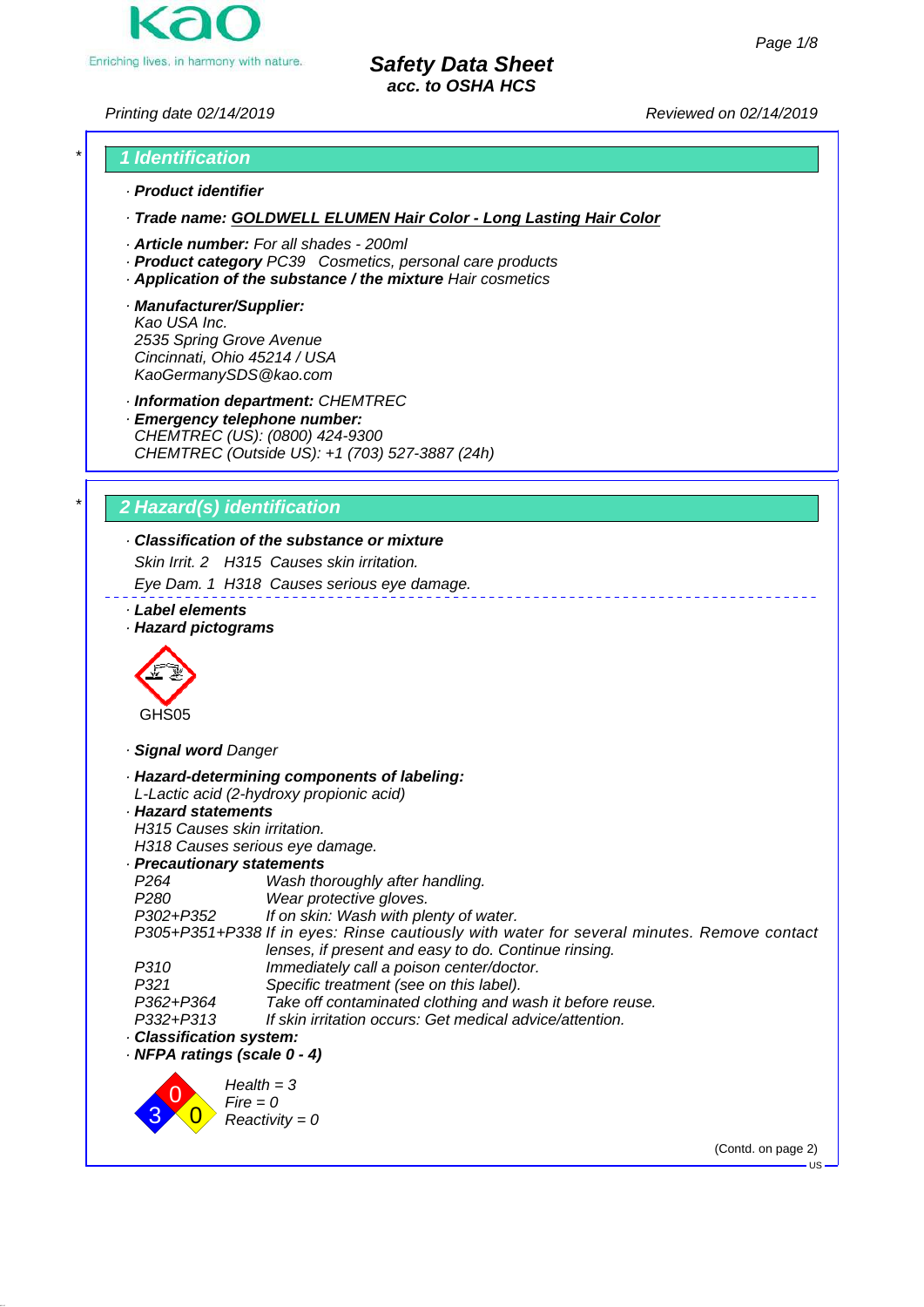*Printing date 02/14/2019 Reviewed on 02/14/2019*

### *Trade name: GOLDWELL ELUMEN Hair Color - Long Lasting Hair Color*

(Contd. of page 1)

*· HMIS-ratings (scale 0 - 4)*



*· Other hazards*

*· Results of PBT and vPvB assessment*

*Health = \*3*  $Fire = 0$ *Reactivity = 0*

*· PBT: Not applicable.*

*· vPvB: Not applicable.*

### *3 Composition/information on ingredients*

*· Chemical characterization: Mixtures*

*· Description: Mixture of the substances listed below with nonhazardous additions.*

| Dangerous components: |                                                         |              |
|-----------------------|---------------------------------------------------------|--------------|
|                       | CAS: 108-32-7 propylene carbonate                       | $20 - 25\%$  |
|                       | $\overline{\text{Q}}$ Eye Irrit. 2A, H319               |              |
| CAS: 64-17-5 ethanol  |                                                         | $2.5 - 10\%$ |
|                       | Ham. Liq. 2, H225                                       |              |
|                       | CAS: 79-33-4   L-Lactic acid (2-hydroxy propionic acid) | ≥3-<5%       |
|                       | $\leftrightarrow$ Skin Corr. 1C, H314; Eye Dam. 1, H318 |              |

### *4 First-aid measures*

- *· Description of first aid measures*
- *· General information: Immediately remove any clothing soiled by the product.*
- *· After inhalation:*
- *In case of unconsciousness place patient stably in side position for transportation.*
- *· After skin contact: Immediately wash with water and soap and rinse thoroughly.*
- *· After eye contact:*
- *Rinse opened eye for several minutes under running water. Then consult a doctor. · After swallowing:*

*Do not induce vomiting; immediately call for medical help. If symptoms persist consult doctor.*

- *· Information for doctor: Treat symptomatically.*
- *· Most important symptoms and effects, both acute and delayed No further relevant information available.*
- *· Indication of any immediate medical attention and special treatment needed No further relevant information available.*

# *\* 5 Fire-fighting measures*

- *· Extinguishing media*
- *· Suitable extinguishing agents: Use fire fighting measures that suit the environment.*
- *· Special hazards arising from the substance or mixture During heating or in case of fire poisonous gases are produced. Exposure to decomposition products may be a hazard to health No further relevant information available.*
- *· Advice for firefighters*
- *· Protective equipment:*

*No special measures required.*

- *Mouth respiratory protective device.*
- *· Additional information Fire residues and contaminated fire extinguishing water must be disposed of in accordance with local regulations.*

(Contd. on page 3)

 $-18$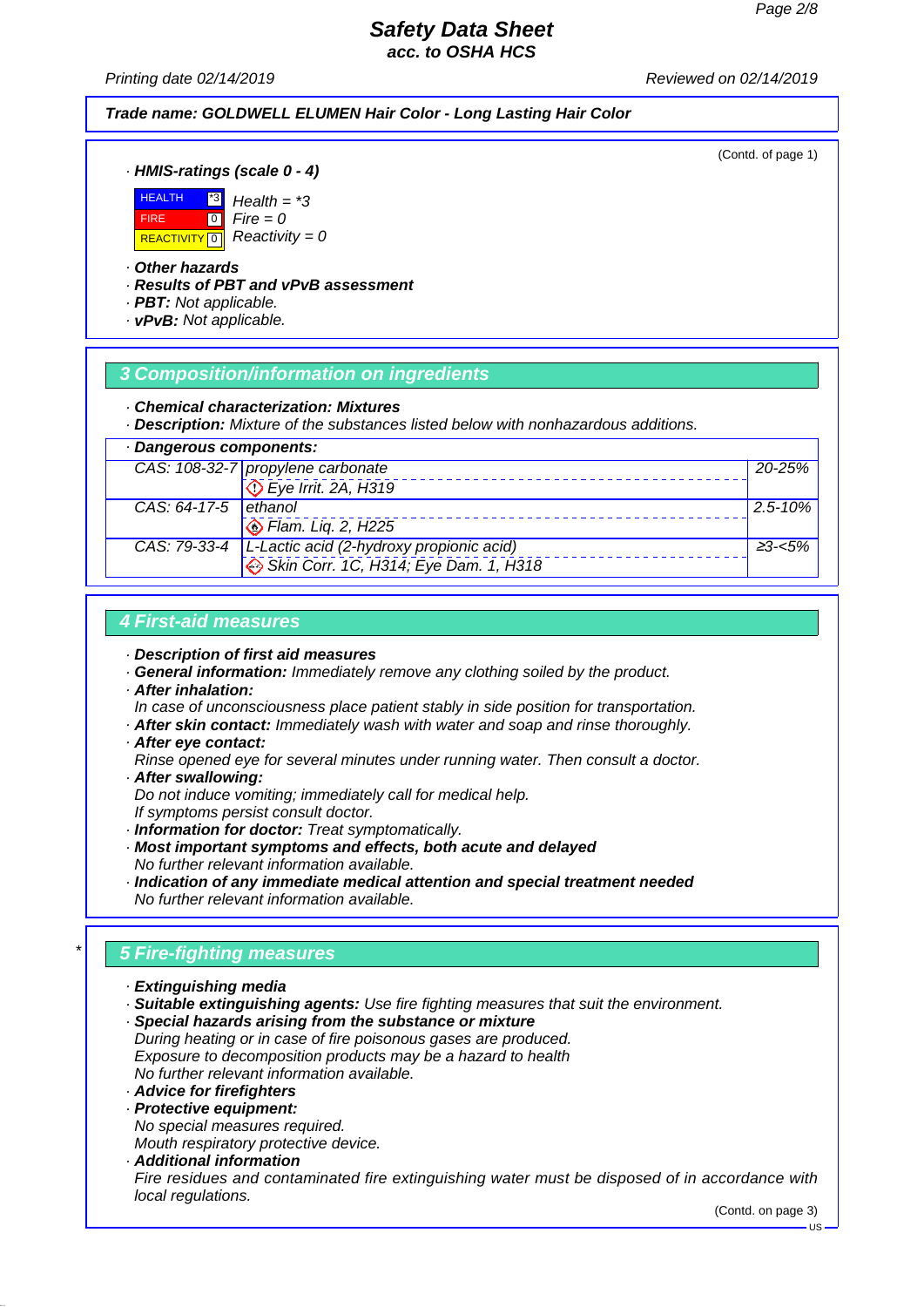*Printing date 02/14/2019 Reviewed on 02/14/2019*

### *Trade name: GOLDWELL ELUMEN Hair Color - Long Lasting Hair Color*

(Contd. of page 2)

*Use water spray to cool unopened containers. Prevent fire extinguishing water from contaminating surface water or the ground water system*

### *\* 6 Accidental release measures*

- *· Personal precautions, protective equipment and emergency procedures Wear protective equipment. Keep unprotected persons away.*
- *· Environmental precautions: Do not allow to enter sewers/ surface or ground water.*
- *· Methods and material for containment and cleaning up: Use neutralizing agent.*

*Dispose contaminated material as waste according to item 13.*

*· Reference to other sections See Section 7 for information on safe handling. See Section 8 for information on personal protection equipment. See Section 13 for disposal information.*

### *\* 7 Handling and storage*

- *· Handling:*
- *· Precautions for safe handling Thorough dedusting.*
- *· Information about protection against explosions and fires: Keep respiratory protective device available. No special measures required.*
- *· Conditions for safe storage, including any incompatibilities*
- *· Storage:*
- *· Requirements to be met by storerooms and receptacles: No special requirements.*
- *· Information about storage in one common storage facility: Not required.*
- *· Further information about storage conditions: None.*

*Keep receptacle tightly sealed. Keep container in a well-ventilated plase.*

*· Specific end use(s) No further relevant information available.*

### *8 Exposure controls/personal protection*

*· Additional information about design of technical systems: No further data; see item 7.*

*· Control parameters*

*· Components with limit values that require monitoring at the workplace: The product does not contain any relevant quantities of materials with critical values that have to be monitored at the workplace.*

*· Additional information: The lists that were valid during the creation were used as basis.*

- *· Exposure controls*
- *· Personal protective equipment:*
- *· General protective and hygienic measures: Immediately remove all soiled and contaminated clothing. Wash hands before breaks and at the end of work. Avoid contact with the skin. Avoid contact with the eyes and skin.*
- *· Breathing equipment:*
- *Not required.*

*In case of brief exposure or low pollution use respiratory filter device. In case of intensive or longer exposure use respiratory protective device that is independent of circulating air.*

(Contd. on page 4)  $H<sub>S</sub>$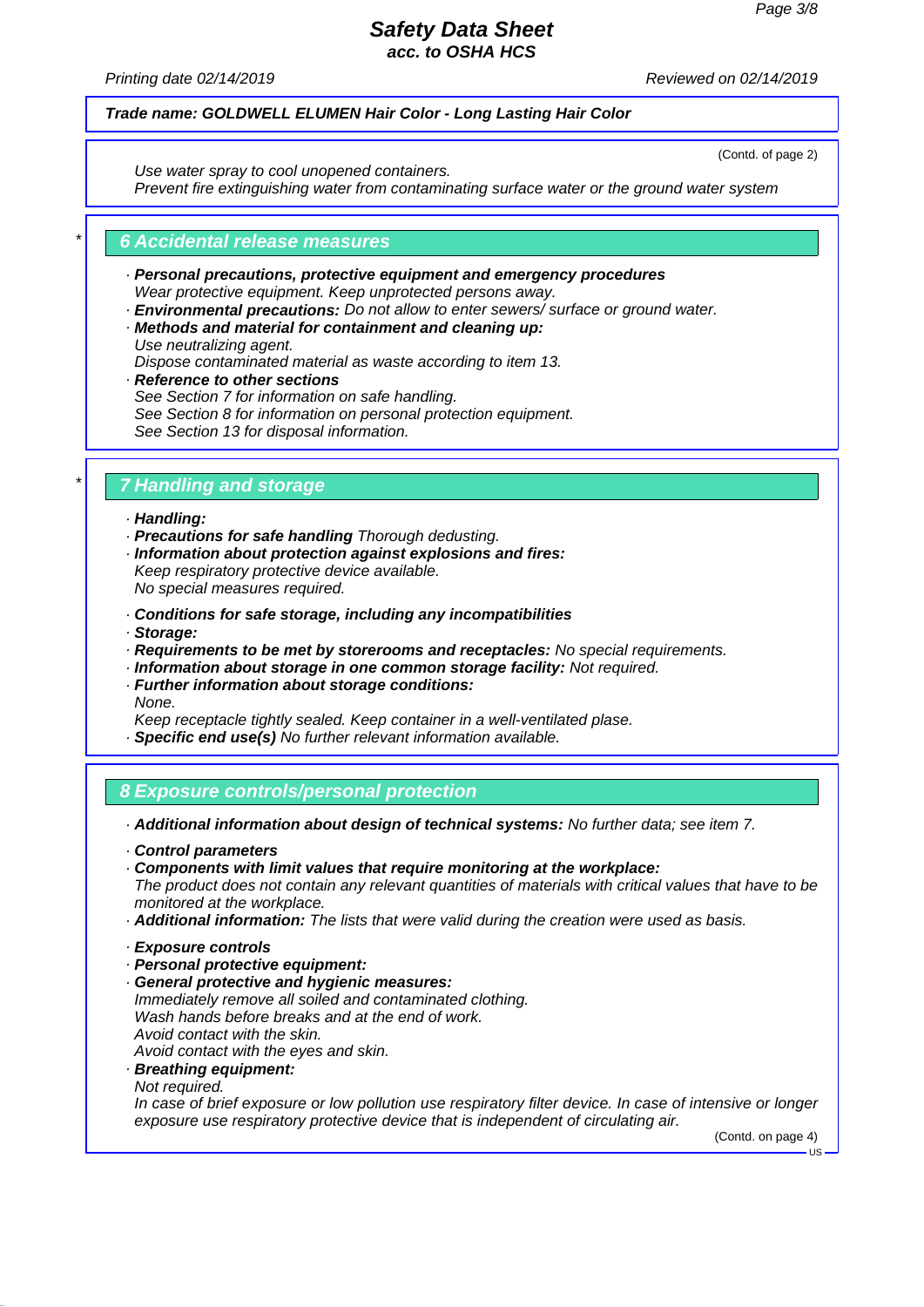*Printing date 02/14/2019 Reviewed on 02/14/2019*

### *Trade name: GOLDWELL ELUMEN Hair Color - Long Lasting Hair Color*

(Contd. of page 3)

#### *· Protection of hands:*

*Not required under normal conditions. The details concerned are recommendations. The glove material has to be impermeable and resistant to the product / the substance / the preparation.*

*Due to missing tests no recommendation to the glove material can be given for the product/ the preparation/ the mixture.*

*Selection of the glove material on consideration of the penetration times, rates of diffusion and the degradation. - Please contact the glove supplier for futher information.*

#### *· Material of gloves*

*The selection of the suitable gloves does not only depend on the material, but also on further marks of quality and varies from manufacturer to manufacturer. As the product is a preparation of several substances, the resistance of the glove material can not be calculated in advance and has therefore to be checked prior to the application.*

#### *· Penetration time of glove material*

*The exact break through time has to be found out by the manufacturer of the protective gloves and has to be observed.*

### *· Eye protection:*



*Not required under normal conditions If there is a risk of splashing: safety glasses*

# *\* 9 Physical and chemical properties*

| · Appearance:<br>Form:<br>Color:<br>· Odor:<br>Odor threshold:                                    | Gel<br>Different according to coloring<br>perfumed<br>Not determined.                            |
|---------------------------------------------------------------------------------------------------|--------------------------------------------------------------------------------------------------|
| · pH-value at 20 °C (68 °F):                                                                      | 2.7                                                                                              |
| Change in condition<br><b>Melting point/Melting range:</b><br><b>Boiling point/Boiling range:</b> | Undetermined.<br>Undetermined.                                                                   |
| · Flash point:                                                                                    | Not applicable.                                                                                  |
| · Flammability (solid, gaseous):                                                                  | Not determined.                                                                                  |
| Decomposition temperature:                                                                        | Not determined.                                                                                  |
| · Auto igniting:                                                                                  | Product is not selfigniting.                                                                     |
| Danger of explosion:                                                                              | Product does not present an explosion hazard.                                                    |
| $\cdot$ Vapor pressure at 20 °C (68 °F):                                                          | 23 hPa (17.3 mm Hg)                                                                              |
| $\cdot$ Density at 20 °C (68 °F):<br>· Relative density<br>· Vapor density<br>· Evaporation rate  | 1.06 g/cm <sup>3</sup> (8.8457 lbs/gal)<br>Not determined.<br>Not applicable.<br>Not applicable. |
| · Solubility in / Miscibility with<br>Water:                                                      | Insoluble.                                                                                       |
| · Partition coefficient (n-octanol/water): Not determined.                                        |                                                                                                  |
| · Viscosity:<br>Dynamic at 20 $°C$ (68 $°F$ ):                                                    | 32,500 mPas<br>(Contd. on page 5)                                                                |

US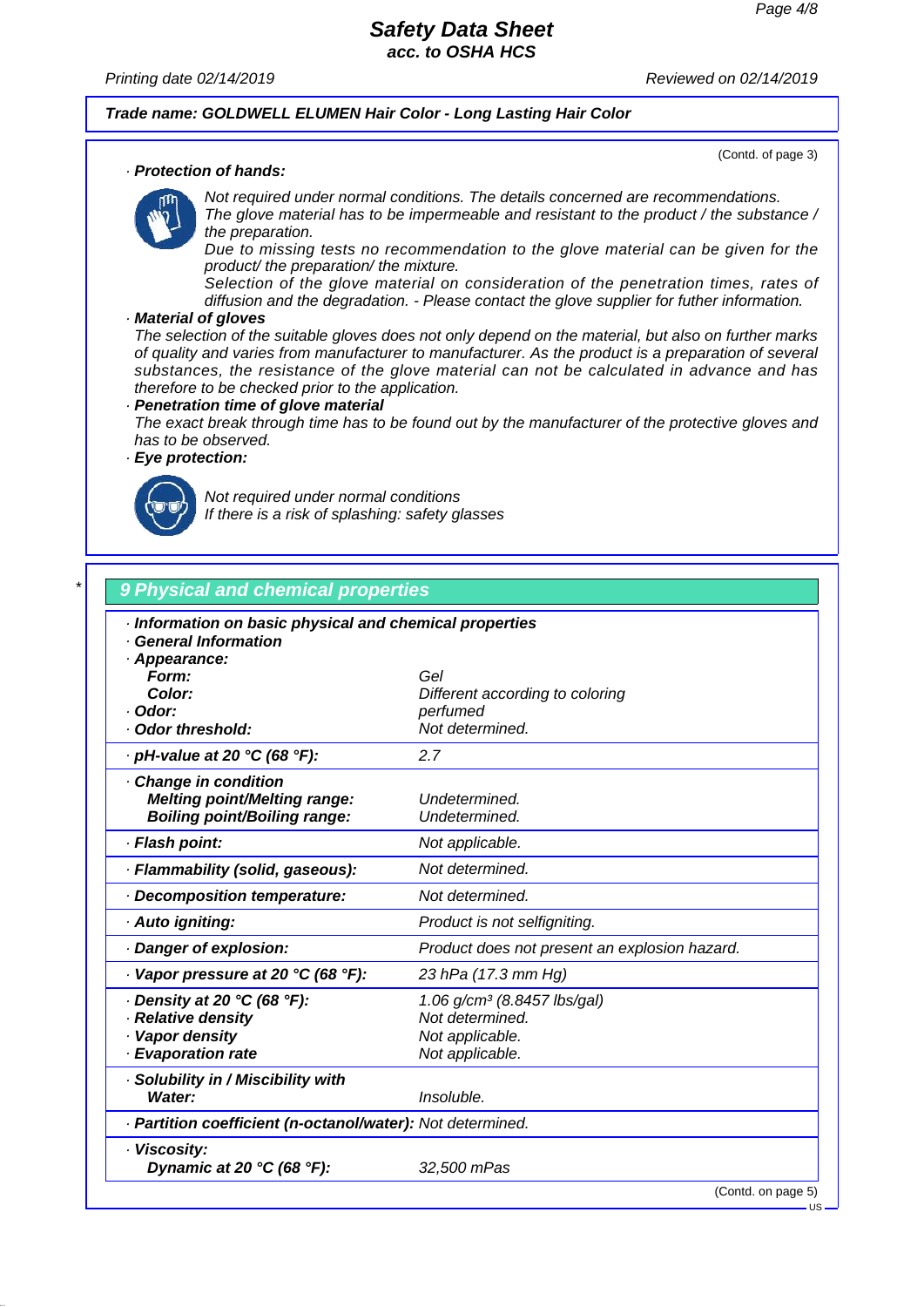#### *Printing date 02/14/2019 Reviewed on 02/14/2019*

#### *Trade name: GOLDWELL ELUMEN Hair Color - Long Lasting Hair Color*

|                                      |                                                    | (Contd. of page 4) |
|--------------------------------------|----------------------------------------------------|--------------------|
| Kinematic:                           | Not applicable.                                    |                    |
| · Solvent content:                   |                                                    |                    |
| <b>Organic solvents:</b>             | 30.0%                                              |                    |
| Water:                               | 61.3%                                              |                    |
| <b>VOC content:</b>                  | 5.00 %                                             |                    |
| Solids content:<br>Other information | 4.9%<br>No further relevant information available. |                    |

### *10 Stability and reactivity*

*· Reactivity*

*No dangerous reactions known if used as directed.*

- *No further relevant information available.*
- *· Chemical stability The product is stable under standard conditions.*
- *· Thermal decomposition / conditions to be avoided: No decomposition if used according to specifications.*
- *· Possibility of hazardous reactions No dangerous reactions known.*
- *· Conditions to avoid No further relevant information available.*
- *· Incompatible materials: No further relevant information available.*
- *· Hazardous decomposition products: No dangerous decomposition products known.*

### *11 Toxicological information*

- *· Information on toxicological effects*
- *· Acute toxicity:*

*· LD/LC50 values that are relevant for classification:*

*CAS: 79-33-4 L-Lactic acid (2-hydroxy propionic acid)*

*Oral LD50 3,543 mg/kg (rat)*

- *· Primary irritant effect:*
- *· on the skin: Irritant to skin and mucous membranes.*
- *· on the eye: Strong irritant with the danger of severe eye injury.*
- *· Sensitization: No sensitizing effects known.*
- *· Additional toxicological information:*

*The product shows the following dangers according to internally approved calculation methods for preparations:*

*Irritant*

#### *· Carcinogenic categories*

|                       | · IARC (International Agency for Research on Cancer) |   |
|-----------------------|------------------------------------------------------|---|
| CAS: 64-17-5 ethanol  |                                                      |   |
| CAS: 91-64-5 Coumarin |                                                      |   |
| CAS: 97-53-0 Eugenol  |                                                      | 3 |
|                       | · NTP (National Toxicology Program)                  |   |
|                       | None of the ingredients is listed.                   |   |

*· OSHA-Ca (Occupational Safety & Health Administration)*

*None of the ingredients is listed.*

### *12 Ecological information*

*· Toxicity*

*· Aquatic toxicity: No further relevant information available.*

(Contd. on page 6)

US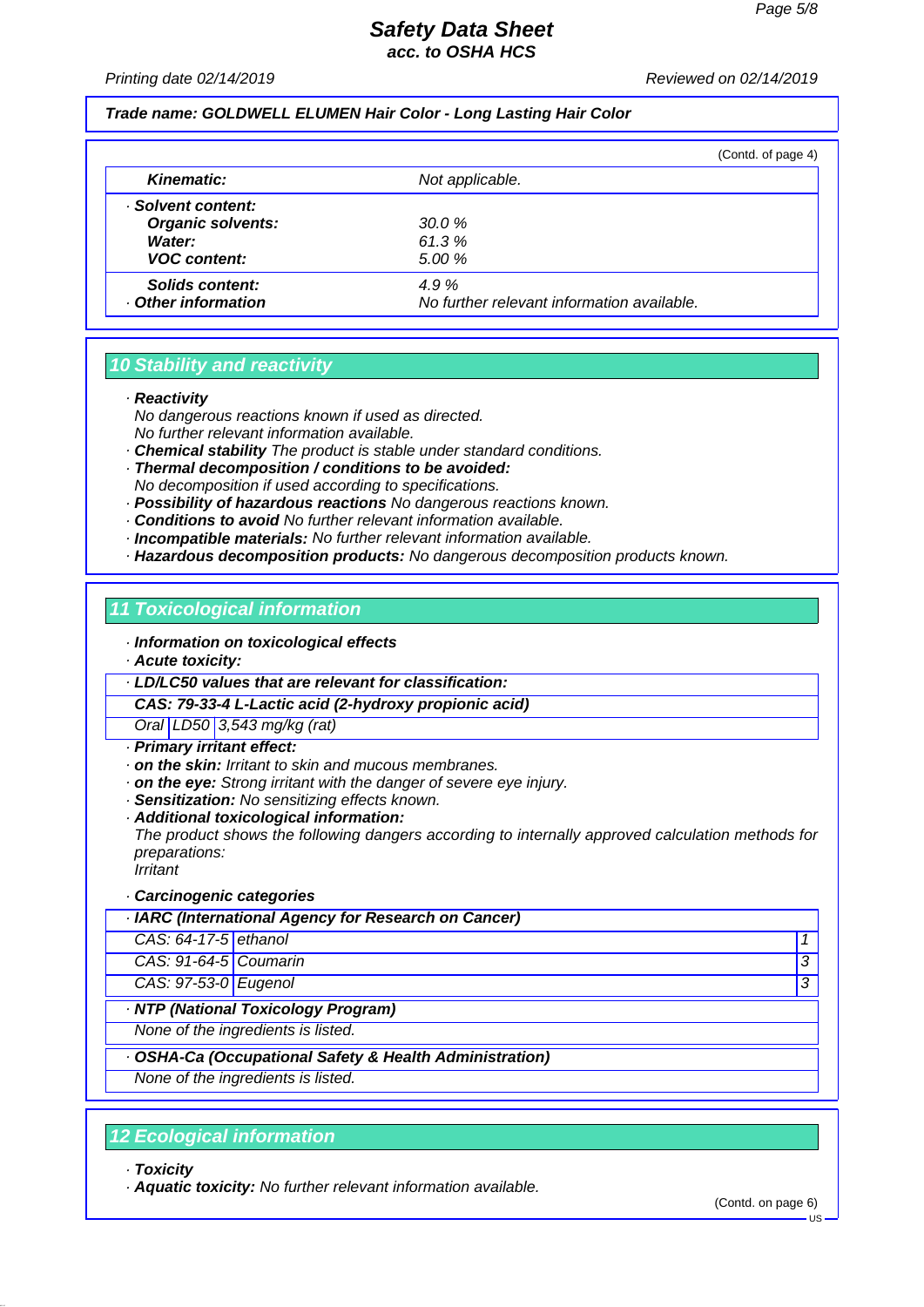(Contd. of page 5)

# *Safety Data Sheet*

*acc. to OSHA HCS*

*Printing date 02/14/2019 Reviewed on 02/14/2019*

### *Trade name: GOLDWELL ELUMEN Hair Color - Long Lasting Hair Color*

*· Persistence and degradability No further relevant information available.*

- *· Behavior in environmental systems:*
- *· Bioaccumulative potential No further relevant information available.*
- *· Mobility in soil No further relevant information available.*
- *· Additional ecological information:*

*· General notes:*

*Water hazard class 1 (Self-assessment): slightly hazardous for water*

*Do not allow undiluted product or large quantities of it to reach ground water, water course or sewage system.*

*Must not reach bodies of water or drainage ditch undiluted or unneutralized.*

- *· Results of PBT and vPvB assessment*
- *· PBT: Not applicable.*
- *· vPvB: Not applicable.*

*· Other adverse effects No further relevant information available.*

### *13 Disposal considerations*

*· Uncleaned packagings:*

*· Recommendation: Disposal must be made according to official regulations.*

| · UN-Number<br>· DOT, ADR/RID/ADN, ADN, IMDG, IATA                                  | Void            |
|-------------------------------------------------------------------------------------|-----------------|
| · UN proper shipping name<br>· DOT, ADN, IMDG, IATA                                 | Void            |
| · Transport hazard class(es)                                                        |                 |
| · DOT, ADR/RID/ADN, ADN, IMDG, IATA<br>· Class                                      | Void            |
| · Packing group<br>· DOT, ADR/RID/ADN, IMDG, IATA                                   | Void            |
| <b>Environmental hazards:</b>                                                       | Not applicable. |
| Special precautions for user                                                        | Not applicable. |
| · Transport in bulk according to Annex II of<br><b>MARPOL73/78 and the IBC Code</b> | Not applicable. |
| · UN "Model Regulation":                                                            | Void            |

### *\* 15 Regulatory information*

*· Safety, health and environmental regulations/legislation specific for the substance or mixture*

*· Sara*

*· Section 355 (extremely hazardous substances):*

*None of the ingredients is listed.*

- *· Section 313 (Specific toxic chemical listings):*
- *None of the ingredients is listed.*
- *· TSCA (Toxic Substances Control Act):*
	- *All ingredients are listed.*

(Contd. on page 7)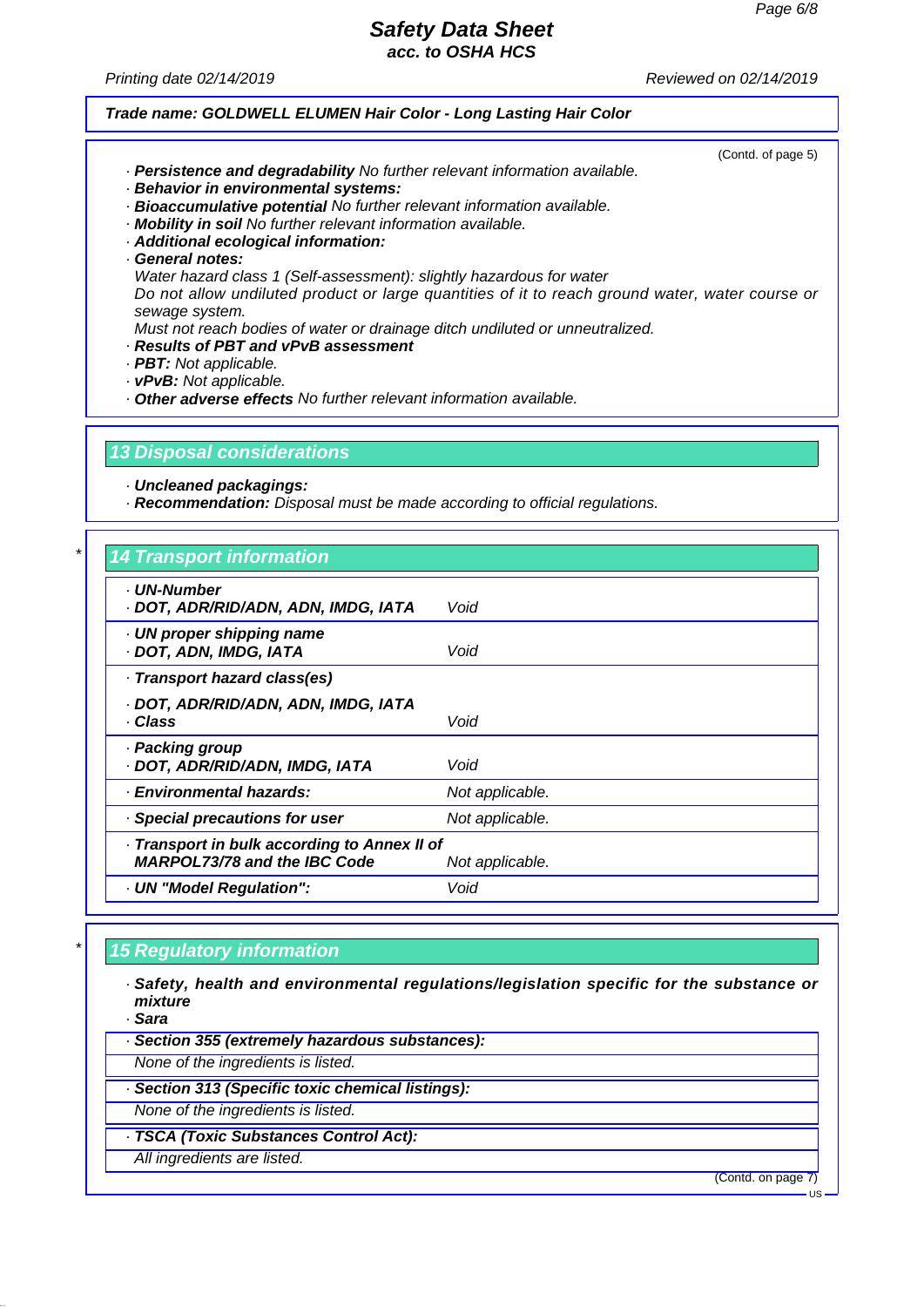*Printing date 02/14/2019 Reviewed on 02/14/2019*

# *Trade name: GOLDWELL ELUMEN Hair Color - Long Lasting Hair Color*

| LITIU II VUIVI                                                                                                                                                                                                                                                                                                                                                |
|---------------------------------------------------------------------------------------------------------------------------------------------------------------------------------------------------------------------------------------------------------------------------------------------------------------------------------------------------------------|
| (Contd. of page 6)                                                                                                                                                                                                                                                                                                                                            |
| · TSCA new (21st Century Act) (Substances not listed)                                                                                                                                                                                                                                                                                                         |
| CAS: 64-17-5 ethanol                                                                                                                                                                                                                                                                                                                                          |
| · Proposition 65                                                                                                                                                                                                                                                                                                                                              |
| Chemicals known to cause cancer:                                                                                                                                                                                                                                                                                                                              |
| None of the ingredients is listed.                                                                                                                                                                                                                                                                                                                            |
| Chemicals known to cause reproductive toxicity for females:                                                                                                                                                                                                                                                                                                   |
| None of the ingredients is listed.                                                                                                                                                                                                                                                                                                                            |
| Chemicals known to cause reproductive toxicity for males:                                                                                                                                                                                                                                                                                                     |
| None of the ingredients is listed.                                                                                                                                                                                                                                                                                                                            |
| Chemicals known to cause developmental toxicity:                                                                                                                                                                                                                                                                                                              |
| CAS: 64-17-5 ethanol                                                                                                                                                                                                                                                                                                                                          |
| Carcinogenic categories                                                                                                                                                                                                                                                                                                                                       |
| · EPA (Environmental Protection Agency)                                                                                                                                                                                                                                                                                                                       |
| None of the ingredients is listed.                                                                                                                                                                                                                                                                                                                            |
| · TLV (Threshold Limit Value established by ACGIH)                                                                                                                                                                                                                                                                                                            |
| CAS: 64-17-5 ethanol<br>А3                                                                                                                                                                                                                                                                                                                                    |
| · NIOSH-Ca (National Institute for Occupational Safety and Health)                                                                                                                                                                                                                                                                                            |
| None of the ingredients is listed.                                                                                                                                                                                                                                                                                                                            |
| · Chemical safety assessment: A Chemical Safety Assessment has not been carried out.                                                                                                                                                                                                                                                                          |
|                                                                                                                                                                                                                                                                                                                                                               |
| <b>16 Other information</b>                                                                                                                                                                                                                                                                                                                                   |
| This information is based on our present knowledge. However, this shall not constitute a guarantee<br>for any specific product features and shall not establish a legally valid contractual relationship.                                                                                                                                                     |
| · Relevant phrases<br>H225 Highly flammable liquid and vapor.<br>H314 Causes severe skin burns and eye damage.<br>H318 Causes serious eye damage.<br>H319 Causes serious eye irritation.<br>· Department issuing SDS: Regulatory Affairs                                                                                                                      |
| Date of preparation / last revision 02/14/2019 / 4<br>· Abbreviations and acronyms:<br>ADR: Accord européen sur le transport des marchandises dangereuses par Route (European Agreement concerning the<br>International Carriage of Dangerous Goods by Road)<br>IMDG: International Maritime Code for Dangerous Goods<br>DOT: US Department of Transportation |

*IATA: International Air Transport Association ACGIH: American Conference of Governmental Industrial Hygienists EINECS: European Inventory of Existing Commercial Chemical Substances ELINCS: European List of Notified Chemical Substances CAS: Chemical Abstracts Service (division of the American Chemical Society) NFPA: National Fire Protection Association (USA) HMIS: Hazardous Materials Identification System (USA) VOC: Volatile Organic Compounds (USA, EU) LC50: Lethal concentration, 50 percent LD50: Lethal dose, 50 percent PBT: Persistent, Bioaccumulative and Toxic vPvB: very Persistent and very Bioaccumulative NIOSH: National Institute for Occupational Safety OSHA: Occupational Safety & Health TLV: Threshold Limit Value PEL: Permissible Exposure Limit REL: Recommended Exposure Limit Flam. Liq. 2: Flammable liquids – Category 2 Skin Corr. 1C: Skin corrosion/irritation – Category 1C Skin Irrit. 2: Skin corrosion/irritation – Category 2 Eye Dam. 1: Serious eye damage/eye irritation – Category 1*

(Contd. on page 8)

**US**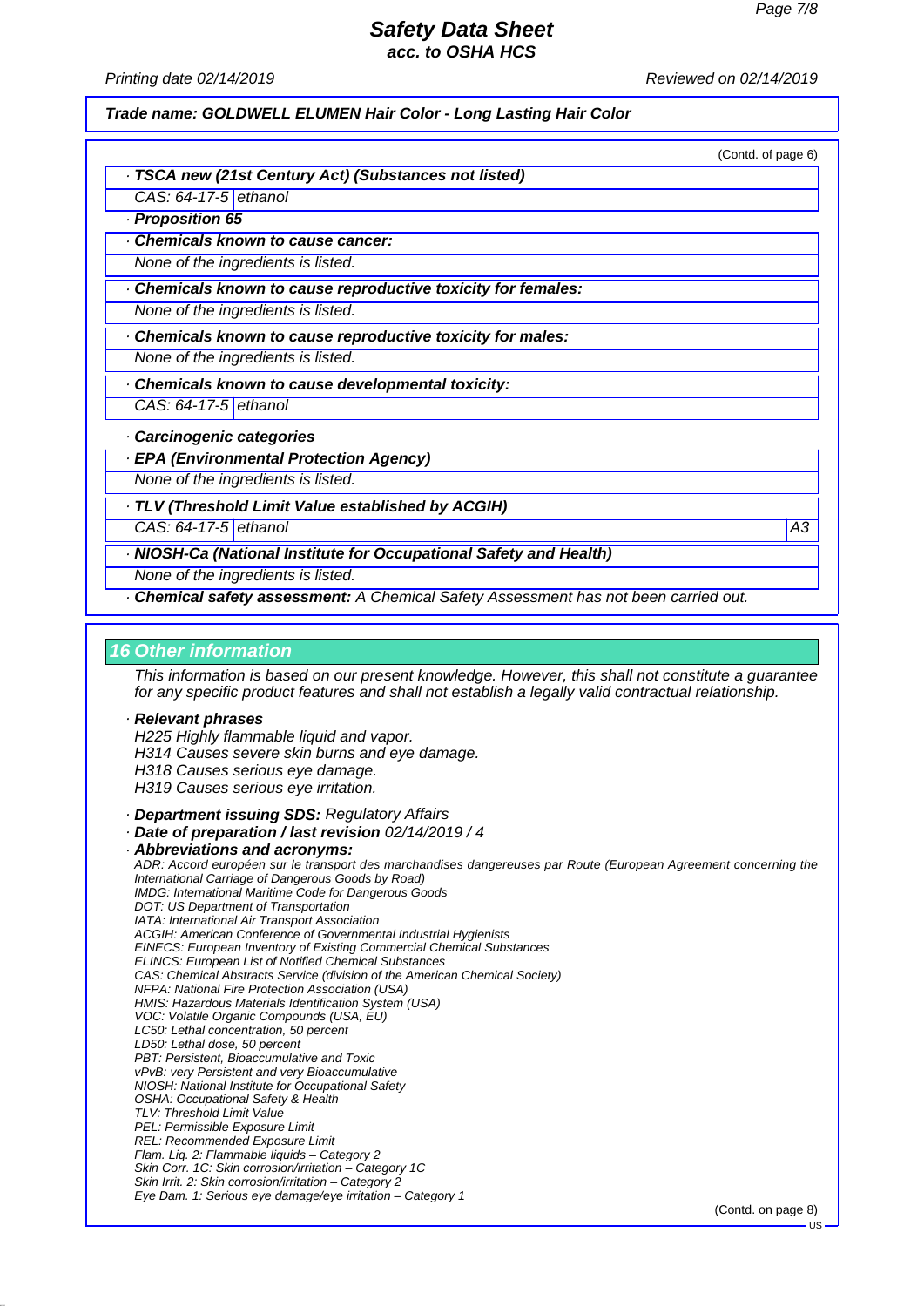*Printing date 02/14/2019 Reviewed on 02/14/2019*

*Trade name: GOLDWELL ELUMEN Hair Color - Long Lasting Hair Color*

*Eye Irrit. 2A: Serious eye damage/eye irritation – Category 2A · \* Data compared to the previous version altered.*  (Contd. of page 7)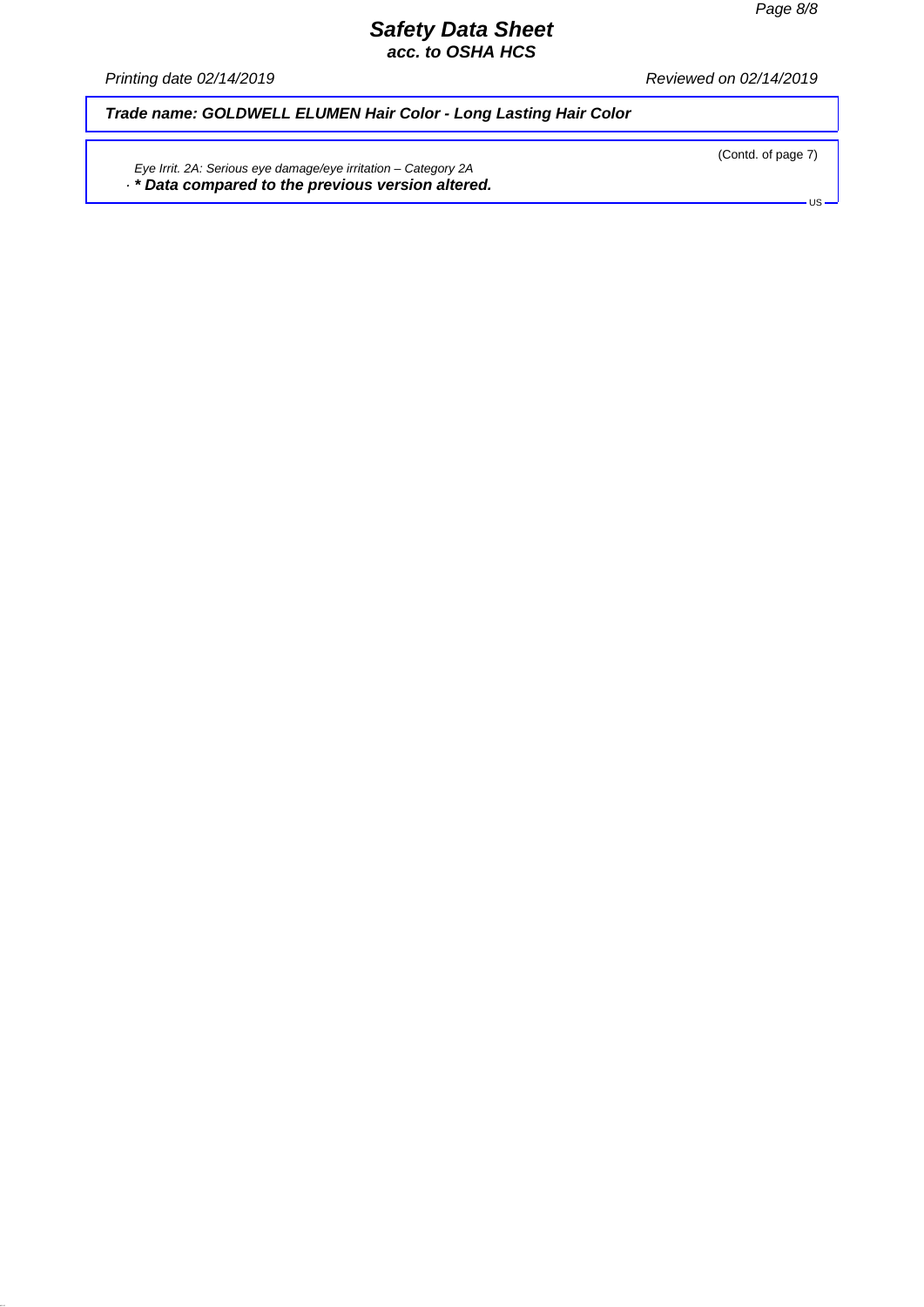

*Printing date 03/08/2021 Reviewed on 03/08/2021*

# *\* 1 Identification*

### *ꞏ Product identifier*

*ꞏ Trade name: GOLDWELL LIGHT DIMENSIONS ELUMEN COLOR PB@10*

- *ꞏ Article number: 210951 200ml*
- *ꞏ Product category PC39 Cosmetics, personal care products*
- *ꞏ Application of the substance / the mixture Hair cosmetics*

#### *ꞏ Manufacturer/Supplier: Kao USA Inc. 2535 Spring Grove Avenue Cincinnati, Ohio 45214 / USA KaoGermanySDS@kao.com*

*ꞏ Information department: CHEMTREC*

*ꞏ Emergency telephone number: CHEMTREC (US): (0800) 424-9300 CHEMTREC (Outside US): +1 (703) 527-3887 (24h)*

# *2 Hazard(s) identification*

# *ꞏ Classification of the substance or mixture*

*Skin Irrit. 2 H315 Causes skin irritation.*

*Eye Dam. 1 H318 Causes serious eye damage.*

*ꞏ Label elements*

### *ꞏ Hazard pictograms*



*ꞏ Signal word Danger*

| · Hazard-determining components of labeling:                                                       | $L-(+)$ -lactic acid |
|----------------------------------------------------------------------------------------------------|----------------------|
| · Hazard statements                                                                                |                      |
| H315 Causes skin irritation.                                                                       |                      |
| H318 Causes serious eye damage.                                                                    |                      |
| $\cdot$ Precautionary statements                                                                   |                      |
| Wash thoroughly after handling.                                                                    | P264                 |
| Wear protective gloves / eye protection / face protection.                                         | P280                 |
| If on skin: Wash with plenty of water.<br>P302+P352                                                |                      |
| P305+P351+P338 If in eyes: Rinse cautiously with water for several minutes. Remove contact lenses, |                      |
| if present and easy to do. Continue rinsing.                                                       |                      |
| Immediately call a poison center/doctor.                                                           | P310                 |
| Specific treatment (see on this label).                                                            | P321                 |
| Take off contaminated clothing and wash it before reuse.                                           | P362+P364            |
| If skin irritation occurs: Get medical advice/attention.                                           | P332+P313            |
| · Classification system:                                                                           |                      |
| $\cdot$ NFPA ratings (scale 0 - 4)                                                                 |                      |
| $Health = 3$<br>$Fire = 0$<br>$Reactivity = 0$                                                     |                      |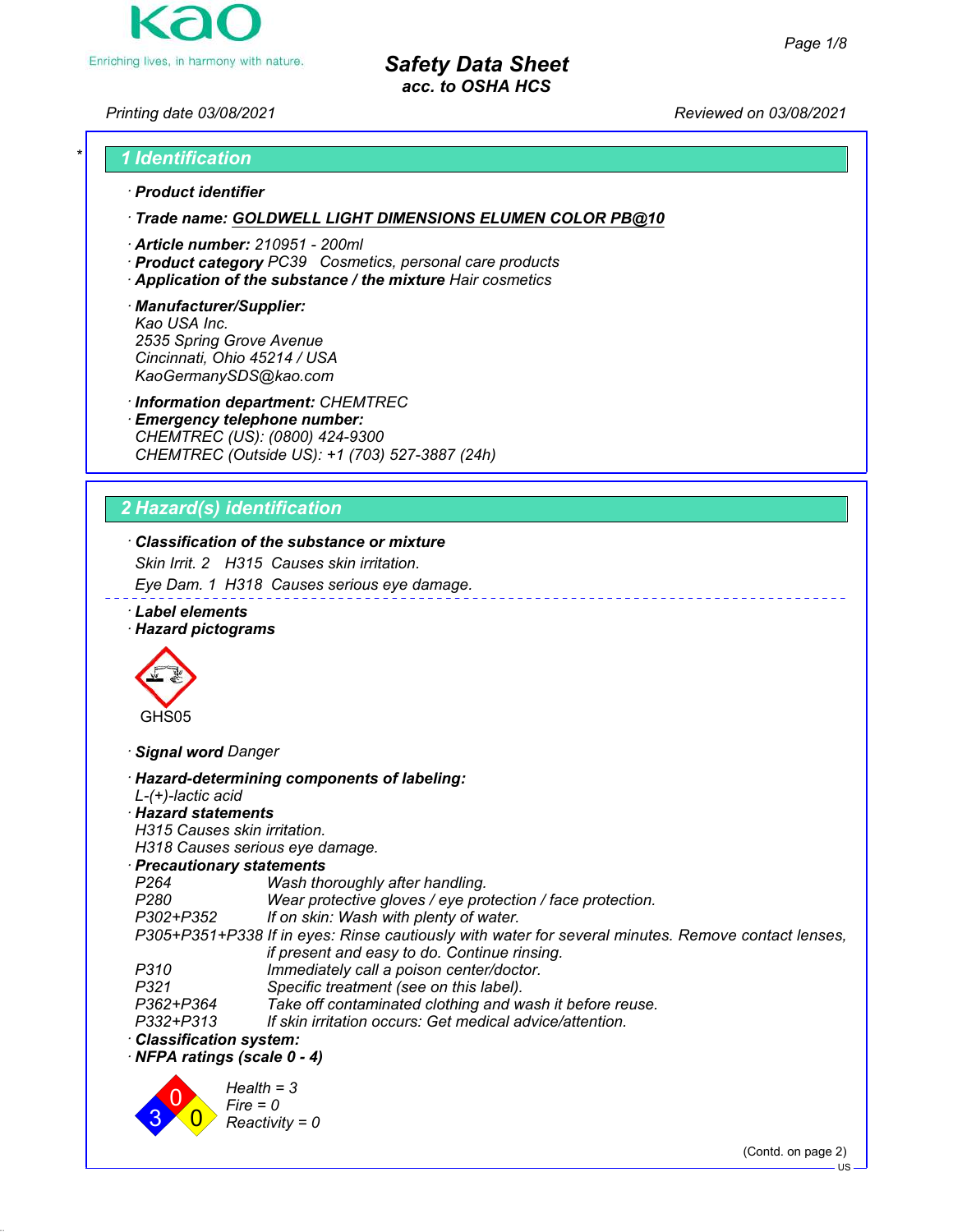*Printing date 03/08/2021 Reviewed on 03/08/2021*

### *Trade name: GOLDWELL LIGHT DIMENSIONS ELUMEN COLOR PB@10*

(Contd. of page 1)

*ꞏ HMIS-ratings (scale 0 - 4)*



*Fire = 0*

*ꞏ Other hazards*

*ꞏ Results of PBT and vPvB assessment*

- *ꞏ PBT: Not applicable.*
- *ꞏ vPvB: Not applicable.*

### *3 Composition/information on ingredients*

#### *ꞏ Chemical characterization: Mixtures*

*ꞏ Description: Mixture of the substances listed below with nonhazardous additions.*

| · Dangerous components: |                                                         |              |
|-------------------------|---------------------------------------------------------|--------------|
|                         | CAS: 108-32-7 Propylene carbonate                       | 20-25%       |
|                         | $\overline{\text{O}}$ Eye Irrit. 2A, H319               |              |
| CAS: 64-17-5 Ethanol    |                                                         | $2.5 - 10\%$ |
|                         | $\otimes$ Flam. Lig. 2, H225                            |              |
|                         | CAS: $79-33-4$ $L-(+)$ -lactic acid                     | ≥3-<5%       |
|                         | $\leftrightarrow$ Skin Corr. 1A, H314; Eye Dam. 1, H318 |              |

### *4 First-aid measures*

*ꞏ Description of first aid measures*

- *ꞏ General information: No special measures required.*
- *ꞏ After inhalation: In case of unconsciousness place patient stably in side position for transportation.*
- *ꞏ After skin contact: Immediately wash with water and soap and rinse thoroughly.*
- *ꞏ After eye contact: Rinse opened eye for several minutes under running water.*
- *ꞏ After swallowing: If symptoms persist consult doctor.*
- *ꞏ Information for doctor: Treat symptomatically.*
- *ꞏ Most important symptoms and effects, both acute and delayed No further relevant information available.*
- *ꞏ Indication of any immediate medical attention and special treatment needed No further relevant information available.*

# *5 Fire-fighting measures*

- *ꞏ Extinguishing media*
- *ꞏ Suitable extinguishing agents: Use fire fighting measures that suit the environment.*
- *ꞏ Special hazards arising from the substance or mixture*
- *Formation of toxic gases is possible during heating or in case of fire.*
- *ꞏ Advice for firefighters*
- *ꞏ Protective equipment: Mouth respiratory protective device.*
- *Do not inhale explosion gases or combustion gases.*
- *Wear fully protective suit. ꞏ Additional information*
- *Dispose of fire debris and contaminated fire fighting water in accordance with official regulations.*

(Contd. on page 3)

US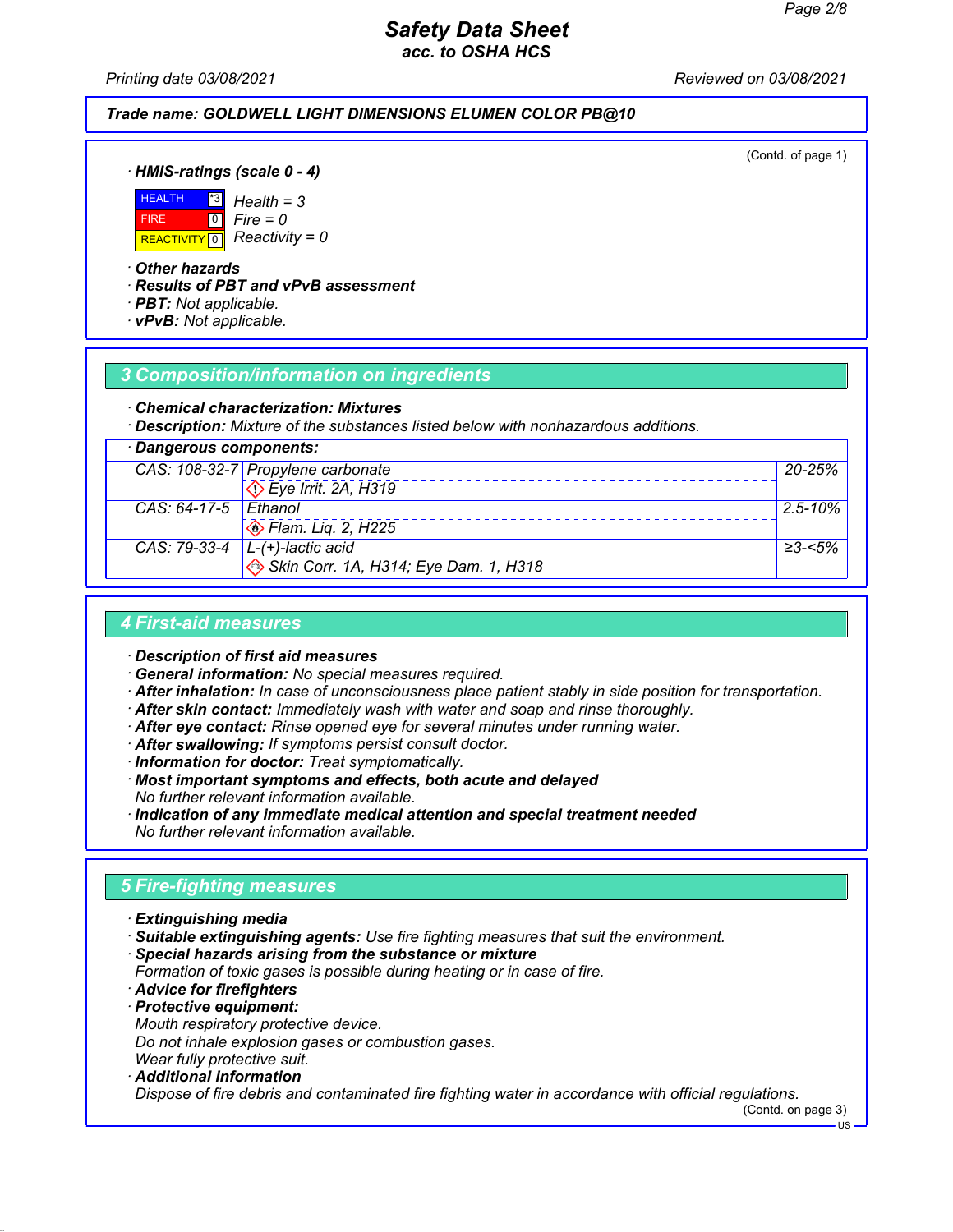*Printing date 03/08/2021 Reviewed on 03/08/2021*

### *Trade name: GOLDWELL LIGHT DIMENSIONS ELUMEN COLOR PB@10*

(Contd. of page 2)

*Collect contaminated fire fighting water separately. It must not enter the sewage system.*

#### *6 Accidental release measures*

- *ꞏ Personal precautions, protective equipment and emergency procedures Wear protective equipment. Keep unprotected persons away.*
- *ꞏ Environmental precautions: Dilute with plenty of water. Do not allow to penetrate the ground/soil. ꞏ Methods and material for containment and cleaning up: Use neutralizing agent. Dispose contaminated material as waste according to item 13. Absorb liquid components with liquid-binding material. ꞏ Reference to other sections*
- *See Section 7 for information on safe handling. See Section 8 for information on personal protection equipment. See Section 13 for disposal information.*

### *7 Handling and storage*

- *ꞏ Handling:*
- *ꞏ Precautions for safe handling Ensure good ventilation/exhaustion at the workplace. ꞏ Information about protection against explosions and fires: No special measures required.*
- *ꞏ Conditions for safe storage, including any incompatibilities*
- *ꞏ Storage:*
- *ꞏ Requirements to be met by storerooms and receptacles: Store only in the original receptacle.*
- *ꞏ Information about storage in one common storage facility: Not required.*
- *ꞏ Further information about storage conditions:*
- *Store in cool, dry conditions in well sealed receptacles.*
- *ꞏ Specific end use(s) No further relevant information available.*

### *8 Exposure controls/personal protection*

*ꞏ Additional information about design of technical systems: No further data; see item 7.*

- *ꞏ Control parameters*
- *ꞏ Components with limit values that require monitoring at the workplace: Not required.*
- *ꞏ Additional information: The lists that were valid during the creation were used as basis.*

- *ꞏ Personal protective equipment:*
- *ꞏ General protective and hygienic measures: Immediately remove all soiled and contaminated clothing. Wash hands before breaks and at the end of work. Avoid contact with the skin. Avoid contact with the eyes. ꞏ Breathing equipment: Not required.*

(Contd. on page 4)

*ꞏ Exposure controls*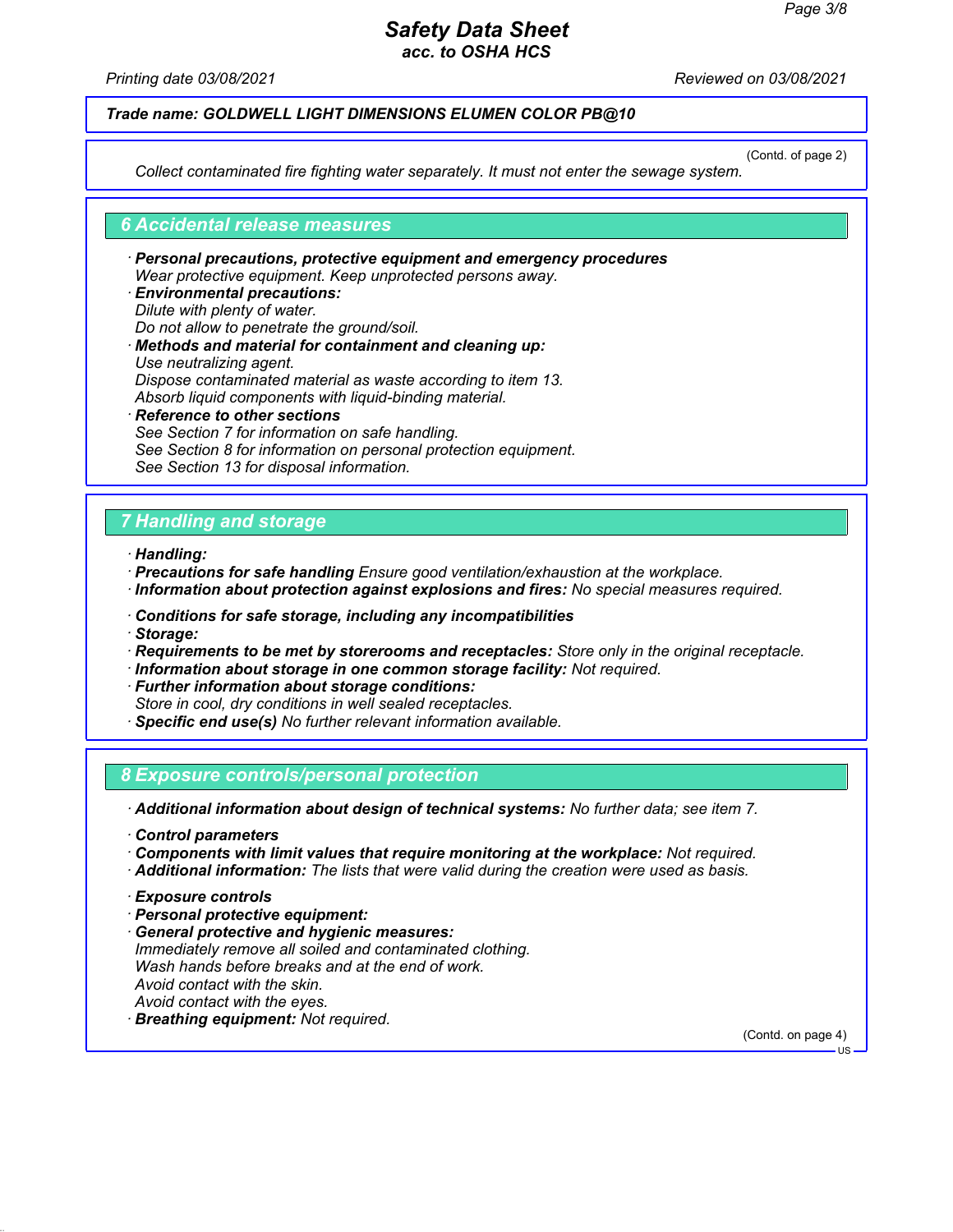*Printing date 03/08/2021 Reviewed on 03/08/2021*

*Trade name: GOLDWELL LIGHT DIMENSIONS ELUMEN COLOR PB@10*

(Contd. of page 3)

*ꞏ Protection of hands:*



*Protective gloves*

*Check protective gloves prior to each use for their proper condition.*

*The glove material has to be impermeable and resistant to the product/ the substance/ the preparation. ꞏ Material of gloves*

*The selection of the suitable gloves does not only depend on the material, but also on further marks of quality and varies from manufacturer to manufacturer. As the product is a preparation of several substances, the resistance of the glove material can not be calculated in advance and has therefore to be checked prior to the application.*

#### *ꞏ Penetration time of glove material*

*The exact break through time has to be found out by the manufacturer of the protective gloves and has to be observed.*

*ꞏ Eye protection:*



*Goggles recommended during refilling.*

| <b>Viscous</b><br>Different according to coloring<br>Characteristic<br>Not determined.<br>2.7<br>Undetermined.<br>Undetermined.<br>Not applicable. |
|----------------------------------------------------------------------------------------------------------------------------------------------------|
|                                                                                                                                                    |
|                                                                                                                                                    |
|                                                                                                                                                    |
|                                                                                                                                                    |
|                                                                                                                                                    |
|                                                                                                                                                    |
|                                                                                                                                                    |
|                                                                                                                                                    |
|                                                                                                                                                    |
|                                                                                                                                                    |
| Not applicable.                                                                                                                                    |
| Not determined.                                                                                                                                    |
| Product is not selfigniting.                                                                                                                       |
| Product does not present an explosion hazard.                                                                                                      |
| 23 hPa (17.3 mm Hg)                                                                                                                                |
| 1.06 g/cm <sup>3</sup> (8.8457 lbs/gal)                                                                                                            |
| Not determined.                                                                                                                                    |
| Not determined.                                                                                                                                    |
| Not determined.                                                                                                                                    |
|                                                                                                                                                    |
| Fully miscible.                                                                                                                                    |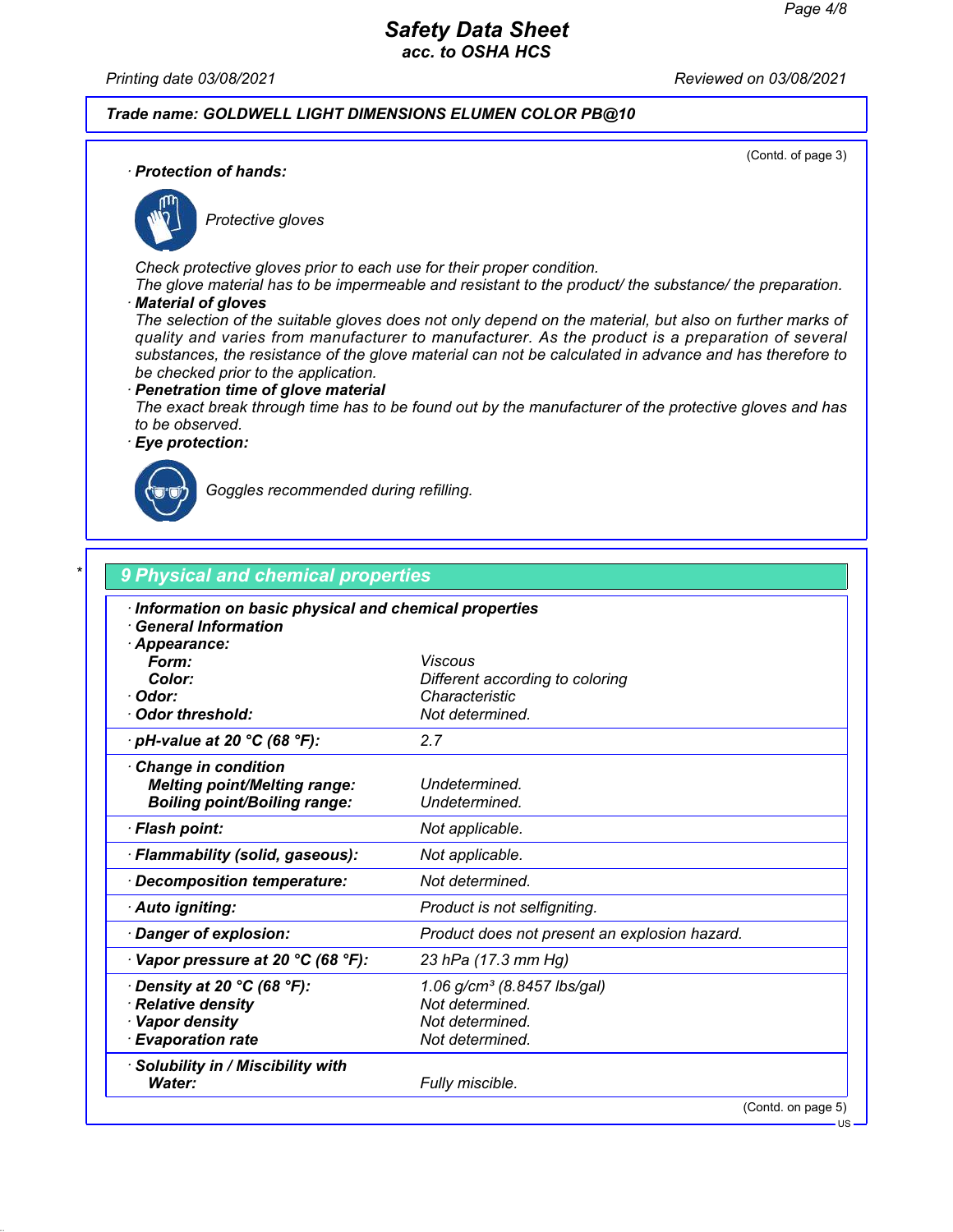US

# *Safety Data Sheet acc. to OSHA HCS*

*Printing date 03/08/2021 Reviewed on 03/08/2021*

### *Trade name: GOLDWELL LIGHT DIMENSIONS ELUMEN COLOR PB@10*

|                                                            |                                            | (Contd. of page 4) |
|------------------------------------------------------------|--------------------------------------------|--------------------|
| · Partition coefficient (n-octanol/water): Not determined. |                                            |                    |
| · Viscosity:                                               |                                            |                    |
| Dynamic at 20 $^{\circ}$ C (68 $^{\circ}$ F):              | 32,500 mPas                                |                    |
| Kinematic:                                                 | Not determined.                            |                    |
| · Solvent content:                                         |                                            |                    |
| <b>Organic solvents:</b>                                   | 5.3%                                       |                    |
| Water:                                                     | 62.1%                                      |                    |
| <b>VOC content:</b>                                        | 5.30%                                      |                    |
| <b>Solids content:</b>                                     | 4.9%                                       |                    |
| Other information                                          | No further relevant information available. |                    |

## *10 Stability and reactivity*

#### *ꞏ Reactivity*

*No dangerous reactions known if used as directed.*

- *No further relevant information available.*
- *ꞏ Chemical stability The product is stable under standard conditions.*
- *ꞏ Thermal decomposition / conditions to be avoided:*
- *No decomposition if used according to specifications.*
- *ꞏ Possibility of hazardous reactions No dangerous reactions known.*
- *ꞏ Conditions to avoid No further relevant information available.*
- *ꞏ Incompatible materials: No further relevant information available.*
- *ꞏ Hazardous decomposition products: No dangerous decomposition products known.*

### *11 Toxicological information*

*ꞏ Information on toxicological effects*

*ꞏ Acute toxicity:*

### *ꞏ LD/LC50 values that are relevant for classification:*

#### *CAS: 79-33-4 L-(+)-lactic acid*

*Oral LD50 3,543 mg/kg (rat)*

#### *ꞏ Primary irritant effect:*

- *ꞏ on the skin: Irritant to skin and mucous membranes.*
- *ꞏ on the eye: Strong irritant with the danger of severe eye injury.*
- *ꞏ Sensitization: No sensitizing effects known.*
- *ꞏ Additional toxicological information:*

*The product shows the following dangers according to internally approved calculation methods for preparations:*

*When used and handled according to specifications, the product does not have any harmful effects according to our experience and the information provided to us. Irritant*

*ꞏ Carcinogenic categories*

| · IARC (International Agency for Research on Cancer) |  |                    |  |
|------------------------------------------------------|--|--------------------|--|
| $CAS: 64-17-5$ Ethanol                               |  |                    |  |
| $CAS: 91-64-5$ Coumarin                              |  |                    |  |
| CAS: 97-53-0 Eugenol                                 |  |                    |  |
|                                                      |  | (Contd. on page 6) |  |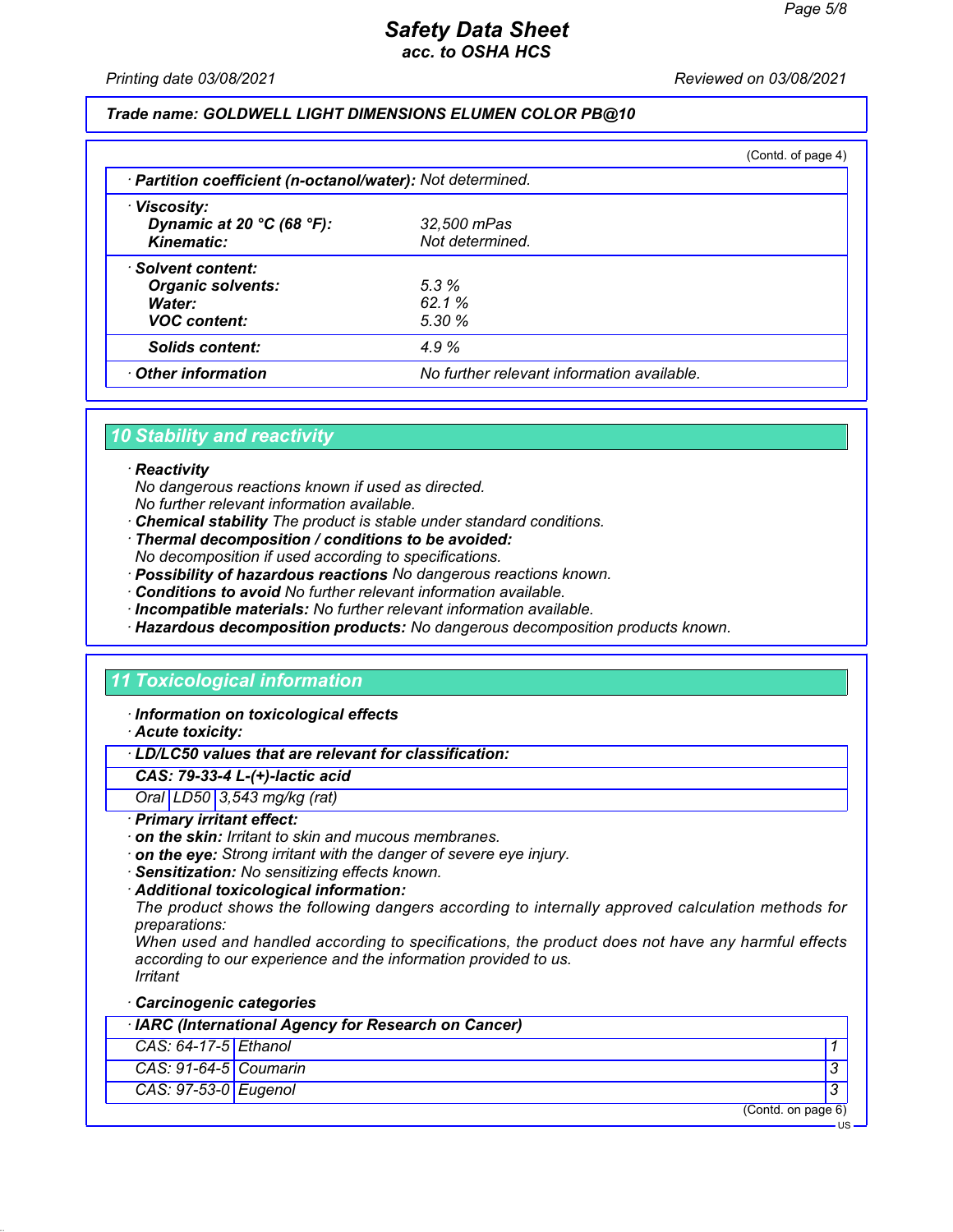*Printing date 03/08/2021 Reviewed on 03/08/2021*

*Trade name: GOLDWELL LIGHT DIMENSIONS ELUMEN COLOR PB@10*

(Contd. of page 5)

US

# *ꞏ NTP (National Toxicology Program)*

*None of the ingredients is listed.*

### *ꞏ OSHA-Ca (Occupational Safety & Health Administration)*

*None of the ingredients is listed.*

# *12 Ecological information*

#### *ꞏ Toxicity*

- *ꞏ Aquatic toxicity: No further relevant information available.*
- *ꞏ Persistence and degradability No further relevant information available.*
- *ꞏ Behavior in environmental systems:*
- *ꞏ Bioaccumulative potential No further relevant information available.*
- *ꞏ Mobility in soil No further relevant information available.*
- *ꞏ Additional ecological information:*
- *ꞏ General notes:*

*Water hazard class 1 (Self-assessment): slightly hazardous for water*

*Do not allow undiluted product or large quantities of it to reach ground water, water course or sewage system.*

*Must not reach bodies of water or drainage ditch undiluted or unneutralized.*

- *ꞏ Results of PBT and vPvB assessment*
- *ꞏ PBT: Not applicable.*
- *ꞏ vPvB: Not applicable.*
- *ꞏ Other adverse effects No further relevant information available.*

### *13 Disposal considerations*

*ꞏ Uncleaned packagings:*

- *ꞏ Recommendation: Disposal must be made according to official regulations.*
- *ꞏ Recommended cleansing agent: Water, if necessary with cleansing agents.*

### *\* 14 Transport information*

| · UN-Number<br>· DOT, ADR/RID/ADN, IMDG, IATA                                       | Void            |                    |
|-------------------------------------------------------------------------------------|-----------------|--------------------|
| $\cdot$ UN proper shipping name<br>DOT, IMDG, IATA                                  | Void            |                    |
| · Transport hazard class(es)                                                        |                 |                    |
| · DOT, ADR/RID/ADN, ADN, IMDG, IATA<br>∙ Class                                      | Void            |                    |
| · Packing group<br>· DOT, ADR/RID/ADN, IMDG, IATA                                   | Void            |                    |
| $\cdot$ Environmental hazards:                                                      | Not applicable. |                    |
| · Special precautions for user                                                      | Not applicable. |                    |
| · Transport in bulk according to Annex II of<br><b>MARPOL73/78 and the IBC Code</b> | Not applicable. |                    |
|                                                                                     |                 | (Contd. on page 7) |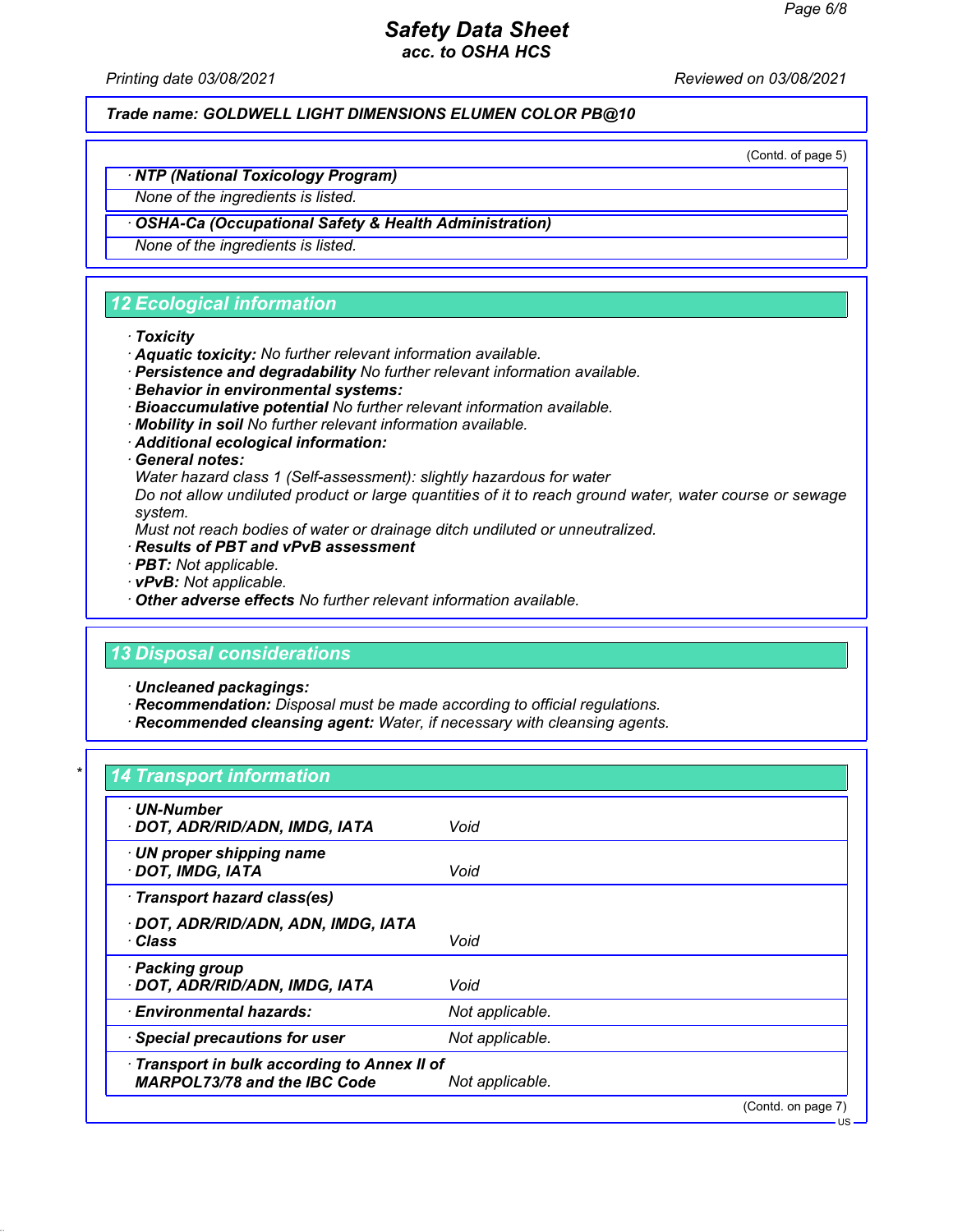*Printing date 03/08/2021 Reviewed on 03/08/2021*

*Trade name: GOLDWELL LIGHT DIMENSIONS ELUMEN COLOR PB@10*

(Contd. of page 6)

*ꞏ UN "Model Regulation": Void*

### *\* 15 Regulatory information*

*ꞏ Safety, health and environmental regulations/legislation specific for the substance or mixture No further relevant information available.*

*ꞏ Sara*

*ꞏ Section 355 (extremely hazardous substances):*

*None of the ingredients is listed.*

*ꞏ Section 313 (Specific toxic chemical listings):*

*None of the ingredients is listed.*

*ꞏ TSCA (Toxic Substances Control Act):*

*All components have the value ACTIVE.*

*ꞏ Hazardous Air Pollutants*

*None of the ingredients is listed.*

*ꞏ Chemicals known to cause cancer:*

*None of the ingredients is listed.*

*ꞏ Chemicals known to cause reproductive toxicity for females:*

*None of the ingredients is listed.*

*ꞏ Chemicals known to cause reproductive toxicity for males:*

*None of the ingredients is listed.*

*ꞏ Chemicals known to cause developmental toxicity:*

*CAS: 64-17-5 Ethanol*

*ꞏ Carcinogenic categories*

*ꞏ EPA (Environmental Protection Agency)*

*None of the ingredients is listed.*

*ꞏ TLV (Threshold Limit Value)*

*CAS: 64-17-5 Ethanol A3*

*ꞏ NIOSH-Ca (National Institute for Occupational Safety and Health)*

*None of the ingredients is listed.*

*ꞏ Chemical safety assessment: A Chemical Safety Assessment has not been carried out.*

### *16 Other information*

*This information is based on our present knowledge. However, this shall not constitute a guarantee for any specific product features and shall not establish a legally valid contractual relationship.*

*ꞏ Relevant phrases*

*H225 Highly flammable liquid and vapor.*

*H314 Causes severe skin burns and eye damage.*

*H318 Causes serious eye damage.*

*H319 Causes serious eye irritation.*

*ꞏ Department issuing SDS: Regulatory Affairs*

*ꞏ Contact:*

*ꞏ Date of preparation / last revision 03/08/2021 / -*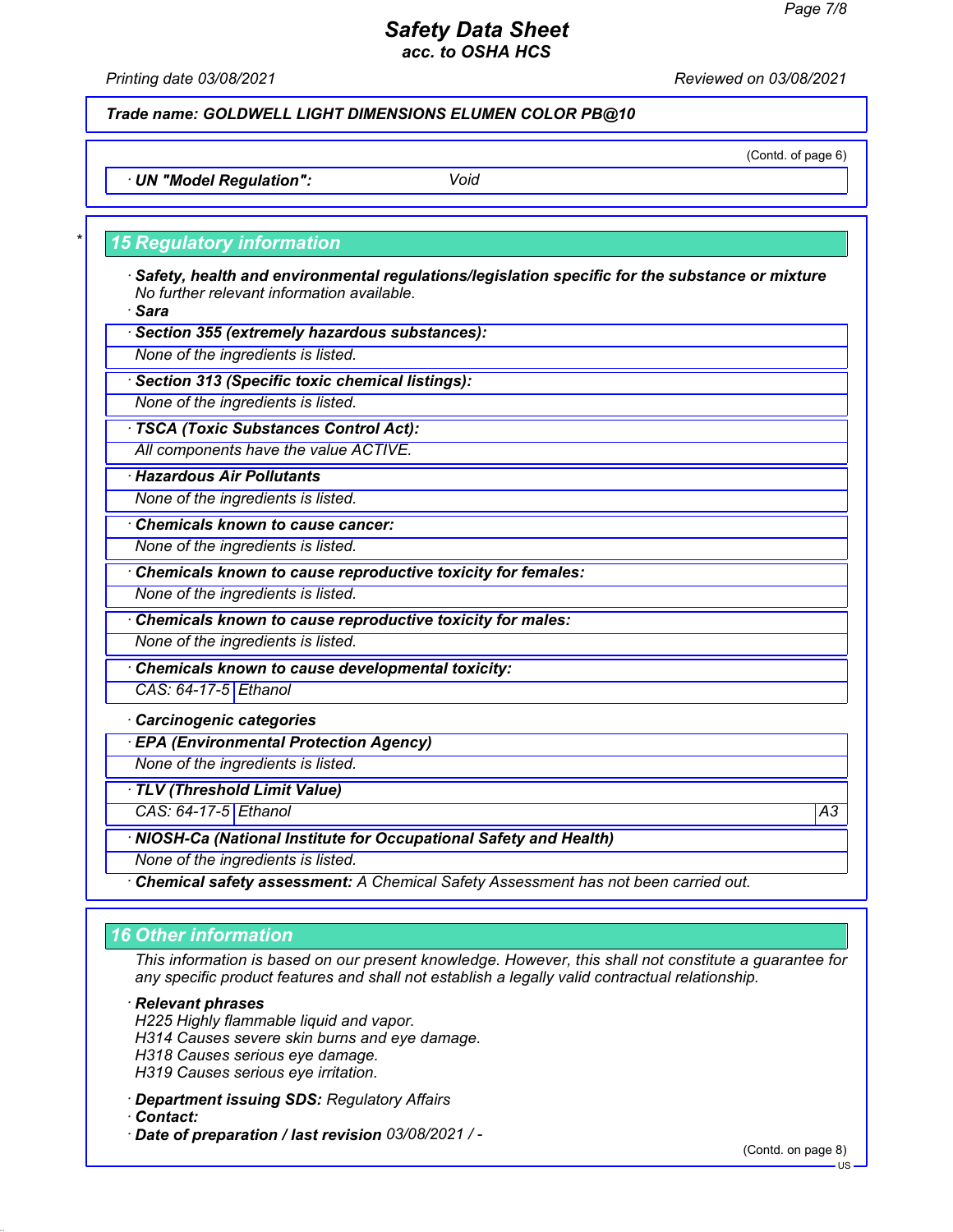*Printing date 03/08/2021 Reviewed on 03/08/2021*

# *Trade name: GOLDWELL LIGHT DIMENSIONS ELUMEN COLOR PB@10*

|                                                                                                                                                                                                                                                                                                                                                                                                                                                                                                                                                                                                                                                                                                                                                                                                                                                                                                                                                                                                                                                                                                                                                                                                                                                                | (Contd. of page 7) |
|----------------------------------------------------------------------------------------------------------------------------------------------------------------------------------------------------------------------------------------------------------------------------------------------------------------------------------------------------------------------------------------------------------------------------------------------------------------------------------------------------------------------------------------------------------------------------------------------------------------------------------------------------------------------------------------------------------------------------------------------------------------------------------------------------------------------------------------------------------------------------------------------------------------------------------------------------------------------------------------------------------------------------------------------------------------------------------------------------------------------------------------------------------------------------------------------------------------------------------------------------------------|--------------------|
|                                                                                                                                                                                                                                                                                                                                                                                                                                                                                                                                                                                                                                                                                                                                                                                                                                                                                                                                                                                                                                                                                                                                                                                                                                                                |                    |
| Abbreviations and acronyms:<br>ADR: Accord relatif au transport international des marchandises dangereuses par route (European Agreement Concerning the<br>International Carriage of Dangerous Goods by Road)<br><b>IMDG: International Maritime Code for Dangerous Goods</b><br>DOT: US Department of Transportation<br>IATA: International Air Transport Association<br><b>EINECS: European Inventory of Existing Commercial Chemical Substances</b><br><b>ELINCS: European List of Notified Chemical Substances</b><br>CAS: Chemical Abstracts Service (division of the American Chemical Society)<br>NFPA: National Fire Protection Association (USA)<br>HMIS: Hazardous Materials Identification System (USA)<br>VOC: Volatile Organic Compounds (USA, EU)<br>LC50: Lethal concentration, 50 percent<br>LD50: Lethal dose, 50 percent<br>PBT: Persistent, Bioaccumulative and Toxic<br>vPvB: very Persistent and very Bioaccumulative<br>NIOSH: National Institute for Occupational Safety<br><b>OSHA: Occupational Safety &amp; Health</b><br>TLV: Threshold Limit Value<br>PEL: Permissible Exposure Limit<br>REL: Recommended Exposure Limit<br>Flam. Lig. 2: Flammable liguids - Category 2<br>Skin Corr. 1A: Skin corrosion/irritation - Category 1A |                    |
| Skin Irrit. 2: Skin corrosion/irritation - Category 2                                                                                                                                                                                                                                                                                                                                                                                                                                                                                                                                                                                                                                                                                                                                                                                                                                                                                                                                                                                                                                                                                                                                                                                                          |                    |
| Eye Dam. 1: Serious eye damage/eye irritation - Category 1                                                                                                                                                                                                                                                                                                                                                                                                                                                                                                                                                                                                                                                                                                                                                                                                                                                                                                                                                                                                                                                                                                                                                                                                     |                    |
| Eye Irrit. 2A: Serious eye damage/eye irritation – Category 2A                                                                                                                                                                                                                                                                                                                                                                                                                                                                                                                                                                                                                                                                                                                                                                                                                                                                                                                                                                                                                                                                                                                                                                                                 |                    |
| $\cdot$ * Data compared to the previous version altered.                                                                                                                                                                                                                                                                                                                                                                                                                                                                                                                                                                                                                                                                                                                                                                                                                                                                                                                                                                                                                                                                                                                                                                                                       | $US -$             |
|                                                                                                                                                                                                                                                                                                                                                                                                                                                                                                                                                                                                                                                                                                                                                                                                                                                                                                                                                                                                                                                                                                                                                                                                                                                                |                    |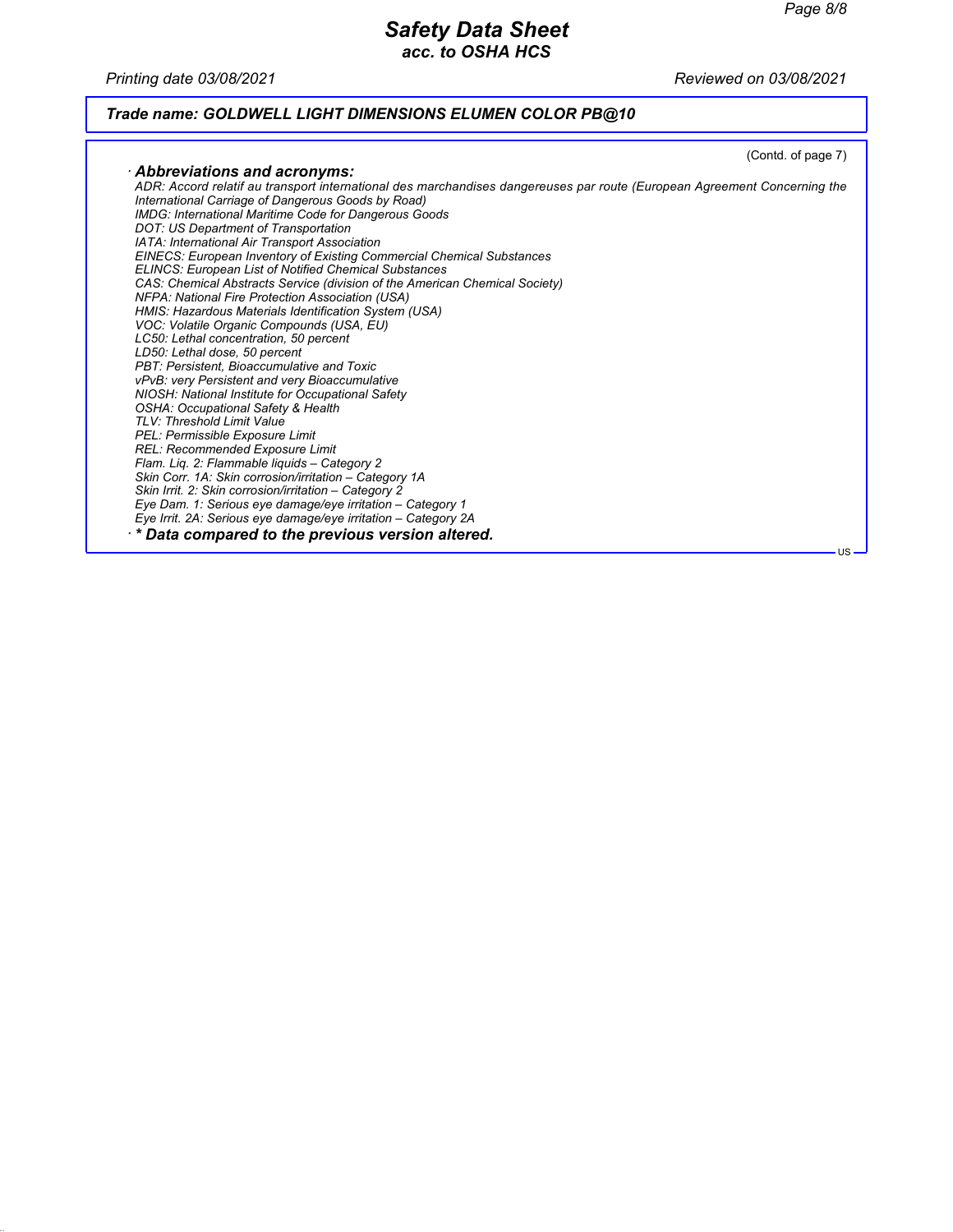

*Printing date 02/08/2019 Reviewed on 02/08/2019*

# *1 Identification · Product identifier*

*· Trade name: GOLDWELL ELUMEN Color Shampoo*

- *· Article number: 210970 250ml / 210971 1000ml / 210976 30ml*
- *· Product category PC39 Cosmetics, personal care products*
- *· Application of the substance / the mixture Hair cosmetics*
- *· Manufacturer/Supplier: Kao USA Inc. 2535 Spring Grove Avenue Cincinnati, Ohio 45214 / USA KaoGermanySDS@kao.com*

*· Information department: CHEMTREC*

*· Emergency telephone number: CHEMTREC (US): (0800) 424-9300 CHEMTREC (Outside US): +1 (703) 527-3887 (24h)*

# *\* 2 Hazard(s) identification*

### *· Classification of the substance or mixture*

*Eye Dam. 1 H318 Causes serious eye damage.*

*Skin Sens. 1 H317 May cause an allergic skin reaction.*

*· Label elements*

*· Hazard pictograms*



*· Signal word Danger*

*· Hazard-determining components of labeling:*

*Ethanol, 2-[2-(dodecyloxy)ethoxy]-, hydrogen sulfate, sodium salt Polysiloxanes, di-Me,3-[3-[(3-coco amidopropyl)dimethylammonio]-2-hydroxypropoxy]propylgroupterminated, acetates (salts)*

*· Hazard statements H318 Causes serious eye damage.*

*H317 May cause an allergic skin reaction.*

### *· Precautionary statements*

*P272 Contaminated work clothing must not be allowed out of the workplace.*

*P302+P352 If on skin: Wash with plenty of water.*

*P305+P351+P338 If in eyes: Rinse cautiously with water for several minutes. Remove contact lenses, if present and easy to do. Continue rinsing.*

- *P310 Immediately call a poison center/doctor.*
- *P321 Specific treatment (see on this label).*
- *P333+P313 If skin irritation or rash occurs: Get medical advice/attention.*
- *P363 Wash contaminated clothing before reuse.*
- *P501 Dispose of contents/container in accordance with local/regional/national/ international regulations.*
- *· Classification system:*

*· NFPA ratings (scale 0 - 4)*



(Contd. on page 2)

**US**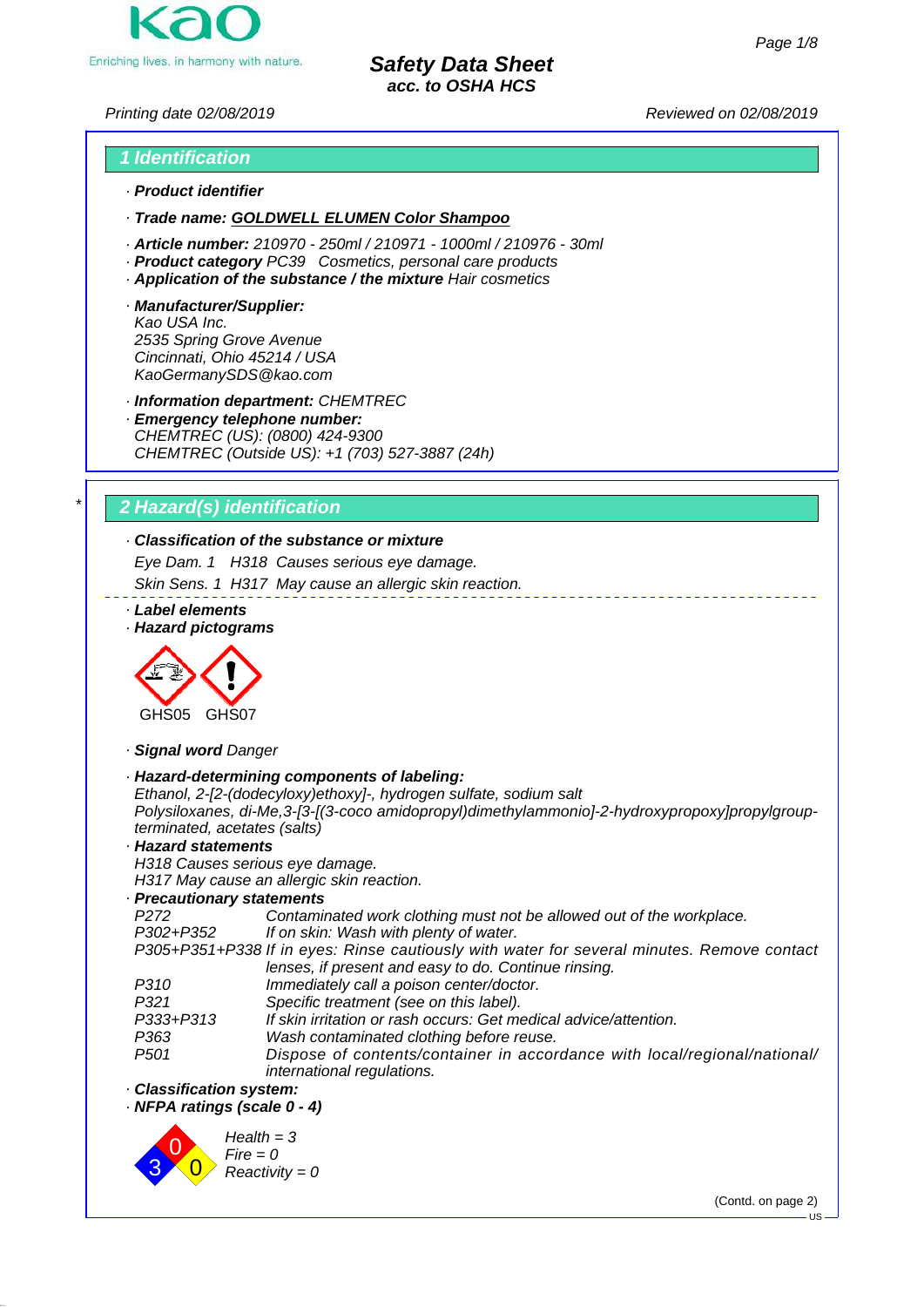*Printing date 02/08/2019 Reviewed on 02/08/2019*

### *Trade name: GOLDWELL ELUMEN Color Shampoo*

(Contd. of page 1)

### *· HMIS-ratings (scale 0 - 4)*



#### *· Other hazards*

*· Results of PBT and vPvB assessment*

*Health = \*3*  $Fire = 0$ 

*· PBT: Not applicable.*

*· vPvB: Not applicable.*

### *3 Composition/information on ingredients*

#### *· Chemical characterization: Mixtures*

*· Description: Mixture of the substances listed below with nonhazardous additions.*

| · Dangerous components:         |                                                                                                                                                                       |                  |  |  |  |
|---------------------------------|-----------------------------------------------------------------------------------------------------------------------------------------------------------------------|------------------|--|--|--|
| CAS: 3088-31-1                  | Ethanol, 2-[2-(dodecyloxy)ethoxy]-, hydrogen sulfate, sodium salt<br>Eye Dam. 1, H318<br>Skin Irrit. 2, H315                                                          | $\geq$ 3-<10%    |  |  |  |
| CAS: 141464-42-8 Coco-Glucoside | Skin Irrit. 2, H315                                                                                                                                                   | $\leq$ 2.5%      |  |  |  |
|                                 | CAS: 134737-05-6 Polysiloxanes, di-Me, 3-[3-[(3-coco amidopropyl)dimethylammonio]-<br>2-hydroxypropoxy]propylgroup-terminated, acetates (salts)<br>Skin Sens. 1, H317 | $\geq 0.1 - 1\%$ |  |  |  |

### *4 First-aid measures*

- *· Description of first aid measures*
- *· After inhalation:*

*Supply fresh air and to be sure call for a doctor.*

*In case of unconsciousness place patient stably in side position for transportation.*

- *· After skin contact: Immediately wash with water and soap and rinse thoroughly.*
- *· After eye contact:*

*Rinse opened eye for several minutes under running water. Then consult a doctor. · After swallowing:*

*Do not induce vomiting; immediately call for medical help. If symptoms persist consult doctor.*

- *· Information for doctor: Treat symptomatically.*
- *· Most important symptoms and effects, both acute and delayed No further relevant information available.*
- *· Indication of any immediate medical attention and special treatment needed No further relevant information available.*

# *5 Fire-fighting measures*

- *· Extinguishing media*
- *· Suitable extinguishing agents: Use fire fighting measures that suit the environment.*
- *· Special hazards arising from the substance or mixture During heating or in case of fire poisonous gases are produced. Exposure to decomposition products may be a hazard to health No further relevant information available.*
- *· Advice for firefighters*
- *· Protective equipment: Use personal protective equipment.*
- *· Additional information*

*Fire residues and contaminated fire extinguishing water must be disposed of in accordance with local regulations.*

(Contd. on page 3)

US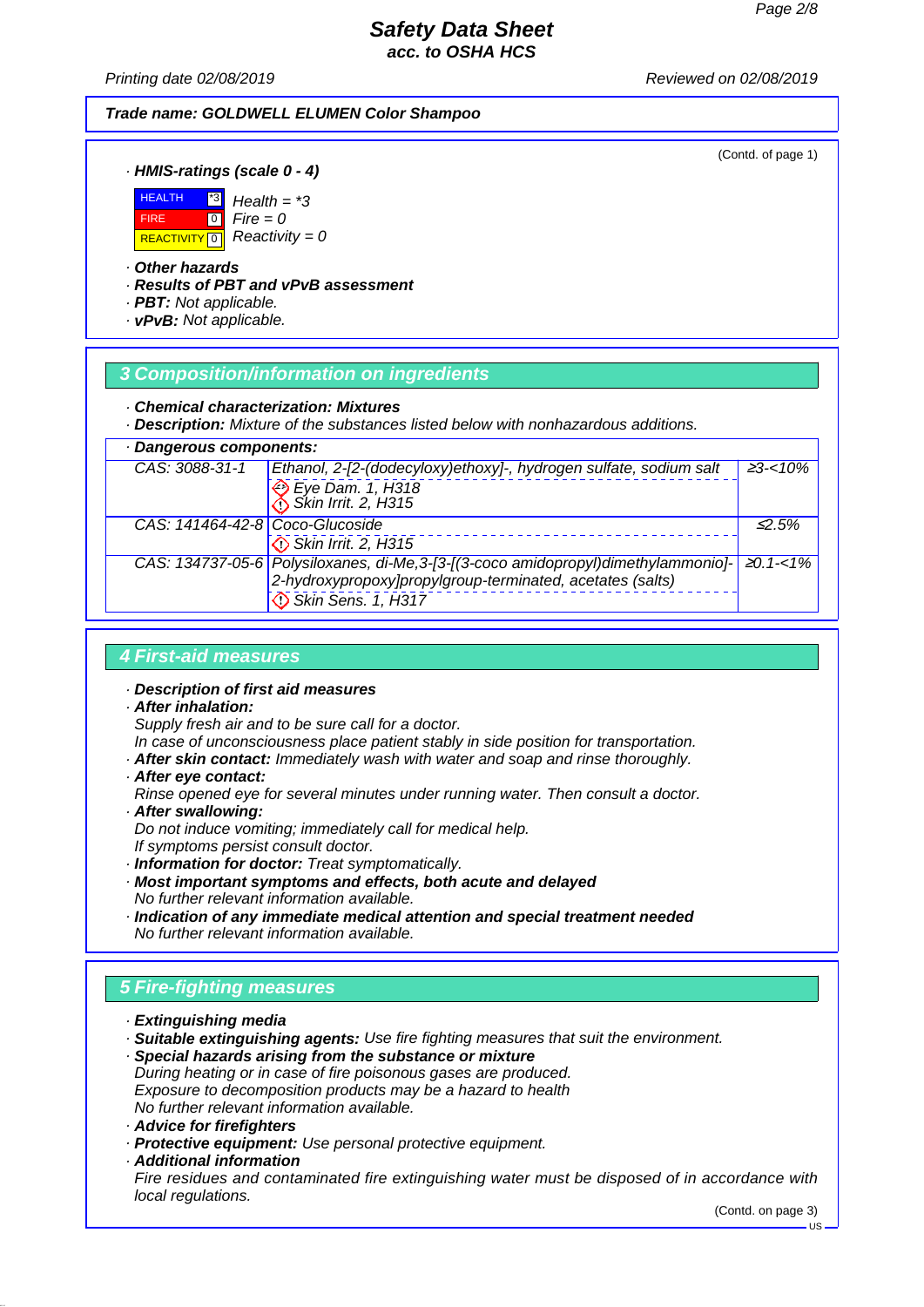*Printing date 02/08/2019 Reviewed on 02/08/2019*

### *Trade name: GOLDWELL ELUMEN Color Shampoo*

*Use water spray to cool unopened containers.*

(Contd. of page 2)

*Prevent fire extinguishing water from contaminating surface water or the ground water system*

### *6 Accidental release measures*

- *· Personal precautions, protective equipment and emergency procedures Wear protective equipment. Keep unprotected persons away.*
- *· Environmental precautions: Do not allow to enter sewers/ surface or ground water.*
- *· Methods and material for containment and cleaning up:*
- *Absorb with liquid-binding material (sand, diatomite, acid binders, universal binders, sawdust). Use neutralizing agent.*
- *Dispose contaminated material as waste according to item 13.*
- *· Reference to other sections See Section 7 for information on safe handling. See Section 8 for information on personal protection equipment. See Section 13 for disposal information.*

# *7 Handling and storage*

#### *· Handling:*

- *· Precautions for safe handling Prevent formation of aerosols.*
- *· Information about protection against explosions and fires: Keep respiratory protective device available.*

*No special measures required.*

- *· Conditions for safe storage, including any incompatibilities*
- *· Storage:*
- *· Requirements to be met by storerooms and receptacles: No special requirements.*
- *· Information about storage in one common storage facility: Not required.*
- *· Further information about storage conditions:*
- *None.*

*Keep receptacle tightly sealed. Keep container in a well-ventilated plase.*

*· Specific end use(s) No further relevant information available.*

*8 Exposure controls/personal protection*

*· Additional information about design of technical systems: No further data; see item 7.*

- *· Control parameters*
- *· Components with limit values that require monitoring at the workplace:*

*The product does not contain any relevant quantities of materials with critical values that have to be monitored at the workplace.*

- *· Additional information: The lists that were valid during the creation were used as basis.*
- *· Exposure controls*
- *· Personal protective equipment:*
- *· General protective and hygienic measures: Immediately remove all soiled and contaminated clothing. Wash hands before breaks and at the end of work. Avoid contact with the eyes.*
- *Avoid contact with the eyes and skin.*
- *· Breathing equipment: Not required.*

*In case of brief exposure or low pollution use respiratory filter device. In case of intensive or longer exposure use respiratory protective device that is independent of circulating air.*

(Contd. on page 4)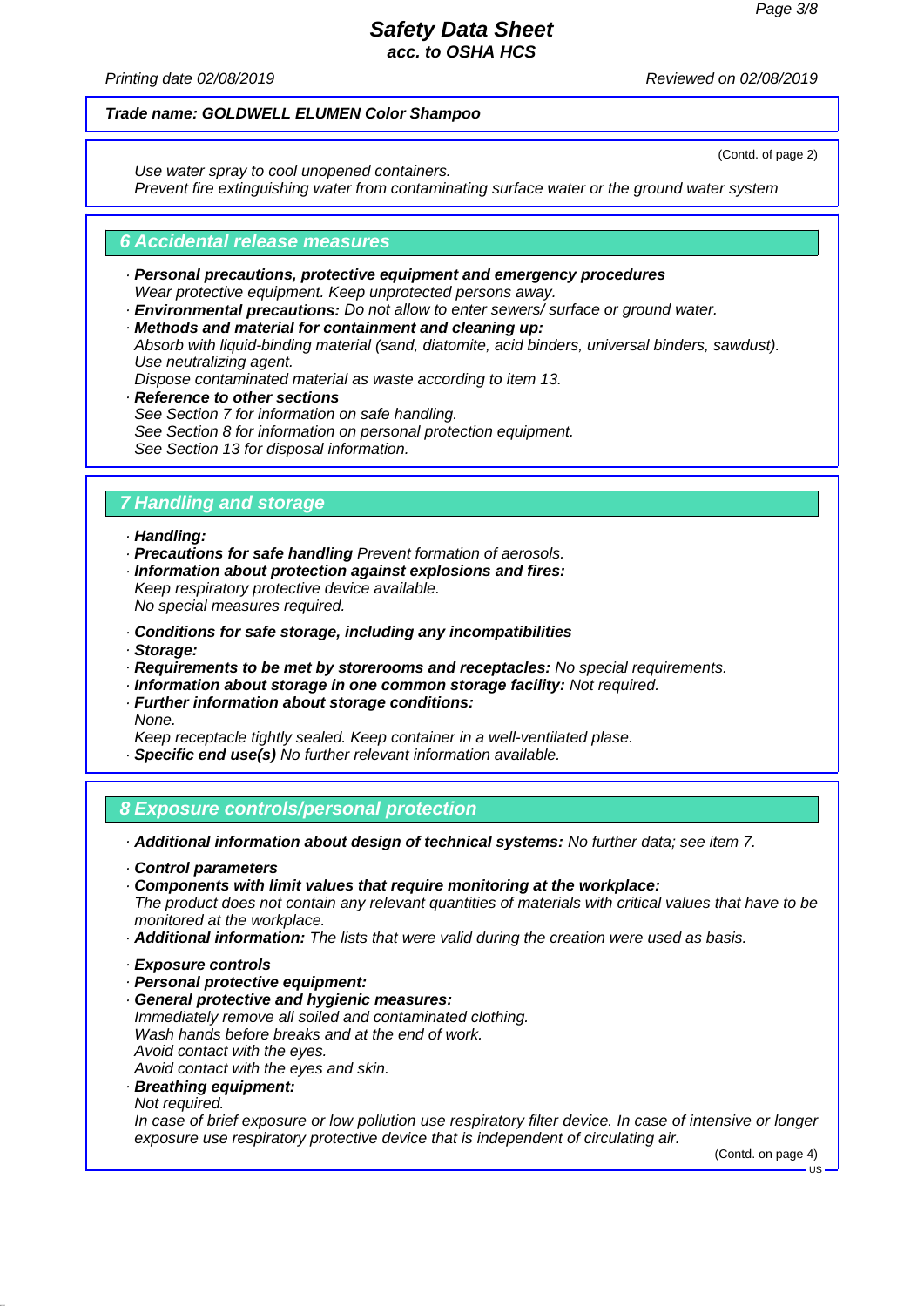(Contd. of page 3)

### *Safety Data Sheet acc. to OSHA HCS*

*Printing date 02/08/2019 Reviewed on 02/08/2019*

#### *Trade name: GOLDWELL ELUMEN Color Shampoo*

### *· Protection of hands:*

*Not required under normal conditions. The details concerned are recommendations. The glove material has to be impermeable and resistant to the product / the substance / the preparation.*

*Due to missing tests no recommendation to the glove material can be given for the product/ the preparation/ the mixture.*

*Selection of the glove material on consideration of the penetration times, rates of diffusion and the degradation. - Please contact the glove supplier for futher information.*

#### *· Material of gloves*

*The selection of the suitable gloves does not only depend on the material, but also on further marks of quality and varies from manufacturer to manufacturer. As the product is a preparation of several substances, the resistance of the glove material can not be calculated in advance and has therefore to be checked prior to the application.*

#### *· Penetration time of glove material*

*The exact break through time has to be found out by the manufacturer of the protective gloves and has to be observed.*

### *· Eye protection:*



*Not required under normal conditions If there is a risk of splashing: safety glasses*

# *\* 9 Physical and chemical properties · Information on basic physical and chemical properties · General Information · Appearance: Form: Liquid Color: Colorless · Odor: Characteristic · Odor threshold: Not determined. · pH-value at 20 °C (68 °F): 3.5 · Change in condition Melting point/Melting range: Undetermined. Boiling point/Boiling range: Undetermined. · Flash point: Not applicable. · Flammability (solid, gaseous): Not applicable. · Decomposition temperature: Not determined. · Auto igniting: Product is not selfigniting. · Danger of explosion: Product does not present an explosion hazard. · Vapor pressure at 20 °C (68 °F): 23 hPa (17.3 mm Hg) · Density at 20 °C (68 °F): 1.0329 g/cm³ (8.61955 lbs/gal) · Relative density Not determined. <i>·* **Vapor density** *Not determined. · Evaporation rate Not determined. · Solubility in / Miscibility with Water: Not miscible or difficult to mix. · Partition coefficient (n-octanol/water): Not determined. · Viscosity: Dynamic at 20 °C (68 °F): 6,750 mPas* (Contd. on page 5)

US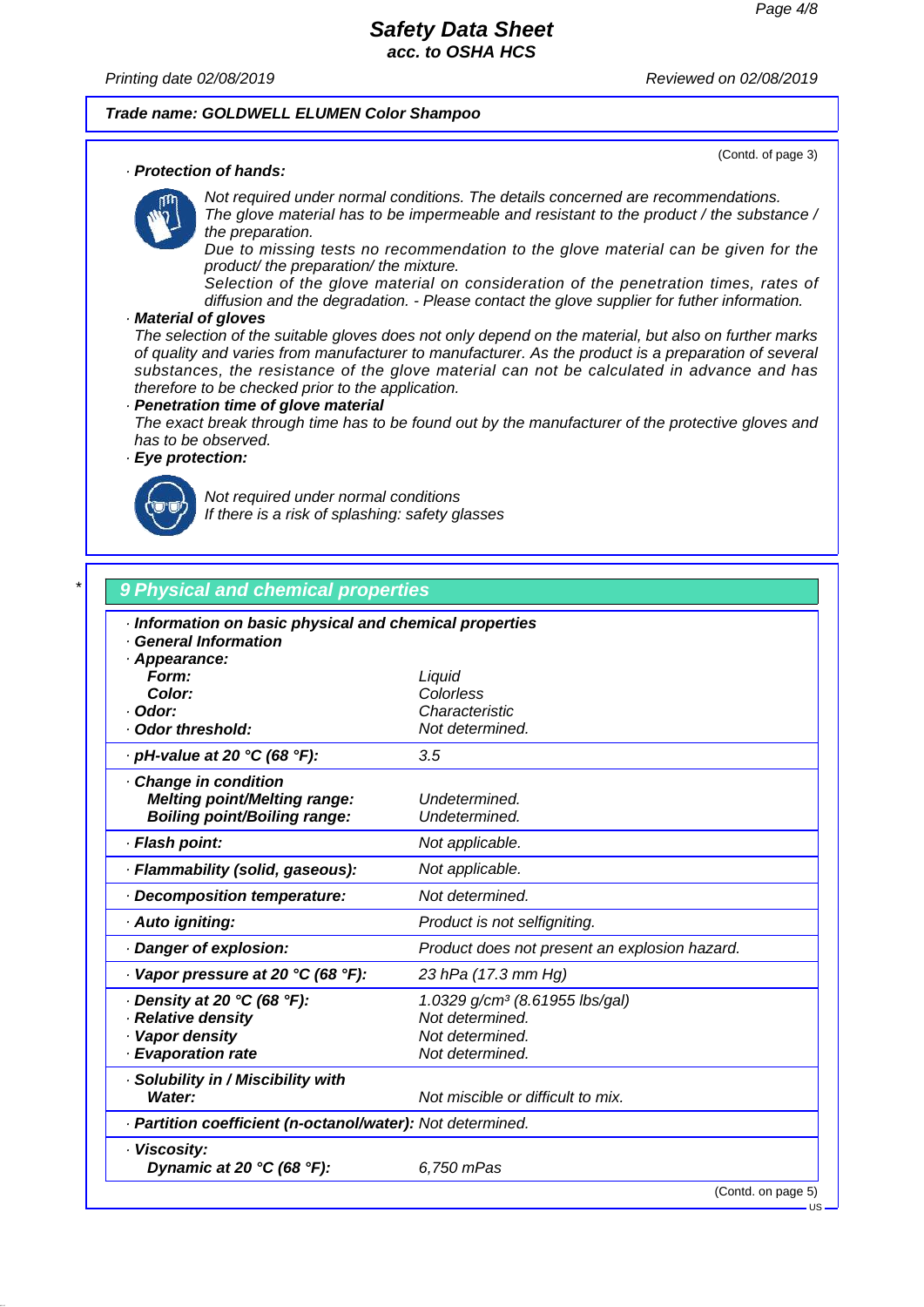*Printing date 02/08/2019 Reviewed on 02/08/2019*

#### *Trade name: GOLDWELL ELUMEN Color Shampoo*

|                          |                                            | (Contd. of page 4) |
|--------------------------|--------------------------------------------|--------------------|
| <b>Kinematic:</b>        | Not determined.                            |                    |
| · Solvent content:       |                                            |                    |
| <b>Organic solvents:</b> | $0.0 \%$                                   |                    |
| Water:                   | 81.6%                                      |                    |
| <b>VOC</b> content:      | $0.00 \%$                                  |                    |
|                          | $0.1$ g/l / 0.00 lb/gal                    |                    |
| Solids content:          | 17.5%                                      |                    |
| Other information        | No further relevant information available. |                    |

# *10 Stability and reactivity*

*· Reactivity*

- *No dangerous reactions known if used as directed. No further relevant information available.*
- *· Chemical stability The product is stable under standard conditions.*
- *· Thermal decomposition / conditions to be avoided: No decomposition if used according to specifications.*
- *· Possibility of hazardous reactions No dangerous reactions known.*
- *· Conditions to avoid No further relevant information available.*
- *· Incompatible materials: No further relevant information available.*
- *· Hazardous decomposition products: No dangerous decomposition products known.*

### *11 Toxicological information*

- *· Information on toxicological effects*
- *· Acute toxicity:*
- *· Primary irritant effect:*
- *· on the skin: No irritant effect.*
- *· on the eye: Strong irritant with the danger of severe eye injury.*
- *· Sensitization: Sensitization possible through skin contact.*
- *· Additional toxicological information:*

*The product shows the following dangers according to internally approved calculation methods for preparations: Irritant*

*· Carcinogenic categories*

| · IARC (International Agency for Research on Cancer)    |                                                       |    |
|---------------------------------------------------------|-------------------------------------------------------|----|
|                                                         | CAS: 68603-42-9 coconut oil diethanolamine condensate | 2B |
| CAS: 108-46-3                                           | resorcinol                                            | 3  |
|                                                         | Propan-2-ol                                           | 3  |
| CAS: 108-45-2                                           | m-phenylenediamine                                    | 3  |
| · NTP (National Toxicology Program)                     |                                                       |    |
| None of the ingredients is listed.                      |                                                       |    |
| · OSHA-Ca (Occupational Safety & Health Administration) |                                                       |    |
| None of the ingredients is listed.                      |                                                       |    |
|                                                         |                                                       |    |

### *12 Ecological information*

- *· Toxicity*
- *· Aquatic toxicity: No further relevant information available.*
- *· Persistence and degradability No further relevant information available.*

(Contd. on page 6)

 $-11S$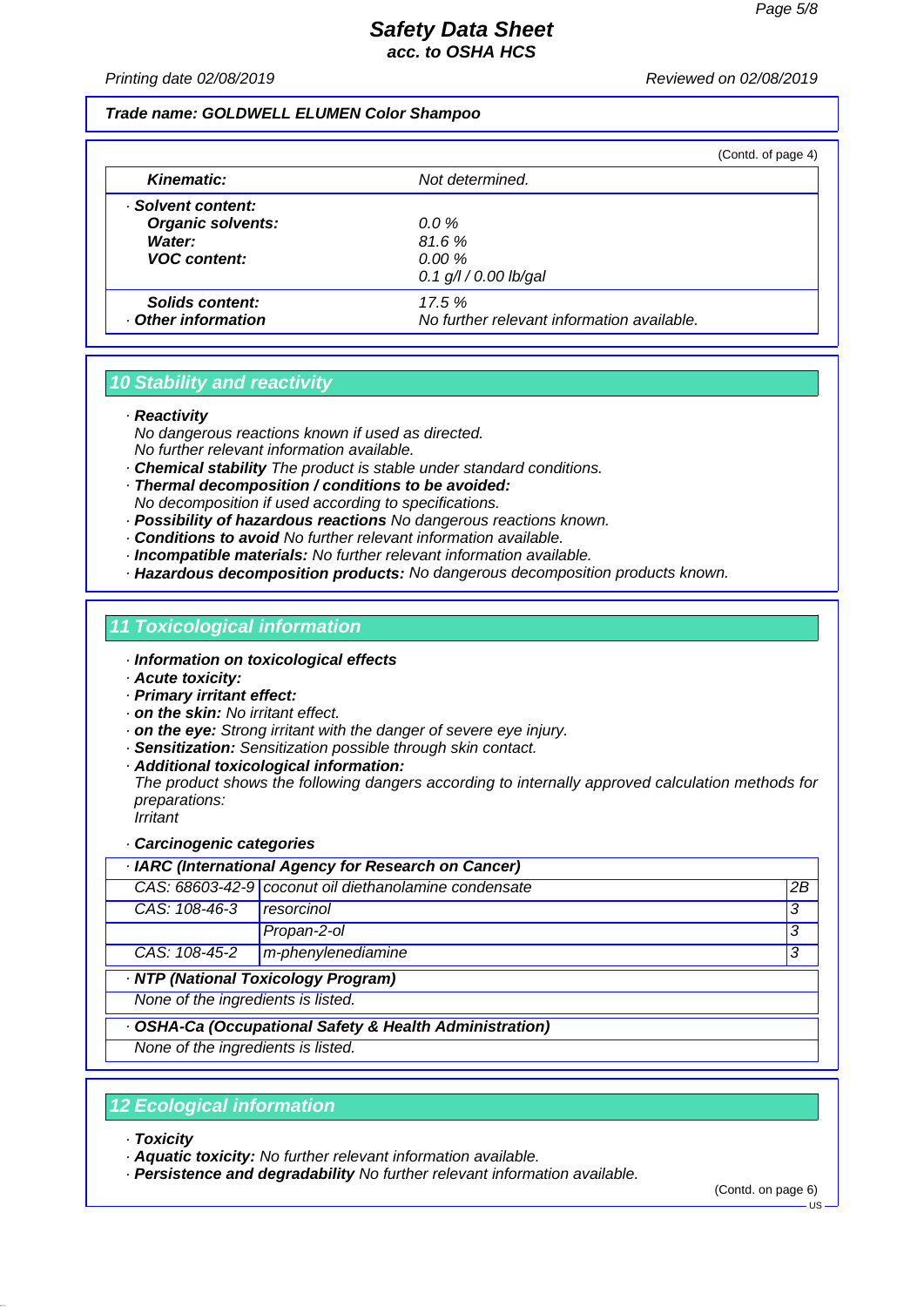*Printing date 02/08/2019 Reviewed on 02/08/2019*

### *Trade name: GOLDWELL ELUMEN Color Shampoo*

(Contd. of page 5)

- *· Behavior in environmental systems:*
- *· Bioaccumulative potential No further relevant information available.*
- *· Mobility in soil No further relevant information available.*
- *· Additional ecological information:*
- *· General notes:*
- *Water hazard class 1 (Self-assessment): slightly hazardous for water*

*Do not allow undiluted product or large quantities of it to reach ground water, water course or sewage system.*

*Must not reach bodies of water or drainage ditch undiluted or unneutralized.*

- *· Results of PBT and vPvB assessment*
- *· PBT: Not applicable.*
- *· vPvB: Not applicable.*
- *· Other adverse effects No further relevant information available.*

*13 Disposal considerations*

*· Uncleaned packagings:*

*· Recommendation: Disposal must be made according to official regulations.*

# *\* 14 Transport information*

| $17.11$ ansport monination                                                          |                 |
|-------------------------------------------------------------------------------------|-----------------|
| . UN-Number<br>· DOT, ADR/RID/ADN, ADN, IMDG, IATA                                  | Void            |
| · UN proper shipping name<br>· DOT<br>· ADN, IMDG, IATA                             | Void<br>Void    |
| · Transport hazard class(es)                                                        |                 |
| · DOT, ADR/RID/ADN, ADN, IMDG, IATA<br>· Class                                      | Void            |
| · Packing group<br>· DOT, ADR/RID/ADN, IMDG, IATA                                   | Void            |
| · Environmental hazards:                                                            | Not applicable. |
| Special precautions for user                                                        | Not applicable. |
| · Transport in bulk according to Annex II of<br><b>MARPOL73/78 and the IBC Code</b> | Not applicable. |
| · UN "Model Regulation":                                                            | Void            |

### *\* 15 Regulatory information*

*· Safety, health and environmental regulations/legislation specific for the substance or mixture*

*· Sara*

| . sara                             |                                                   |                    |
|------------------------------------|---------------------------------------------------|--------------------|
|                                    | · Section 355 (extremely hazardous substances):   |                    |
| None of the ingredients is listed. |                                                   |                    |
|                                    | · Section 313 (Specific toxic chemical listings): |                    |
| CAS: 1336-21-6 ammonia             |                                                   |                    |
|                                    | Propan-2-ol                                       |                    |
| CAS: 108-45-2                      | $m$ -phenylenediamine                             |                    |
|                                    |                                                   | (Contd. on page 7) |
|                                    |                                                   |                    |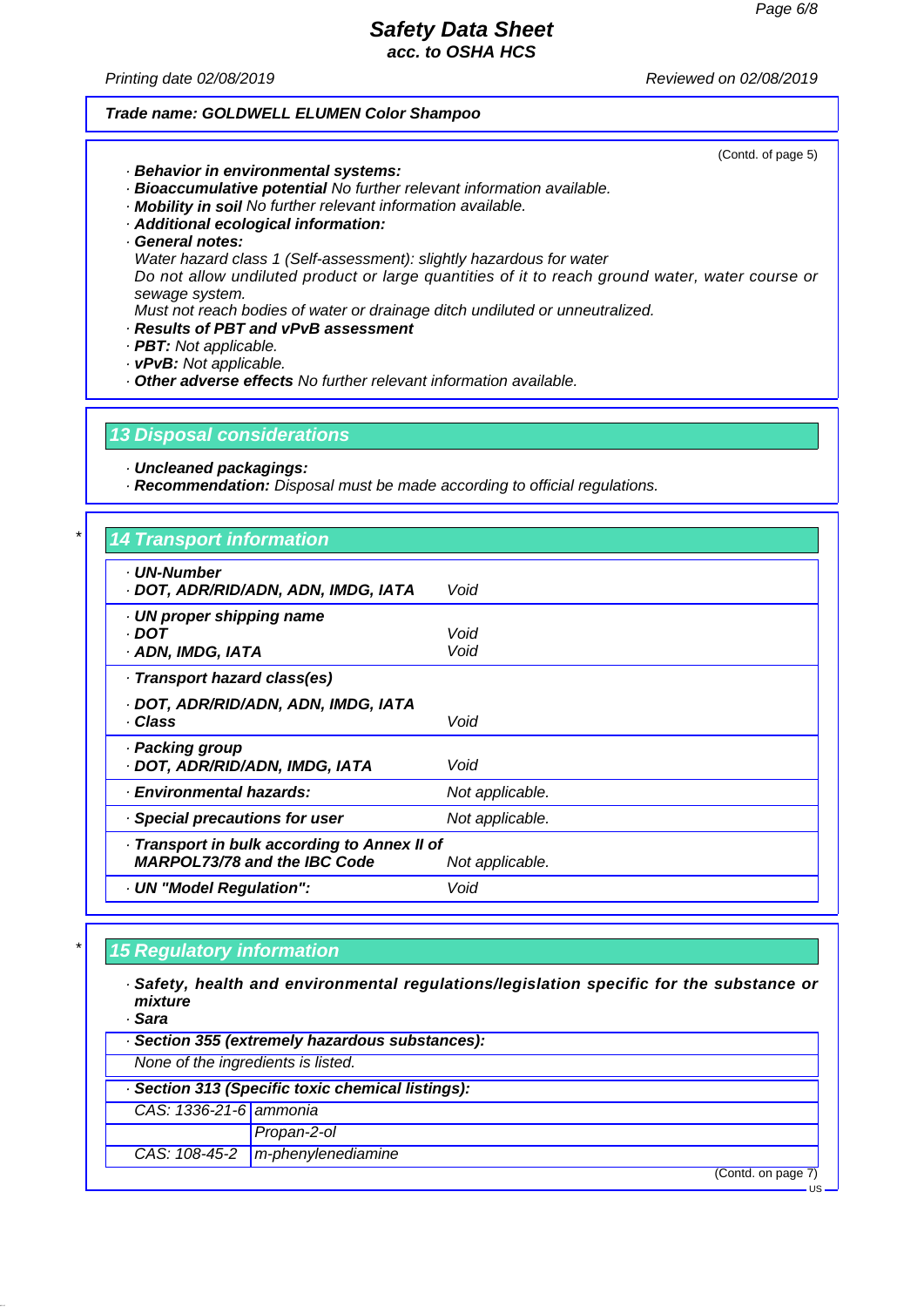*Printing date 02/08/2019 Reviewed on 02/08/2019*

#### *Trade name: GOLDWELL ELUMEN Color Shampoo*

|                                    | (Contd. of page 6)                                                                                                                              |    |
|------------------------------------|-------------------------------------------------------------------------------------------------------------------------------------------------|----|
| CAS: 122-99-6 2-Phenoxyethanol     |                                                                                                                                                 |    |
|                                    | · TSCA (Toxic Substances Control Act):                                                                                                          |    |
| All ingredients are listed.        |                                                                                                                                                 |    |
|                                    | · TSCA new (21st Century Act) (Substances not listed)                                                                                           |    |
| CAS: 3088-31-1                     | Ethanol, 2-[2-(dodecyloxy)ethoxy]-, hydrogen sulfate, sodium salt                                                                               |    |
| CAS: 141464-42-8 Coco-Glucoside    |                                                                                                                                                 |    |
|                                    | CAS: 134737-05-6 Polysiloxanes, di-Me, 3-[3-[(3-coco amidopropyl)dimethylammonio]-2-<br>hydroxypropoxy]propylgroup-terminated, acetates (salts) |    |
| · Proposition 65                   |                                                                                                                                                 |    |
| Chemicals known to cause cancer:   |                                                                                                                                                 |    |
|                                    | CAS: 68603-42-9 coconut oil diethanolamine condensate                                                                                           |    |
|                                    | Chemicals known to cause reproductive toxicity for females:                                                                                     |    |
| None of the ingredients is listed. |                                                                                                                                                 |    |
|                                    | Chemicals known to cause reproductive toxicity for males:                                                                                       |    |
| None of the ingredients is listed. |                                                                                                                                                 |    |
|                                    | Chemicals known to cause developmental toxicity:                                                                                                |    |
| None of the ingredients is listed. |                                                                                                                                                 |    |
| · Carcinogenic categories          |                                                                                                                                                 |    |
|                                    | <b>EPA (Environmental Protection Agency)</b>                                                                                                    |    |
| None of the ingredients is listed. |                                                                                                                                                 |    |
|                                    | TLV (Threshold Limit Value established by ACGIH)                                                                                                |    |
| CAS: 108-46-3 resorcinol           |                                                                                                                                                 | A4 |
|                                    | Propan-2-ol                                                                                                                                     | A4 |
|                                    | CAS: 108-45-2 m-phenylenediamine                                                                                                                | A4 |
|                                    | NIOSH-Ca (National Institute for Occupational Safety and Health)                                                                                |    |
| None of the ingredients is listed. |                                                                                                                                                 |    |

*· Chemical safety assessment: A Chemical Safety Assessment has not been carried out.*

### *16 Other information*

*This information is based on our present knowledge. However, this shall not constitute a guarantee for any specific product features and shall not establish a legally valid contractual relationship.*

#### *· Relevant phrases*

*H315 Causes skin irritation. H317 May cause an allergic skin reaction. H318 Causes serious eye damage.*

- *· Department issuing SDS: Regulatory Affairs*
- *· Date of preparation / last revision 02/08/2019 / 1*

*· Abbreviations and acronyms: ADR: Accord européen sur le transport des marchandises dangereuses par Route (European Agreement concerning the International Carriage of Dangerous Goods by Road) IMDG: International Maritime Code for Dangerous Goods DOT: US Department of Transportation IATA: International Air Transport Association ACGIH: American Conference of Governmental Industrial Hygienists EINECS: European Inventory of Existing Commercial Chemical Substances ELINCS: European List of Notified Chemical Substances CAS: Chemical Abstracts Service (division of the American Chemical Society) NFPA: National Fire Protection Association (USA) HMIS: Hazardous Materials Identification System (USA) VOC: Volatile Organic Compounds (USA, EU) PBT: Persistent, Bioaccumulative and Toxic vPvB: very Persistent and very Bioaccumulative NIOSH: National Institute for Occupational Safety*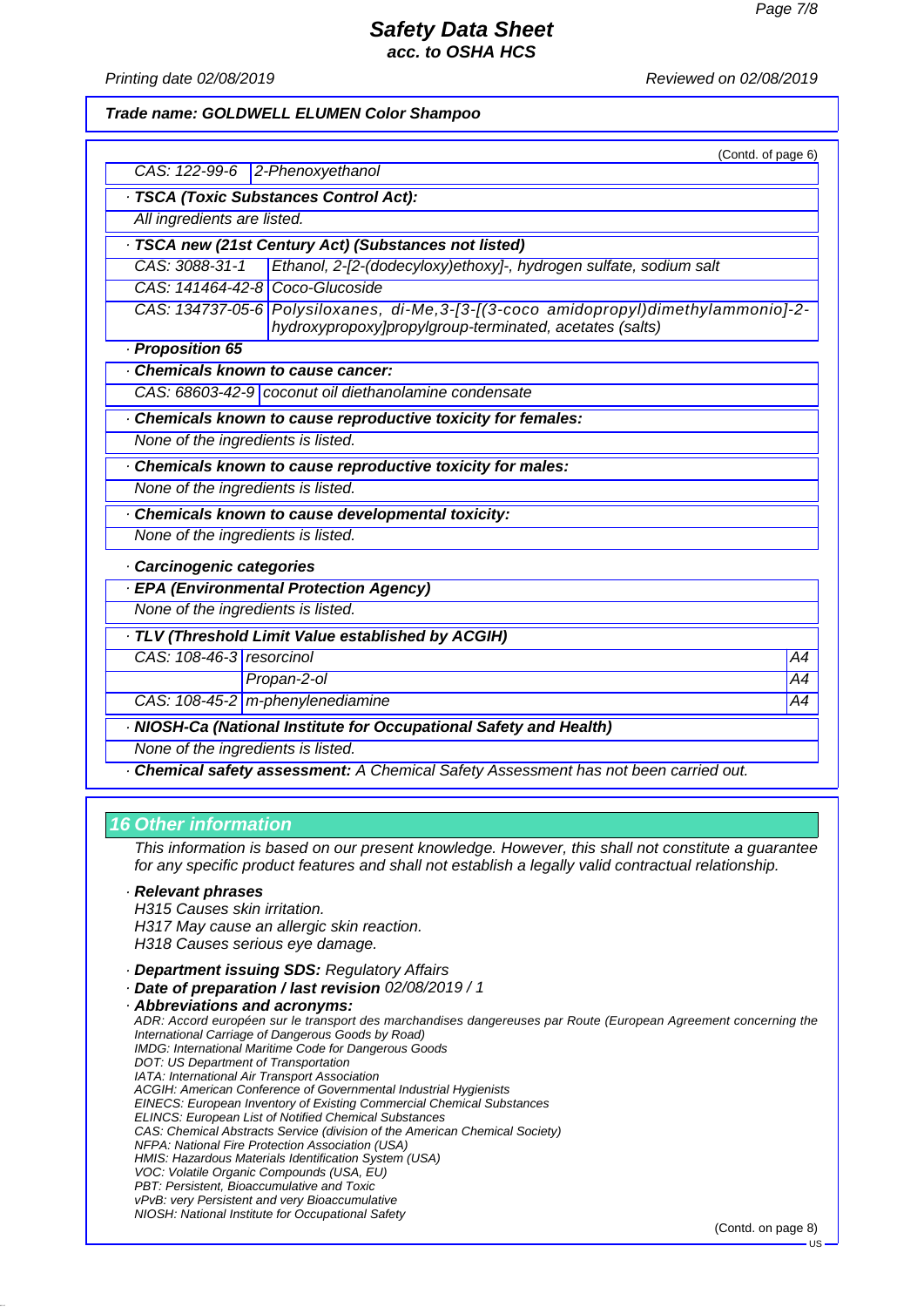*Printing date 02/08/2019 Reviewed on 02/08/2019*

### *Trade name: GOLDWELL ELUMEN Color Shampoo*

(Contd. of page 7)

US

*OSHA: Occupational Safety & Health TLV: Threshold Limit Value PEL: Permissible Exposure Limit REL: Recommended Exposure Limit Skin Irrit. 2: Skin corrosion/irritation – Category 2 Eye Dam. 1: Serious eye damage/eye irritation – Category 1 Skin Sens. 1: Skin sensitisation – Category 1*

*· \* Data compared to the previous version altered.*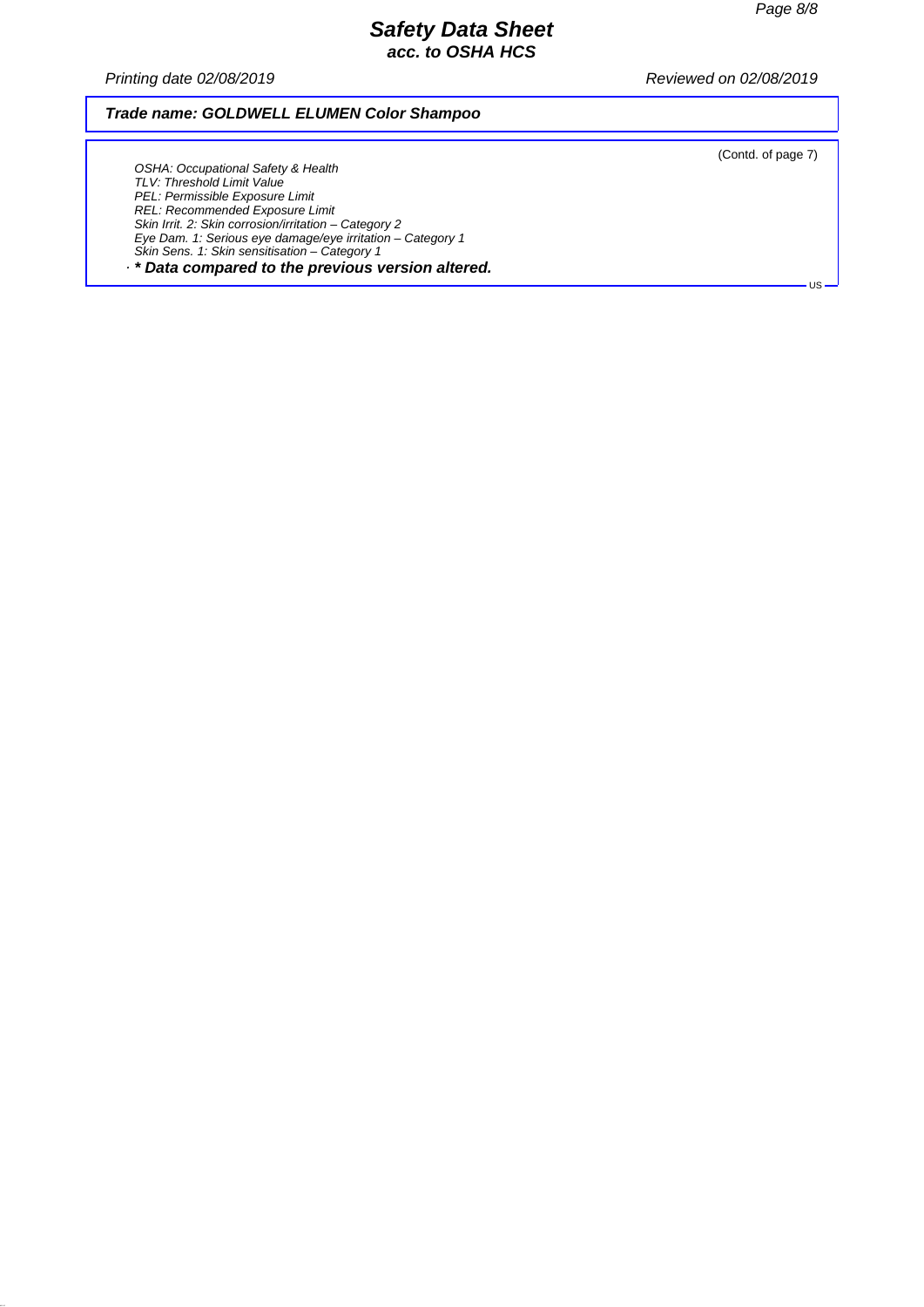

*Printing date 12/05/2018 Reviewed on 12/05/2018*

# *1 Identification · Product identifier*

*· Trade name: GOLDWELL ELUMEN RETURN Color Reducer*

- 
- *· Article number: 210949 250ml*
- *· Product category PC39 Cosmetics, personal care products*
- *· Application of the substance / the mixture Hair cosmetics*
- *· Manufacturer/Supplier: Kao USA Inc. 2535 Spring Grove Avenue Cincinnati, Ohio 45214 / USA KaoGermanySDS@kao.com*

*· Information department: CHEMTREC*

*· Emergency telephone number: CHEMTREC (US): (0800) 424-9300 CHEMTREC (Outside US): +1 (703) 527-3887 (24h)*

# *\* 2 Hazard(s) identification*

# *· Classification of the substance or mixture*

*Flam. Liq. 3 H226 Flammable liquid and vapor. Skin Irrit. 2 H315 Causes skin irritation.*

*Eye Irrit. 2A H319 Causes serious eye irritation.*

*· Label elements · Hazard pictograms*



# *· Signal word Warning · Hazard statements H226 Flammable liquid and vapor. H315 Causes skin irritation. H319 Causes serious eye irritation.*

*· Precautionary statements P210 Keep away from heat/sparks/open flames/hot surfaces. - No smoking. Keep container tightly closed. P240 Ground/bond container and receiving equipment. P241 Use explosion-proof electrical/ventilating/lighting/equipment. P242 Use only non-sparking tools. P243 Take precautionary measures against static discharge. P264 Wash thoroughly after handling. P280 Wear protective gloves. P302+P352 If on skin: Wash with plenty of water. P321 Specific treatment (see on this label). P305+P351+P338 If in eyes: Rinse cautiously with water for several minutes. Remove contact lenses, if present and easy to do. Continue rinsing. P332+P313 If skin irritation occurs: Get medical advice/attention. P362+P364 Take off contaminated clothing and wash it before reuse. P337+P313 If eye irritation persists: Get medical advice/attention. P370+P378 In case of fire: Use for extinction: CO2, powder or water spray. P403+P235 Store in a well-ventilated place. Keep cool. P501 Dispose of contents/container in accordance with local/regional/national/ international regulations.*

(Contd. on page 2)

US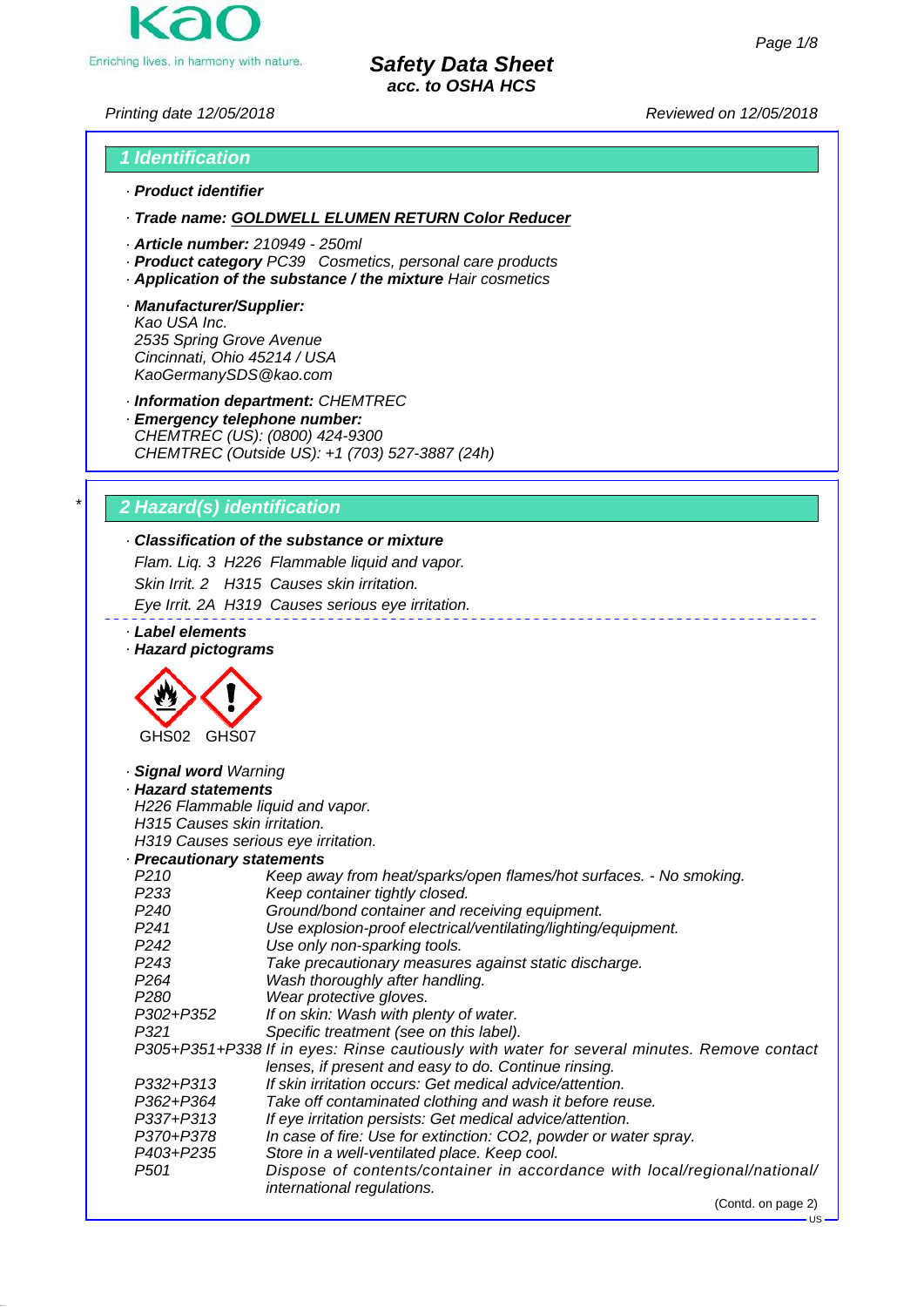(Contd. of page 1)

## *Safety Data Sheet acc. to OSHA HCS*

*Printing date 12/05/2018 Reviewed on 12/05/2018*



 HEALTH FIRE **REACTIVITY** 0  $\boxed{2}$  $\overline{3}$ *Health = 2 Fire = 3 Reactivity = 0*

#### *· Other hazards*

### *· Results of PBT and vPvB assessment*

- *· PBT: Not applicable.*
- *· vPvB: Not applicable.*

## *3 Composition/information on ingredients*

*· Chemical characterization: Mixtures*

*· Description: Mixture of the substances listed below with nonhazardous additions.*

| · Dangerous components: |                                                                                   |                   |
|-------------------------|-----------------------------------------------------------------------------------|-------------------|
| CAS: 64-17-5            | ethanol                                                                           | 15-20%            |
|                         | Ham. Lig. 2, H225                                                                 |                   |
| CAS: 100-51-6           | <b>Benzyl alcohol</b>                                                             | $\geq 2.5 - 10\%$ |
|                         | Co Acute Tox. 4, H302; Acute Tox. 4, H312; Eye Irrit. 2A, H319                    |                   |
|                         | CAS: 17301-53-0 docosyltrimethylammonium chloride                                 | $\leq 2.5\%$      |
|                         | Skin Irrit. 2, H315; Eye Irrit. 2A, H319                                          |                   |
| CAS: 141-43-5           | $2$ -aminoethanol                                                                 | $\geq 1 - 52.5\%$ |
|                         | Skin Corr. 1B, H314<br>Acute Tox. 4, H302; Acute Tox. 4, H312; Acute Tox. 4, H332 |                   |
|                         |                                                                                   |                   |
|                         | Flam. Lig. 4, H227                                                                |                   |

## *4 First-aid measures*

- *· Description of first aid measures*
- *· General information: Immediately remove any clothing soiled by the product.*
- *· After inhalation:*
- *In case of unconsciousness place patient stably in side position for transportation.*
- *· After skin contact: Immediately wash with water and soap and rinse thoroughly.*
- *· After eye contact:*
- *Rinse opened eye for several minutes under running water. If symptoms persist, consult a doctor. · After swallowing:*
- *Do not induce vomiting; immediately call for medical help. If symptoms persist consult doctor.*
- *· Information for doctor: Treat symptomatically.*
- *· Most important symptoms and effects, both acute and delayed No further relevant information available.*
- *· Indication of any immediate medical attention and special treatment needed No further relevant information available.*

(Contd. on page 3)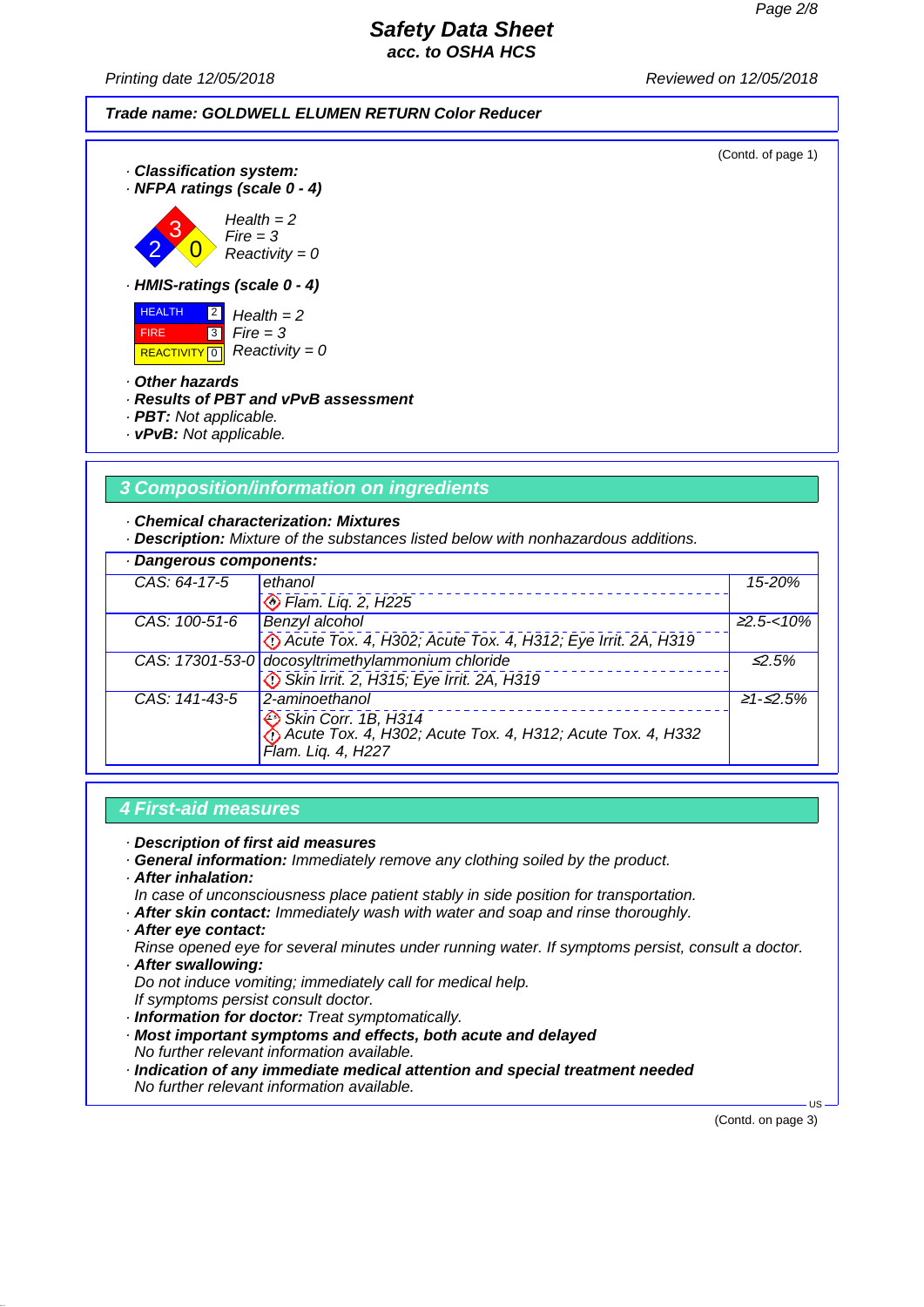*Printing date 12/05/2018 Reviewed on 12/05/2018*

#### *Trade name: GOLDWELL ELUMEN RETURN Color Reducer*

(Contd. of page 2)

# *5 Fire-fighting measures*

- *· Extinguishing media*
- *· Suitable extinguishing agents:*

*CO2, extinguishing powder or water spray. Fight larger fires with water spray or alcohol resistant foam.*

*CO2, extinguishing powder or water spray. Fight larger fire with alcohol resistant foam.*

- *· For safety reasons unsuitable extinguishing agents: Water with full jet*
- *· Special hazards arising from the substance or mixture Cool endangered containers with water-spray.*
- *· Advice for firefighters*
- *· Protective equipment: Use personal protective equipment.*
- *· Additional information*

*Fire residues and contaminated fire extinguishing water must be disposed of in accordance with local regulations.*

*Use water spray to cool unopened containers.*

*Prevent fire extinguishing water from contaminating surface water or the ground water system*

### *6 Accidental release measures*

- *· Personal precautions, protective equipment and emergency procedures Wear protective equipment. Keep unprotected persons away.*
- *· Environmental precautions: Prevent seepage into sewage system, workpits and cellars.*
- *· Methods and material for containment and cleaning up: Absorb with liquid-binding material (sand, diatomite, acid binders, universal binders, sawdust). Dispose contaminated material as waste according to item 13.*
- *· Reference to other sections See Section 7 for information on safe handling. See Section 8 for information on personal protection equipment. See Section 13 for disposal information.*

# *7 Handling and storage*

- *· Handling:*
- *· Precautions for safe handling Prevent formation of aerosols.*
- *· Information about protection against explosions and fires: Keep ignition sources away - Do not smoke.*

*Protect against electrostatic charges.*

- *· Conditions for safe storage, including any incompatibilities*
- *· Storage:*
- *· Requirements to be met by storerooms and receptacles: No special requirements.*
- *· Information about storage in one common storage facility: Not required.*
- *· Further information about storage conditions:*
- *None.*

*Keep receptacle tightly sealed. Keep container in a well-ventilated plase.*

- *· Specific end use(s) No further relevant information available.*
- *8 Exposure controls/personal protection*

*· Additional information about design of technical systems: No further data; see item 7.*

- *· Control parameters*
- *· Components with limit values that require monitoring at the workplace:*

*The following constituents are the only constituents of the product which have a PEL, TLV or other recommended exposure limit.*

(Contd. on page 4)

US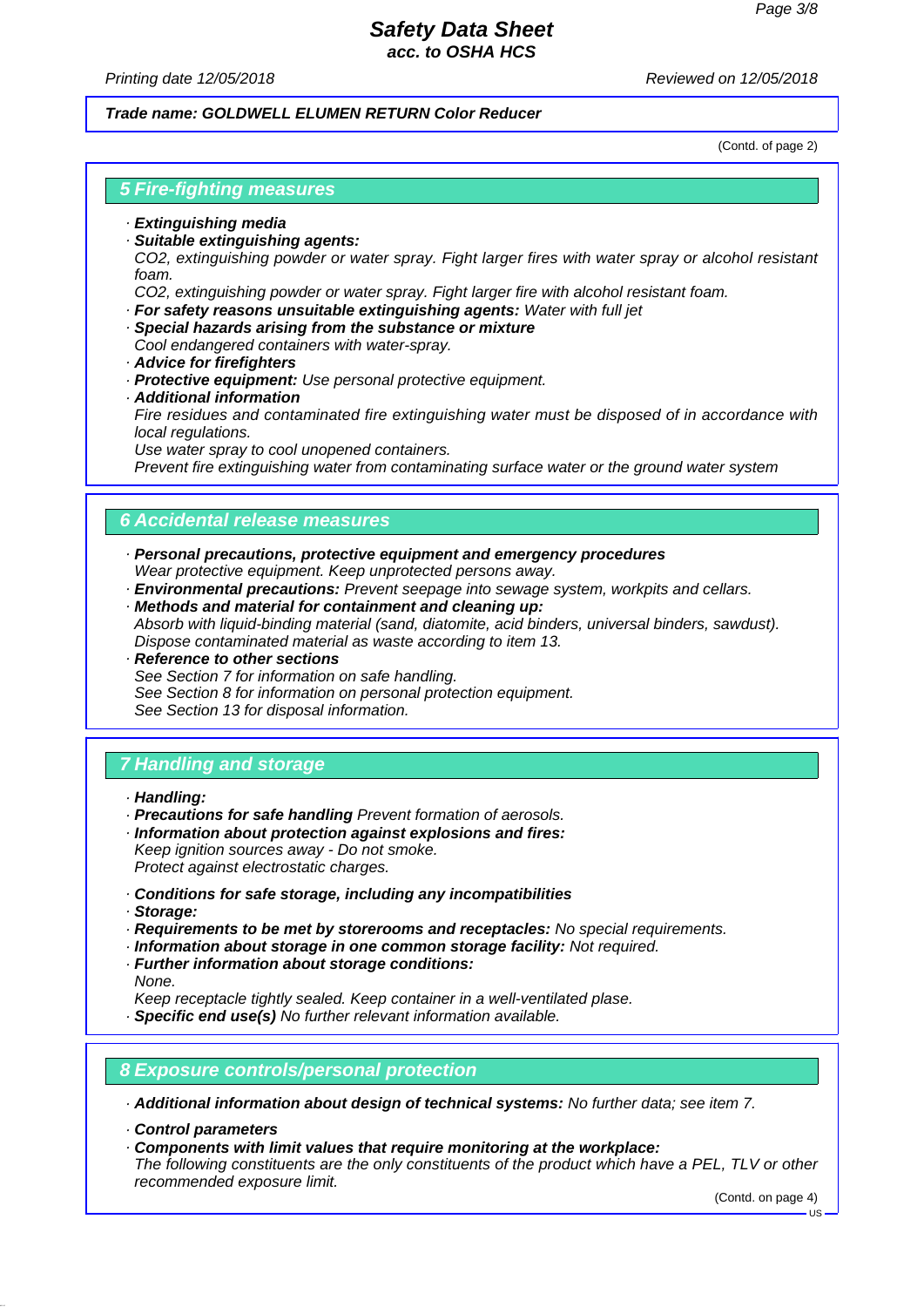*Printing date 12/05/2018 Reviewed on 12/05/2018*

### *Trade name: GOLDWELL ELUMEN RETURN Color Reducer*

|            |                                                                     | (Contd. of page 3) |
|------------|---------------------------------------------------------------------|--------------------|
|            | At this time, the other constituents have no known exposure limits. |                    |
|            | CAS: 100-51-6 Benzyl alcohol (≥2.5-<10%)                            |                    |
|            | WEEL Long-term value: 10 ppm                                        |                    |
|            | CAS: 25322-68-3 Polyglokol 10000 P (2.5-10%)                        |                    |
|            | WEEL Long-term value: 10 mg/m <sup>3</sup>                          |                    |
|            | (H); MW>200                                                         |                    |
|            | CAS: 141-43-5 2-aminoethanol (21-52.5%)                             |                    |
| <b>PEL</b> | Long-term value: 6 mg/m <sup>3</sup> , 3 ppm                        |                    |
| <b>REL</b> | Short-term value: 15 mg/m <sup>3</sup> , 6 ppm                      |                    |
|            | Long-term value: 8 mg/m <sup>3</sup> , 3 ppm                        |                    |
| TL V       | Short-term value: 15 mg/m <sup>3</sup> , 6 ppm                      |                    |
|            | Long-term value: 7.5 mg/m <sup>3</sup> , 3 ppm                      |                    |

*· Additional information: The lists that were valid during the creation were used as basis.*

#### *· Exposure controls*

- *· Personal protective equipment:*
- *· General protective and hygienic measures:*
- *Immediately remove all soiled and contaminated clothing. Wash hands before breaks and at the end of work. Avoid contact with the eyes and skin.*

*· Breathing equipment:*

*Not required.*

*In case of brief exposure or low pollution use respiratory filter device. In case of intensive or longer exposure use respiratory protective device that is independent of circulating air.*

#### *· Protection of hands:*



*Not required under normal conditions. The details concerned are recommendations. The glove material has to be impermeable and resistant to the product / the substance / the preparation.*

*Due to missing tests no recommendation to the glove material can be given for the product/ the preparation/ the mixture.*

*Selection of the glove material on consideration of the penetration times, rates of diffusion and the degradation. - Please contact the glove supplier for futher information.*

#### *· Material of gloves*

*The selection of the suitable gloves does not only depend on the material, but also on further marks of quality and varies from manufacturer to manufacturer. As the product is a preparation of several substances, the resistance of the glove material can not be calculated in advance and has therefore to be checked prior to the application.*

*· Penetration time of glove material*

*The exact break through time has to be found out by the manufacturer of the protective gloves and has to be observed.*

#### *· Eye protection:*



*Not required under normal conditions If there is a risk of splashing: safety glasses*

# *\* 9 Physical and chemical properties · Information on basic physical and chemical properties · General Information · Appearance: Form: Fluid Color: Yellowish Odor: perfumed* (Contd. on page 5)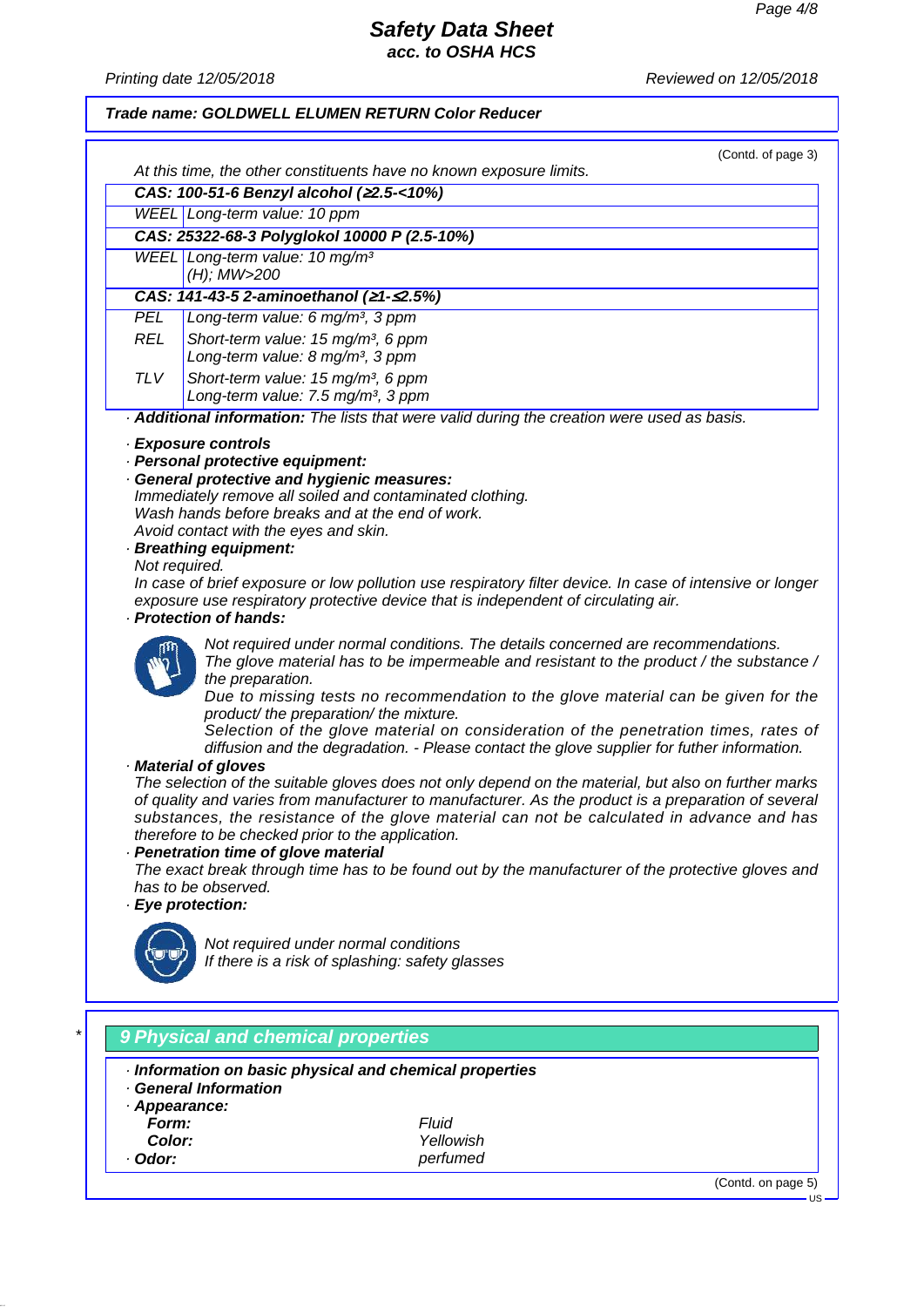*Printing date 12/05/2018 Reviewed on 12/05/2018*

#### *Trade name: GOLDWELL ELUMEN RETURN Color Reducer*

|                                                                                                   | (Contd. of page 4)                                                                                  |
|---------------------------------------------------------------------------------------------------|-----------------------------------------------------------------------------------------------------|
| Odor threshold:                                                                                   | Not determined.                                                                                     |
| $\cdot$ pH-value at 20 °C (68 °F):                                                                | 10.4                                                                                                |
| Change in condition<br><b>Melting point/Melting range:</b><br><b>Boiling point/Boiling range:</b> | Undetermined.<br>Undetermined.                                                                      |
| · Flash point:                                                                                    | 36 °C (96.8 °F)                                                                                     |
| · Flammability (solid, gaseous):                                                                  | Not applicable.                                                                                     |
| Decomposition temperature:                                                                        | Not determined.                                                                                     |
| · Auto igniting:                                                                                  | Product is not selfigniting.                                                                        |
| · Danger of explosion:                                                                            | Product is not explosive. However, formation of explosive<br>air/vapor mixtures are possible.       |
| $\cdot$ Vapor pressure at 20 °C (68 °F):                                                          | 59 hPa (44.3 mm Hg)                                                                                 |
| $\cdot$ Density at 20 °C (68 °F):<br>· Relative density<br>· Vapor density<br>· Evaporation rate  | 0.9865 g/cm <sup>3</sup> (8.23234 lbs/gal)<br>Not determined.<br>Not determined.<br>Not determined. |
| · Solubility in / Miscibility with<br>Water:                                                      | Not miscible or difficult to mix.                                                                   |
| · Partition coefficient (n-octanol/water): Not determined.                                        |                                                                                                     |
| · Viscosity:<br>Dynamic at 20 °C (68 °F):<br><b>Kinematic:</b>                                    | 17,000 mPas<br>Not determined.                                                                      |
| · Solvent content:<br><b>Organic solvents:</b><br>Water:<br><b>VOC content:</b>                   | 20.3%<br>53.7%<br>20.34 %                                                                           |
| <b>Solids content:</b><br>Other information                                                       | 3.7%<br>No further relevant information available.                                                  |

# *10 Stability and reactivity*

#### *· Reactivity*

*No dangerous reactions known if used as directed. No further relevant information available.*

- *· Chemical stability The product is stable under standard conditions.*
- *· Thermal decomposition / conditions to be avoided:*

*No decomposition if used according to specifications.*

- *· Possibility of hazardous reactions No dangerous reactions known.*
- *· Conditions to avoid No further relevant information available.*
- *· Incompatible materials: No further relevant information available.*

*· Hazardous decomposition products: No dangerous decomposition products known.*

### *11 Toxicological information*

- *· Information on toxicological effects*
- *· Acute toxicity:*
- *· Primary irritant effect:*
- *· on the skin: Irritant to skin and mucous membranes.*
- *· on the eye: Irritating effect.*

(Contd. on page 6)

 $-11S$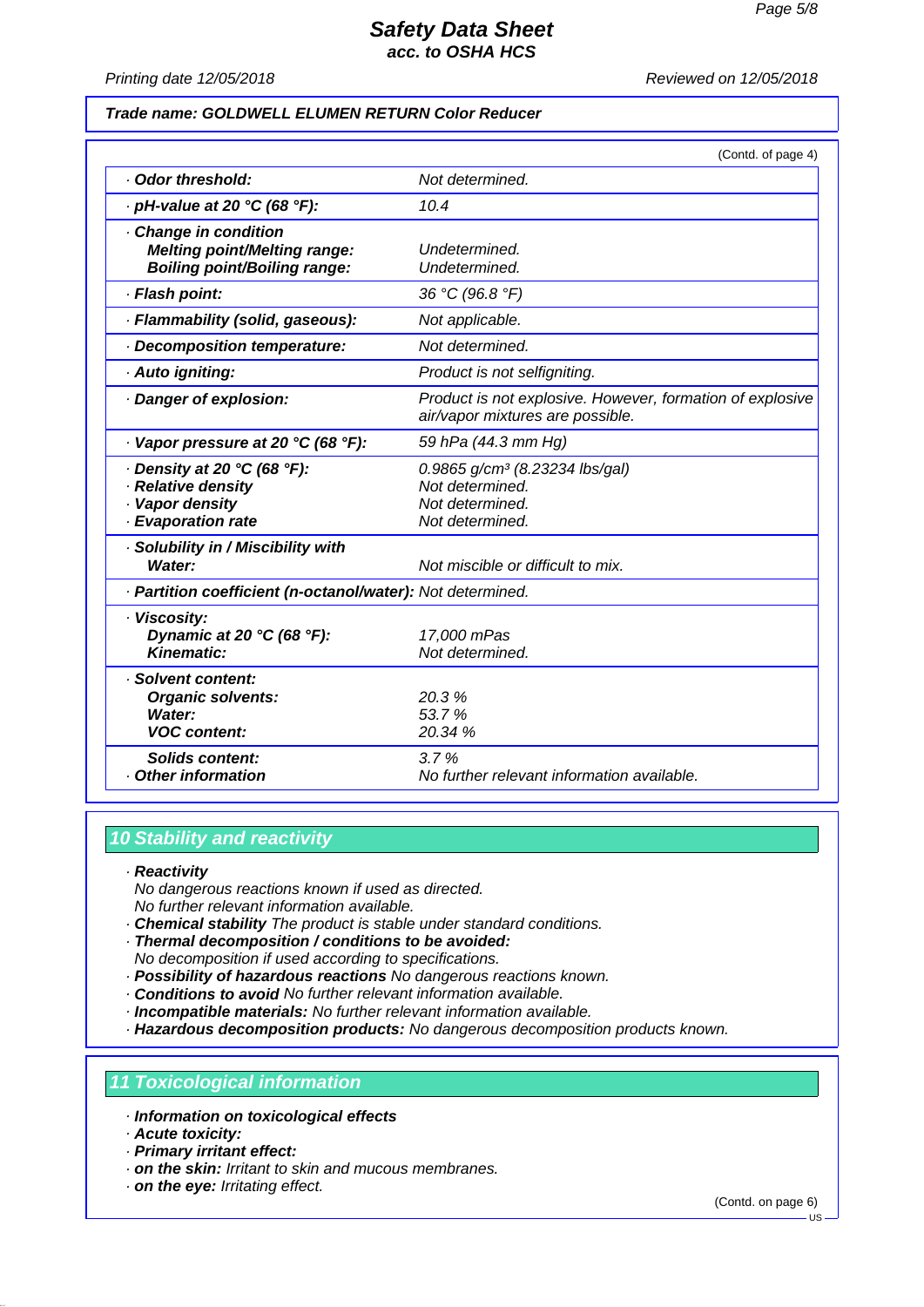(Contd. of page 5)

## *Safety Data Sheet acc. to OSHA HCS*

*Printing date 12/05/2018 Reviewed on 12/05/2018*

#### *Trade name: GOLDWELL ELUMEN RETURN Color Reducer*

- *· Sensitization: No sensitizing effects known.*
- *· Additional toxicological information:*

*The product shows the following dangers according to internally approved calculation methods for preparations: Irritant*

## *· Carcinogenic categories*

| · IARC (International Agency for Research on Cancer)    |                                    |   |
|---------------------------------------------------------|------------------------------------|---|
| CAS: 64-17-5 ethanol                                    |                                    |   |
|                                                         | Propan-2-ol                        | 3 |
| CAS: 91-64-5 Coumarin                                   |                                    | 3 |
| CAS: 97-53-0 Eugenol                                    |                                    | 3 |
|                                                         | NTP (National Toxicology Program)  |   |
|                                                         | None of the ingredients is listed. |   |
| · OSHA-Ca (Occupational Safety & Health Administration) |                                    |   |

*None of the ingredients is listed.*

# *12 Ecological information*

#### *· Toxicity*

- *· Aquatic toxicity: No further relevant information available.*
- *· Persistence and degradability No further relevant information available.*
- *· Behavior in environmental systems:*
- *· Bioaccumulative potential No further relevant information available.*
- *· Mobility in soil No further relevant information available.*
- *· Additional ecological information:*
- *· General notes:*
- *Water hazard class 1 (Self-assessment): slightly hazardous for water*

*Do not allow undiluted product or large quantities of it to reach ground water, water course or sewage system.*

- *· Results of PBT and vPvB assessment*
- *· PBT: Not applicable.*
- *· vPvB: Not applicable.*
- *· Other adverse effects No further relevant information available.*

### *13 Disposal considerations*

*· Uncleaned packagings:*

*· Recommendation: Disposal must be made according to official regulations.*

| · UN-Number                    |                                     |
|--------------------------------|-------------------------------------|
| · DOT, ADR/RID/ADN, IMDG, IATA | UN1993                              |
| UN proper shipping name        |                                     |
| · DOT                          | Flammable liquids, n.o.s. (Ethanol) |
| · IMDG, IATA                   | FLAMMABLE LIQUID, N.O.S. (ETHANOL)  |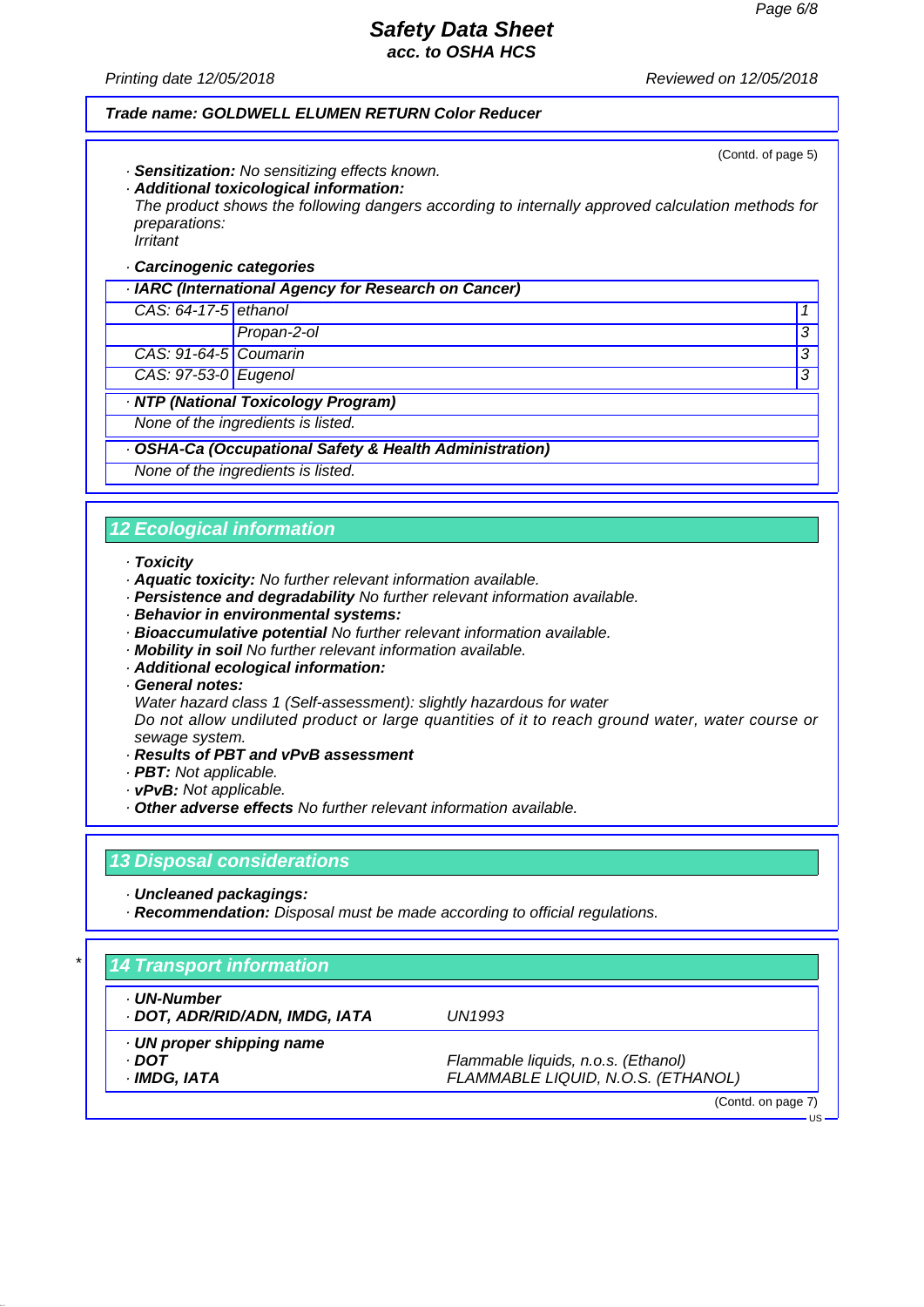*Printing date 12/05/2018 Reviewed on 12/05/2018*

| Trade name: GOLDWELL ELUMEN RETURN Color Reducer                                    |                                                                   |
|-------------------------------------------------------------------------------------|-------------------------------------------------------------------|
|                                                                                     | (Contd. of page 6)                                                |
| · Transport hazard class(es)                                                        |                                                                   |
| $\cdot$ DOT                                                                         |                                                                   |
|                                                                                     |                                                                   |
| · Class                                                                             | 3 Flammable liquids                                               |
| · Label                                                                             | 3                                                                 |
| · ADR/RID/ADN, IMDG, IATA                                                           |                                                                   |
|                                                                                     |                                                                   |
| · Class<br>· Label                                                                  | 3 Flammable liquids<br>3                                          |
| · Packing group<br>· DOT, ADR/RID/ADN, IMDG, IATA                                   | Ш                                                                 |
| · Environmental hazards:                                                            | Not applicable.                                                   |
| · Special precautions for user                                                      | Warning: Flammable liquids                                        |
| · Danger code (Kemler):<br>· EMS Number:                                            | 30<br>$F-E, S-E$                                                  |
|                                                                                     |                                                                   |
| · Transport in bulk according to Annex II of<br><b>MARPOL73/78 and the IBC Code</b> | Not applicable.                                                   |
| · Transport/Additional information:                                                 |                                                                   |
| $\cdot$ DOT                                                                         |                                                                   |
| · Quantity limitations                                                              | On passenger aircraft/rail: 60 L<br>On cargo aircraft only: 220 L |
| · UN "Model Regulation":                                                            | UN 1993 FLAMMABLE LIQUID, N.O.S. (ETHANOL),<br>$3,$ $III$         |

# *\* 15 Regulatory information*

- *· Safety, health and environmental regulations/legislation specific for the substance or mixture*
- *· Sara*

| · Section 355 (extremely hazardous substances):       |                                |  |
|-------------------------------------------------------|--------------------------------|--|
| None of the ingredients is listed.                    |                                |  |
| · Section 313 (Specific toxic chemical listings):     |                                |  |
|                                                       | Propan-2-ol                    |  |
|                                                       | CAS: 7664-38-2 phosphoric acid |  |
| · TSCA (Toxic Substances Control Act):                |                                |  |
| All ingredients are listed.                           |                                |  |
| · TSCA new (21st Century Act) (Substances not listed) |                                |  |
| CAS: 64-17-5 ethanol                                  |                                |  |
| - Proposition 65                                      |                                |  |
| Chemicals known to cause cancer:                      |                                |  |
| None of the ingredients is listed.                    |                                |  |

(Contd. on page 8)

US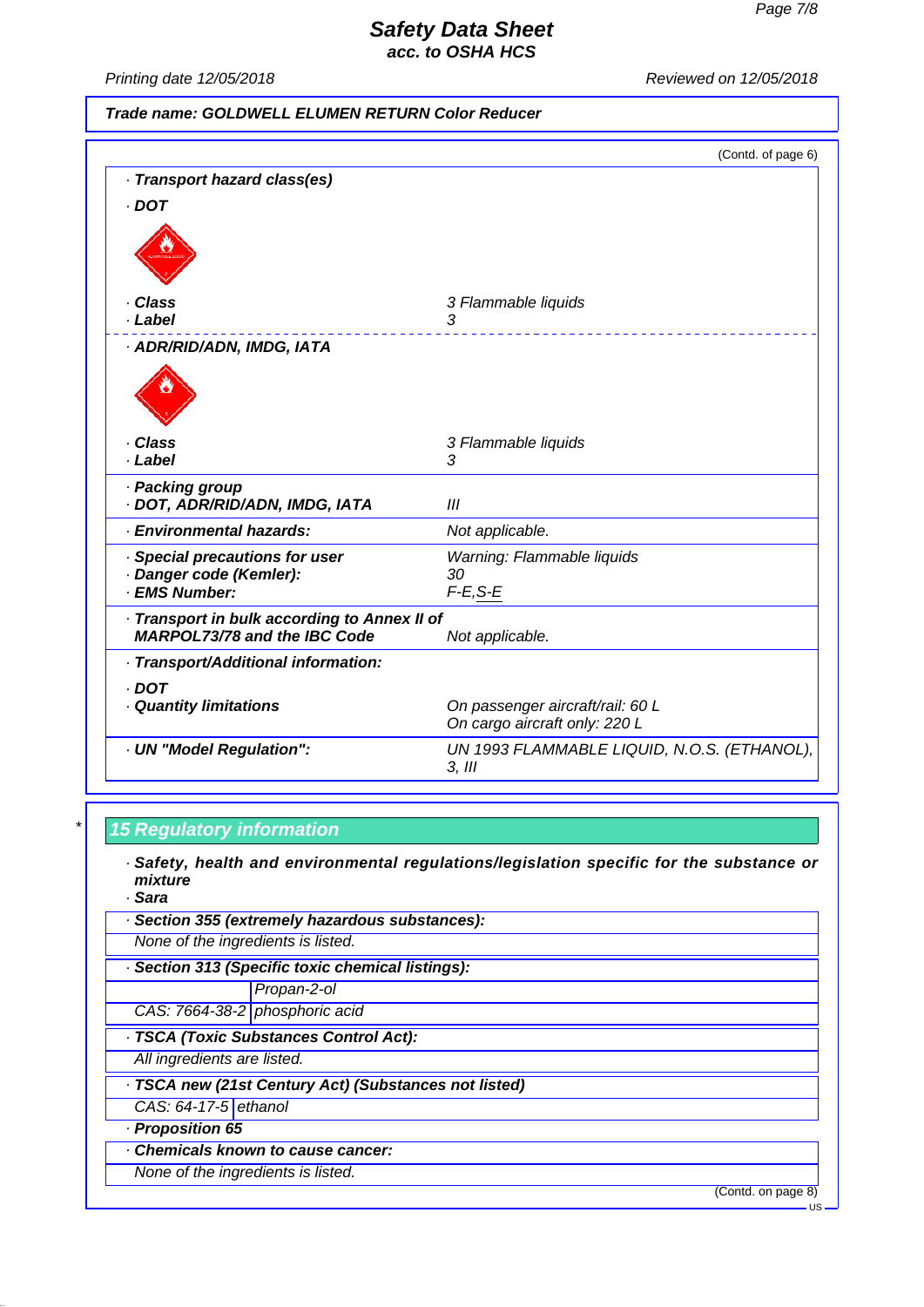*Printing date 12/05/2018 Reviewed on 12/05/2018*

*Trade name: GOLDWELL ELUMEN RETURN Color Reducer*

(Contd. of page 7)

*· Chemicals known to cause reproductive toxicity for females:*

*None of the ingredients is listed.*

*· Chemicals known to cause reproductive toxicity for males:*

*None of the ingredients is listed.*

*· Chemicals known to cause developmental toxicity:*

*CAS: 64-17-5 ethanol*

*· Carcinogenic categories*

*· EPA (Environmental Protection Agency)*

*None of the ingredients is listed.*

*· TLV (Threshold Limit Value established by ACGIH)*

*CAS: 64-17-5 ethanol A3*

*Propan-2-ol A4*

*· NIOSH-Ca (National Institute for Occupational Safety and Health)*

*None of the ingredients is listed.*

*· Chemical safety assessment: A Chemical Safety Assessment has not been carried out.*

#### *16 Other information*

*This information is based on our present knowledge. However, this shall not constitute a guarantee for any specific product features and shall not establish a legally valid contractual relationship.*

#### *· Relevant phrases*

*H225 Highly flammable liquid and vapor. H227 Combustible liquid. H302 Harmful if swallowed. H312 Harmful in contact with skin. H314 Causes severe skin burns and eye damage. H315 Causes skin irritation. H319 Causes serious eye irritation. H332 Harmful if inhaled. · Department issuing SDS: Regulatory Affairs · Date of preparation / last revision 12/05/2018 / - · Abbreviations and acronyms: ADR: Accord européen sur le transport des marchandises dangereuses par Route (European Agreement concerning the International Carriage of Dangerous Goods by Road) IMDG: International Maritime Code for Dangerous Goods DOT: US Department of Transportation IATA: International Air Transport Association ACGIH: American Conference of Governmental Industrial Hygienists EINECS: European Inventory of Existing Commercial Chemical Substances ELINCS: European List of Notified Chemical Substances CAS: Chemical Abstracts Service (division of the American Chemical Society) NFPA: National Fire Protection Association (USA)*

*HMIS: Hazardous Materials Identification System (USA)*

*VOC: Volatile Organic Compounds (USA, EU)*

*PBT: Persistent, Bioaccumulative and Toxic*

*vPvB: very Persistent and very Bioaccumulative*

*NIOSH: National Institute for Occupational Safety*

*OSHA: Occupational Safety & Health*

*TLV: Threshold Limit Value PEL: Permissible Exposure Limit*

*REL: Recommended Exposure Limit*

*Flam. Liq. 2: Flammable liquids – Category 2*

*Flam. Liq. 3: Flammable liquids – Category 3*

*Flam. Liq. 4: Flammable liquids – Category 4*

*Acute Tox. 4: Acute toxicity – Category 4*

*Skin Corr. 1B: Skin corrosion/irritation – Category 1B*

*Skin Irrit. 2: Skin corrosion/irritation – Category 2*

*Eye Irrit. 2A: Serious eye damage/eye irritation – Category 2A*

*· \* Data compared to the previous version altered.*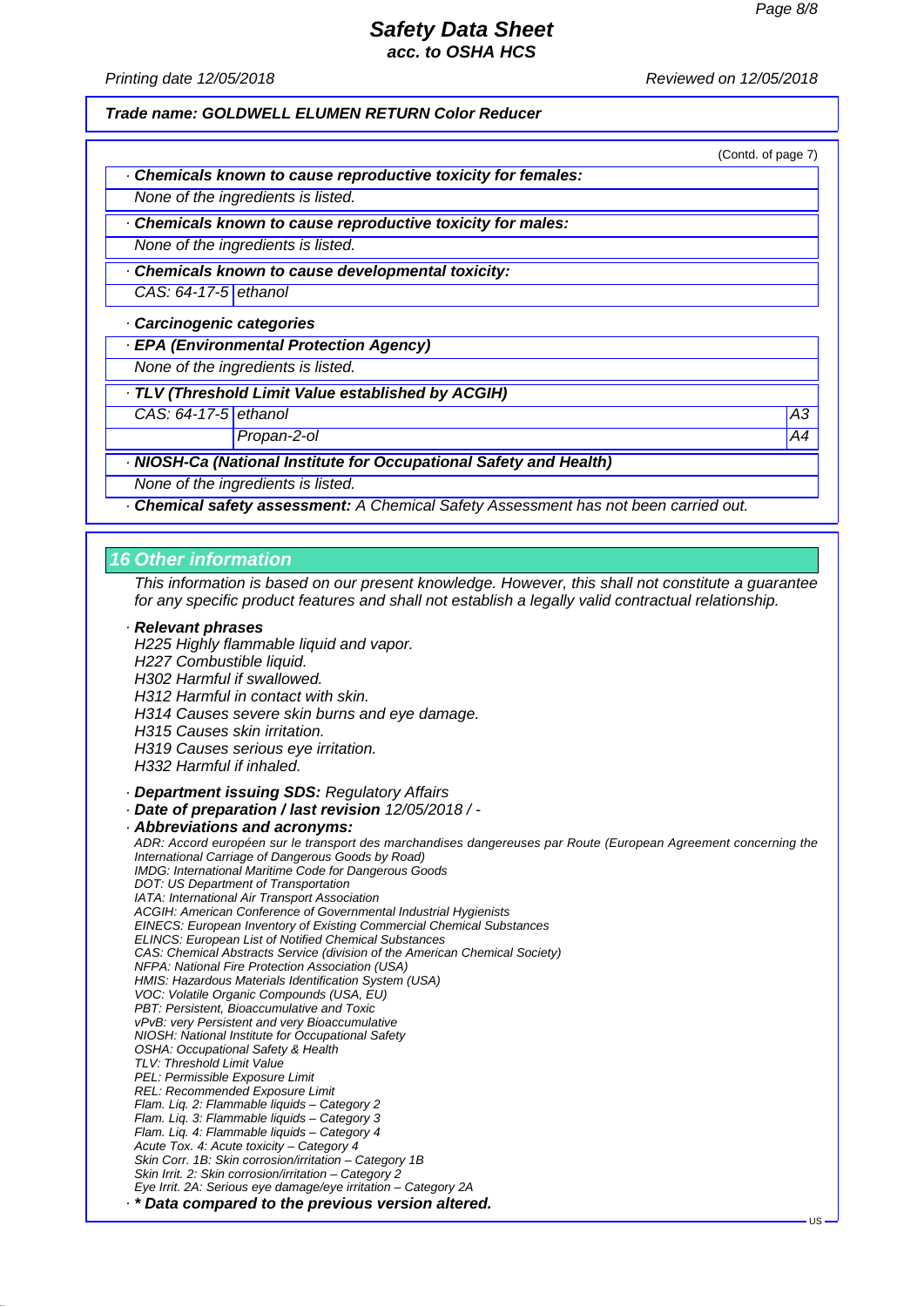

*Printing date 02/08/2019 Reviewed on 02/08/2019*

# *1 Identification · Product identifier*

*· Trade name: GOLDWELL ELUMEN Color Conditioner*

- *· Article number: 210972 200ml / 210973 1000ml / 210977 30ml*
- *· Product category PC39 Cosmetics, personal care products*
- *· Application of the substance / the mixture Hair cosmetics*
- *· Manufacturer/Supplier: Kao USA Inc. 2535 Spring Grove Avenue Cincinnati, Ohio 45214 / USA KaoGermanySDS@kao.com*

*· Information department: CHEMTREC*

*· Emergency telephone number: CHEMTREC (US): (0800) 424-9300 CHEMTREC (Outside US): +1 (703) 527-3887 (24h)*

# *\* 2 Hazard(s) identification*

# *· Classification of the substance or mixture*

*Skin Sens. 1 H317 May cause an allergic skin reaction.*

- *· Label elements*
- *· Hazard pictograms*



- *· Signal word Warning*
- *· Hazard-determining components of labeling: Polysiloxanes, di-Me,3-[3-[(3-coco amidopropyl)dimethylammonio]-2-hydroxypropoxy]propylgroupterminated, acetates (salts)*

*· Hazard statements*

*H317 May cause an allergic skin reaction.*

*· Precautionary statements*

*P302+P352 If on skin: Wash with plenty of water.*

*P333+P313 If skin irritation or rash occurs: Get medical advice/attention.*

- Specific treatment (see on this label).
- *P363 Wash contaminated clothing before reuse.*

*P501 Dispose of contents/container in accordance with local/regional/national/international regulations.*

- *· Classification system:*
- *· NFPA ratings (scale 0 4)*

0 0  $\overline{0}$ *Health = 0 Fire = 0 Reactivity = 0 · HMIS-ratings (scale 0 - 4)*



(Contd. on page 2)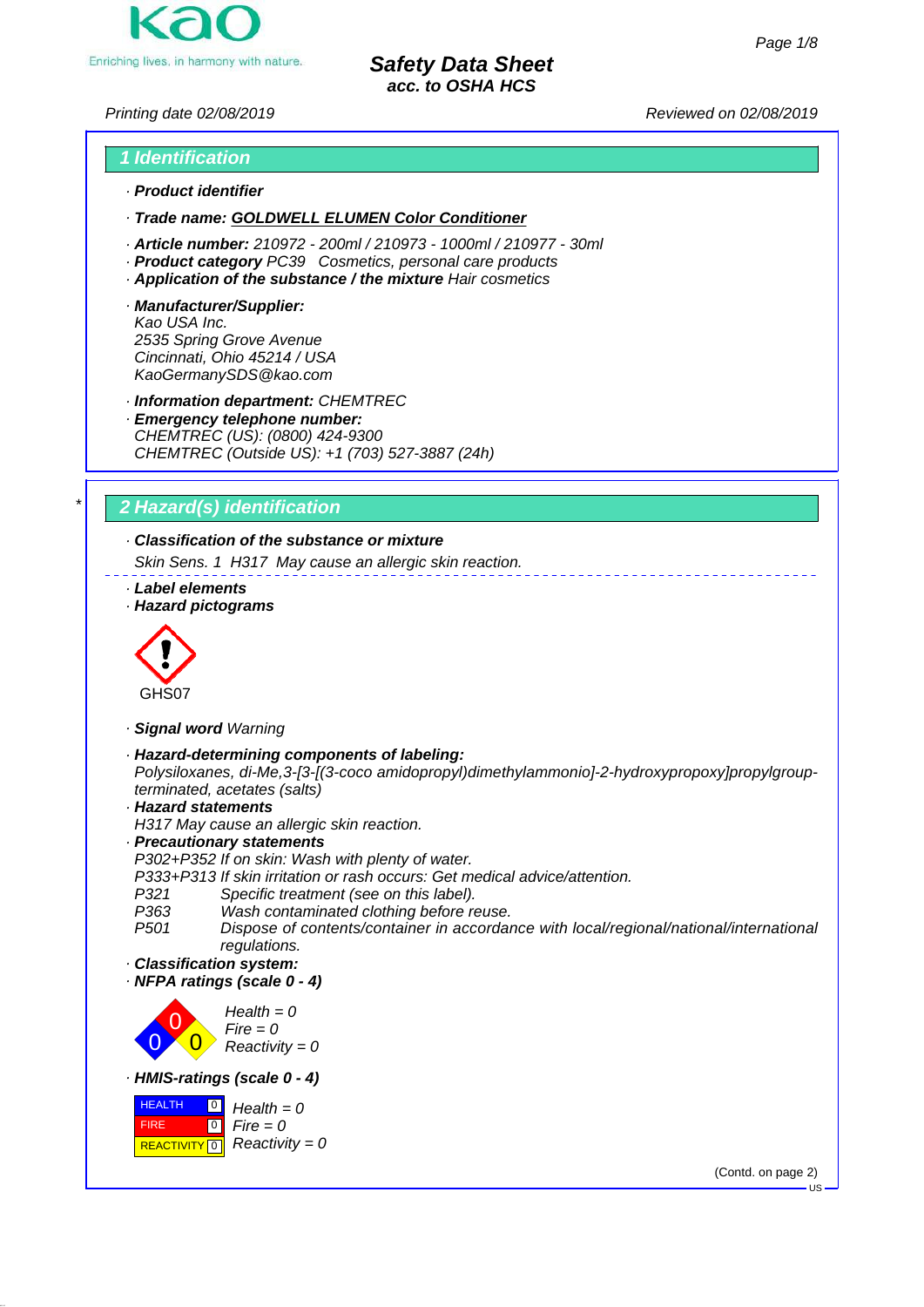*Printing date 02/08/2019 Reviewed on 02/08/2019*

#### *Trade name: GOLDWELL ELUMEN Color Conditioner*

(Contd. of page 1)

### *· Other hazards*

- *· Results of PBT and vPvB assessment*
- *· PBT: Not applicable.*
- *· vPvB: Not applicable.*

### *3 Composition/information on ingredients*

#### *· Chemical characterization: Mixtures*

*· Description: Mixture of the substances listed below with nonhazardous additions.*

| · Dangerous components: |                                                                                             |              |  |
|-------------------------|---------------------------------------------------------------------------------------------|--------------|--|
| CAS: 91032-11-0         | Dihydrogenated Tallowoylethyl Hydroxyethylmonium Methosulfat                                | $\leq 2.5\%$ |  |
|                         | Skin Irrit. 2, H315                                                                         |              |  |
| CAS: 112-03-8           | trimethyl(octadecan-1-yl)ammonium chloride                                                  | $\leq 2.5\%$ |  |
|                         | De Acute Tox. 4, H302; Acute Tox. 4, H312                                                   |              |  |
| CAS: 100-51-6           | Benzyl alcohol                                                                              | $\leq 2.5\%$ |  |
|                         | Decute Tox. 4, H302; Acute Tox. 4, H312; Eye Irrit. 2A, H319                                |              |  |
|                         | CAS: 134737-05-6 Polysiloxanes, di-Me, 3-[3-[(3-coco amidopropyl)dimethylammonio]- ≥0.1-<1% |              |  |
|                         | 2-hydroxypropoxy]propylgroup-terminated, acetates (salts)                                   |              |  |
|                         | Skin Sens. 1, H317                                                                          |              |  |

### *4 First-aid measures*

#### *· Description of first aid measures*

*· After inhalation:*

*Supply fresh air and to be sure call for a doctor.*

*In case of unconsciousness place patient stably in side position for transportation.*

- *· After skin contact: Immediately wash with water and soap and rinse thoroughly.*
- *· After eye contact: Rinse opened eye for several minutes under running water.*
- *· After swallowing:*

*Do not induce vomiting; immediately call for medical help.*

- *If symptoms persist consult doctor.*
- *· Information for doctor: Treat symptomatically.*
- *· Most important symptoms and effects, both acute and delayed No further relevant information available.*
- *· Indication of any immediate medical attention and special treatment needed*
- *No further relevant information available.*

## *5 Fire-fighting measures*

- *· Extinguishing media*
- *· Suitable extinguishing agents: Use fire fighting measures that suit the environment.*
- *· Special hazards arising from the substance or mixture During heating or in case of fire poisonous gases are produced. Exposure to decomposition products may be a hazard to health No further relevant information available.*
- *· Advice for firefighters*
- *· Protective equipment: Use personal protective equipment.*
- *· Additional information*

*Fire residues and contaminated fire extinguishing water must be disposed of in accordance with local regulations.*

*Use water spray to cool unopened containers.*

*Prevent fire extinguishing water from contaminating surface water or the ground water system*

(Contd. on page 3)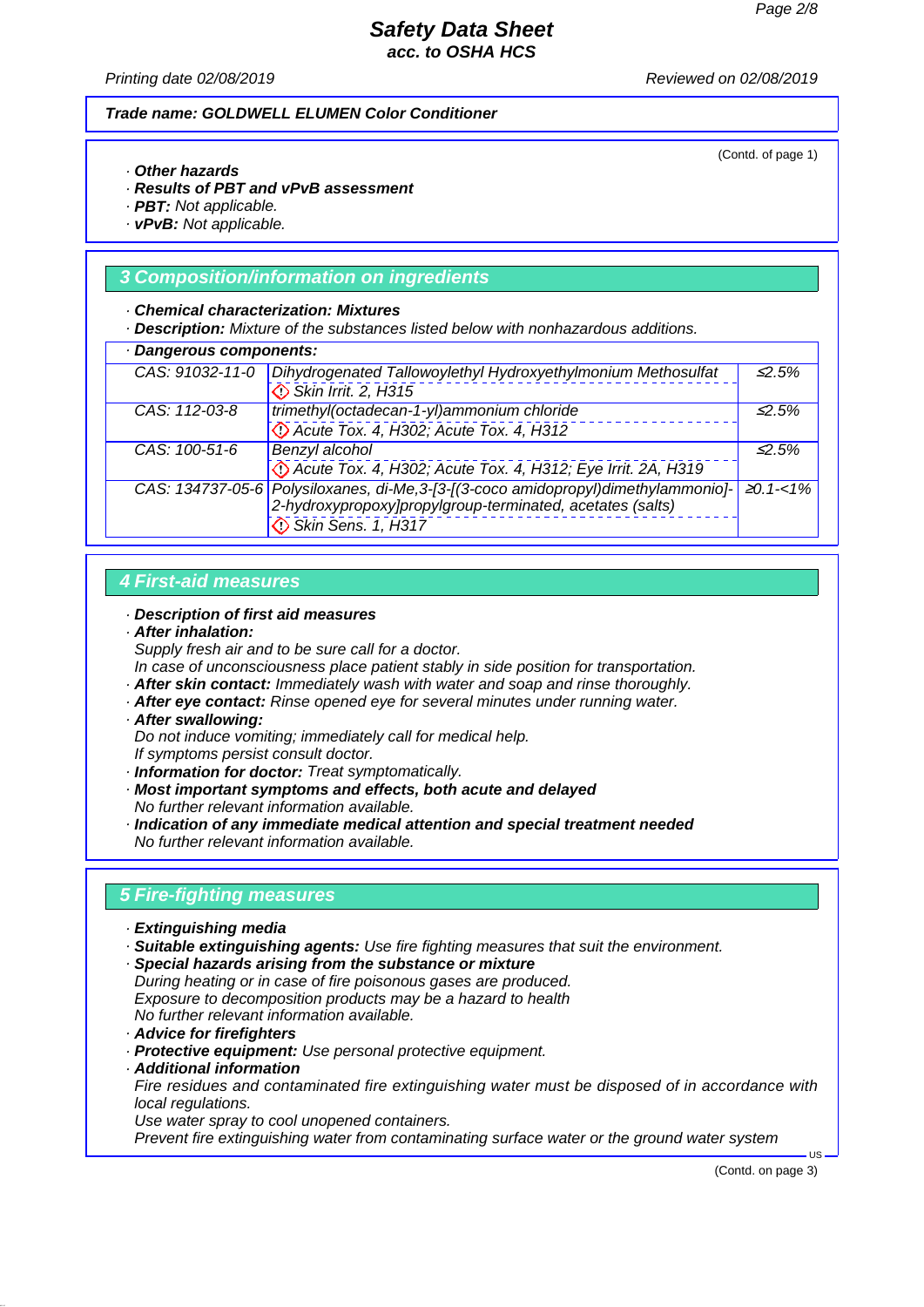*Printing date 02/08/2019 Reviewed on 02/08/2019*

### *Trade name: GOLDWELL ELUMEN Color Conditioner*

(Contd. of page 2)

### *6 Accidental release measures*

- *· Personal precautions, protective equipment and emergency procedures Mount respiratory protective device. Not required.*
- *· Environmental precautions: Do not allow to enter sewers/ surface or ground water.*
- *· Methods and material for containment and cleaning up: Absorb with liquid-binding material (sand, diatomite, acid binders, universal binders, sawdust). Dispose contaminated material as waste according to item 13.*
- *· Reference to other sections See Section 7 for information on safe handling. See Section 8 for information on personal protection equipment. See Section 13 for disposal information.*

### *7 Handling and storage*

- *· Handling:*
- *· Precautions for safe handling Prevent formation of aerosols.*
- *· Information about protection against explosions and fires: Keep respiratory protective device available.*

*No special measures required.*

- *· Conditions for safe storage, including any incompatibilities*
- *· Storage:*
- *· Requirements to be met by storerooms and receptacles: No special requirements.*
- *· Information about storage in one common storage facility: Not required.*
- *· Further information about storage conditions: None.*
- *Keep receptacle tightly sealed. Keep container in a well-ventilated plase.*
- *· Specific end use(s) No further relevant information available.*

# *8 Exposure controls/personal protection*

- *· Additional information about design of technical systems: No further data; see item 7.*
- *· Control parameters*
- *· Components with limit values that require monitoring at the workplace:*

*The following constituent is the only constituent of the product which has a PEL, TLV or other recommended exposure limit.*

*At this time, the other constituents have no known exposure limits.*

*CAS: 100-51-6 Benzyl alcohol (*≤*2.5%)*

- *WEEL Long-term value: 10 ppm*
- *· Additional information: The lists that were valid during the creation were used as basis.*
- *· Exposure controls*
- *· Personal protective equipment:*
- *· General protective and hygienic measures:*
- *Immediately remove all soiled and contaminated clothing. Wash hands before breaks and at the end of work.*
- *· Breathing equipment: Not required.*

*In case of brief exposure or low pollution use respiratory filter device. In case of intensive or longer exposure use respiratory protective device that is independent of circulating air.*

(Contd. on page 4)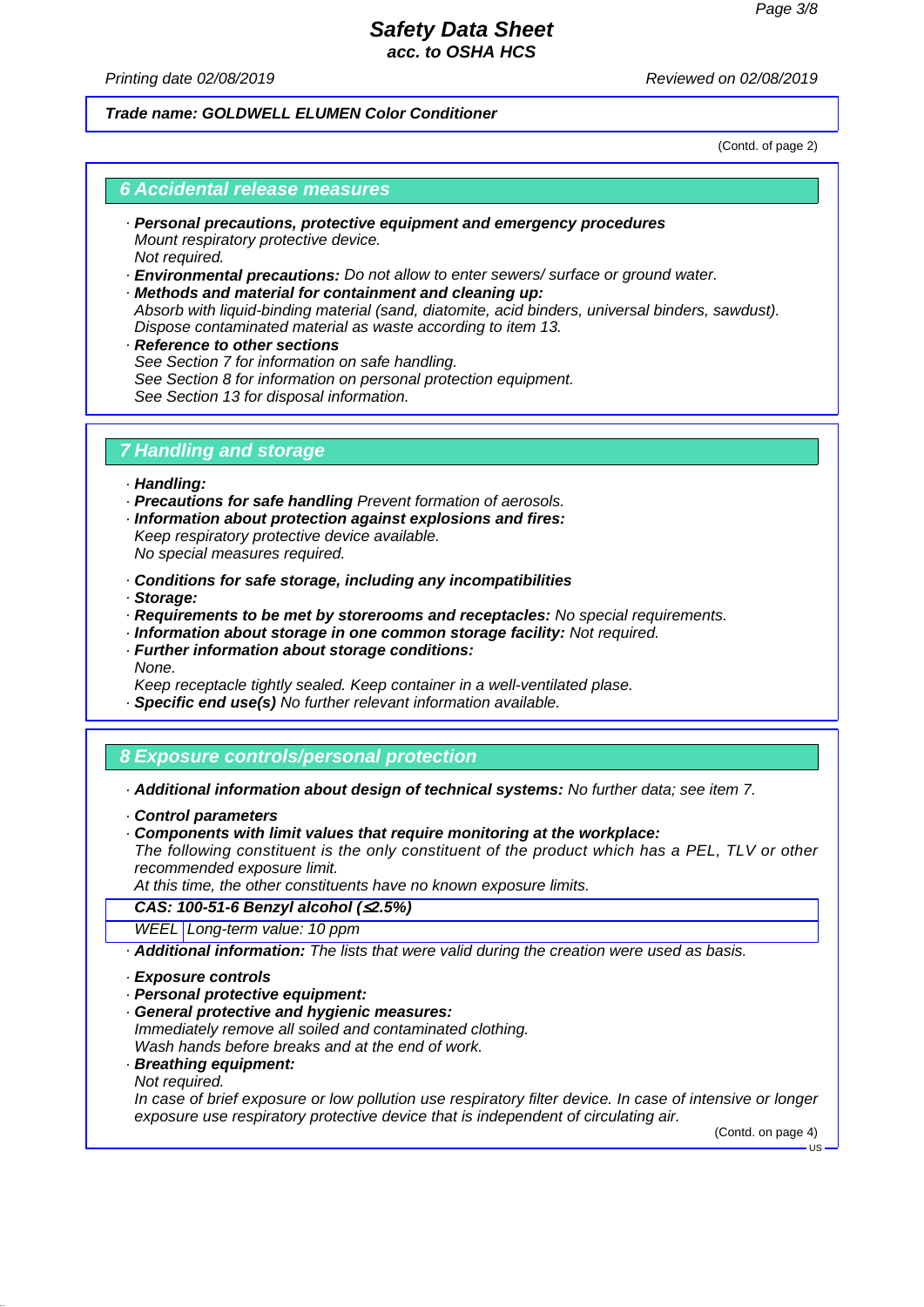(Contd. of page 3)

### *Safety Data Sheet acc. to OSHA HCS*

*Printing date 02/08/2019 Reviewed on 02/08/2019*

#### *Trade name: GOLDWELL ELUMEN Color Conditioner*

#### *· Protection of hands:*

*Not required under normal conditions. The details concerned are recommendations. The glove material has to be impermeable and resistant to the product / the substance / the preparation.*

*Due to missing tests no recommendation to the glove material can be given for the product/ the preparation/ the mixture.*

*Selection of the glove material on consideration of the penetration times, rates of diffusion and the degradation. - Please contact the glove supplier for futher information.*

#### *· Material of gloves*

*The selection of the suitable gloves does not only depend on the material, but also on further marks of quality and varies from manufacturer to manufacturer. As the product is a preparation of several substances, the resistance of the glove material can not be calculated in advance and has therefore to be checked prior to the application.*

#### *· Penetration time of glove material*

*The exact break through time has to be found out by the manufacturer of the protective gloves and has to be observed.*

### *· Eye protection:*



*Not required under normal conditions If there is a risk of splashing: safety glasses*

| <b>General Information</b>                                 |                                               |
|------------------------------------------------------------|-----------------------------------------------|
| · Appearance:                                              |                                               |
| Form:                                                      | emulsion                                      |
| Color:                                                     | White                                         |
| · Odor:                                                    | Characteristic                                |
| Odor threshold:                                            | Not determined.                               |
| · pH-value at 20 °C (68 °F):                               | 2.8                                           |
| Change in condition                                        |                                               |
| <b>Melting point/Melting range:</b>                        | Undetermined.                                 |
| <b>Boiling point/Boiling range:</b>                        | Undetermined.                                 |
| · Flash point:                                             | Not applicable.                               |
| · Flammability (solid, gaseous):                           | Not applicable.                               |
| Decomposition temperature:                                 | Not determined.                               |
| · Auto igniting:                                           | Product is not selfigniting.                  |
| · Danger of explosion:                                     | Product does not present an explosion hazard. |
| $\cdot$ Vapor pressure at 20 °C (68 °F):                   | 23 hPa (17.3 mm Hg)                           |
| $\cdot$ Density at 20 °C (68 °F):                          | 0.9946 g/cm <sup>3</sup> (8.29994 lbs/gal)    |
| · Relative density                                         | Not determined.                               |
| · Vapor density                                            | Not determined.                               |
| · Evaporation rate                                         | Not determined.                               |
| · Solubility in / Miscibility with                         |                                               |
| Water:                                                     | Not miscible or difficult to mix.             |
| · Partition coefficient (n-octanol/water): Not determined. |                                               |

(Contd. on page 5)

US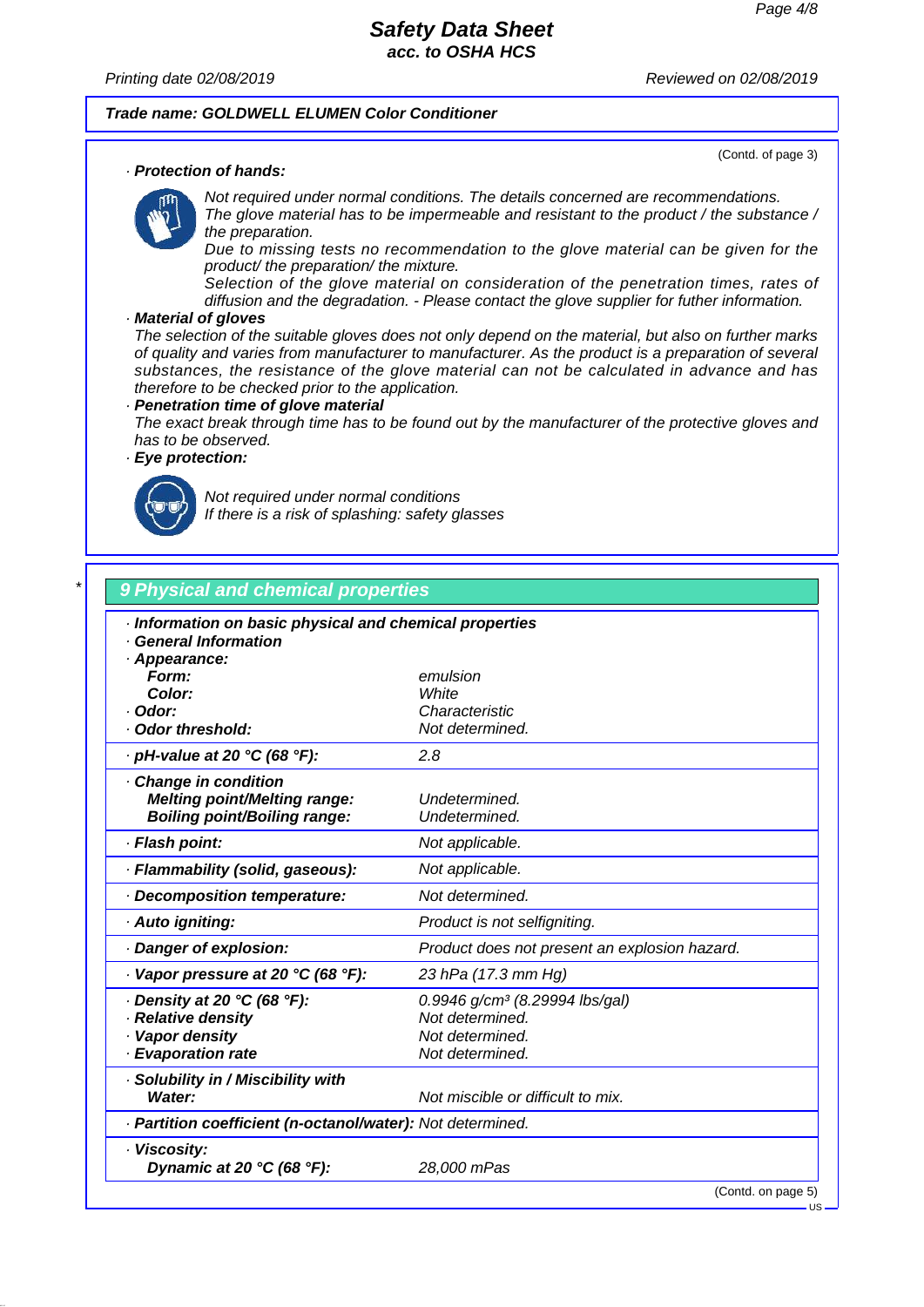*Printing date 02/08/2019 Reviewed on 02/08/2019*

#### *Trade name: GOLDWELL ELUMEN Color Conditioner*

|                          |                                            | (Contd. of page 4) |
|--------------------------|--------------------------------------------|--------------------|
| <b>Kinematic:</b>        | Not determined.                            |                    |
| · Solvent content:       |                                            |                    |
| <b>Organic solvents:</b> | $0.2 \%$                                   |                    |
| Water:                   | 85.6 %                                     |                    |
| <b>VOC content:</b>      | 0.18%                                      |                    |
|                          | 1.8 g/l / 0.02 lb/gal                      |                    |
| Solids content:          | 12.5%                                      |                    |
| Other information        | No further relevant information available. |                    |

# *10 Stability and reactivity*

*· Reactivity*

- *No dangerous reactions known if used as directed. No further relevant information available.*
- *· Chemical stability The product is stable under standard conditions.*
- *· Thermal decomposition / conditions to be avoided: No decomposition if used according to specifications.*
- *· Possibility of hazardous reactions No dangerous reactions known.*
- *· Conditions to avoid No further relevant information available.*
- *· Incompatible materials: No further relevant information available.*
- *· Hazardous decomposition products: No dangerous decomposition products known.*

### *11 Toxicological information*

- *· Information on toxicological effects*
- *· Acute toxicity:*
- *· Primary irritant effect:*
- *· on the skin: No irritant effect.*
- *· on the eye: No irritating effect.*
- *· Sensitization: Sensitization possible through skin contact.*
- *· Additional toxicological information:*

*The product shows the following dangers according to internally approved calculation methods for preparations: Irritant*

#### *· Carcinogenic categories*

|                                    | <b>IARC</b> (International Agency for Research on Cancer) |    |
|------------------------------------|-----------------------------------------------------------|----|
|                                    | Propan-2-ol                                               | 3  |
|                                    | CAS: 68603-42-9 coconut oil diethanolamine condensate     | 2B |
| CAS: 108-46-3                      | resorcinol                                                | 3  |
| CAS: 108-45-2                      | m-phenylenediamine                                        | 3  |
|                                    | · NTP (National Toxicology Program)                       |    |
| None of the ingredients is listed. |                                                           |    |
|                                    | · OSHA-Ca (Occupational Safety & Health Administration)   |    |
| None of the ingredients is listed. |                                                           |    |
|                                    |                                                           |    |

### *12 Ecological information*

- *· Toxicity*
- *· Aquatic toxicity: No further relevant information available.*
- *· Persistence and degradability No further relevant information available.*

(Contd. on page 6)

 $-18$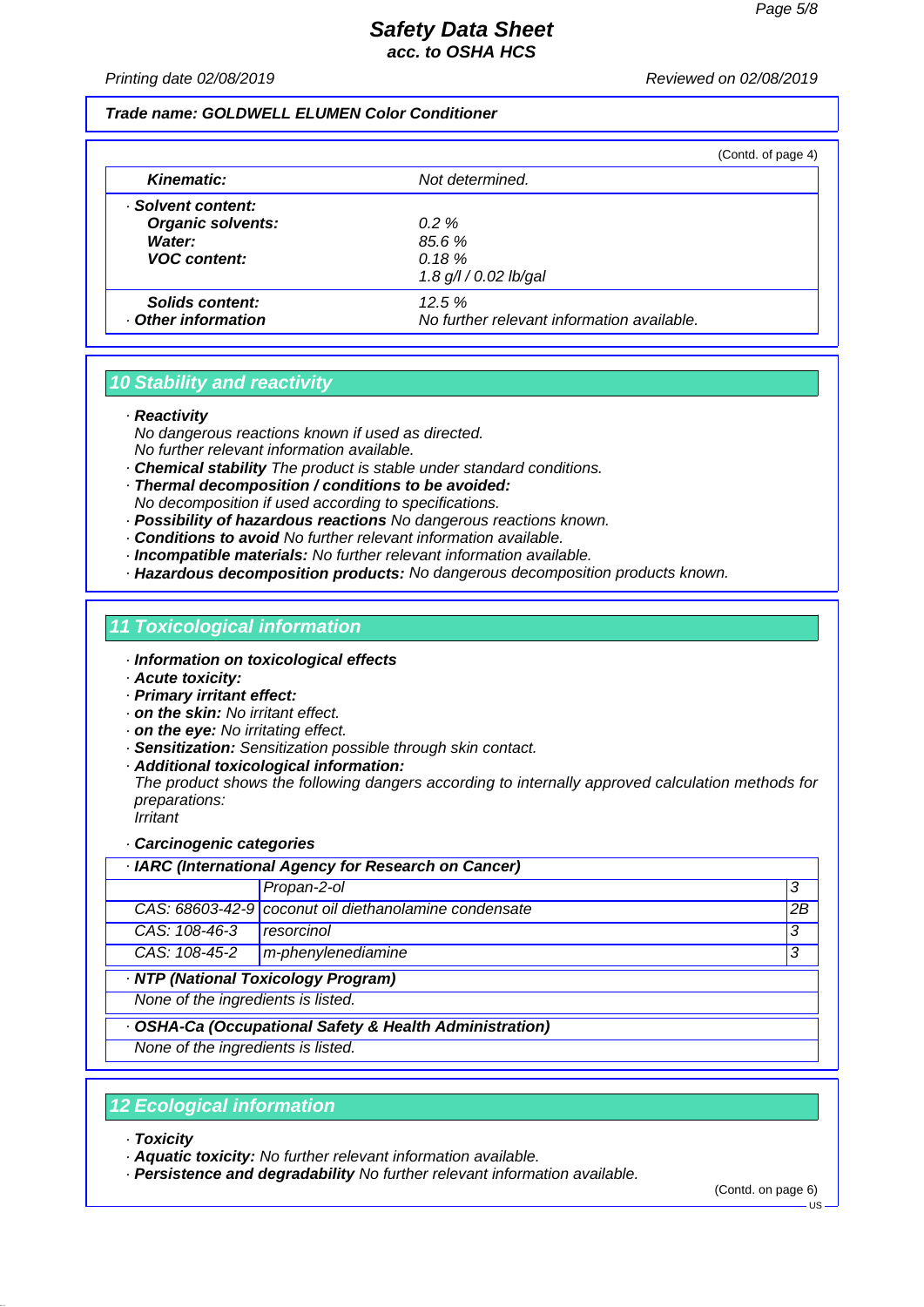*Printing date 02/08/2019 Reviewed on 02/08/2019*

#### *Trade name: GOLDWELL ELUMEN Color Conditioner*

(Contd. of page 5)

US

- *· Behavior in environmental systems:*
- *· Bioaccumulative potential No further relevant information available.*
- *· Mobility in soil No further relevant information available.*
- *· Additional ecological information:*
- *· General notes:*
- *Water hazard class 1 (Self-assessment): slightly hazardous for water*

*Do not allow undiluted product or large quantities of it to reach ground water, water course or sewage system.*

- *· Results of PBT and vPvB assessment*
- *· PBT: Not applicable.*
- *· vPvB: Not applicable.*
- *· Other adverse effects No further relevant information available.*

### *13 Disposal considerations*

*· Uncleaned packagings:*

*· Recommendation: Disposal must be made according to official regulations.*

# *\* 14 Transport information*

| <b>UN-Number</b><br>· DOT, ADR/RID/ADN, ADN, IMDG, IATA | Void            |
|---------------------------------------------------------|-----------------|
| · UN proper shipping name<br>· DOT                      | Void            |
| · ADN, IMDG, IATA                                       | Void            |
| · Transport hazard class(es)                            |                 |
| · DOT, ADR/RID/ADN, ADN, IMDG, IATA                     |                 |
| · Class                                                 | Void            |
| · Packing group                                         |                 |
| · DOT, ADR/RID/ADN, IMDG, IATA                          | Void            |
| · Environmental hazards:                                | Not applicable. |
| · Special precautions for user                          | Not applicable. |
| · Transport in bulk according to Annex II of            |                 |
| <b>MARPOL73/78 and the IBC Code</b>                     | Not applicable. |
| · UN "Model Regulation":                                | Void            |
|                                                         |                 |

### *\* 15 Regulatory information*

*· Safety, health and environmental regulations/legislation specific for the substance or mixture*

*· Sara · Section 355 (extremely hazardous substances): None of the ingredients is listed. · Section 313 (Specific toxic chemical listings): CAS: 122-99-6 2-Phenoxyethanol Propan-2-ol CAS: 1336-21-6 ammonia CAS: 108-45-2 m-phenylenediamine* (Contd. on page 7)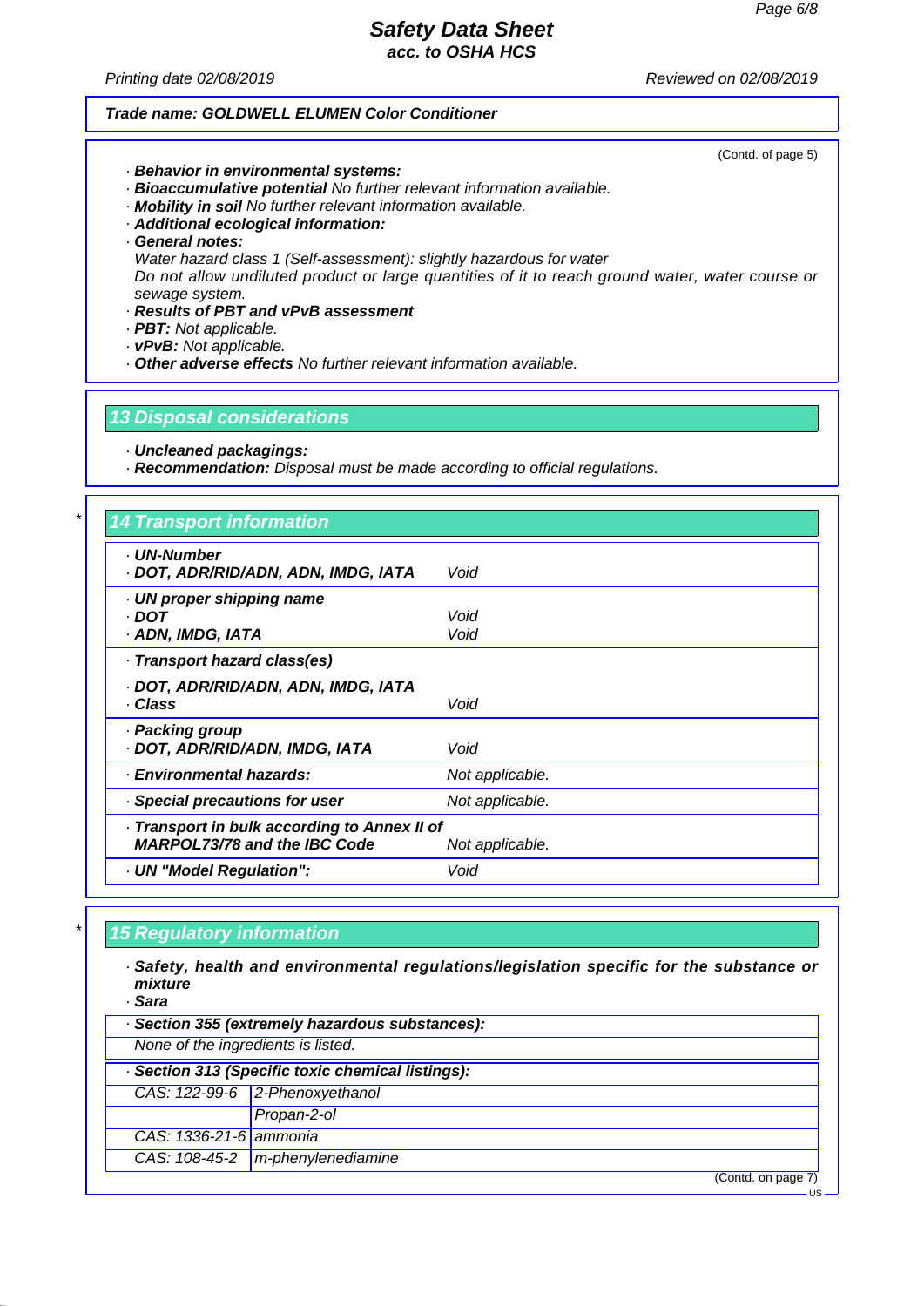*Printing date 02/08/2019 Reviewed on 02/08/2019*

#### *Trade name: GOLDWELL ELUMEN Color Conditioner*

|                                    | (Contd. of page 6)                                                                                                                              |    |
|------------------------------------|-------------------------------------------------------------------------------------------------------------------------------------------------|----|
|                                    | · TSCA (Toxic Substances Control Act):                                                                                                          |    |
| All ingredients are listed.        |                                                                                                                                                 |    |
|                                    | TSCA new (21st Century Act) (Substances not listed)                                                                                             |    |
|                                    | CAS: 91032-11-0   Dihydrogenated Tallowoylethyl Hydroxyethylmonium Methosulfat                                                                  |    |
|                                    | CAS: 134737-05-6 Polysiloxanes, di-Me, 3-[3-[(3-coco amidopropyl)dimethylammonio]-2-<br>hydroxypropoxy]propylgroup-terminated, acetates (salts) |    |
| · Proposition 65                   |                                                                                                                                                 |    |
| Chemicals known to cause cancer:   |                                                                                                                                                 |    |
|                                    | CAS: 68603-42-9 coconut oil diethanolamine condensate                                                                                           |    |
|                                    | Chemicals known to cause reproductive toxicity for females:                                                                                     |    |
| None of the ingredients is listed. |                                                                                                                                                 |    |
|                                    | Chemicals known to cause reproductive toxicity for males:                                                                                       |    |
| None of the ingredients is listed. |                                                                                                                                                 |    |
|                                    | Chemicals known to cause developmental toxicity:                                                                                                |    |
| None of the ingredients is listed. |                                                                                                                                                 |    |
| Carcinogenic categories            |                                                                                                                                                 |    |
|                                    | · EPA (Environmental Protection Agency)                                                                                                         |    |
| None of the ingredients is listed. |                                                                                                                                                 |    |
|                                    | TLV (Threshold Limit Value established by ACGIH)                                                                                                |    |
|                                    | Propan-2-ol                                                                                                                                     | A4 |
| CAS: 108-46-3 resorcinol           |                                                                                                                                                 | A4 |
| CAS: 108-45-2 m-phenylenediamine   |                                                                                                                                                 | A4 |
|                                    | · NIOSH-Ca (National Institute for Occupational Safety and Health)                                                                              |    |

*None of the ingredients is listed.*

*· Chemical safety assessment: A Chemical Safety Assessment has not been carried out.*

### *16 Other information*

*This information is based on our present knowledge. However, this shall not constitute a guarantee for any specific product features and shall not establish a legally valid contractual relationship.*

#### *· Relevant phrases*

*H302 Harmful if swallowed. H312 Harmful in contact with skin. H315 Causes skin irritation. H317 May cause an allergic skin reaction. H319 Causes serious eye irritation.*

*· Department issuing SDS: Regulatory Affairs*

*· Date of preparation / last revision 02/08/2019 / 1*

*· Abbreviations and acronyms: ADR: Accord européen sur le transport des marchandises dangereuses par Route (European Agreement concerning the International Carriage of Dangerous Goods by Road) IMDG: International Maritime Code for Dangerous Goods DOT: US Department of Transportation IATA: International Air Transport Association ACGIH: American Conference of Governmental Industrial Hygienists EINECS: European Inventory of Existing Commercial Chemical Substances ELINCS: European List of Notified Chemical Substances CAS: Chemical Abstracts Service (division of the American Chemical Society) NFPA: National Fire Protection Association (USA) HMIS: Hazardous Materials Identification System (USA) VOC: Volatile Organic Compounds (USA, EU) PBT: Persistent, Bioaccumulative and Toxic vPvB: very Persistent and very Bioaccumulative NIOSH: National Institute for Occupational Safety*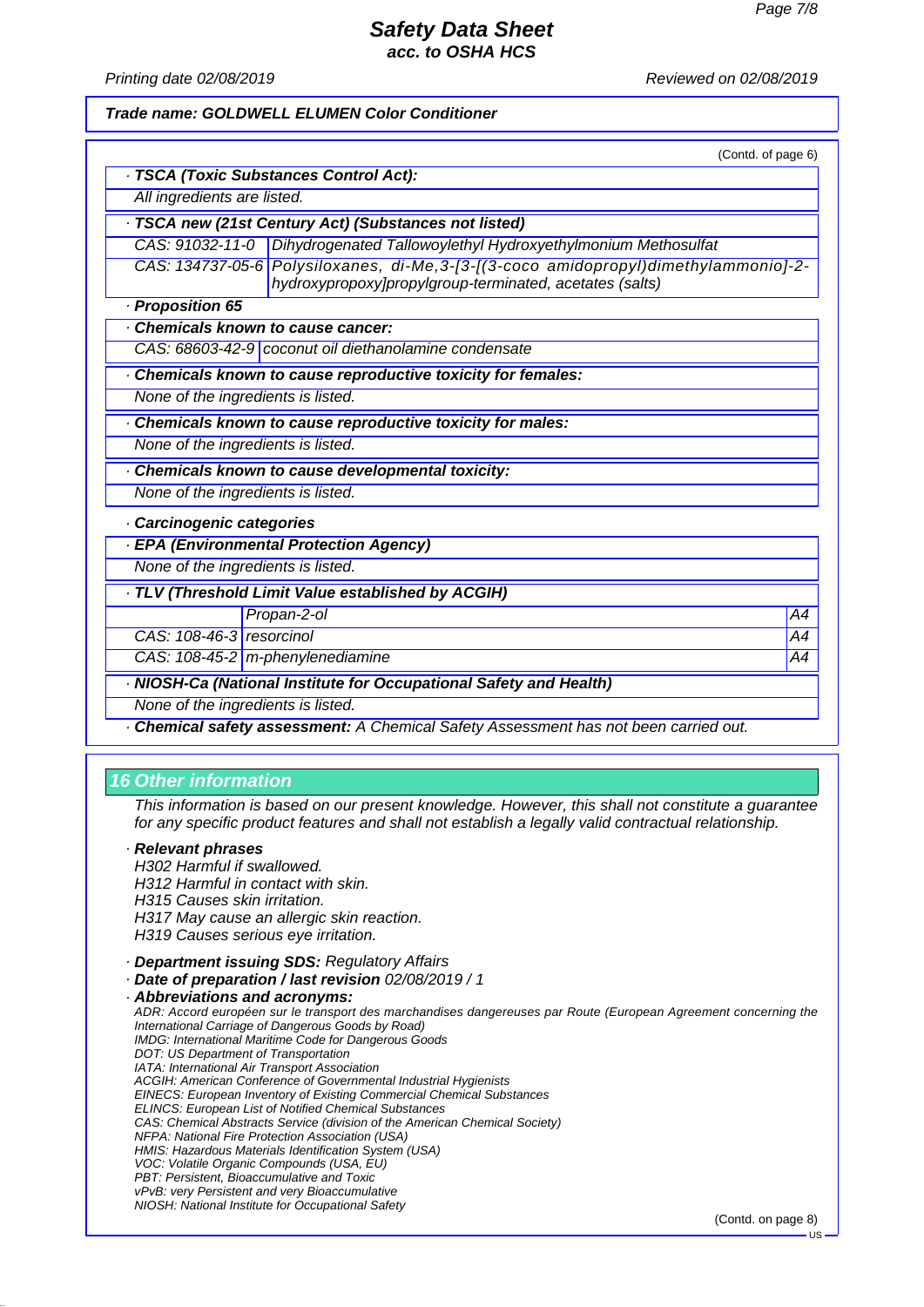*Printing date 02/08/2019 Reviewed on 02/08/2019*

### *Trade name: GOLDWELL ELUMEN Color Conditioner*

(Contd. of page 7)

US

*OSHA: Occupational Safety & Health TLV: Threshold Limit Value PEL: Permissible Exposure Limit REL: Recommended Exposure Limit Acute Tox. 4: Acute toxicity – Category 4 Skin Irrit. 2: Skin corrosion/irritation – Category 2 Eye Irrit. 2A: Serious eye damage/eye irritation – Category 2A Skin Sens. 1: Skin sensitisation – Category 1 · \* Data compared to the previous version altered.*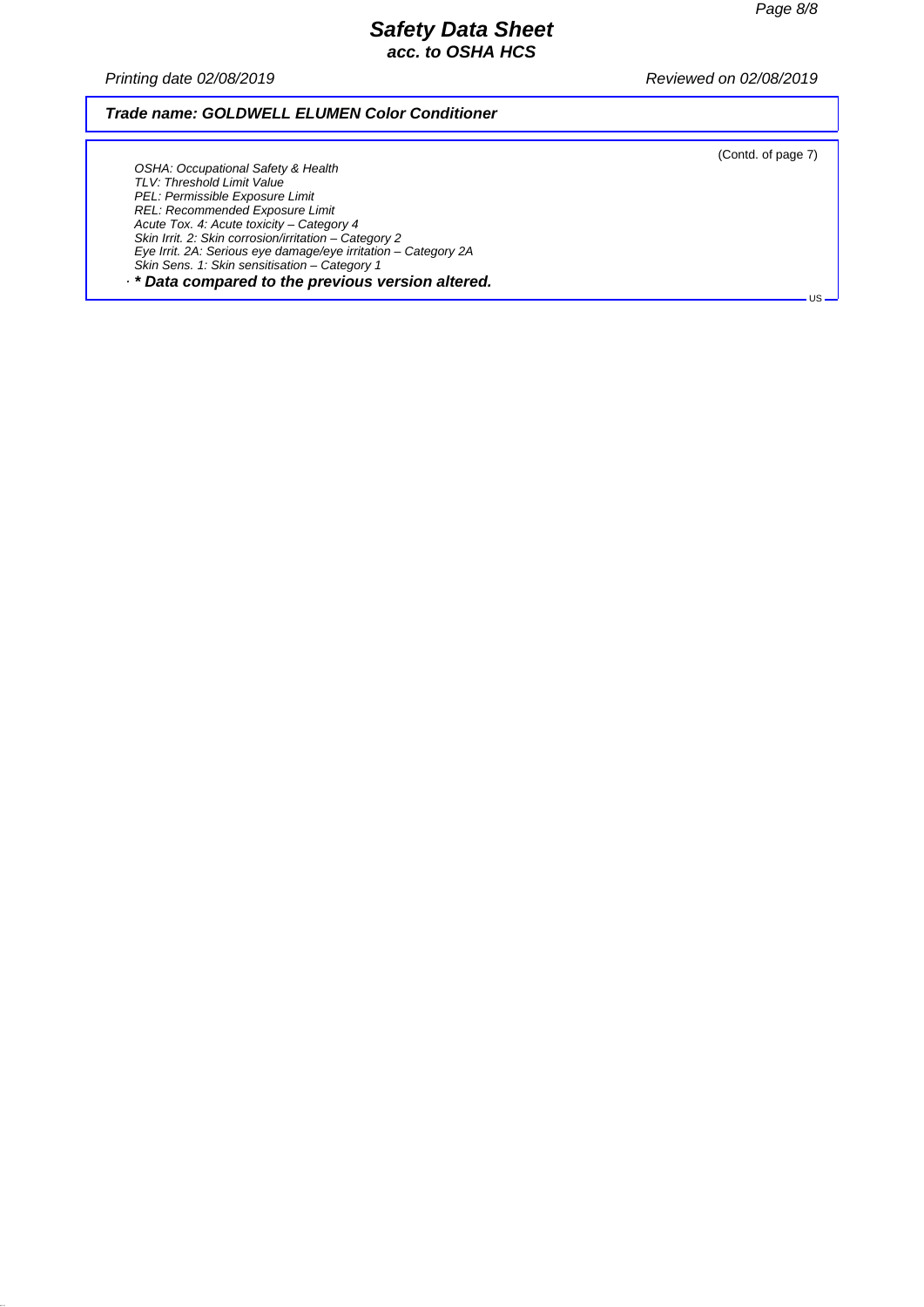

*Printing date 12/04/2018 Reviewed on 12/04/2018*

# *1 Identification · Product identifier*

*· Trade name: GOLDWELL ELUMEN PREPARE Pre-Treatment*

- *· Article number: 210947 150ml*
- *· Product category PC39 Cosmetics, personal care products*
- *· Application of the substance / the mixture Hair cosmetics*
- *· Manufacturer/Supplier: Kao USA Inc. 2535 Spring Grove Avenue Cincinnati, Ohio 45214 / USA KaoGermanySDS@kao.com*

*· Information department: CHEMTREC*

*· Emergency telephone number: CHEMTREC (US): (0800) 424-9300 CHEMTREC (Outside US): +1 (703) 527-3887 (24h)*

# *\* 2 Hazard(s) identification*

# *· Classification of the substance or mixture*

*Skin Irrit. 2 H315 Causes skin irritation.*

*Eye Irrit. 2A H319 Causes serious eye irritation.*

- *· Label elements*
- *· Hazard pictograms*



*· Signal word Warning · Hazard statements H315 Causes skin irritation. H319 Causes serious eye irritation. · Precautionary statements P264 Wash thoroughly after handling. P280 Wear protective gloves. P302+P352 If on skin: Wash with plenty of water. P321 Specific treatment (see on this label). P305+P351+P338 If in eyes: Rinse cautiously with water for several minutes. Remove contact lenses, if present and easy to do. Continue rinsing. P332+P313 If skin irritation occurs: Get medical advice/attention. P362+P364 Take off contaminated clothing and wash it before reuse. P337+P313 If eye irritation persists: Get medical advice/attention. · Classification system: · NFPA ratings (scale 0 - 4)*

2 0  $\overline{0}$ *Health = 2 Fire = 0 Reactivity = 0 · HMIS-ratings (scale 0 - 4)*



(Contd. on page 2)

 $\overline{18}$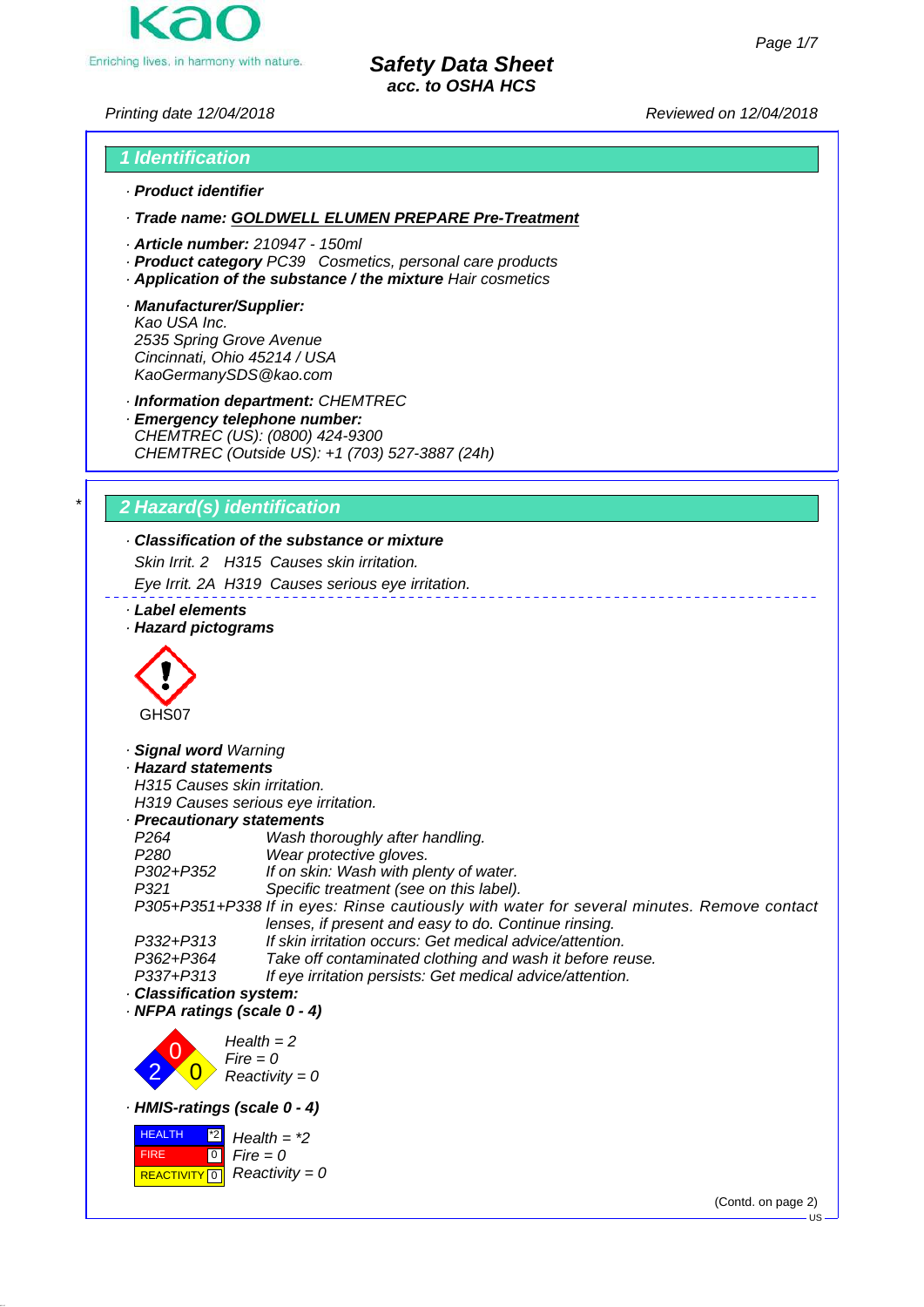*Printing date 12/04/2018 Reviewed on 12/04/2018*

### *Trade name: GOLDWELL ELUMEN PREPARE Pre-Treatment*

(Contd. of page 1)

- *· Other hazards*
- *· Results of PBT and vPvB assessment*
- *· PBT: Not applicable.*
- *· vPvB: Not applicable.*

### *3 Composition/information on ingredients*

#### *· Chemical characterization: Mixtures*

*· Description: Mixture of the substances listed below with nonhazardous additions.*

### *· Dangerous components:*

#### *CAS: 79-33-4 L-Lactic acid (2-hydroxy propionic acid)*

 *Skin Corr. 1C, H314; Eye Dam. 1, H318*

<sup>≥</sup>*2.5-<3%*

### *4 First-aid measures*

*· Description of first aid measures*

- *· General information: Immediately remove any clothing soiled by the product.*
- *· After inhalation:*
- *In case of unconsciousness place patient stably in side position for transportation.*
- *· After skin contact: Immediately wash with water and soap and rinse thoroughly.*
- *· After eye contact:*
- *Rinse opened eye for several minutes under running water. If symptoms persist, consult a doctor. · After swallowing:*
- *Do not induce vomiting; immediately call for medical help.*
	- *If symptoms persist consult doctor.*
- *· Information for doctor: Treat symptomatically.*
- *· Most important symptoms and effects, both acute and delayed No further relevant information available.*
- *· Indication of any immediate medical attention and special treatment needed No further relevant information available.*

# *5 Fire-fighting measures*

- *· Extinguishing media*
- *· Suitable extinguishing agents: Use fire fighting measures that suit the environment.*
- *· Special hazards arising from the substance or mixture During heating or in case of fire poisonous gases are produced. Exposure to decomposition products may be a hazard to health No further relevant information available.*
- *· Advice for firefighters*
- *· Protective equipment: Use personal protective equipment.*
- *· Additional information*

*Fire residues and contaminated fire extinguishing water must be disposed of in accordance with local regulations.*

*Use water spray to cool unopened containers.*

*Prevent fire extinguishing water from contaminating surface water or the ground water system*

#### *6 Accidental release measures*

- *· Personal precautions, protective equipment and emergency procedures Mount respiratory protective device. Not required.*
- *· Environmental precautions: Do not allow to enter sewers/ surface or ground water.*

(Contd. on page 3)

 $IB$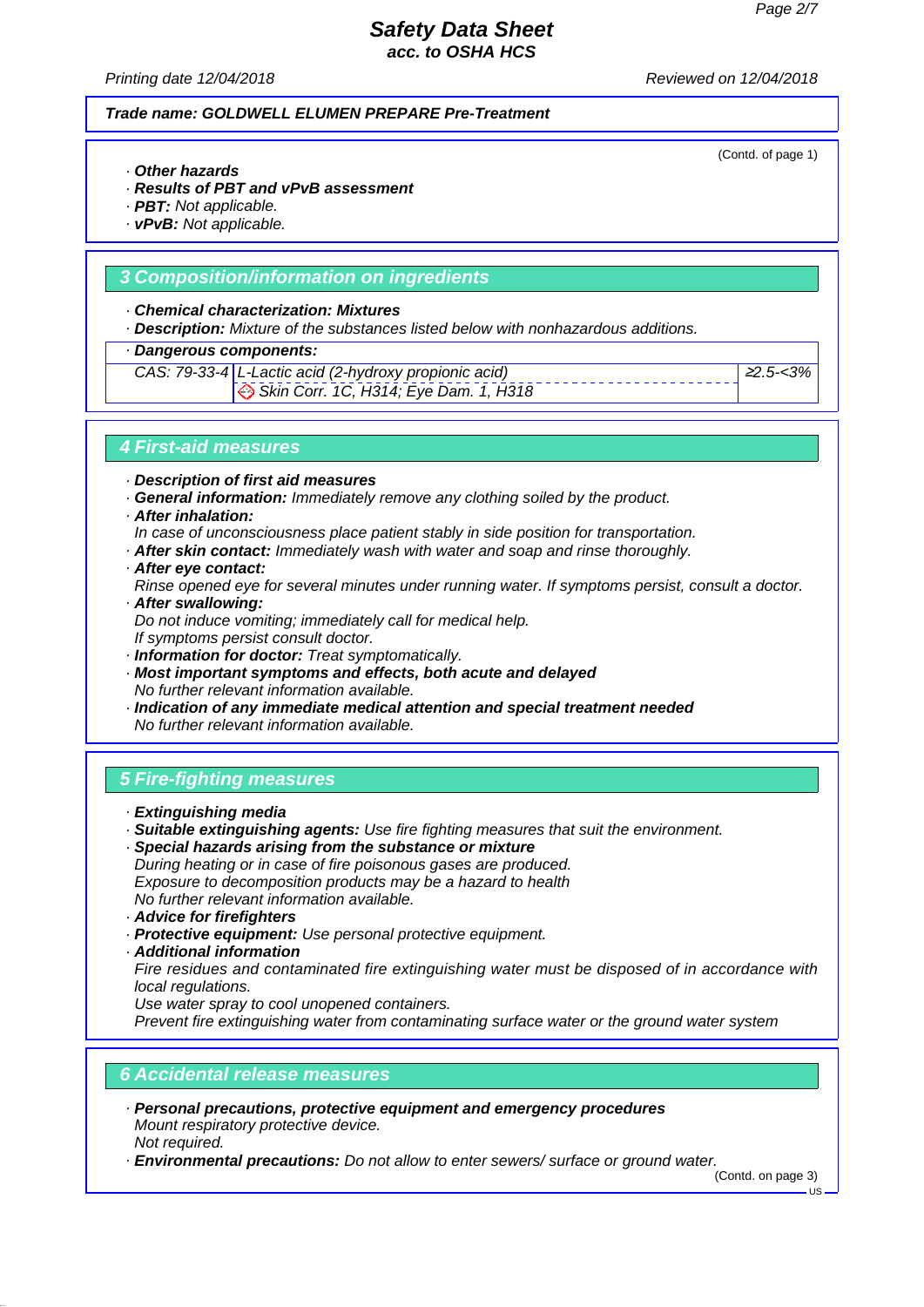(Contd. of page 2)

## *Safety Data Sheet acc. to OSHA HCS*

*Printing date 12/04/2018 Reviewed on 12/04/2018*

#### *Trade name: GOLDWELL ELUMEN PREPARE Pre-Treatment*

- *· Methods and material for containment and cleaning up:*
- *Absorb with liquid-binding material (sand, diatomite, acid binders, universal binders, sawdust). · Reference to other sections*
- *See Section 7 for information on safe handling.*
- *See Section 8 for information on personal protection equipment.*
- *See Section 13 for disposal information.*

### *7 Handling and storage*

#### *· Handling:*

- *· Precautions for safe handling Prevent formation of aerosols.*
- *· Information about protection against explosions and fires: Keep respiratory protective device available. No special measures required.*
- *· Conditions for safe storage, including any incompatibilities*
- *· Storage:*
- *· Requirements to be met by storerooms and receptacles: No special requirements.*
- *· Information about storage in one common storage facility: Not required.*
- *· Further information about storage conditions:*

*None.*

*Keep receptacle tightly sealed. Keep container in a well-ventilated plase.*

*· Specific end use(s) No further relevant information available.*

### *8 Exposure controls/personal protection*

*· Additional information about design of technical systems: No further data; see item 7.*

- *· Control parameters*
- *· Components with limit values that require monitoring at the workplace:*

*The product does not contain any relevant quantities of materials with critical values that have to be monitored at the workplace.*

- *· Additional information: The lists that were valid during the creation were used as basis.*
- *· Exposure controls*
- *· Personal protective equipment:*
- *· General protective and hygienic measures: Immediately remove all soiled and contaminated clothing. Wash hands before breaks and at the end of work. Avoid contact with the eyes and skin.*
- *· Breathing equipment:*

*Not required.*

*In case of brief exposure or low pollution use respiratory filter device. In case of intensive or longer exposure use respiratory protective device that is independent of circulating air.*

# *· Protection of hands:*



*Not required under normal conditions. The details concerned are recommendations. The glove material has to be impermeable and resistant to the product / the substance / the preparation.*

*Due to missing tests no recommendation to the glove material can be given for the product/ the preparation/ the mixture.*

*Selection of the glove material on consideration of the penetration times, rates of diffusion and the degradation. - Please contact the glove supplier for futher information.*

# *· Material of gloves*

*The selection of the suitable gloves does not only depend on the material, but also on further marks of quality and varies from manufacturer to manufacturer. As the product is a preparation of several substances, the resistance of the glove material can not be calculated in advance and has therefore to be checked prior to the application.*

(Contd. on page 4)

 $\overline{18}$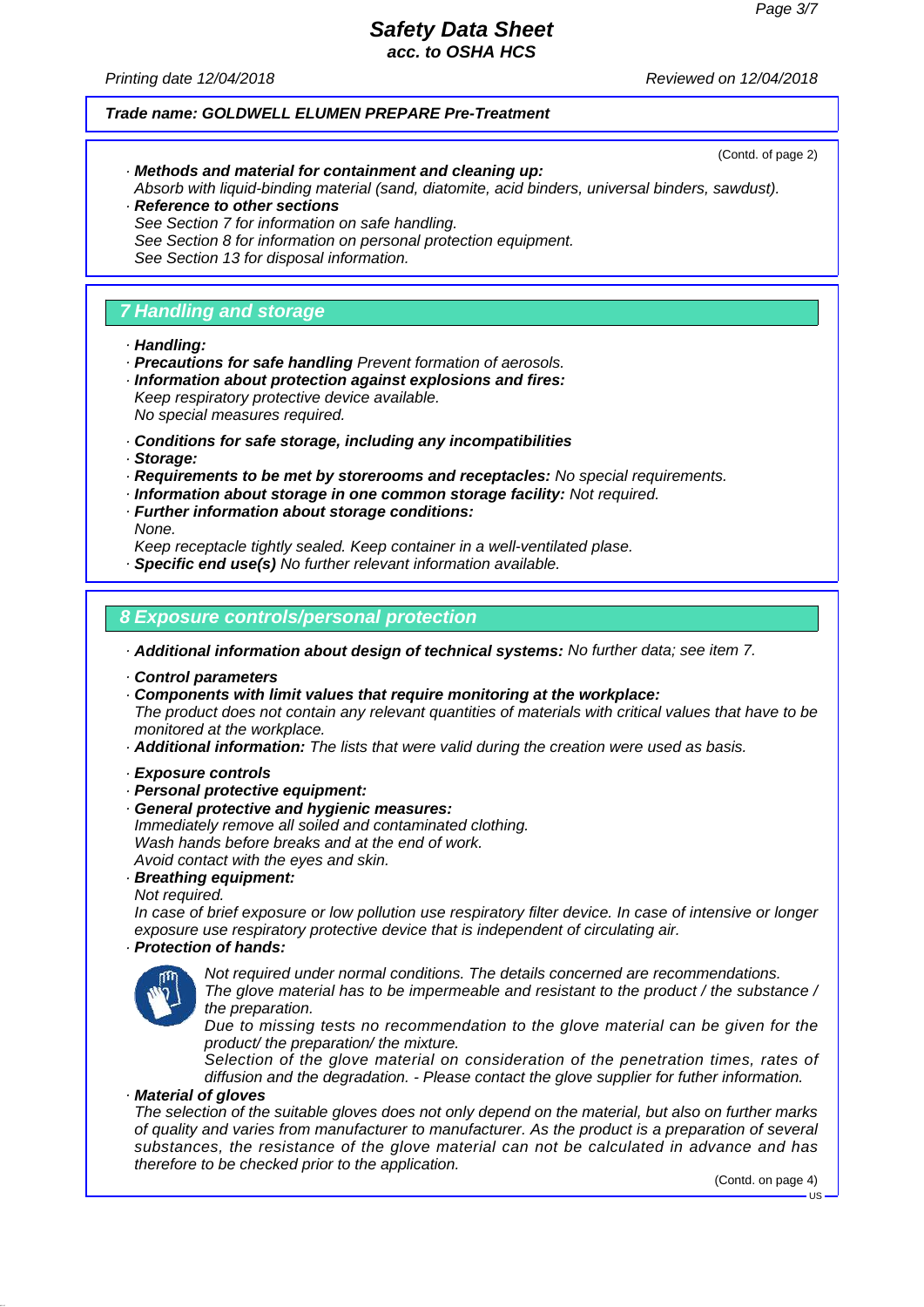(Contd. of page 3)

# *Safety Data Sheet acc. to OSHA HCS*

*Printing date 12/04/2018 Reviewed on 12/04/2018*

### *Trade name: GOLDWELL ELUMEN PREPARE Pre-Treatment*

*· Penetration time of glove material*

*The exact break through time has to be found out by the manufacturer of the protective gloves and has to be observed.*

*· Eye protection:*



*Not required under normal conditions If there is a risk of splashing: safety glasses*

| · Information on basic physical and chemical properties    |                                               |
|------------------------------------------------------------|-----------------------------------------------|
| <b>General Information</b>                                 |                                               |
| · Appearance:                                              |                                               |
| Form:<br>Color:                                            | Fluid                                         |
| · Odor:                                                    | Cream colored<br>Characteristic               |
| Odor threshold:                                            | Not determined.                               |
| · pH-value at 20 °C (68 °F):                               | 2.8                                           |
| Change in condition                                        |                                               |
| <b>Melting point/Melting range:</b>                        | 0 °C (32 °F)                                  |
| <b>Boiling point/Boiling range:</b>                        | Undetermined.                                 |
| · Flash point:                                             | Not applicable.                               |
| · Flammability (solid, gaseous):                           | Not applicable.                               |
| · Decomposition temperature:                               | Not determined.                               |
| · Auto igniting:                                           | Product is not selfigniting.                  |
| · Danger of explosion:                                     | Product does not present an explosion hazard. |
| $\cdot$ Vapor pressure at 20 °C (68 °F):                   | 23 hPa (17.3 mm Hg)                           |
| $\cdot$ Density at 20 °C (68 °F):                          | 1.007 g/cm <sup>3</sup> (8.40341 lbs/gal)     |
| · Relative density                                         | Not determined.                               |
| · Vapor density                                            | Not determined.                               |
| · Evaporation rate                                         | Not determined.                               |
| · Solubility in / Miscibility with                         |                                               |
| Water:                                                     | Not miscible or difficult to mix.             |
| · Partition coefficient (n-octanol/water): Not determined. |                                               |
| · Viscosity:                                               |                                               |
| Dynamic at 20 °C (68 °F):                                  | 0.952 mPas                                    |
| <b>Kinematic:</b>                                          | Not determined.                               |
| · Solvent content:                                         |                                               |
| Water:                                                     | 96.4%                                         |
| <b>VOC content:</b>                                        | 0.00%                                         |
| <b>Solids content:</b>                                     | 3.4%                                          |
| <b>Other information</b>                                   | No further relevant information available.    |

(Contd. on page 5)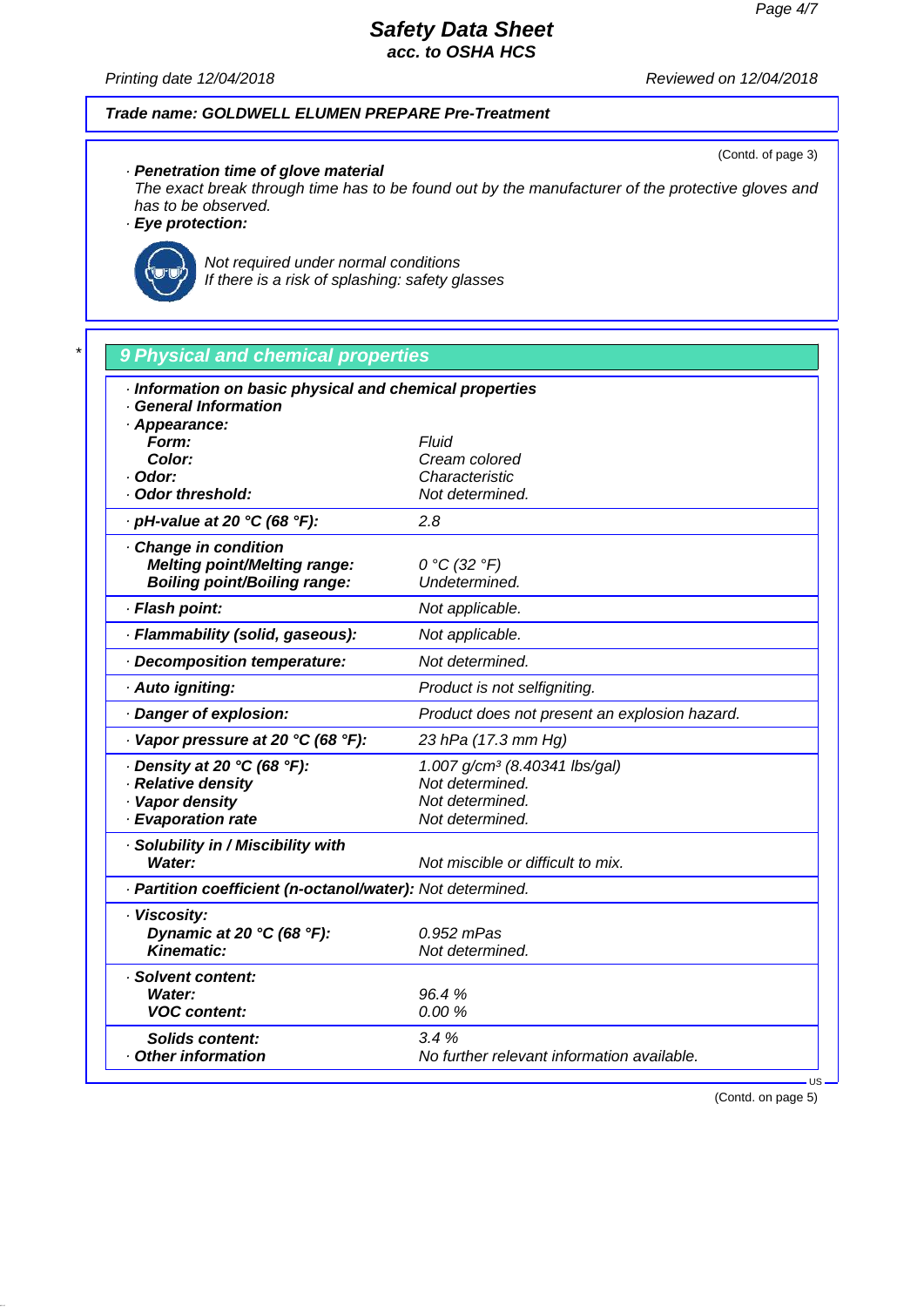*Printing date 12/04/2018 Reviewed on 12/04/2018*

### *Trade name: GOLDWELL ELUMEN PREPARE Pre-Treatment*

(Contd. of page 4)

### *10 Stability and reactivity*

#### *· Reactivity*

*No dangerous reactions known if used as directed. No further relevant information available.*

- *· Chemical stability The product is stable under standard conditions.*
- *· Thermal decomposition / conditions to be avoided:*
- *No decomposition if used according to specifications.*
- *· Possibility of hazardous reactions No dangerous reactions known.*
- *· Conditions to avoid No further relevant information available.*
- *· Incompatible materials: No further relevant information available.*
- *· Hazardous decomposition products: No dangerous decomposition products known.*

#### *11 Toxicological information*

- *· Information on toxicological effects*
- *· Acute toxicity:*

### *· LD/LC50 values that are relevant for classification:*

#### *CAS: 79-33-4 L-Lactic acid (2-hydroxy propionic acid)*

*Oral LD50 3,543 mg/kg (rat)*

- *· Primary irritant effect:*
- *· on the skin: Irritant to skin and mucous membranes.*
- *· on the eye: Irritating effect.*
- *· Sensitization: No sensitizing effects known.*
- *· Additional toxicological information:*

*The product shows the following dangers according to internally approved calculation methods for preparations:*

*Irritant*

### *· Carcinogenic categories*

*· IARC (International Agency for Research on Cancer)*

*CAS: 91-64-5 Coumarin 3* 

*CAS: 97-53-0 Eugenol 3* 

*· NTP (National Toxicology Program)*

*None of the ingredients is listed.*

#### *· OSHA-Ca (Occupational Safety & Health Administration)*

*None of the ingredients is listed.*

### *12 Ecological information*

- *· Toxicity*
- *· Aquatic toxicity: No further relevant information available.*
- *· Persistence and degradability No further relevant information available.*
- *· Behavior in environmental systems:*
- *· Bioaccumulative potential No further relevant information available.*
- *· Mobility in soil No further relevant information available.*
- *· Additional ecological information:*
- *· General notes:*
- *Water hazard class 2 (Self-assessment): hazardous for water*
- *Do not allow product to reach ground water, water course or sewage system.*
- *Danger to drinking water if even small quantities leak into the ground.*
- *· Results of PBT and vPvB assessment*
- *· PBT: Not applicable.*
- *· vPvB: Not applicable.*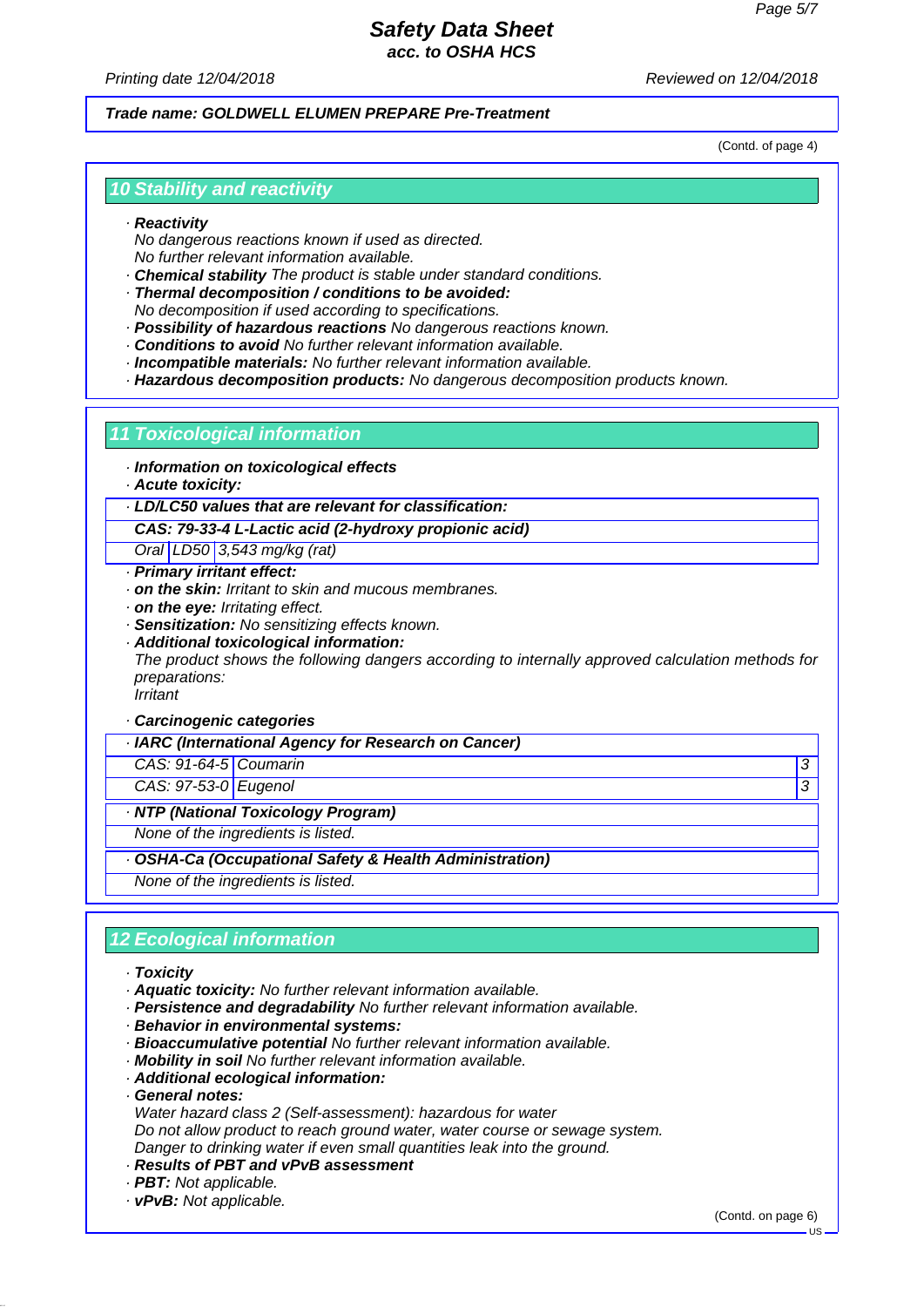(Contd. of page 5)

### *Safety Data Sheet acc. to OSHA HCS*

*Printing date 12/04/2018 Reviewed on 12/04/2018*

*Trade name: GOLDWELL ELUMEN PREPARE Pre-Treatment*

*· Other adverse effects No further relevant information available.*

*13 Disposal considerations*

*· Uncleaned packagings:*

*· Recommendation: Disposal must be made according to official regulations.*

# *\* 14 Transport information*

| <b>UN-Number</b><br>· DOT, ADR/RID/ADN, ADN, IMDG, IATA | Void            |
|---------------------------------------------------------|-----------------|
| · UN proper shipping name<br>· DOT, ADN, IMDG, IATA     | Void            |
| · Transport hazard class(es)                            |                 |
| · DOT, ADR/RID/ADN, ADN, IMDG, IATA<br>· Class          | Void            |
|                                                         |                 |
| · Packing group<br>· DOT, ADR/RID/ADN, IMDG, IATA       | Void            |
| · Environmental hazards:                                | Not applicable. |
| · Special precautions for user                          | Not applicable. |
| · Transport in bulk according to Annex II of            |                 |
| <b>MARPOL73/78 and the IBC Code</b>                     | Not applicable. |
| · UN "Model Regulation":                                | Void            |
|                                                         |                 |

# *\* 15 Regulatory information*

*· Safety, health and environmental regulations/legislation specific for the substance or mixture*

*· Sara*

*· Section 355 (extremely hazardous substances):*

*None of the ingredients is listed.*

*· Section 313 (Specific toxic chemical listings):*

*None of the ingredients is listed.*

*· TSCA (Toxic Substances Control Act):*

*All ingredients are listed.*

*· Proposition 65*

*· Chemicals known to cause cancer:*

*None of the ingredients is listed.*

*· Chemicals known to cause reproductive toxicity for females:*

*None of the ingredients is listed.*

*· Chemicals known to cause reproductive toxicity for males:*

*None of the ingredients is listed.*

*· Chemicals known to cause developmental toxicity:*

*None of the ingredients is listed.*

(Contd. on page 7)

US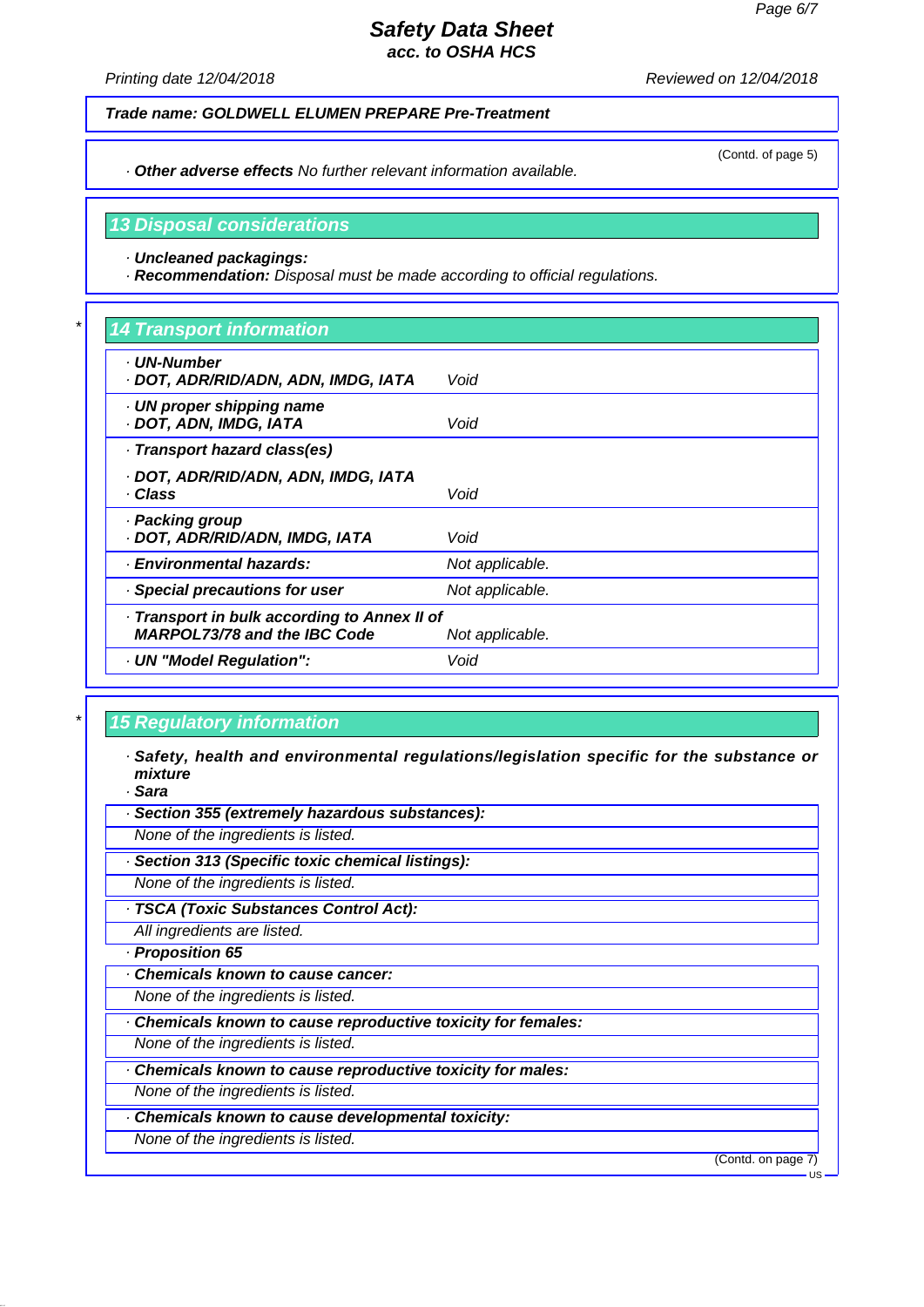*Printing date 12/04/2018 Reviewed on 12/04/2018*

*Trade name: GOLDWELL ELUMEN PREPARE Pre-Treatment*

(Contd. of page 6)

US

- *· Carcinogenic categories*
- *· EPA (Environmental Protection Agency)*
- *None of the ingredients is listed.*
- *· TLV (Threshold Limit Value established by ACGIH)*
- *None of the ingredients is listed.*
- *· NIOSH-Ca (National Institute for Occupational Safety and Health)*
- *None of the ingredients is listed.*
- *· Chemical safety assessment: A Chemical Safety Assessment has not been carried out.*

#### *16 Other information*

*This information is based on our present knowledge. However, this shall not constitute a guarantee for any specific product features and shall not establish a legally valid contractual relationship.*

### *· Relevant phrases*

*H314 Causes severe skin burns and eye damage. H318 Causes serious eye damage.*

- *· Department issuing SDS: Regulatory Affairs*
- *· Date of preparation / last revision 12/04/2018 / -*

*· Abbreviations and acronyms: ADR: Accord européen sur le transport des marchandises dangereuses par Route (European Agreement concerning the International Carriage of Dangerous Goods by Road) IMDG: International Maritime Code for Dangerous Goods DOT: US Department of Transportation IATA: International Air Transport Association ACGIH: American Conference of Governmental Industrial Hygienists EINECS: European Inventory of Existing Commercial Chemical Substances ELINCS: European List of Notified Chemical Substances CAS: Chemical Abstracts Service (division of the American Chemical Society) NFPA: National Fire Protection Association (USA) HMIS: Hazardous Materials Identification System (USA) VOC: Volatile Organic Compounds (USA, EU) LC50: Lethal concentration, 50 percent LD50: Lethal dose, 50 percent PBT: Persistent, Bioaccumulative and Toxic vPvB: very Persistent and very Bioaccumulative NIOSH: National Institute for Occupational Safety OSHA: Occupational Safety & Health TLV: Threshold Limit Value PEL: Permissible Exposure Limit REL: Recommended Exposure Limit Skin Corr. 1C: Skin corrosion/irritation – Category 1C Skin Irrit. 2: Skin corrosion/irritation – Category 2 Eye Dam. 1: Serious eye damage/eye irritation – Category 1 Eye Irrit. 2A: Serious eye damage/eye irritation – Category 2A · \* Data compared to the previous version altered.*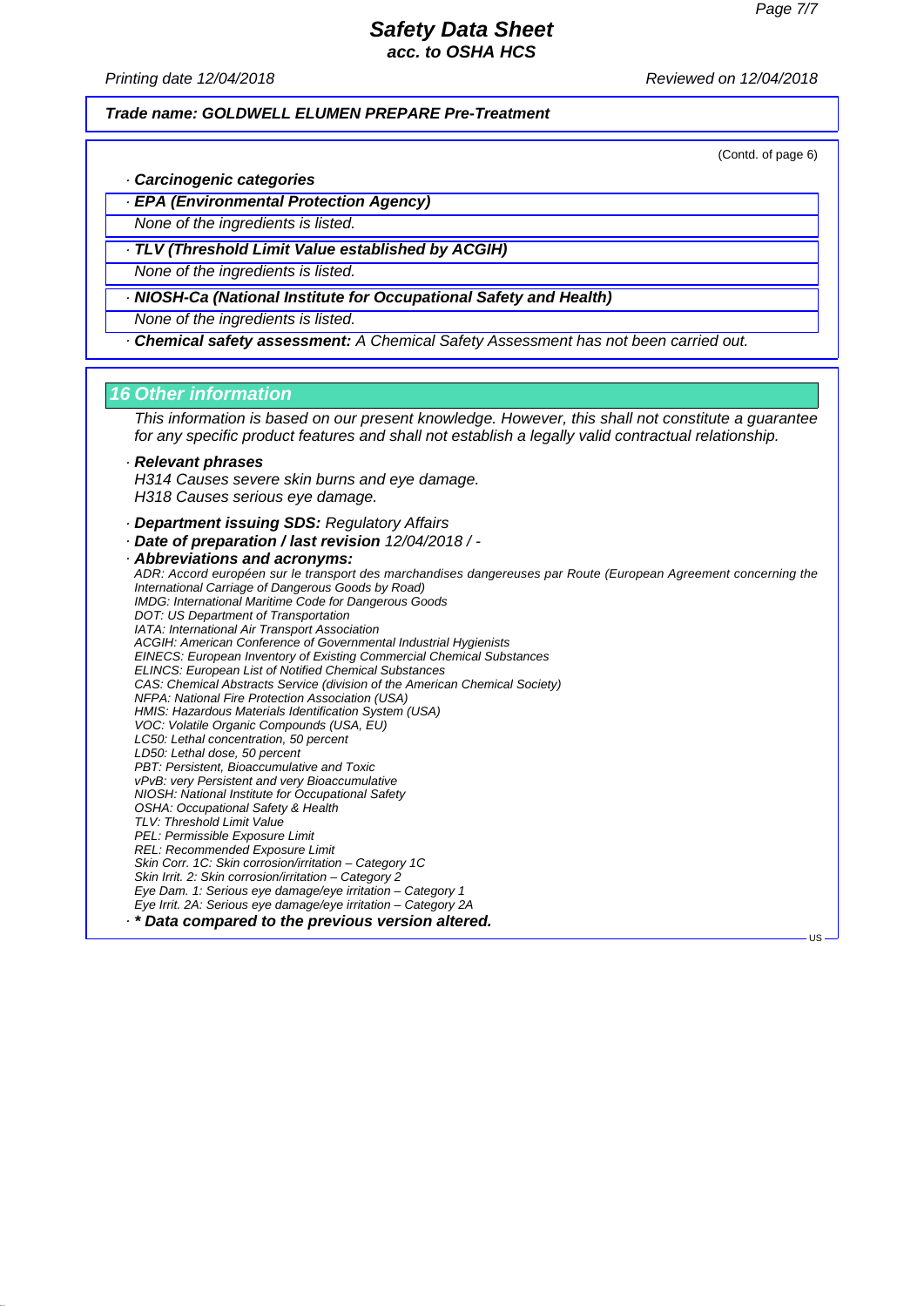

*Printing date 02/08/2019 Reviewed on 02/08/2019*

# *1 Identification · Product identifier*

*· Trade name: GOLDWELL ELUMEN CLEAN - Color Stain Remover for Skin*

- *· Article number: 210948 250ml*
- *· Product category PC39 Cosmetics, personal care products*
- *· Application of the substance / the mixture Hair cosmetics*
- *· Manufacturer/Supplier: Kao USA Inc. 2535 Spring Grove Avenue Cincinnati, Ohio 45214 / USA KaoGermanySDS@kao.com*

*· Information department: CHEMTREC*

*· Emergency telephone number: CHEMTREC (US): (0800) 424-9300 CHEMTREC (Outside US): +1 (703) 527-3887 (24h)*

# *\* 2 Hazard(s) identification*

*· Classification of the substance or mixture Flam. Liq. 3 H226 Flammable liquid and vapor.*

### *· Label elements*

*· Hazard pictograms*



*· Signal word Warning*

### *· Hazard statements*

*H226 Flammable liquid and vapor.*

### *· Precautionary statements*

| <b>Precautionary statements</b> |                                                                                            |
|---------------------------------|--------------------------------------------------------------------------------------------|
| P <sub>210</sub>                | Keep away from heat/sparks/open flames/hot surfaces. - No smoking.                         |
| P <sub>233</sub>                | Keep container tightly closed.                                                             |
| P <sub>240</sub>                | Ground/bond container and receiving equipment.                                             |
| P <sub>241</sub>                | Use explosion-proof electrical/ventilating/lighting/equipment.                             |
| P <sub>242</sub>                | Use only non-sparking tools.                                                               |
| P <sub>243</sub>                | Take precautionary measures against static discharge.                                      |
| P <sub>280</sub>                | Wear protective gloves.                                                                    |
|                                 | P305+P351+P338 If in eyes: Rinse cautiously with water for several minutes. Remove contact |
|                                 | lenses, if present and easy to do. Continue rinsing.                                       |
| P310                            | Immediately call a poison center/doctor.                                                   |
| P370+P378                       | In case of fire: Use for extinction: CO2, powder or water spray.                           |
| P403+P235                       | Store in a well-ventilated place. Keep cool.                                               |
| P <sub>501</sub>                | Dispose of contents/container in accordance with local/regional/national/                  |
|                                 | international regulations.                                                                 |
|                                 |                                                                                            |

*· Classification system:*

*· NFPA ratings (scale 0 - 4)*



(Contd. on page 2)

 $\overline{18}$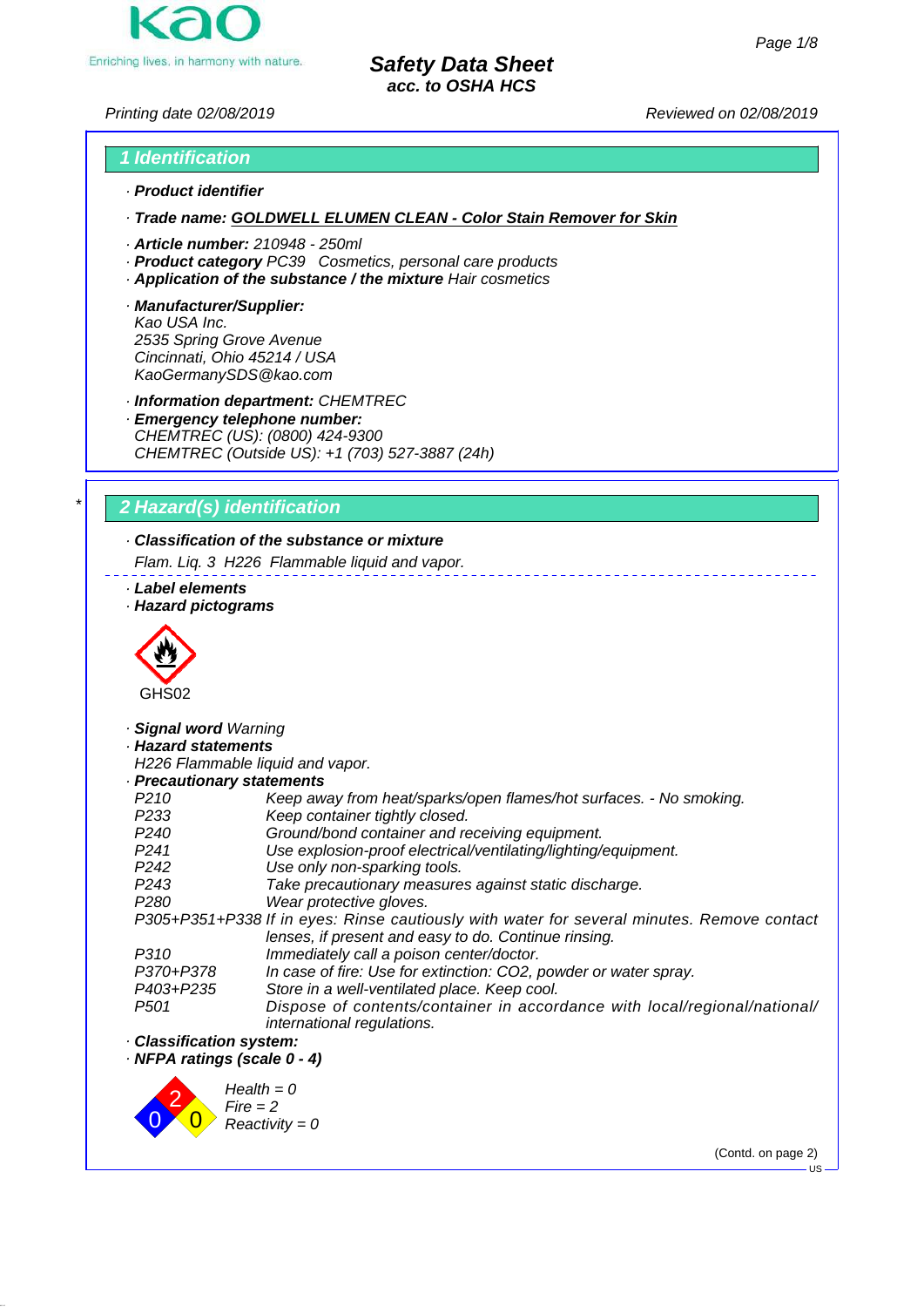*Printing date 02/08/2019 Reviewed on 02/08/2019*

# *Trade name: GOLDWELL ELUMEN CLEAN - Color Stain Remover for Skin*

(Contd. of page 1)

*· HMIS-ratings (scale 0 - 4)*



*· Other hazards*

*· Results of PBT and vPvB assessment*

*Health = \*0 Fire = 2 Reactivity = 0*

*· PBT: Not applicable.*

*· vPvB: Not applicable.*

# *3 Composition/information on ingredients*

#### *· Chemical characterization: Mixtures*

*· Description: Mixture of the substances listed below with nonhazardous additions.*

| Dangerous components: |                                                         |                  |
|-----------------------|---------------------------------------------------------|------------------|
| CAS: 64-17-5          | <b>Lethanol</b>                                         | $\vert$ 2.5-10%  |
|                       | $\odot$ Flam. Lig. 2, H225                              |                  |
|                       | CAS: 68131-40-8 Alcohols, C11-15-secondary, ethoxylated | <u> </u> ≥3-≤10% |
|                       | $\Diamond$ Eye Dam. 1, H318                             |                  |

## *\* 4 First-aid measures*

#### *· Description of first aid measures*

- *· After inhalation: Supply fresh air; consult doctor in case of complaints.*
- *· After skin contact: Generally the product does not irritate the skin.*
- *· After eye contact:*
- *Rinse opened eye for several minutes under running water. Then consult a doctor. · After swallowing:*
- *Do not induce vomiting; immediately call for medical help.*
- *If symptoms persist consult doctor.*
- *· Information for doctor: Treat symptomatically.*
- *· Most important symptoms and effects, both acute and delayed No further relevant information available.*
- *· Indication of any immediate medical attention and special treatment needed No further relevant information available.*

# *5 Fire-fighting measures*

- *· Extinguishing media*
- *· Suitable extinguishing agents:*
- *CO2, extinguishing powder or water spray. Fight larger fire with alcohol resistant foam.*
- *· For safety reasons unsuitable extinguishing agents: Water with full jet*
- *· Special hazards arising from the substance or mixture During heating or in case of fire poisonous gases are produced. Exposure to decomposition products may be a hazard to health No further relevant information available.*
- *· Advice for firefighters*
- *· Protective equipment:*
- *No special measures required. Mouth respiratory protective device.*
- *· Additional information Fire residues and contaminated fire extinguishing water must be disposed of in accordance with local regulations. Use water spray to cool unopened containers.*

*Prevent fire extinguishing water from contaminating surface water or the ground water system*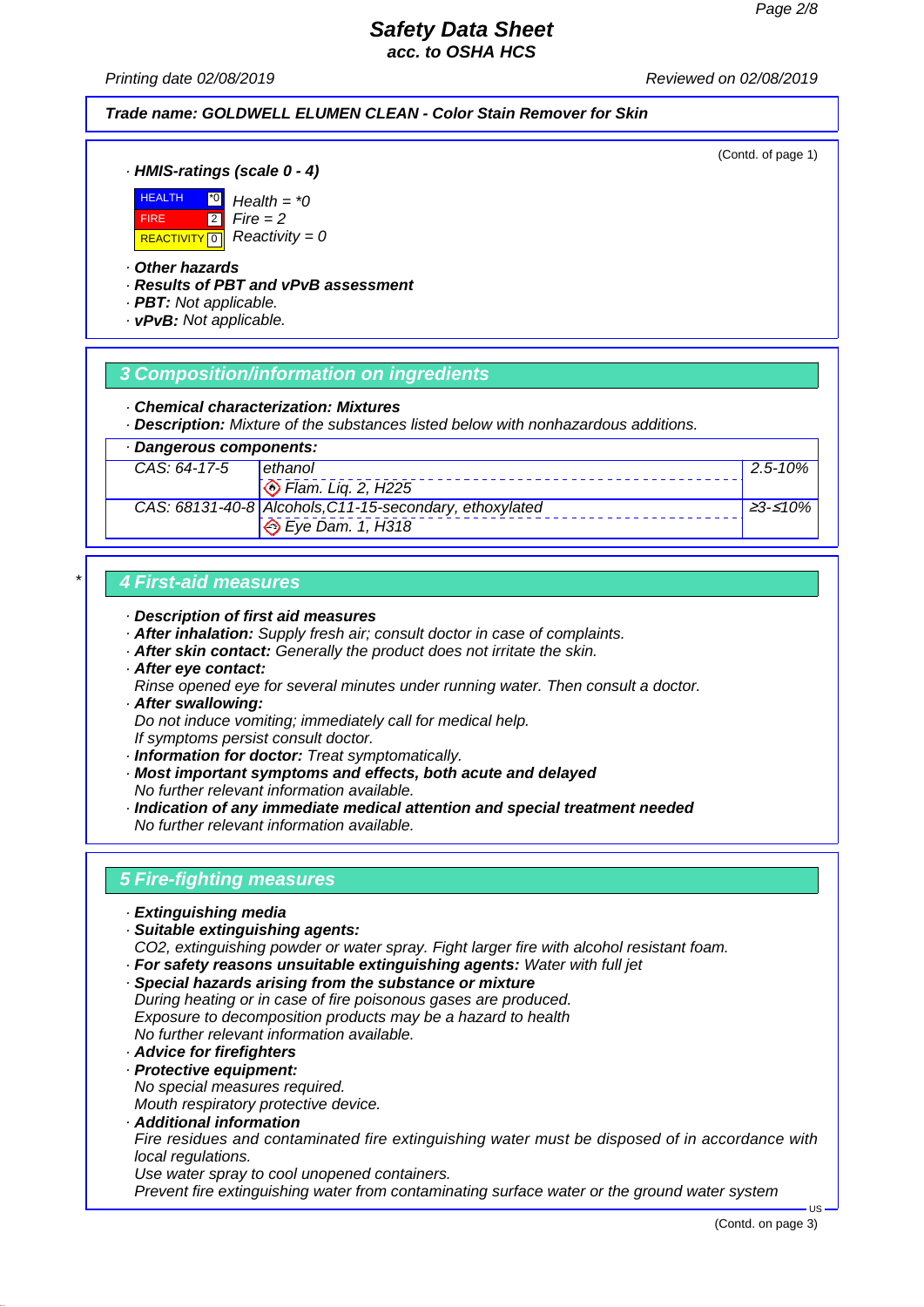*Printing date 02/08/2019 Reviewed on 02/08/2019*

*Trade name: GOLDWELL ELUMEN CLEAN - Color Stain Remover for Skin*

(Contd. of page 2)

### *\* 6 Accidental release measures*

- *· Personal precautions, protective equipment and emergency procedures Wear protective equipment. Keep unprotected persons away.*
- *· Environmental precautions: Prevent seepage into sewage system, workpits and cellars.*
- *· Methods and material for containment and cleaning up: Absorb with liquid-binding material (sand, diatomite, acid binders, universal binders, sawdust).*
- *Dispose contaminated material as waste according to item 13. · Reference to other sections See Section 7 for information on safe handling.*
- *See Section 8 for information on personal protection equipment. See Section 13 for disposal information.*

### *7 Handling and storage*

- *· Handling:*
- *· Precautions for safe handling Prevent formation of aerosols.*
- *· Information about protection against explosions and fires:*
- *Keep ignition sources away Do not smoke. Protect against electrostatic charges.*
- *· Conditions for safe storage, including any incompatibilities*
- *· Storage:*
- *· Requirements to be met by storerooms and receptacles: No special requirements.*
- *· Information about storage in one common storage facility: Not required.*
- *· Further information about storage conditions: None.*

*Keep receptacle tightly sealed. Keep container in a well-ventilated plase.*

*· Specific end use(s) No further relevant information available.*

# *\* 8 Exposure controls/personal protection*

- *· Additional information about design of technical systems: No further data; see item 7.*
- *· Control parameters*
- *· Components with limit values that require monitoring at the workplace:*

*The product does not contain any relevant quantities of materials with critical values that have to be monitored at the workplace.*

*· Additional information: The lists that were valid during the creation were used as basis.*

- *· Exposure controls*
- *· Personal protective equipment:*
- *· General protective and hygienic measures: Wash hands before breaks and at the end of work.*
- *· Breathing equipment:*

*Not required.*

*In case of brief exposure or low pollution use respiratory filter device. In case of intensive or longer exposure use respiratory protective device that is independent of circulating air.*

*· Protection of hands:*



*Not required under normal conditions. The details concerned are recommendations. The glove material has to be impermeable and resistant to the product / the substance /*

*the preparation.*

*Due to missing tests no recommendation to the glove material can be given for the product/ the preparation/ the mixture.*

*Selection of the glove material on consideration of the penetration times, rates of diffusion and the degradation. - Please contact the glove supplier for futher information.*

### *· Material of gloves*

*The selection of the suitable gloves does not only depend on the material, but also on further marks of quality and varies from manufacturer to manufacturer. As the product is a preparation of several*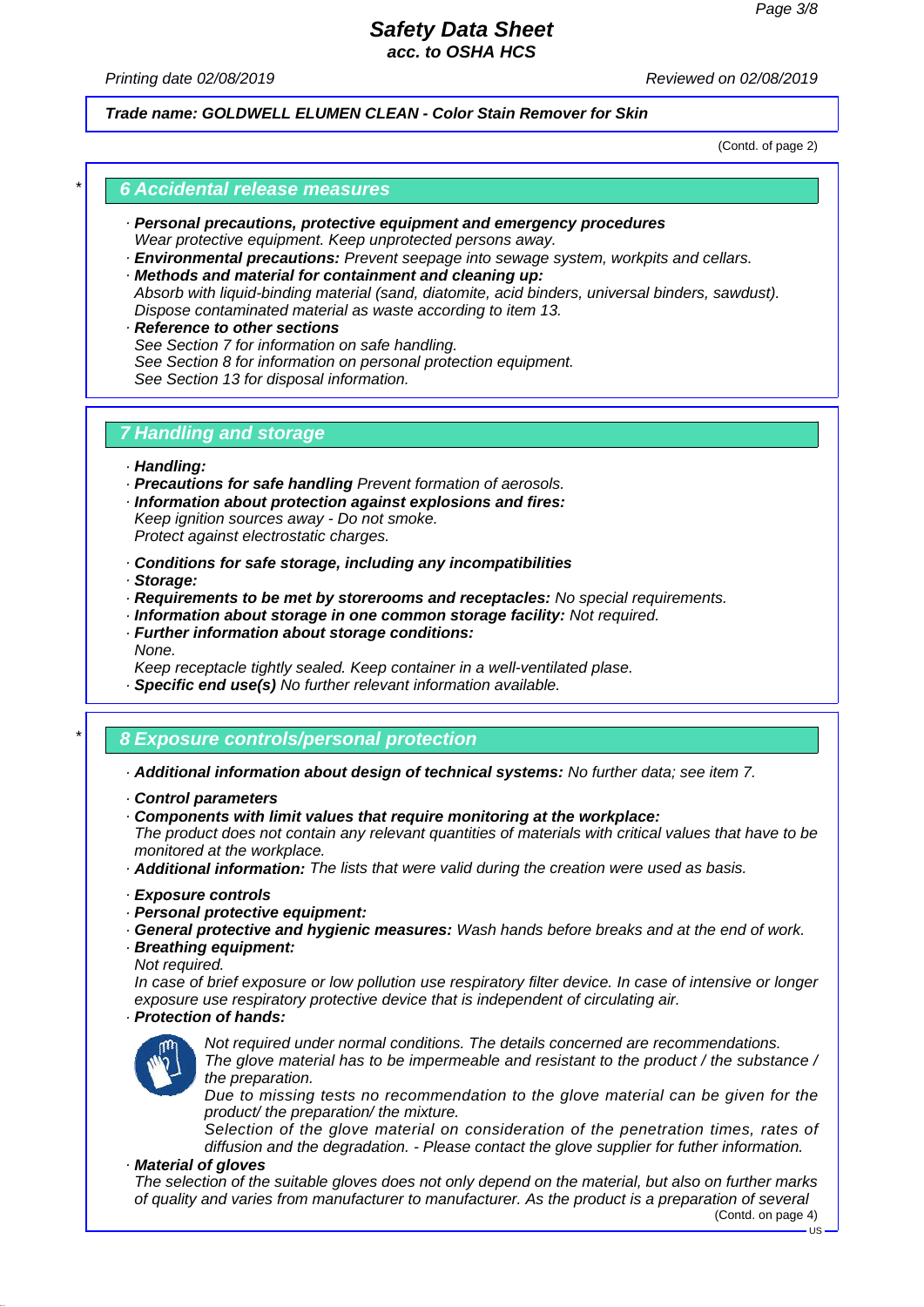*Printing date 02/08/2019 Reviewed on 02/08/2019*

### *Trade name: GOLDWELL ELUMEN CLEAN - Color Stain Remover for Skin*

(Contd. of page 3) *substances, the resistance of the glove material can not be calculated in advance and has therefore to be checked prior to the application.*

*· Penetration time of glove material*

*The exact break through time has to be found out by the manufacturer of the protective gloves and has to be observed.*

*· Eye protection:*



*Not required under normal conditions If there is a risk of splashing: safety glasses*

| · Information on basic physical and chemical properties    |                                                                                               |
|------------------------------------------------------------|-----------------------------------------------------------------------------------------------|
| · General Information                                      |                                                                                               |
| · Appearance:                                              |                                                                                               |
| Form:                                                      | Fluid                                                                                         |
| <b>Color:</b>                                              | Colorless                                                                                     |
| · Odor:                                                    | perfumed                                                                                      |
| · Odor threshold:                                          | Not determined.                                                                               |
| $\cdot$ pH-value at 20 °C (68 °F):                         | 10.5                                                                                          |
| Change in condition                                        |                                                                                               |
| <b>Melting point/Melting range:</b>                        | Undetermined.                                                                                 |
| <b>Boiling point/Boiling range:</b>                        | Undetermined.                                                                                 |
| · Flash point:                                             | 44.5 °C (112.1 °F)                                                                            |
| · Flammability (solid, gaseous):                           | Not applicable.                                                                               |
| Decomposition temperature:                                 | Not determined.                                                                               |
| · Auto igniting:                                           | Product is not selfigniting.                                                                  |
| Danger of explosion:                                       | Product is not explosive. However, formation of explosive<br>air/vapor mixtures are possible. |
| · Vapor pressure at 20 °C (68 °F):                         | 59 hPa (44.3 mm Hg)                                                                           |
| $\cdot$ Density at 20 °C (68 °F):                          | 0.99 g/cm <sup>3</sup> (8.26155 lbs/gal)                                                      |
| · Relative density                                         | Not determined.                                                                               |
| · Vapor density                                            | Not determined.                                                                               |
| · Evaporation rate                                         | Not determined.                                                                               |
| · Solubility in / Miscibility with                         |                                                                                               |
| Water:                                                     | Not miscible or difficult to mix.                                                             |
| · Partition coefficient (n-octanol/water): Not determined. |                                                                                               |
| · Viscosity:                                               |                                                                                               |
| Dynamic:                                                   | Not determined.                                                                               |
| <b>Kinematic:</b>                                          | Not determined.                                                                               |
| · Solvent content:                                         |                                                                                               |
| <b>Organic solvents:</b>                                   | 10.0%                                                                                         |
| Water:                                                     | 86.2 %                                                                                        |
| <b>VOC content:</b>                                        | 10.00 %                                                                                       |
| <b>Solids content:</b>                                     | 3.3%                                                                                          |
| <b>Other information</b>                                   | No further relevant information available.                                                    |

(Contd. on page 5)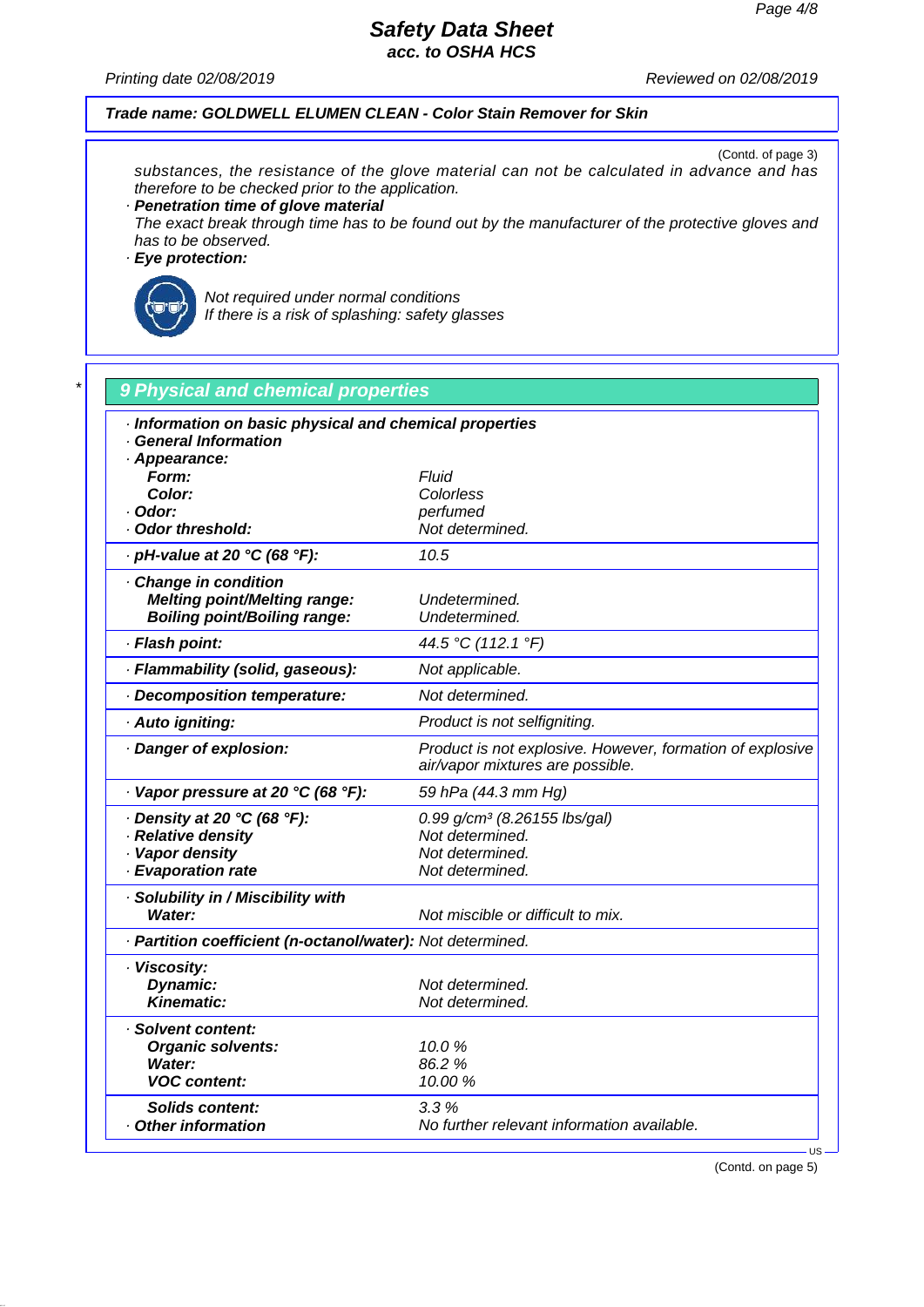*Printing date 02/08/2019 Reviewed on 02/08/2019*

### *Trade name: GOLDWELL ELUMEN CLEAN - Color Stain Remover for Skin*

(Contd. of page 4)

### *10 Stability and reactivity*

#### *· Reactivity*

*No dangerous reactions known if used as directed. No further relevant information available.*

*· Chemical stability The product is stable under standard conditions.*

*· Thermal decomposition / conditions to be avoided: No decomposition if used according to specifications.*

- *· Possibility of hazardous reactions No dangerous reactions known.*
- *· Conditions to avoid No further relevant information available.*
- *· Incompatible materials: No further relevant information available.*

*· Hazardous decomposition products: No dangerous decomposition products known.*

### *\* 11 Toxicological information*

- *· Information on toxicological effects*
- *· Acute toxicity:*
- *· Primary irritant effect:*
- *· on the skin: No irritant effect.*
- *· on the eye: No irritating effect.*
- *· Sensitization: No sensitizing effects known.*
- *· Additional toxicological information:*

#### *· Carcinogenic categories*

*· IARC (International Agency for Research on Cancer)*

- *CAS: 64-17-5 ethanol 1*
- *CAS: 91-64-5 Coumarin 3*

*CAS: 97-53-0 Eugenol 3* 

*· NTP (National Toxicology Program)*

*None of the ingredients is listed.*

*· OSHA-Ca (Occupational Safety & Health Administration)*

*None of the ingredients is listed.*

### *\* 12 Ecological information*

#### *· Toxicity*

- *· Aquatic toxicity: No further relevant information available.*
- *· Persistence and degradability No further relevant information available.*
- *· Behavior in environmental systems:*
- *· Bioaccumulative potential No further relevant information available.*
- *· Mobility in soil No further relevant information available.*
- *· Additional ecological information:*
- *· General notes:*

*Water hazard class 1 (Self-assessment): slightly hazardous for water*

*Do not allow undiluted product or large quantities of it to reach ground water, water course or sewage system.*

- *· Results of PBT and vPvB assessment*
- *· PBT: Not applicable.*
- *· vPvB: Not applicable.*
- *· Other adverse effects No further relevant information available.*

(Contd. on page 6)

 $\overline{18}$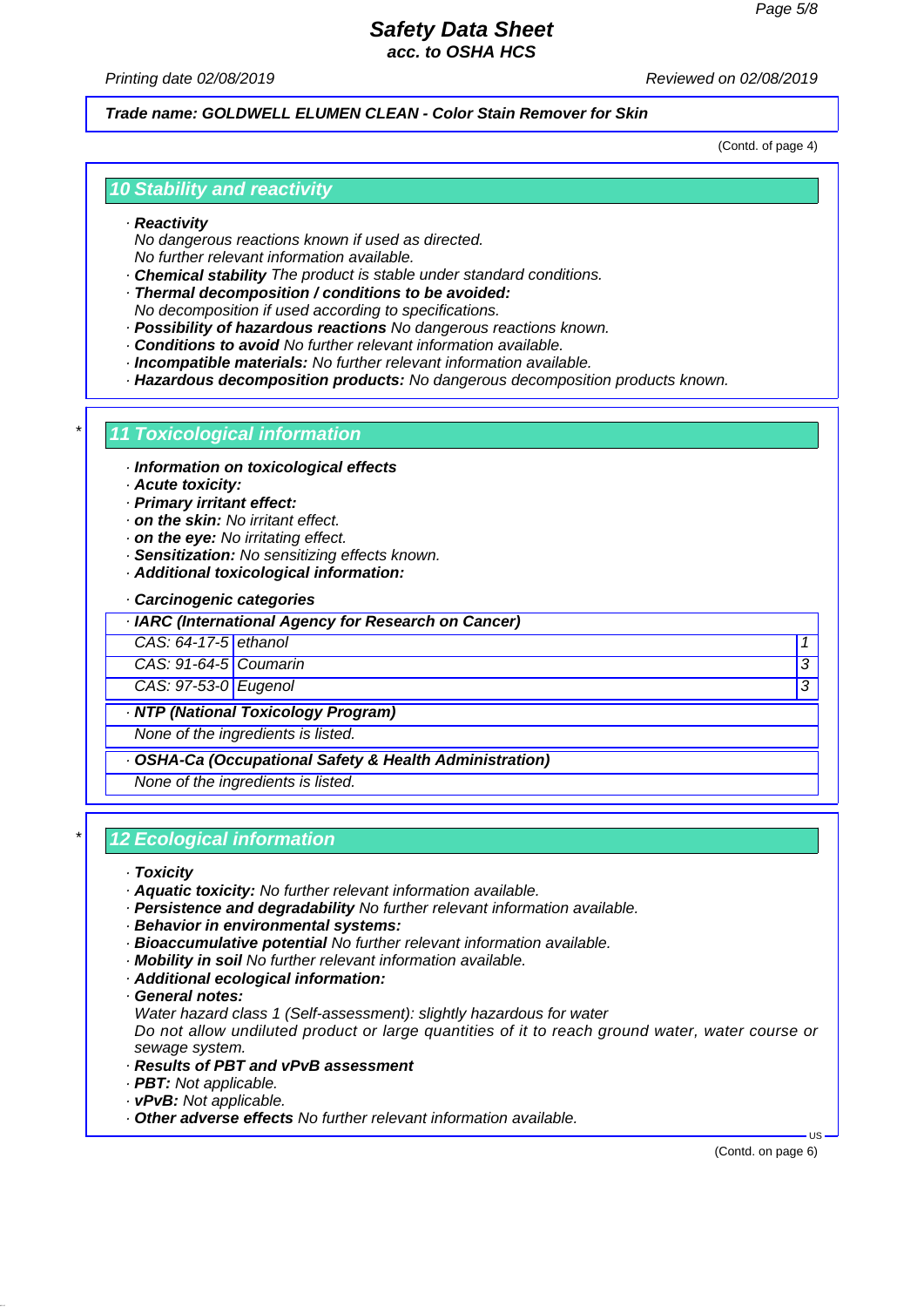*Printing date 02/08/2019 Reviewed on 02/08/2019*

*Trade name: GOLDWELL ELUMEN CLEAN - Color Stain Remover for Skin*

(Contd. of page 5)

## *13 Disposal considerations*

*· Uncleaned packagings:*

*· Recommendation: Disposal must be made according to official regulations.*

| · UN-Number                                       |                                                                                                     |
|---------------------------------------------------|-----------------------------------------------------------------------------------------------------|
| · DOT, ADR/RID/ADN, IMDG, IATA                    | <b>UN1993</b>                                                                                       |
| · UN proper shipping name                         |                                                                                                     |
| $.$ DOT                                           | Flammable liquids, n.o.s. (Ethanol)                                                                 |
| · IMDG, IATA                                      | FLAMMABLE LIQUID, N.O.S. (ETHANOL)                                                                  |
| · Transport hazard class(es)                      |                                                                                                     |
| $.$ DOT                                           |                                                                                                     |
|                                                   |                                                                                                     |
| · Class                                           | 3 Flammable liquids                                                                                 |
| · Label                                           | 3                                                                                                   |
| · ADR/RID/ADN, IMDG, IATA                         |                                                                                                     |
| · Class                                           | 3 Flammable liquids                                                                                 |
| · Label                                           | 3                                                                                                   |
| · Packing group<br>· DOT, ADR/RID/ADN, IMDG, IATA | Ш                                                                                                   |
| · Environmental hazards:                          | Not applicable.                                                                                     |
| Special precautions for user                      | Warning: Flammable liquids                                                                          |
| · Danger code (Kemler):                           | 30                                                                                                  |
| · EMS Number:                                     | $F-E, S-E$                                                                                          |
| · Stowage Category                                | В                                                                                                   |
| Transport in bulk according to Annex II of        |                                                                                                     |
| <b>MARPOL73/78 and the IBC Code</b>               | Not applicable.                                                                                     |
| · Transport/Additional information:               |                                                                                                     |
| $\cdot$ DOT                                       |                                                                                                     |
| · Quantity limitations                            | On passenger aircraft/rail: 5 L                                                                     |
|                                                   | On cargo aircraft only: 60 L                                                                        |
| $\cdot$ IMDG                                      |                                                                                                     |
| · Limited quantities (LQ)                         | 1L                                                                                                  |
| · Excepted quantities (EQ)                        | Code: E2                                                                                            |
|                                                   | Maximum net quantity per inner packaging: 30 ml<br>Maximum net quantity per outer packaging: 500 ml |
| · UN "Model Regulation":                          | UN 1993 FLAMMABLE LIQUID, N.O.S. (ETHANOL),                                                         |

(Contd. on page 7)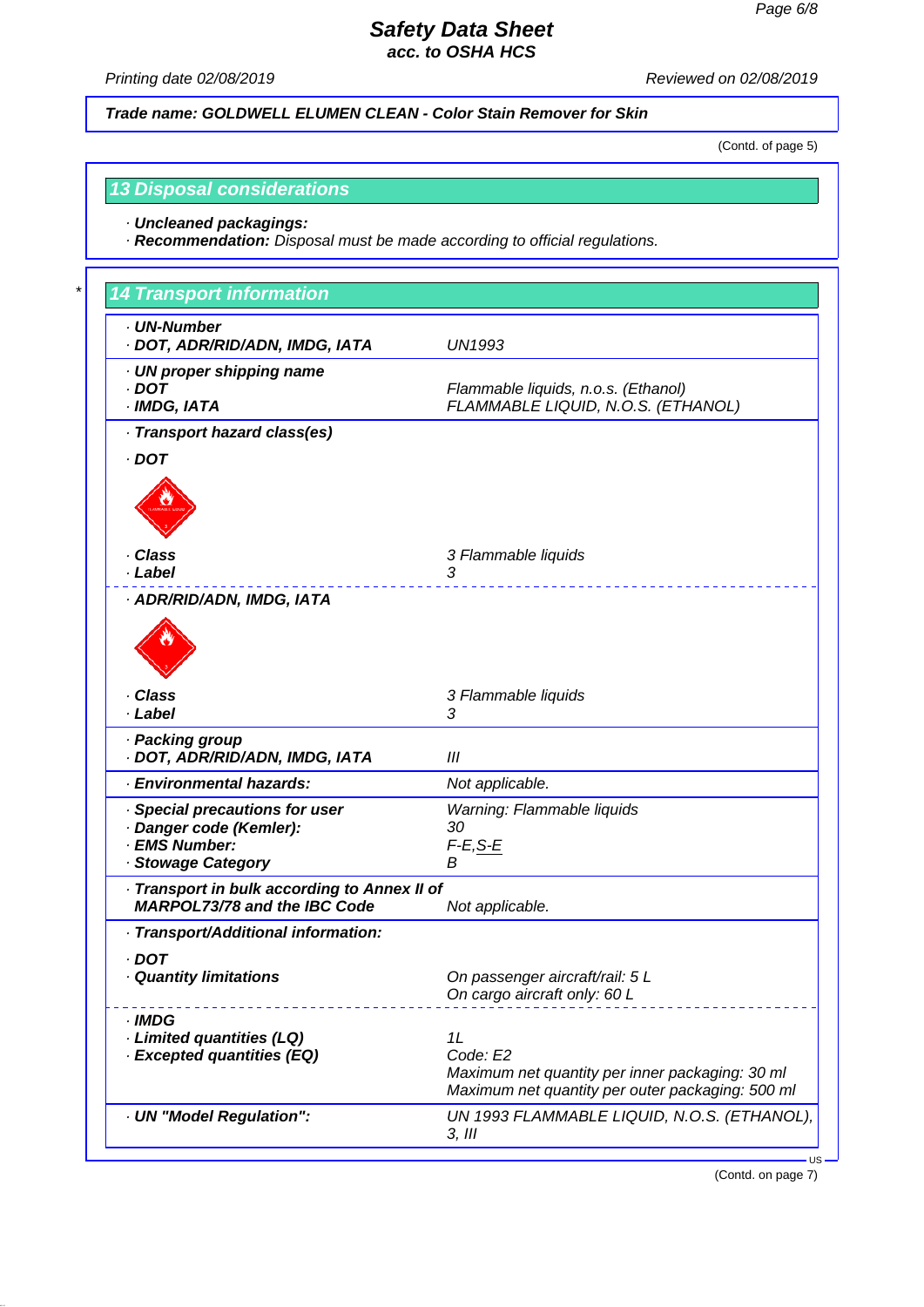#### *Printing date 02/08/2019 Reviewed on 02/08/2019*

*Trade name: GOLDWELL ELUMEN CLEAN - Color Stain Remover for Skin*

(Contd. of page 6)

| · Section 355 (extremely hazardous substances):<br>None of the ingredients is listed.<br>· Section 313 (Specific toxic chemical listings):<br>None of the ingredients is listed.<br>All ingredients are listed. |                 |
|-----------------------------------------------------------------------------------------------------------------------------------------------------------------------------------------------------------------|-----------------|
| · TSCA (Toxic Substances Control Act):                                                                                                                                                                          |                 |
|                                                                                                                                                                                                                 |                 |
|                                                                                                                                                                                                                 |                 |
|                                                                                                                                                                                                                 |                 |
|                                                                                                                                                                                                                 |                 |
|                                                                                                                                                                                                                 |                 |
| · TSCA new (21st Century Act) (Substances not listed)                                                                                                                                                           |                 |
| CAS: 64-17-5 ethanol                                                                                                                                                                                            |                 |
| · Proposition 65                                                                                                                                                                                                |                 |
| Chemicals known to cause cancer:                                                                                                                                                                                |                 |
| None of the ingredients is listed.                                                                                                                                                                              |                 |
| Chemicals known to cause reproductive toxicity for females:                                                                                                                                                     |                 |
| None of the ingredients is listed.                                                                                                                                                                              |                 |
| Chemicals known to cause reproductive toxicity for males:                                                                                                                                                       |                 |
| None of the ingredients is listed.                                                                                                                                                                              |                 |
| Chemicals known to cause developmental toxicity:                                                                                                                                                                |                 |
| CAS: 64-17-5 ethanol                                                                                                                                                                                            |                 |
| Carcinogenic categories                                                                                                                                                                                         |                 |
| · EPA (Environmental Protection Agency)                                                                                                                                                                         |                 |
| None of the ingredients is listed.                                                                                                                                                                              |                 |
| · TLV (Threshold Limit Value established by ACGIH)                                                                                                                                                              |                 |
| CAS: 64-17-5 ethanol                                                                                                                                                                                            | $\overline{A3}$ |
| · NIOSH-Ca (National Institute for Occupational Safety and Health)                                                                                                                                              |                 |
| None of the ingredients is listed.                                                                                                                                                                              |                 |
| · Chemical safety assessment: A Chemical Safety Assessment has not been carried out.                                                                                                                            |                 |

- *· Department issuing SDS: Regulatory Affairs*
- *· Date of preparation / last revision 02/08/2019 / 2*
- *· Abbreviations and acronyms: ADR: Accord européen sur le transport des marchandises dangereuses par Route (European Agreement concerning the International Carriage of Dangerous Goods by Road) IMDG: International Maritime Code for Dangerous Goods DOT: US Department of Transportation IATA: International Air Transport Association ACGIH: American Conference of Governmental Industrial Hygienists EINECS: European Inventory of Existing Commercial Chemical Substances ELINCS: European List of Notified Chemical Substances CAS: Chemical Abstracts Service (division of the American Chemical Society) NFPA: National Fire Protection Association (USA) HMIS: Hazardous Materials Identification System (USA) VOC: Volatile Organic Compounds (USA, EU)*

(Contd. on page 8)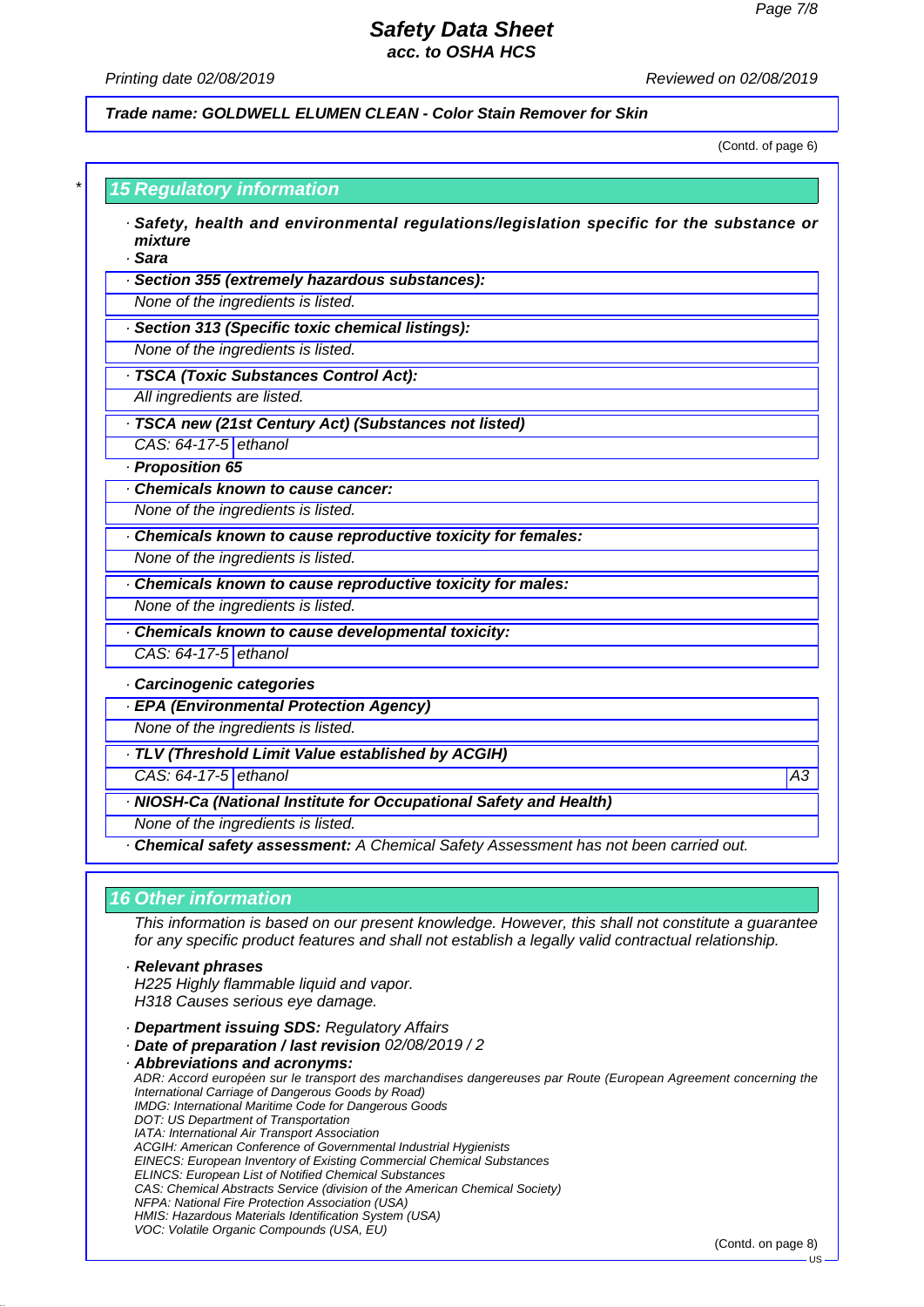*Printing date 02/08/2019 Reviewed on 02/08/2019*

### *Trade name: GOLDWELL ELUMEN CLEAN - Color Stain Remover for Skin*

(Contd. of page 7)

US

*PBT: Persistent, Bioaccumulative and Toxic vPvB: very Persistent and very Bioaccumulative NIOSH: National Institute for Occupational Safety OSHA: Occupational Safety & Health TLV: Threshold Limit Value PEL: Permissible Exposure Limit REL: Recommended Exposure Limit Flam. Liq. 2: Flammable liquids – Category 2 Flam. Liq. 3: Flammable liquids – Category 3 Eye Dam. 1: Serious eye damage/eye irritation – Category 1 · \* Data compared to the previous version altered.*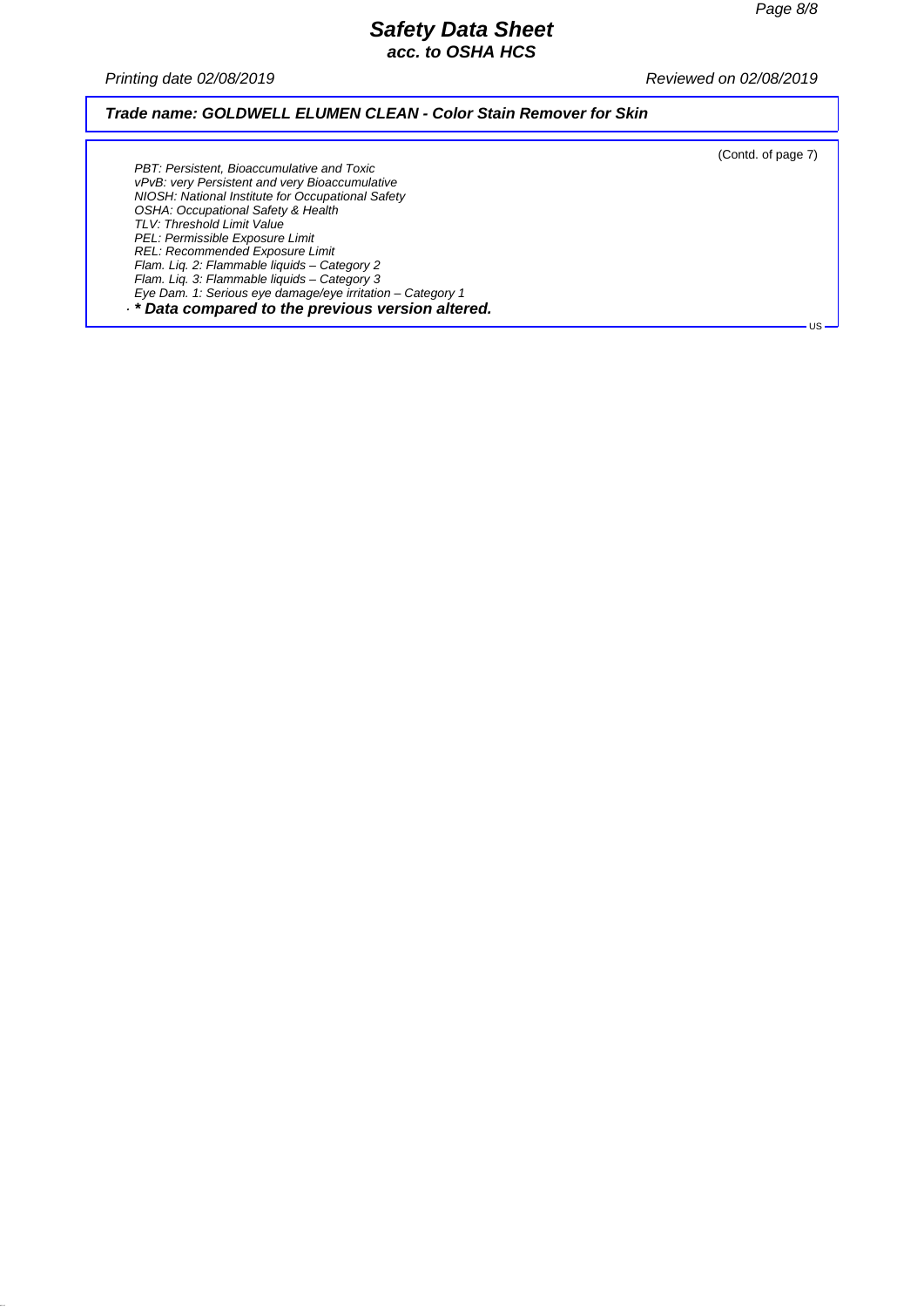

*Printing date 11/30/2018 Reviewed on 11/30/2018*

# *1 Identification · Product identifier*

*· Trade name: GOLDWELL ELUMEN PLAY Color Eraser*

- *· Article number: 210942 12 x 30g / 210943 1 x 30g*
- *· Product category PC39 Cosmetics, personal care products*
- *· Application of the substance / the mixture Hair cosmetics*
- *· Manufacturer/Supplier: Kao USA Inc. 2535 Spring Grove Avenue Cincinnati, Ohio 45214 / USA KaoGermanySDS@kao.com*

*· Information department: CHEMTREC*

*· Emergency telephone number: CHEMTREC (US): (0800) 424-9300 CHEMTREC (Outside US): +1 (703) 527-3887 (24h)*

# *\* 2 Hazard(s) identification*

### *· Classification of the substance or mixture*

|  | Ox. Sol. 3 H272 May intensify fire; oxidizer.                                                 |
|--|-----------------------------------------------------------------------------------------------|
|  | Acute Tox. 4 H302 Harmful if swallowed.                                                       |
|  | Skin Corr. 1A H314 Causes severe skin burns and eye damage.                                   |
|  | Eye Dam. 1 H318 Causes serious eye damage.                                                    |
|  | Resp. Sens. 1 H334 May cause allergy or asthma symptoms or breathing difficulties if inhaled. |
|  | Skin Sens. 1 H317 May cause an allergic skin reaction.                                        |
|  | STOT SE 3 H335 May cause respiratory irritation.                                              |

*· Label elements*

#### *· Hazard pictograms*



*· Signal word Danger*

#### *· Hazard-determining components of labeling:*

*Kalium Persulfat Natriummetasilikat Ammonium Persulfat Tetrasodium EDTA*

### *· Hazard statements*

*H272 May intensify fire; oxidizer. H302 Harmful if swallowed. H314 Causes severe skin burns and eye damage. H334 May cause allergy or asthma symptoms or breathing difficulties if inhaled. H317 May cause an allergic skin reaction. H335 May cause respiratory irritation.*

- *· Precautionary statements*
- *P210 Keep away from heat.*
- *P220 Keep/Store away from clothing/combustible materials.*
- *P221 Take any precaution to avoid mixing with combustibles.*
- *P260 Do not breathe dusts or mists.*
- *P264 Wash thoroughly after handling.*
- *P270 Do not eat, drink or smoke when using this product.*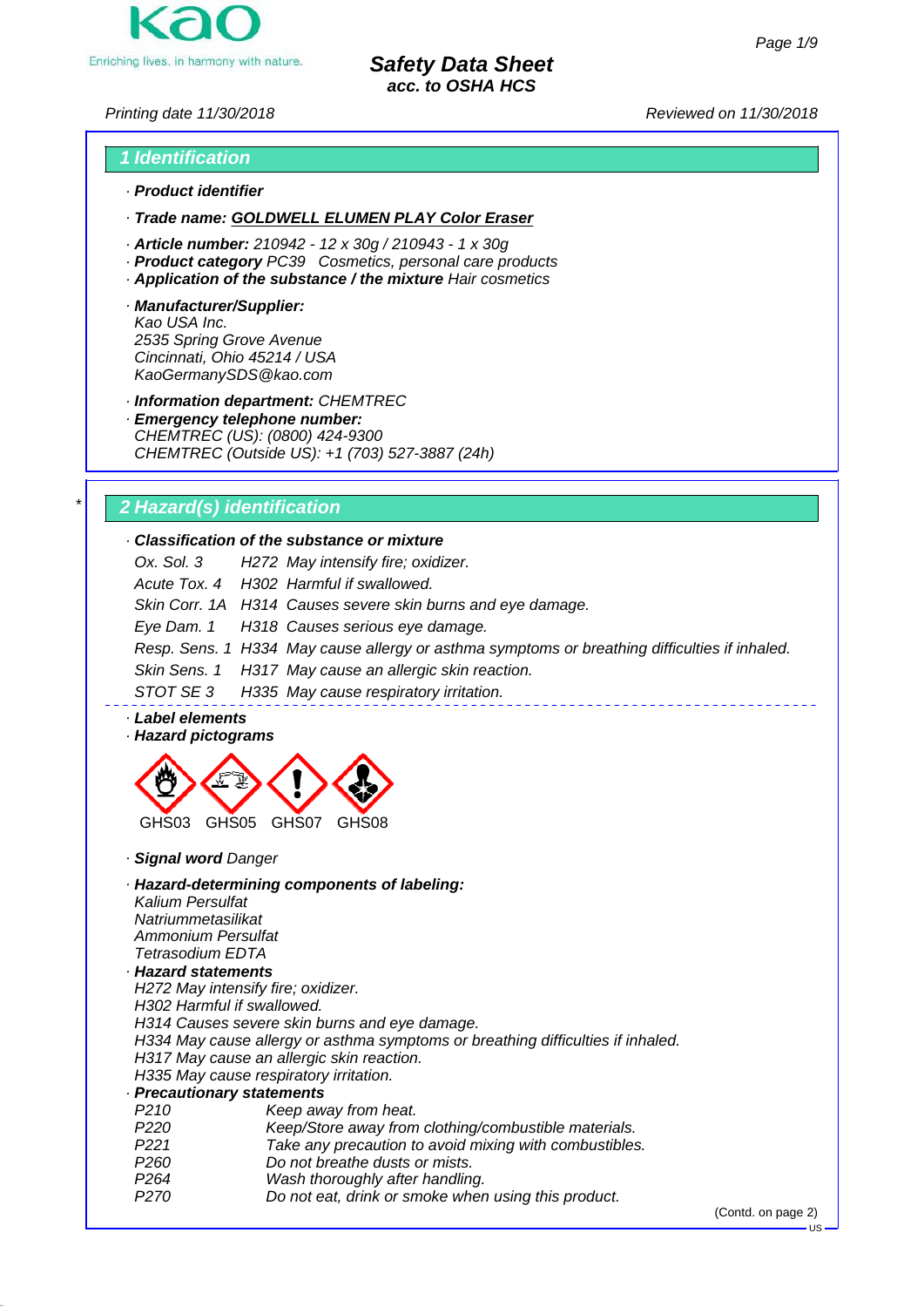*Printing date 11/30/2018 Reviewed on 11/30/2018*

## *Trade name: GOLDWELL ELUMEN PLAY Color Eraser*

|                               | (Contd. of page 1)                                                                         |
|-------------------------------|--------------------------------------------------------------------------------------------|
| P271                          | Use only outdoors or in a well-ventilated area.                                            |
| P <sub>2</sub> 72             | Contaminated work clothing must not be allowed out of the workplace.                       |
| P280                          | Wear protective gloves.                                                                    |
| P <sub>284</sub>              | [In case of inadequate ventilation] wear respiratory protection.                           |
| P301+P312                     | If swallowed: Call a poison center/doctor if you feel unwell.                              |
|                               | P301+P330+P331 If swallowed: Rinse mouth. Do NOT induce vomiting.                          |
| P302+P352                     | If on skin: Wash with plenty of water.                                                     |
| P304+P340                     | IF INHALED: Remove person to fresh air and keep comfortable for breathing.                 |
|                               | P305+P351+P338 If in eyes: Rinse cautiously with water for several minutes. Remove contact |
|                               | lenses, if present and easy to do. Continue rinsing.                                       |
| P310                          | Immediately call a poison center/doctor.                                                   |
| P321                          | Specific treatment (see on this label).                                                    |
| P333+P313                     | If skin irritation or rash occurs: Get medical advice/attention.                           |
| P342+P311                     | If experiencing respiratory symptoms: Call a poison center/doctor.                         |
| P363                          | Wash contaminated clothing before reuse.                                                   |
| P370+P378                     | In case of fire: Use for extinction: CO2, powder or water spray.                           |
| P403+P233                     | Store in a well-ventilated place. Keep container tightly closed.                           |
| P405                          | Store locked up.                                                                           |
| P <sub>501</sub>              | Dispose of contents/container in accordance with local/regional/national/                  |
|                               | international regulations.                                                                 |
| <b>Classification system:</b> |                                                                                            |

*· NFPA ratings (scale 0 - 4)*



*· HMIS-ratings (scale 0 - 4)*

| <b>HEALTH</b> | $^*3$ | Health = $*3$                                 |
|---------------|-------|-----------------------------------------------|
| <b>FIRE</b>   |       | $\begin{bmatrix} 0 \\ \end{bmatrix}$ Fire = 0 |
|               |       | <b>REACTIVITY 6</b> Reactivity = 0            |

#### *· Other hazards*

- *· Results of PBT and vPvB assessment*
- *· PBT: Not applicable.*
- *· vPvB: Not applicable.*

## *3 Composition/information on ingredients*

*· Chemical characterization: Mixtures*

*· Description: Mixture of the substances listed below with nonhazardous additions.*

| · Dangerous components: |                                                                                                                                                                                                    |                    |
|-------------------------|----------------------------------------------------------------------------------------------------------------------------------------------------------------------------------------------------|--------------------|
|                         | CAS: 7727-21-1   Kalium Persulfat<br>Ox. Sol. 3, H272<br>$\&$ Resp. Sens. 1, H334<br>Acute Tox. 4, H302; Skin Irrit. 2, H315; Eye Irrit. 2A, H319; Skin<br>Sens. 1, H317; STOT SE 3, H335          | 25-30%             |
| CAS: 7727-54-0          | <b>Ammonium Persulfat</b><br><b>E</b> Ox. Sol. 3, H272<br><b>&amp;</b> Resp. Sens. 1, H334<br>Acute Tox. 4, H302; Skin Irrit. 2, H315; Eye Irrit. 2A, H319; Skin<br>Sens. 1, H317; STOT SE 3, H335 | $22.5 - 10\%$      |
| CAS: 6834-92-0          | Natriummetasilikat<br>Skin Corr. 1A, H314<br>Acute Tox. 4, H302; STOT SE 3, H335                                                                                                                   | $\geq 5 - <10\%$   |
|                         |                                                                                                                                                                                                    | (Contd. on page 3) |
|                         |                                                                                                                                                                                                    |                    |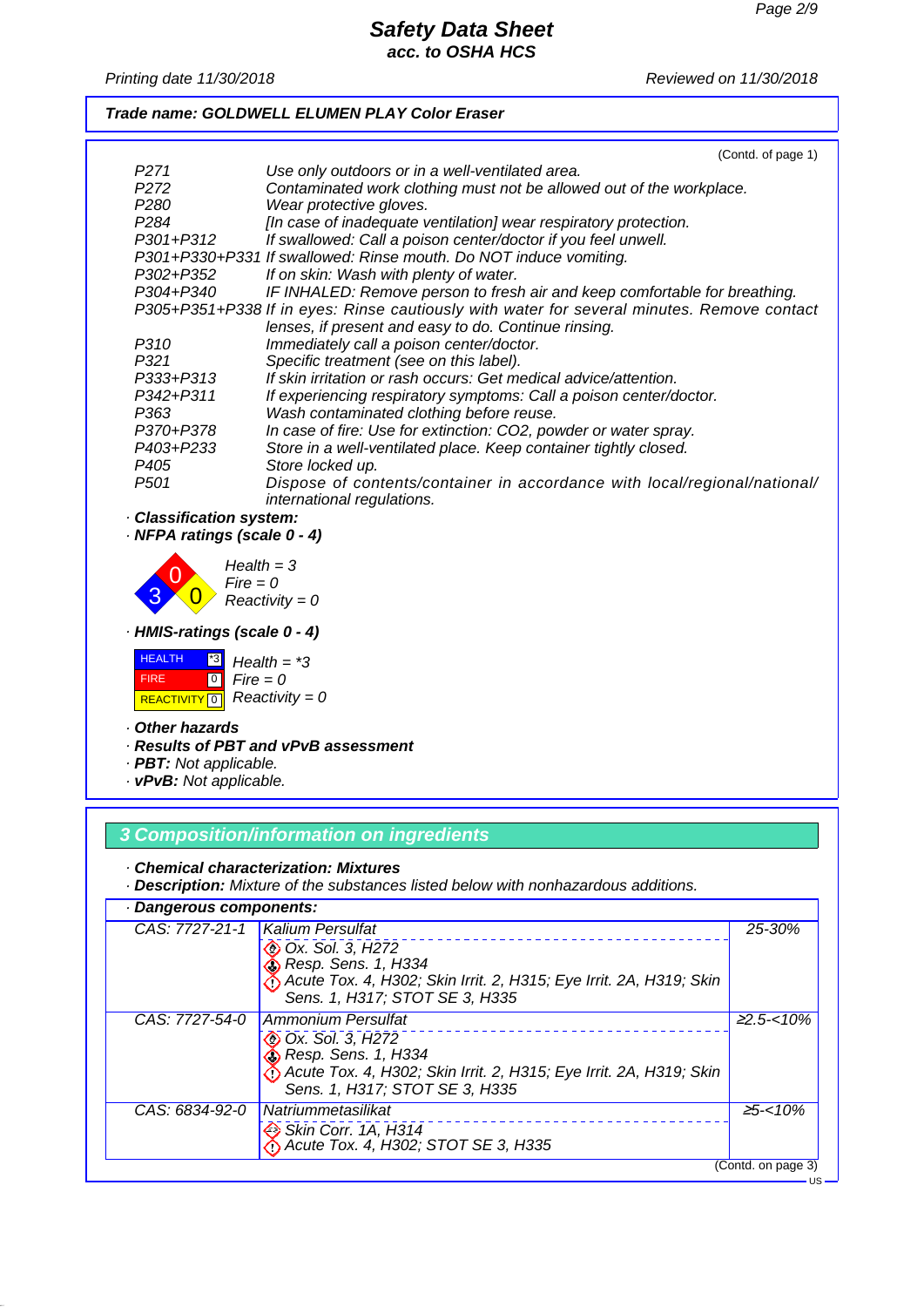*Printing date 11/30/2018 Reviewed on 11/30/2018*

## *Trade name: GOLDWELL ELUMEN PLAY Color Eraser*

|              |                                                  | (Contd. of page 2) |
|--------------|--------------------------------------------------|--------------------|
| CAS: 64-02-8 | Tetrasodium EDTA                                 | 21-≤2.5%           |
|              | Eye Dam. 1, H318                                 |                    |
|              | CAS: 12125-02-9 Ammoniumchlorid                  | $\leq$ 5%          |
|              | <b>C</b> Acute Tox. 4, H302; Eye Irrit. 2A, H319 |                    |

## *4 First-aid measures*

### *· Description of first aid measures*

- *· General information:*
- *Immediately remove any clothing soiled by the product.*

*Symptoms of poisoning may even occur after several hours; therefore medical observation for at least 48 hours after the accident.*

#### *· After inhalation:*

*Supply fresh air and to be sure call for a doctor.*

- *In case of unconsciousness place patient stably in side position for transportation.*
- *· After skin contact: Immediately wash with water and soap and rinse thoroughly.*

### *· After eye contact:*

*Rinse opened eye for several minutes under running water. Then consult a doctor.*

- *· After swallowing:*
- *Immediately call a doctor.*

*Drink copious amounts of water and provide fresh air. Immediately call a doctor.*

- *· Information for doctor: Treat symptomatically.*
- *· Most important symptoms and effects, both acute and delayed No further relevant information available.*
- *· Indication of any immediate medical attention and special treatment needed No further relevant information available.*

## *5 Fire-fighting measures*

- *· Extinguishing media*
- *· Suitable extinguishing agents: Use fire fighting measures that suit the environment.*
- *· Special hazards arising from the substance or mixture During heating or in case of fire poisonous gases are produced. Exposure to decomposition products may be a hazard to health No further relevant information available.*
- *· Advice for firefighters*
- *· Protective equipment:*

*No special measures required. Mouth respiratory protective device.*

- *· Additional information*
- *Fire residues and contaminated fire extinguishing water must be disposed of in accordance with*

*local regulations.*

*Use water spray to cool unopened containers.*

*Prevent fire extinguishing water from contaminating surface water or the ground water system*

## *6 Accidental release measures*

- *· Personal precautions, protective equipment and emergency procedures Wear protective equipment. Keep unprotected persons away.*
- *· Environmental precautions: Do not allow to enter sewers/ surface or ground water.*
- *· Methods and material for containment and cleaning up: Use neutralizing agent.*

*Dispose contaminated material as waste according to item 13.*

(Contd. on page 4)

 $-18$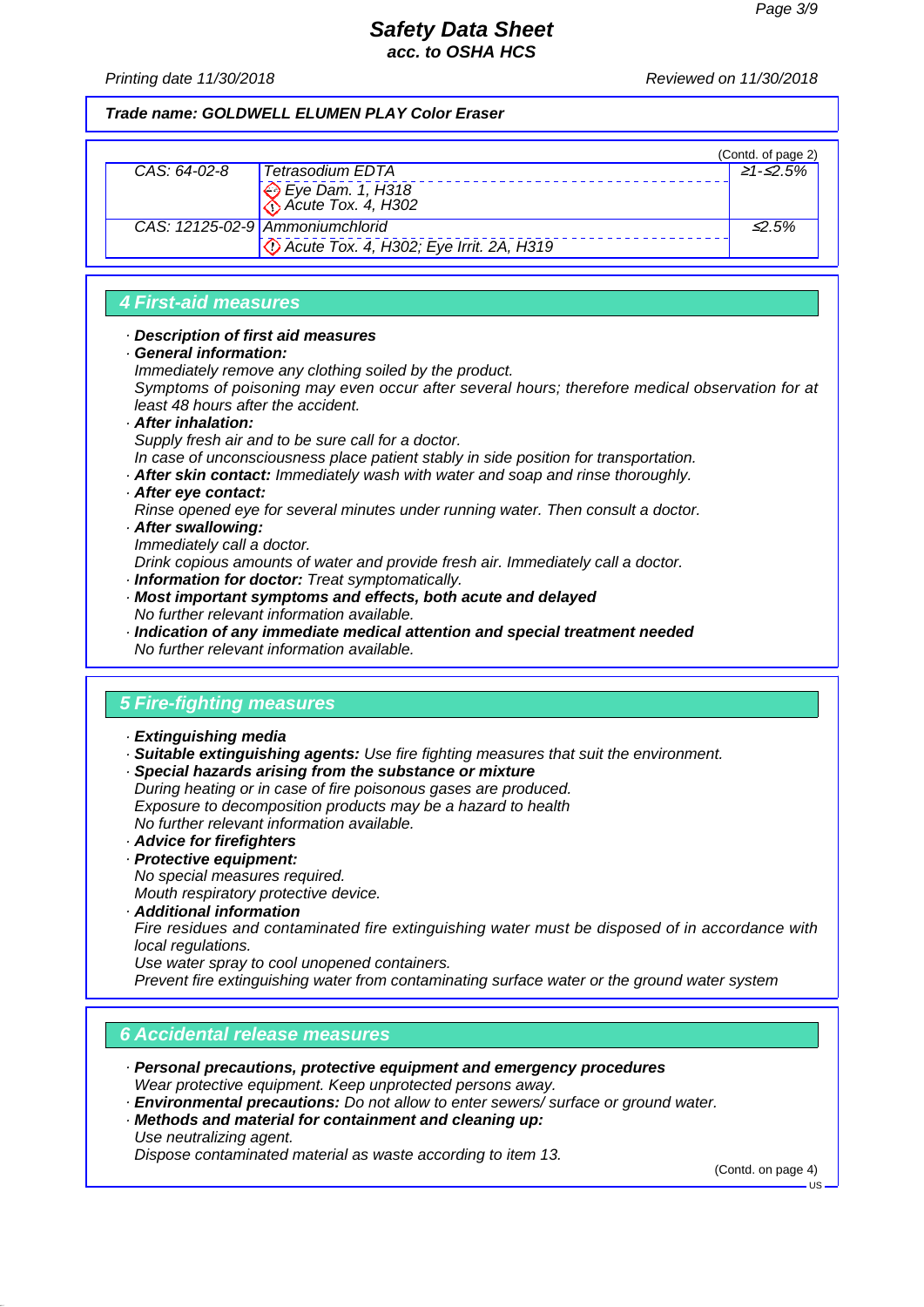(Contd. of page 3)

## *Safety Data Sheet acc. to OSHA HCS*

*Printing date 11/30/2018 Reviewed on 11/30/2018*

### *Trade name: GOLDWELL ELUMEN PLAY Color Eraser*

#### *· Reference to other sections*

*See Section 7 for information on safe handling. See Section 8 for information on personal protection equipment. See Section 13 for disposal information.*

## *7 Handling and storage*

#### *· Handling:*

- *· Precautions for safe handling Thorough dedusting.*
- *· Information about protection against explosions and fires: Keep respiratory protective device available.*

*No special measures required.*

- *· Conditions for safe storage, including any incompatibilities*
- *· Storage:*
- *· Requirements to be met by storerooms and receptacles: No special requirements.*
- *· Information about storage in one common storage facility:*
- *Do not store together with acids. Do not store with combustible materials.*
- *· Further information about storage conditions: None.*

*Keep receptacle tightly sealed. Keep container in a well-ventilated plase.*

*· Specific end use(s) No further relevant information available.*

## *8 Exposure controls/personal protection*

*· Additional information about design of technical systems: No further data; see item 7.*

*· Control parameters*

*· Components with limit values that require monitoring at the workplace:*

*The following constituents are the only constituents of the product which have a PEL, TLV or other recommended exposure limit.*

*At this time, the other constituents have no known exposure limits.*

|                                                          | CAS: 7727-21-1 Kalium Persulfat (25-30%)                                                         |  |
|----------------------------------------------------------|--------------------------------------------------------------------------------------------------|--|
| TLVI                                                     | Long-term value: 0.1 mg/m <sup>3</sup><br>as persulfate                                          |  |
|                                                          | CAS: 7727-54-0 Ammonium Persulfat (22.5-<10%)                                                    |  |
| ILV I                                                    | Long-term value: 0.1 mg/m <sup>3</sup>                                                           |  |
|                                                          | as persulfate                                                                                    |  |
|                                                          | CAS: 9005-25-8 ZEA Mays (Corn) Starch (2.5-10%)                                                  |  |
|                                                          | PEL Long-term value: $15*5**mg/m^3$                                                              |  |
|                                                          | *total dust **respirable fraction                                                                |  |
|                                                          | REL Long-term value: 10* 5** mg/m <sup>3</sup>                                                   |  |
|                                                          | *total dust **respirable fraction                                                                |  |
|                                                          | TLV Long-term value: 10 mg/m <sup>3</sup>                                                        |  |
|                                                          | CAS: 12125-02-9 Ammoniumchlorid (≤2.5%)                                                          |  |
|                                                          | $REL$ Short-term value: 20 mg/m <sup>3</sup>                                                     |  |
|                                                          | Long-term value: 10 mg/m <sup>3</sup>                                                            |  |
|                                                          | TLV Short-term value: 20 mg/m <sup>3</sup>                                                       |  |
|                                                          | Long-term value: 10 mg/m <sup>3</sup>                                                            |  |
|                                                          | <b>Additional information:</b> The lists that were valid during the creation were used as basis. |  |
|                                                          | · Exposure controls<br>· Personal protective equipment:                                          |  |
|                                                          | <b>General protective and hygienic measures:</b>                                                 |  |
| Immediately remove all soiled and contaminated clothing. |                                                                                                  |  |

(Contd. on page 5)

US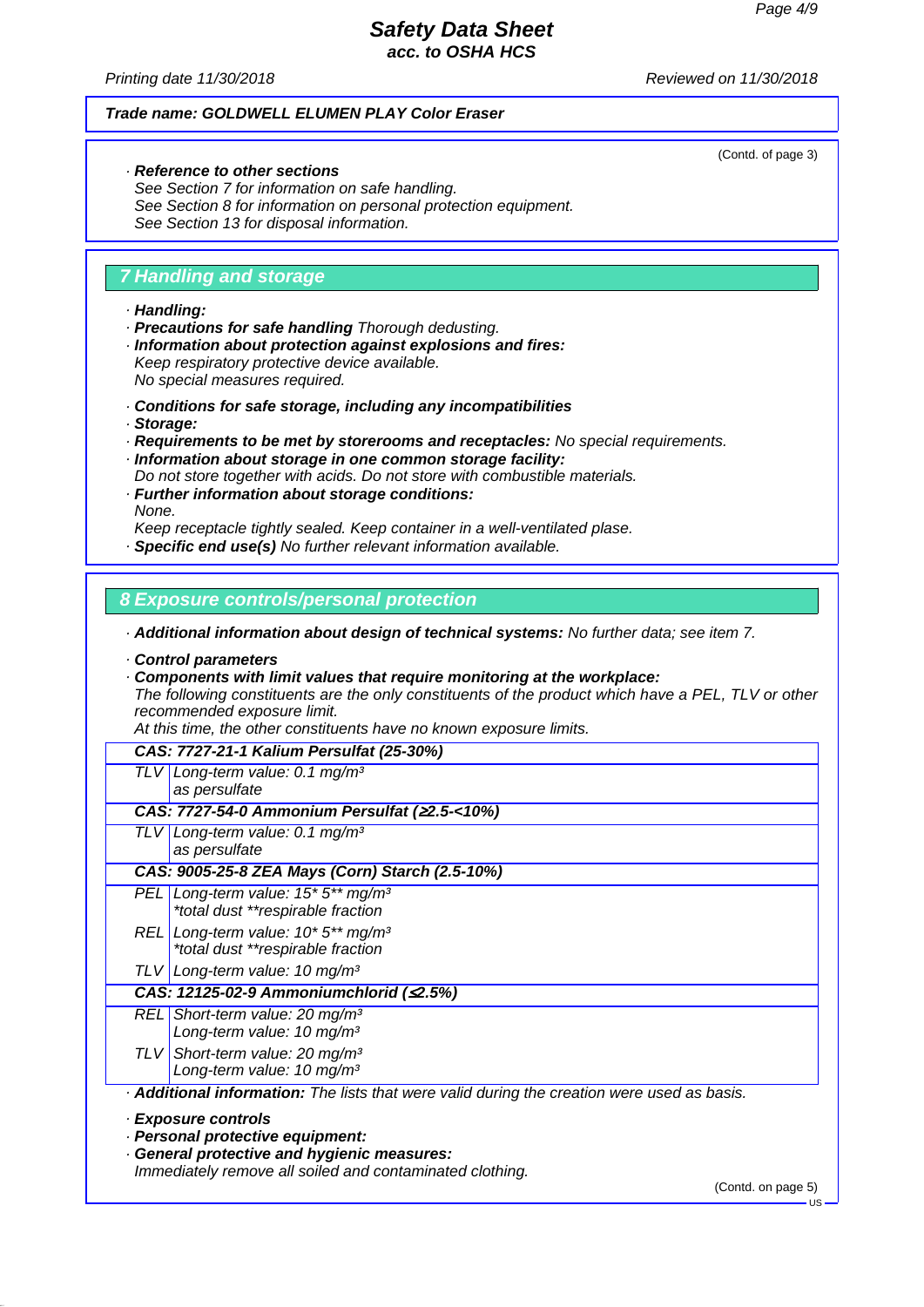*Printing date 11/30/2018 Reviewed on 11/30/2018*

## *Trade name: GOLDWELL ELUMEN PLAY Color Eraser*

(Contd. of page 4)

US

*Wash hands before breaks and at the end of work. Avoid contact with the eyes. Avoid contact with the eyes and skin. · Breathing equipment:*

*Not required.*

*In case of brief exposure or low pollution use respiratory filter device. In case of intensive or longer exposure use respiratory protective device that is independent of circulating air.*

## *· Protection of hands:*



*Not required under normal conditions. The details concerned are recommendations. The glove material has to be impermeable and resistant to the product / the substance / the preparation.*

*Due to missing tests no recommendation to the glove material can be given for the product/ the preparation/ the mixture.*

*Selection of the glove material on consideration of the penetration times, rates of diffusion and the degradation. - Please contact the glove supplier for futher information.*

*· Material of gloves*

*The selection of the suitable gloves does not only depend on the material, but also on further marks of quality and varies from manufacturer to manufacturer. As the product is a preparation of several substances, the resistance of the glove material can not be calculated in advance and has therefore to be checked prior to the application.*

#### *· Penetration time of glove material*

*The exact break through time has to be found out by the manufacturer of the protective gloves and has to be observed.*

*· Eye protection:*



*Not required under normal conditions*

*If there is a risk of splashing: safety glasses*

## *\* 9 Physical and chemical properties*

| Information on basic physical and chemical properties |                                               |  |
|-------------------------------------------------------|-----------------------------------------------|--|
| · General Information                                 |                                               |  |
| · Appearance:                                         |                                               |  |
| Form:<br>Color:                                       | Powder<br>White                               |  |
| · Odor:                                               | Characteristic                                |  |
| Odor threshold:                                       | Not determined.                               |  |
| $\cdot$ pH-value at 20 °C (68 °F):                    | 9.7                                           |  |
| Change in condition                                   |                                               |  |
| <b>Melting point/Melting range:</b>                   | Undetermined.                                 |  |
| <b>Boiling point/Boiling range:</b>                   | Undetermined.                                 |  |
| · Flash point:                                        | Not applicable.                               |  |
| · Flammability (solid, gaseous):                      | Not determined.                               |  |
|                                                       | Not applicable.                               |  |
| Decomposition temperature:                            | Not determined.                               |  |
| · Auto igniting:                                      | Product is not selfigniting.                  |  |
| Danger of explosion:                                  | Product does not present an explosion hazard. |  |
| · Vapor pressure:                                     | Not applicable.                               |  |
| · Density:                                            | Not determined.                               |  |
| · Relative density                                    | Not determined.                               |  |
|                                                       | (Contd. on page 6)                            |  |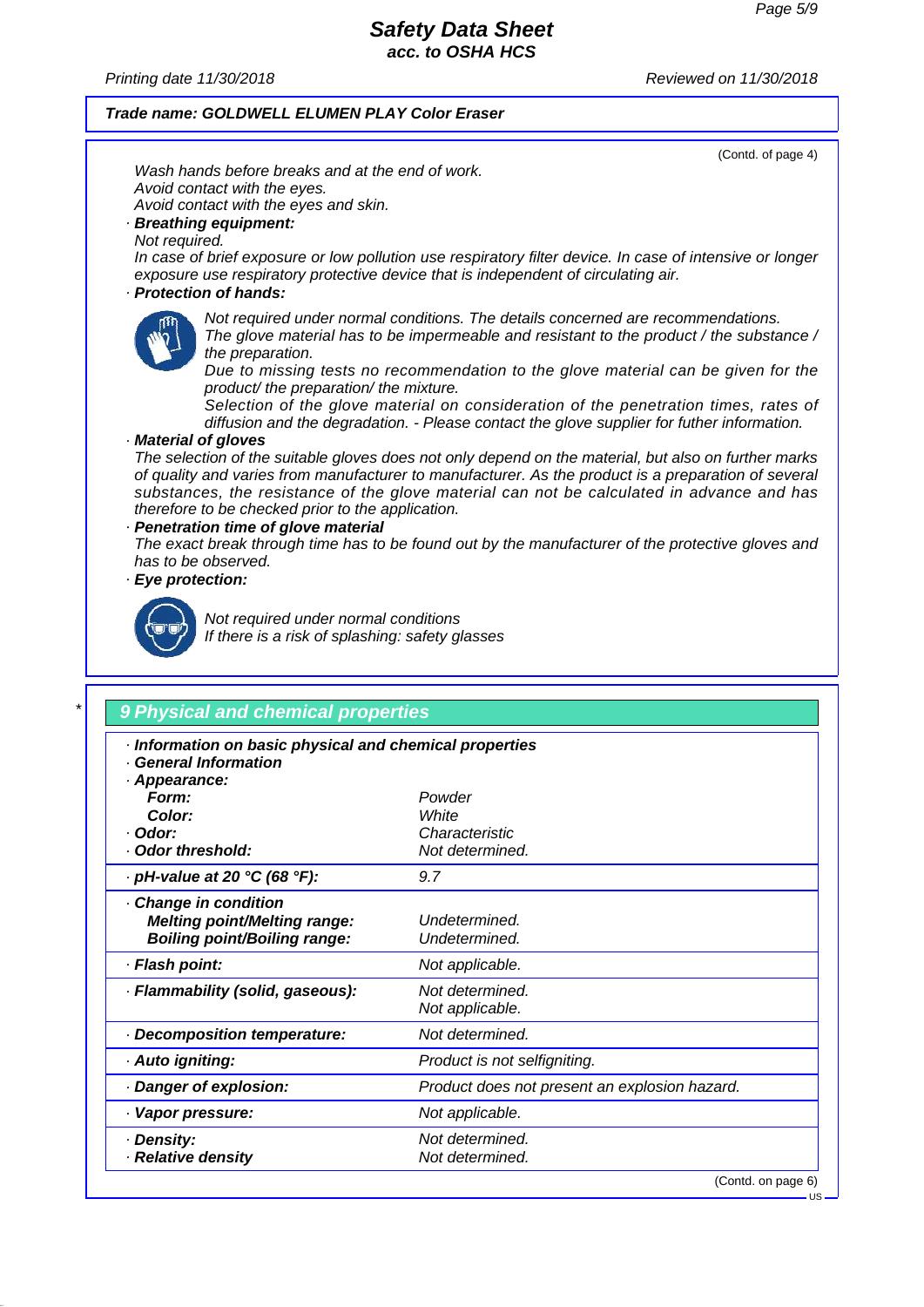*Printing date 11/30/2018 Reviewed on 11/30/2018*

#### *Trade name: GOLDWELL ELUMEN PLAY Color Eraser*

|                                                            |                                            | (Contd. of page 5) |
|------------------------------------------------------------|--------------------------------------------|--------------------|
| · Vapor density<br>· Evaporation rate                      | Not applicable.<br>Not applicable.         |                    |
| · Solubility in / Miscibility with<br>Water:               | Insoluble.                                 |                    |
| · Partition coefficient (n-octanol/water): Not determined. |                                            |                    |
| · Viscosity:                                               |                                            |                    |
| Dynamic:                                                   | Not applicable.                            |                    |
| Kinematic:                                                 | Not applicable.                            |                    |
| · Solvent content:                                         |                                            |                    |
| <b>Organic solvents:</b>                                   | $0.0\%$                                    |                    |
| Water:                                                     | $0.0\%$                                    |                    |
| <b>VOC</b> content:                                        | $0.00 \%$                                  |                    |
| Solids content:                                            | 100.0%                                     |                    |
| Other information                                          | No further relevant information available. |                    |

## *10 Stability and reactivity*

#### *· Reactivity*

*No dangerous reactions known if used as directed. No further relevant information available.*

*· Chemical stability The product is stable under standard conditions.*

- *· Thermal decomposition / conditions to be avoided:*
- *No decomposition if used according to specifications.*
- *· Possibility of hazardous reactions No dangerous reactions known.*
- *· Conditions to avoid No further relevant information available.*
- *· Incompatible materials: No further relevant information available.*

## *· Hazardous decomposition products: No dangerous decomposition products known.*

## *\* 11 Toxicological information*

- *· Information on toxicological effects*
- *· Acute toxicity:*

*· LD/LC50 values that are relevant for classification:*

*CAS: 7727-21-1 Kalium Persulfat*

*Oral LD50 802 mg/kg (rat)*

*CAS: 7727-54-0 Ammonium Persulfat*

*Oral LD50 820 mg/kg (rat)*

*CAS: 6834-92-0 Natriummetasilikat*

*Oral LD50 1,280 mg/kg (rat)*

- *· Primary irritant effect:*
- *· on the skin: Strong caustic effect on skin and mucous membranes.*
- *· on the eye:*
- *Strong caustic effect.*

*Strong irritant with the danger of severe eye injury.*

*· Sensitization:*

*Sensitization possible through inhalation. Sensitization possible through skin contact.*

*· Additional toxicological information:*

*The product shows the following dangers according to internally approved calculation methods for preparations: Harmful*

(Contd. on page 7)

 $H<sub>S</sub>$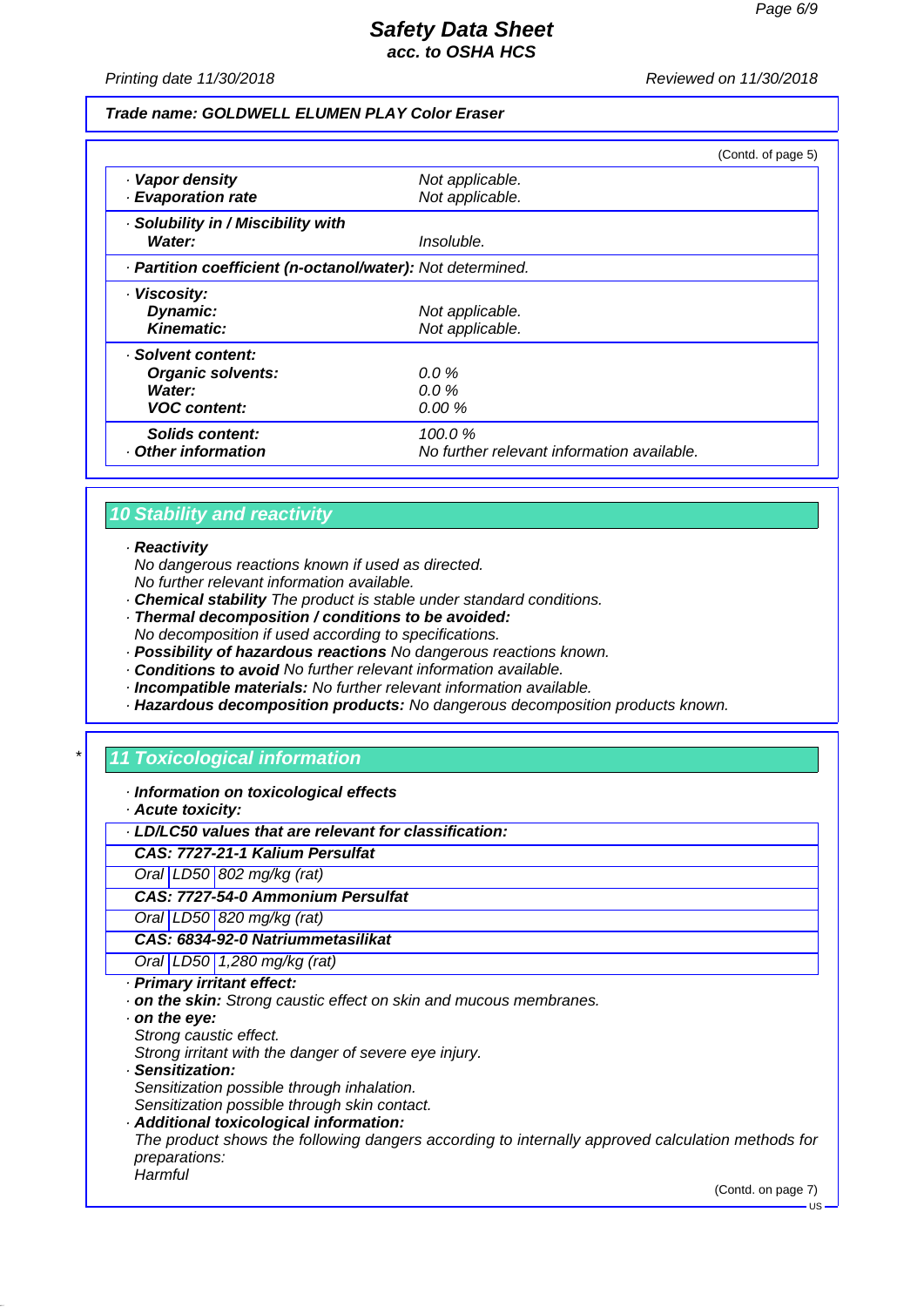(Contd. of page 6)

## *Safety Data Sheet acc. to OSHA HCS*

*Printing date 11/30/2018 Reviewed on 11/30/2018*

#### *Trade name: GOLDWELL ELUMEN PLAY Color Eraser*

*Corrosive Irritant*

*Swallowing will lead to a strong caustic effect on mouth and throat and to the danger of perforation of esophagus and stomach.*

#### *· Carcinogenic categories*

*· IARC (International Agency for Research on Cancer)*

### *CAS: 7631-86-9 Silica 3*

*Propan-2-ol 3* 

### *· NTP (National Toxicology Program)*

*None of the ingredients is listed.*

### *· OSHA-Ca (Occupational Safety & Health Administration)*

*None of the ingredients is listed.*

## *12 Ecological information*

#### *· Toxicity*

- *· Aquatic toxicity: No further relevant information available.*
- *· Persistence and degradability No further relevant information available.*
- *· Behavior in environmental systems:*
- *· Bioaccumulative potential No further relevant information available.*
- *· Mobility in soil No further relevant information available.*
- *· Additional ecological information:*
- *· General notes:*
- *Water hazard class 1 (Self-assessment): slightly hazardous for water*

*Do not allow undiluted product or large quantities of it to reach ground water, water course or sewage system.*

*Must not reach bodies of water or drainage ditch undiluted or unneutralized.*

- *· Results of PBT and vPvB assessment*
- *· PBT: Not applicable.*
- *· vPvB: Not applicable.*
- *· Other adverse effects No further relevant information available.*

## *13 Disposal considerations*

- *· Uncleaned packagings:*
- *· Recommendation: Disposal must be made according to official regulations.*

| · UN-Number<br>· DOT, ADR/RID/ADN, ADN, IMDG, IATA | Void            |  |
|----------------------------------------------------|-----------------|--|
| UN proper shipping name<br>· DOT, ADN, IMDG, IATA  | Void            |  |
| · Transport hazard class(es)                       |                 |  |
| · DOT, ADR/RID/ADN, ADN, IMDG, IATA<br>· Class     | Void            |  |
| · Packing group<br>· DOT, ADR/RID/ADN, IMDG, IATA  | Void            |  |
| · Environmental hazards:                           | Not applicable. |  |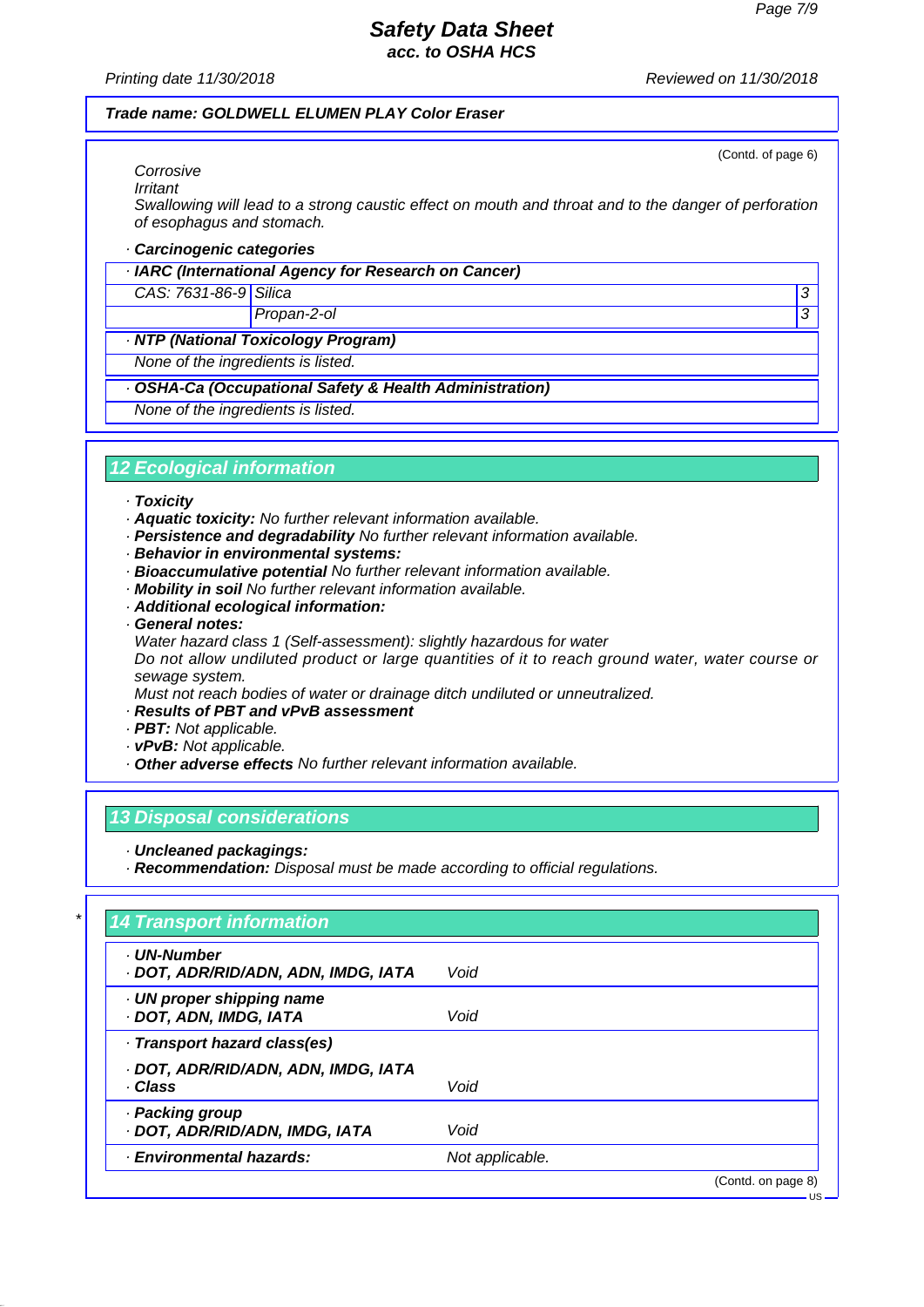*Printing date 11/30/2018 Reviewed on 11/30/2018*

*Trade name: GOLDWELL ELUMEN PLAY Color Eraser*

(Contd. of page 7) *· Special precautions for user Not applicable. · Transport in bulk according to Annex II of MARPOL73/78 and the IBC Code Not applicable. · UN "Model Regulation": Void*

## *15 Regulatory information*

*· Safety, health and environmental regulations/legislation specific for the substance or mixture*

*· Sara*

| uara                               |                                                                                    |    |
|------------------------------------|------------------------------------------------------------------------------------|----|
|                                    | · Section 355 (extremely hazardous substances):                                    |    |
| None of the ingredients is listed. |                                                                                    |    |
|                                    | · Section 313 (Specific toxic chemical listings):                                  |    |
| Propan-2-ol                        |                                                                                    |    |
|                                    | · TSCA (Toxic Substances Control Act):                                             |    |
| All ingredients are listed.        |                                                                                    |    |
|                                    | · TSCA new (21st Century Act) (Substances not listed)                              |    |
|                                    | CAS: 64-02-8 Tetrasodium EDTA                                                      |    |
| · Proposition 65                   |                                                                                    |    |
|                                    | <b>Chemicals known to cause cancer:</b>                                            |    |
| None of the ingredients is listed. |                                                                                    |    |
|                                    | Chemicals known to cause reproductive toxicity for females:                        |    |
| None of the ingredients is listed. |                                                                                    |    |
|                                    | Chemicals known to cause reproductive toxicity for males:                          |    |
| None of the ingredients is listed. |                                                                                    |    |
|                                    | Chemicals known to cause developmental toxicity:                                   |    |
| None of the ingredients is listed. |                                                                                    |    |
| · Carcinogenic categories          |                                                                                    |    |
|                                    | · EPA (Environmental Protection Agency)                                            |    |
| None of the ingredients is listed. |                                                                                    |    |
|                                    | · TLV (Threshold Limit Value established by ACGIH)                                 |    |
|                                    | CAS: 9005-25-8 ZEA Mays (Corn) Starch                                              | A4 |
|                                    | Propan-2-ol                                                                        | A4 |
|                                    | · NIOSH-Ca (National Institute for Occupational Safety and Health)                 |    |
| None of the ingredients is listed. |                                                                                    |    |
|                                    | Chemical safety assessment: A Chemical Safety Assessment has not been carried out. |    |

## *16 Other information*

*This information is based on our present knowledge. However, this shall not constitute a guarantee for any specific product features and shall not establish a legally valid contractual relationship.*

## *· Relevant phrases*

*H272 May intensify fire; oxidizer.*

- *H302 Harmful if swallowed.*
- *H314 Causes severe skin burns and eye damage.*
- *H315 Causes skin irritation.*
- *H317 May cause an allergic skin reaction.*

(Contd. on page 9)

US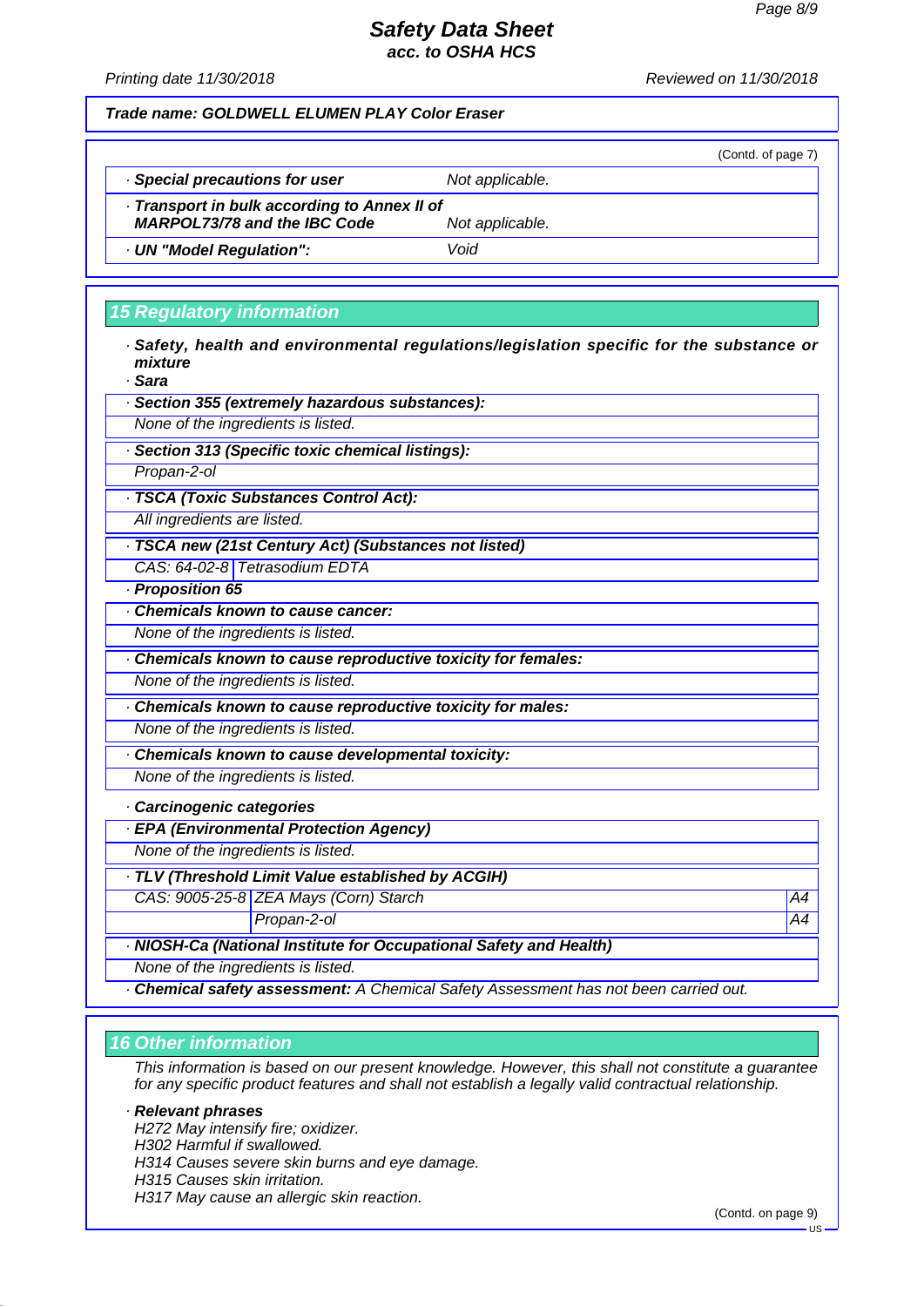*Printing date 11/30/2018 Reviewed on 11/30/2018*

## *Trade name: GOLDWELL ELUMEN PLAY Color Eraser*

|                                                                                                                 | (Contd. of page 8) |
|-----------------------------------------------------------------------------------------------------------------|--------------------|
| H318 Causes serious eye damage.                                                                                 |                    |
| H319 Causes serious eye irritation.                                                                             |                    |
| H334 May cause allergy or asthma symptoms or breathing difficulties if inhaled.                                 |                    |
|                                                                                                                 |                    |
| H335 May cause respiratory irritation.                                                                          |                    |
| · <b>Department issuing SDS: Regulatory Affairs</b>                                                             |                    |
| - Date of preparation / last revision 11/30/2018 / -                                                            |                    |
| · Abbreviations and acronyms:                                                                                   |                    |
| ADR: Accord européen sur le transport des marchandises dangereuses par Route (European Agreement concerning the |                    |
| International Carriage of Dangerous Goods by Road)                                                              |                    |
| IMDG: International Maritime Code for Dangerous Goods                                                           |                    |
| DOT: US Department of Transportation                                                                            |                    |
| IATA: International Air Transport Association                                                                   |                    |
| ACGIH: American Conference of Governmental Industrial Hygienists                                                |                    |
| <b>EINECS: European Inventory of Existing Commercial Chemical Substances</b>                                    |                    |
| <b>ELINCS: European List of Notified Chemical Substances</b>                                                    |                    |
| CAS: Chemical Abstracts Service (division of the American Chemical Society)                                     |                    |
| NFPA: National Fire Protection Association (USA)                                                                |                    |
| HMIS: Hazardous Materials Identification System (USA)                                                           |                    |
| VOC: Volatile Organic Compounds (USA, EU)                                                                       |                    |
| LC50: Lethal concentration, 50 percent                                                                          |                    |
| LD50: Lethal dose, 50 percent                                                                                   |                    |
| PBT: Persistent, Bioaccumulative and Toxic                                                                      |                    |
| vPvB: very Persistent and very Bioaccumulative<br>NIOSH: National Institute for Occupational Safety             |                    |
| <b>OSHA: Occupational Safety &amp; Health</b>                                                                   |                    |
| TLV: Threshold Limit Value                                                                                      |                    |
| PEL: Permissible Exposure Limit                                                                                 |                    |
| REL: Recommended Exposure Limit                                                                                 |                    |
| Ox. Sol. 3: Oxidizing solids - Category 3                                                                       |                    |
| Acute Tox. 4: Acute toxicity - Category 4                                                                       |                    |
| Skin Corr. 1A: Skin corrosion/irritation - Category 1A                                                          |                    |
| Skin Irrit. 2: Skin corrosion/irritation - Category 2                                                           |                    |
| Eye Dam. 1: Serious eye damage/eye irritation - Category 1                                                      |                    |
| Eye Irrit. 2A: Serious eye damage/eye irritation - Category 2A                                                  |                    |
| Resp. Sens. 1: Respiratory sensitisation - Category 1                                                           |                    |
| Skin Sens. 1: Skin sensitisation - Category 1                                                                   |                    |
| STOT SE 3: Specific target organ toxicity (single exposure) - Category 3                                        |                    |
| . * Data compared to the previous version altered.                                                              |                    |
|                                                                                                                 | US –               |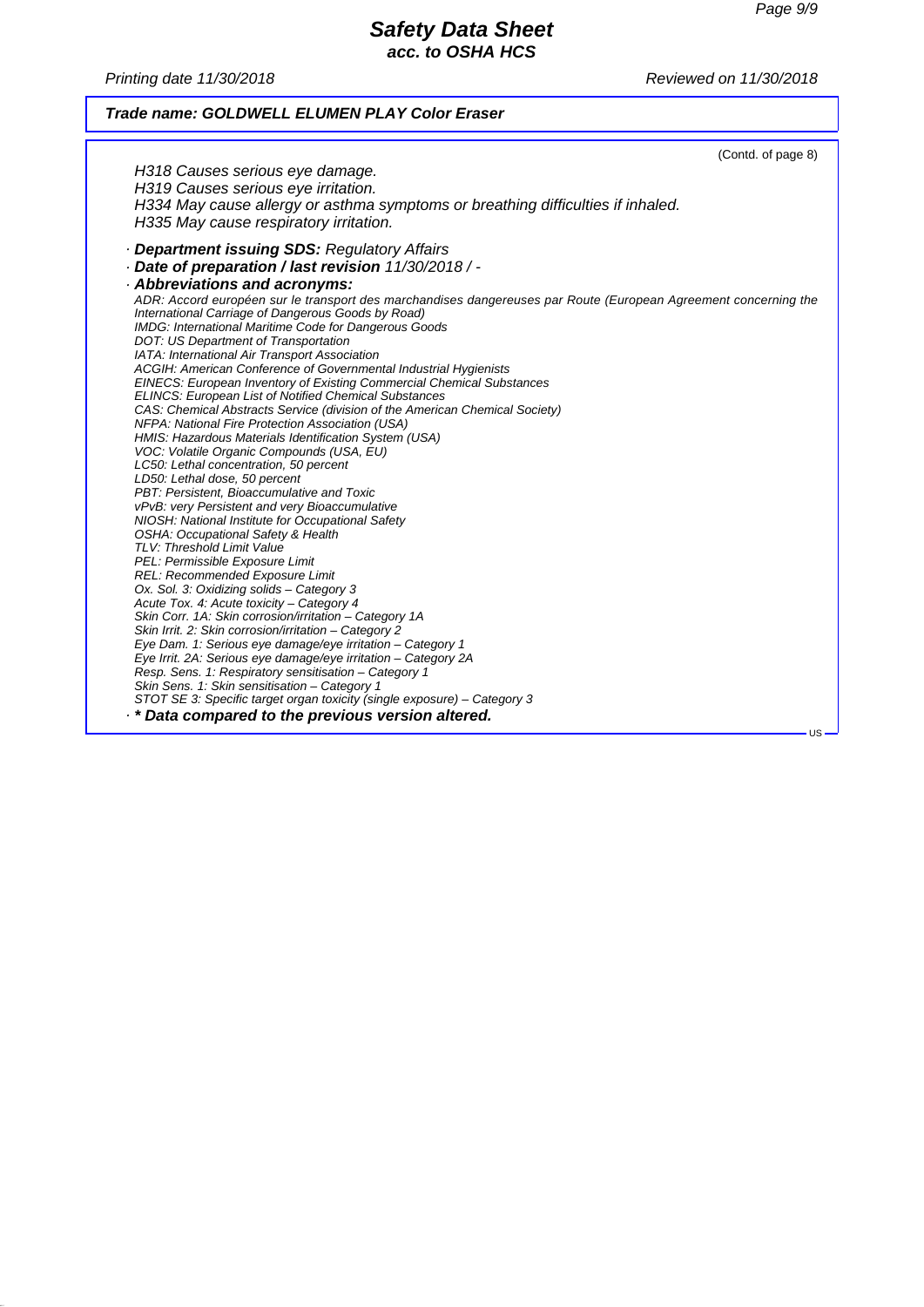

*Printing date 02/14/2019 Reviewed on 02/14/2019*

## *1 Identification · Product identifier*

*· Trade name: GOLDWELL ELUMEN PLAY Semi Permanent Hair Color*

- *· Article number: for all shades 120ml*
- *· Product category PC39 Cosmetics, personal care products*
- *· Application of the substance / the mixture Hair cosmetics*
- *· Manufacturer/Supplier: Kao USA Inc. 2535 Spring Grove Avenue Cincinnati, Ohio 45214 / USA KaoGermanySDS@kao.com*

*· Information department: CHEMTREC*

*· Emergency telephone number: CHEMTREC (US): (0800) 424-9300 CHEMTREC (Outside US): +1 (703) 527-3887 (24h)*

## *2 Hazard(s) identification*

*· Classification of the substance or mixture*

*Skin Sens. 1 H317 May cause an allergic skin reaction.*

- *· Label elements*
- *· Hazard pictograms*



- *· Signal word Warning*
- *· Hazard-determining components of labeling:*
- *Basic Blue 124*

*Basic Orange 31 · Hazard statements*

- *H317 May cause an allergic skin reaction.*
- *· Precautionary statements*
- *P261 Avoid breathing dust/fume/gas/mist/vapors/spray*
- *P272 Contaminated work clothing must not be allowed out of the workplace.*
- *P280 Wear protective gloves.*

*P302+P352 If on skin: Wash with plenty of water.*

- *P333+P313 If skin irritation or rash occurs: Get medical advice/attention.*
- *Specific treatment (see on this label).*
- *P363 Wash contaminated clothing before reuse.*
- *P501 Dispose of contents/container in accordance with local/regional/national/international regulations.*
- *· Classification system:*
- *· NFPA ratings (scale 0 4)*



*· HMIS-ratings (scale 0 - 4)*



(Contd. on page 2)

 $\overline{\mathbf{R}}$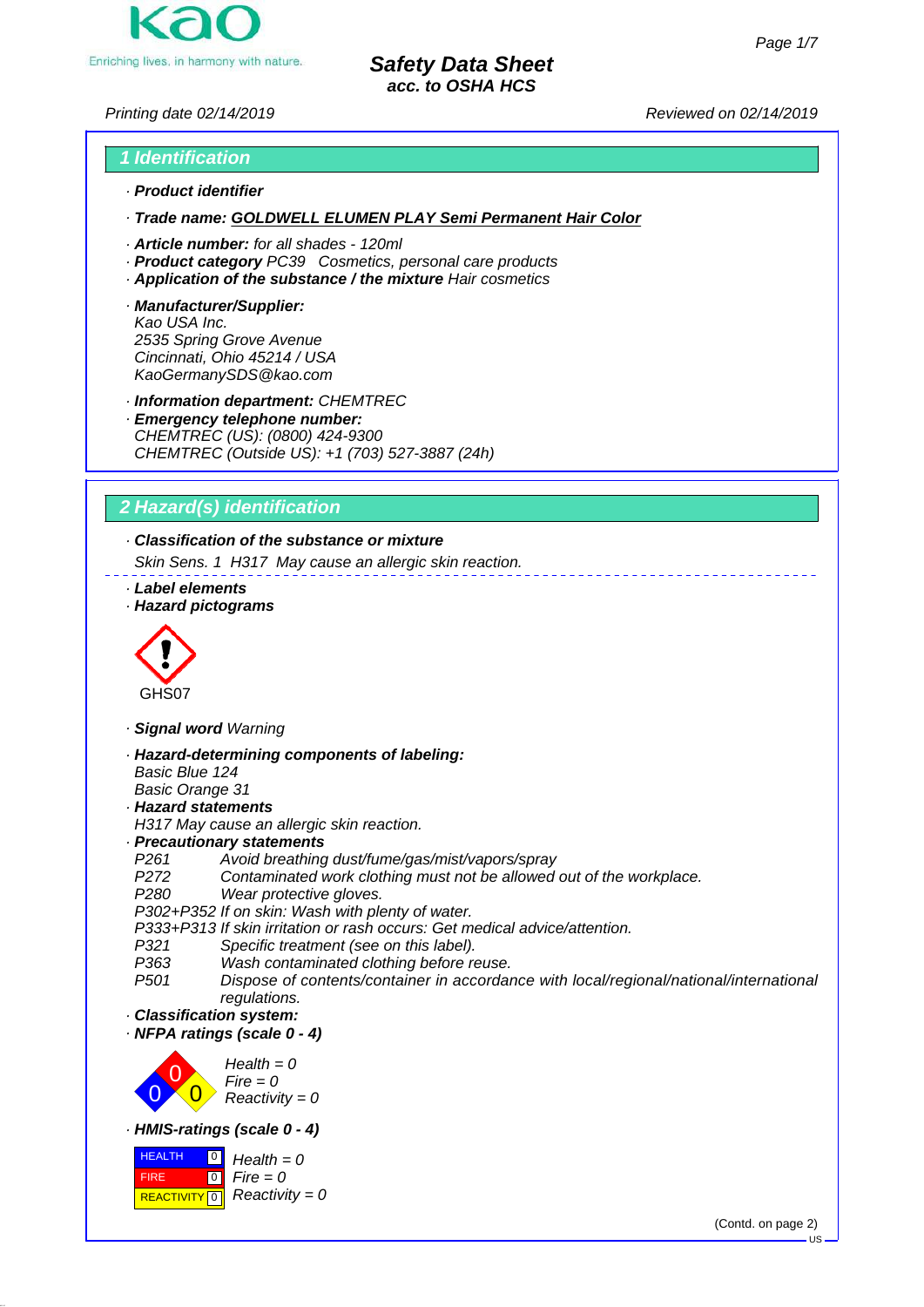*Printing date 02/14/2019 Reviewed on 02/14/2019*

*Trade name: GOLDWELL ELUMEN PLAY Semi Permanent Hair Color*

(Contd. of page 1)

<sup>≥</sup>*0.1-<1%*

<sup>≥</sup>*0.1-<1%*

- *· Other hazards*
- *· Results of PBT and vPvB assessment*
- *· PBT: Not applicable.*
- *· vPvB: Not applicable.*

### *3 Composition/information on ingredients*

#### *· Chemical characterization: Mixtures*

*· Description: Mixture of the substances listed below with nonhazardous additions.*

| Dangerous components:           |                                                                                |  |
|---------------------------------|--------------------------------------------------------------------------------|--|
| CAS: 67846-56-4 Basic Blue 124  |                                                                                |  |
|                                 | STOT RE 2, H373<br>Acute Tox. 4, H302; Eye Irrit. 2A, H319; Skin Sens. 1, H317 |  |
| CAS: 97404-02-9 Basic Orange 31 |                                                                                |  |

 *Acute Tox. 3, H301 Eye Dam. 1, H318 Skin Sens. 1, H317*

## *4 First-aid measures*

#### *· Description of first aid measures*

*· After inhalation:*

*Supply fresh air and to be sure call for a doctor.*

- *In case of unconsciousness place patient stably in side position for transportation.*
- *· After skin contact: Immediately wash with water and soap and rinse thoroughly.*
- *· After eye contact: Rinse opened eye for several minutes under running water.*
- *· After swallowing:*

*Do not induce vomiting; immediately call for medical help. If symptoms persist consult doctor.*

- *· Information for doctor: Treat symptomatically.*
- *· Most important symptoms and effects, both acute and delayed No further relevant information available.*
- *· Indication of any immediate medical attention and special treatment needed No further relevant information available.*

## *5 Fire-fighting measures*

- *· Extinguishing media*
- *· Suitable extinguishing agents: Use fire fighting measures that suit the environment.*

*· Special hazards arising from the substance or mixture During heating or in case of fire poisonous gases are produced. Exposure to decomposition products may be a hazard to health No further relevant information available.*

- *· Advice for firefighters*
- *· Protective equipment: No special measures required. Mouth respiratory protective device.*
- *· Additional information Fire residues and contaminated fire extinguishing water must be disposed of in accordance with local regulations. Use water spray to cool unopened containers. Prevent fire extinguishing water from contaminating surface water or the ground water system*

(Contd. on page 3)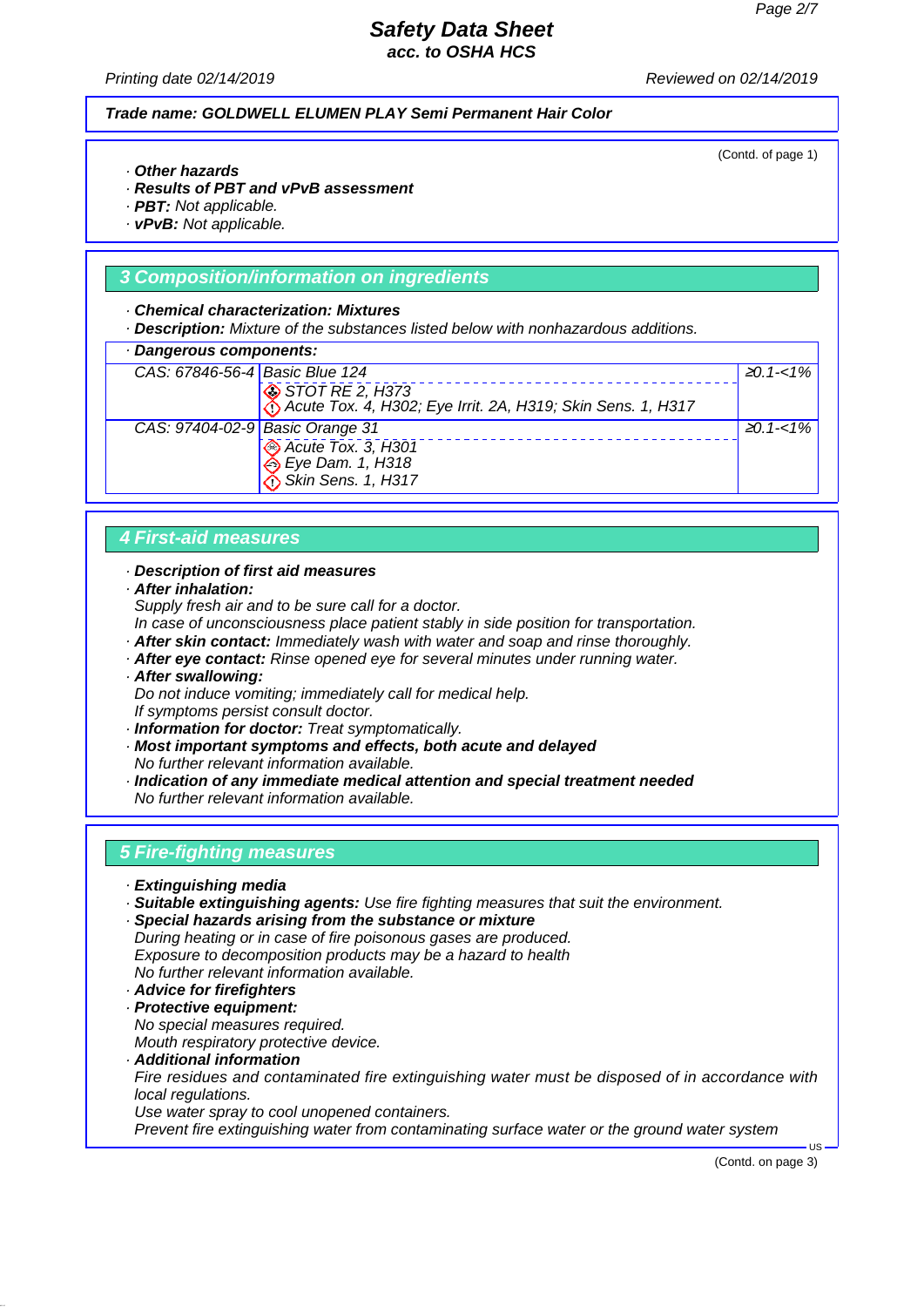*Printing date 02/14/2019 Reviewed on 02/14/2019*

### *Trade name: GOLDWELL ELUMEN PLAY Semi Permanent Hair Color*

(Contd. of page 2)

#### *6 Accidental release measures*

- *· Personal precautions, protective equipment and emergency procedures Mount respiratory protective device. Not required.*
- *· Environmental precautions: Do not allow to enter sewers/ surface or ground water.*
- *· Methods and material for containment and cleaning up: Dispose contaminated material as waste according to item 13.*
- *· Reference to other sections See Section 7 for information on safe handling. See Section 8 for information on personal protection equipment. See Section 13 for disposal information.*

## *7 Handling and storage*

#### *· Handling:*

- *· Precautions for safe handling Ensure good ventilation/exhaustion at the workplace. No special precautions are necessary if used correctly.*
- *· Information about protection against explosions and fires: Keep respiratory protective device available. No special measures required.*
- *· Conditions for safe storage, including any incompatibilities*
- *· Storage:*
- *· Requirements to be met by storerooms and receptacles: No special requirements.*
- *· Information about storage in one common storage facility: Not required.*
- *· Further information about storage conditions: None.*
- *Keep receptacle tightly sealed. Keep container in a well-ventilated plase.*
- *· Specific end use(s) No further relevant information available.*

## *8 Exposure controls/personal protection*

- *· Additional information about design of technical systems: No further data; see item 7.*
- *· Control parameters*
- *· Components with limit values that require monitoring at the workplace: The product does not contain any relevant quantities of materials with critical values that have to be monitored at the workplace.*
- *· Additional information: The lists that were valid during the creation were used as basis.*
- *· Exposure controls*
- *· Personal protective equipment:*
- *· General protective and hygienic measures: Immediately remove all soiled and contaminated clothing. Wash hands before breaks and at the end of work.*
- *· Breathing equipment: Not required.*

*In case of brief exposure or low pollution use respiratory filter device. In case of intensive or longer exposure use respiratory protective device that is independent of circulating air.*

(Contd. on page 4)

 $\overline{118}$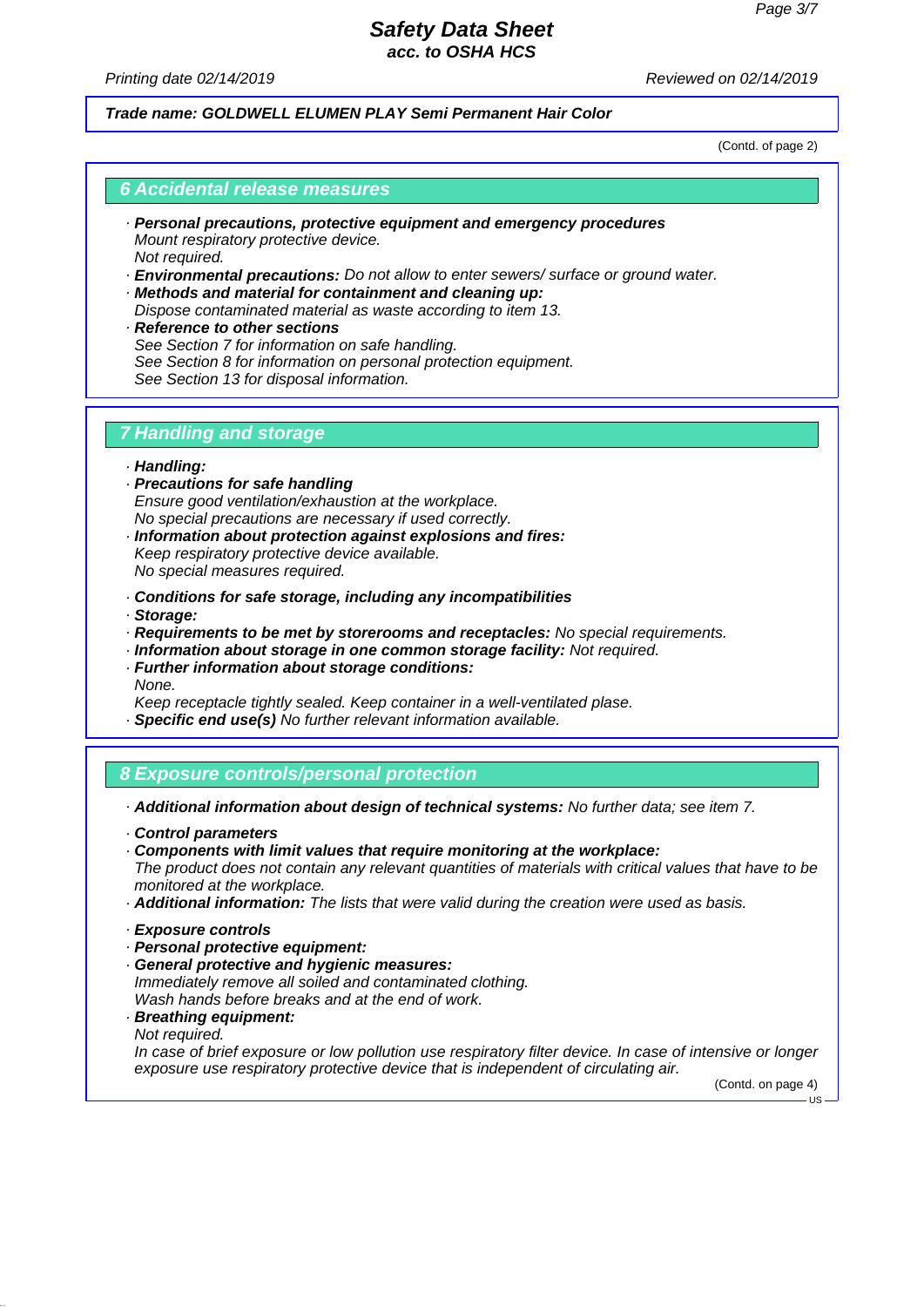*Printing date 02/14/2019 Reviewed on 02/14/2019*

## *Trade name: GOLDWELL ELUMEN PLAY Semi Permanent Hair Color*

(Contd. of page 3)

#### *· Protection of hands:*

*Not required under normal conditions. The details concerned are recommendations. The glove material has to be impermeable and resistant to the product / the substance / the preparation.*

*Due to missing tests no recommendation to the glove material can be given for the product/ the preparation/ the mixture.*

*Selection of the glove material on consideration of the penetration times, rates of diffusion and the degradation. - Please contact the glove supplier for futher information.*

#### *· Material of gloves*

*The selection of the suitable gloves does not only depend on the material, but also on further marks of quality and varies from manufacturer to manufacturer. As the product is a preparation of several substances, the resistance of the glove material can not be calculated in advance and has therefore to be checked prior to the application.*

#### *· Penetration time of glove material*

*The exact break through time has to be found out by the manufacturer of the protective gloves and has to be observed.*

### *· Eye protection:*



*Not required under normal conditions If there is a risk of splashing: safety glasses*

## *9 Physical and chemical properties*

| · Information on basic physical and chemical properties<br>· General Information<br>· Appearance:<br>Form:<br>Color: | cream<br>Different according to coloring                                                            |  |
|----------------------------------------------------------------------------------------------------------------------|-----------------------------------------------------------------------------------------------------|--|
| · Odor:                                                                                                              | Characteristic                                                                                      |  |
| Odor threshold:                                                                                                      | Not determined.                                                                                     |  |
| · pH-value at 20 °C (68 °F):                                                                                         | 4.8                                                                                                 |  |
| Change in condition<br><b>Melting point/Melting range:</b><br><b>Boiling point/Boiling range:</b>                    | Undetermined.<br>Undetermined.                                                                      |  |
| · Flash point:                                                                                                       | Not applicable.                                                                                     |  |
| · Flammability (solid, gaseous):                                                                                     | Not determined.                                                                                     |  |
| Decomposition temperature:                                                                                           | Not determined.                                                                                     |  |
| · Auto igniting:                                                                                                     | Product is not selfigniting.                                                                        |  |
| · Danger of explosion:                                                                                               | Product does not present an explosion hazard.                                                       |  |
| $\cdot$ Vapor pressure at 20 °C (68 °F):                                                                             | 23 hPa (17.3 mm Hg)                                                                                 |  |
| $\cdot$ Density at 20 °C (68 °F):<br>· Relative density<br>· Vapor density<br>· Evaporation rate                     | 1.0225 g/cm <sup>3</sup> (8.53276 lbs/gal)<br>Not determined.<br>Not applicable.<br>Not applicable. |  |
| · Solubility in / Miscibility with<br>Water:                                                                         | Insoluble.                                                                                          |  |
| · Partition coefficient (n-octanol/water): Not determined.                                                           |                                                                                                     |  |
| · Viscosity:<br>Dynamic at 20 °C (68 °F):                                                                            | 20,500 mPas                                                                                         |  |
|                                                                                                                      | (Contd. on page 5)                                                                                  |  |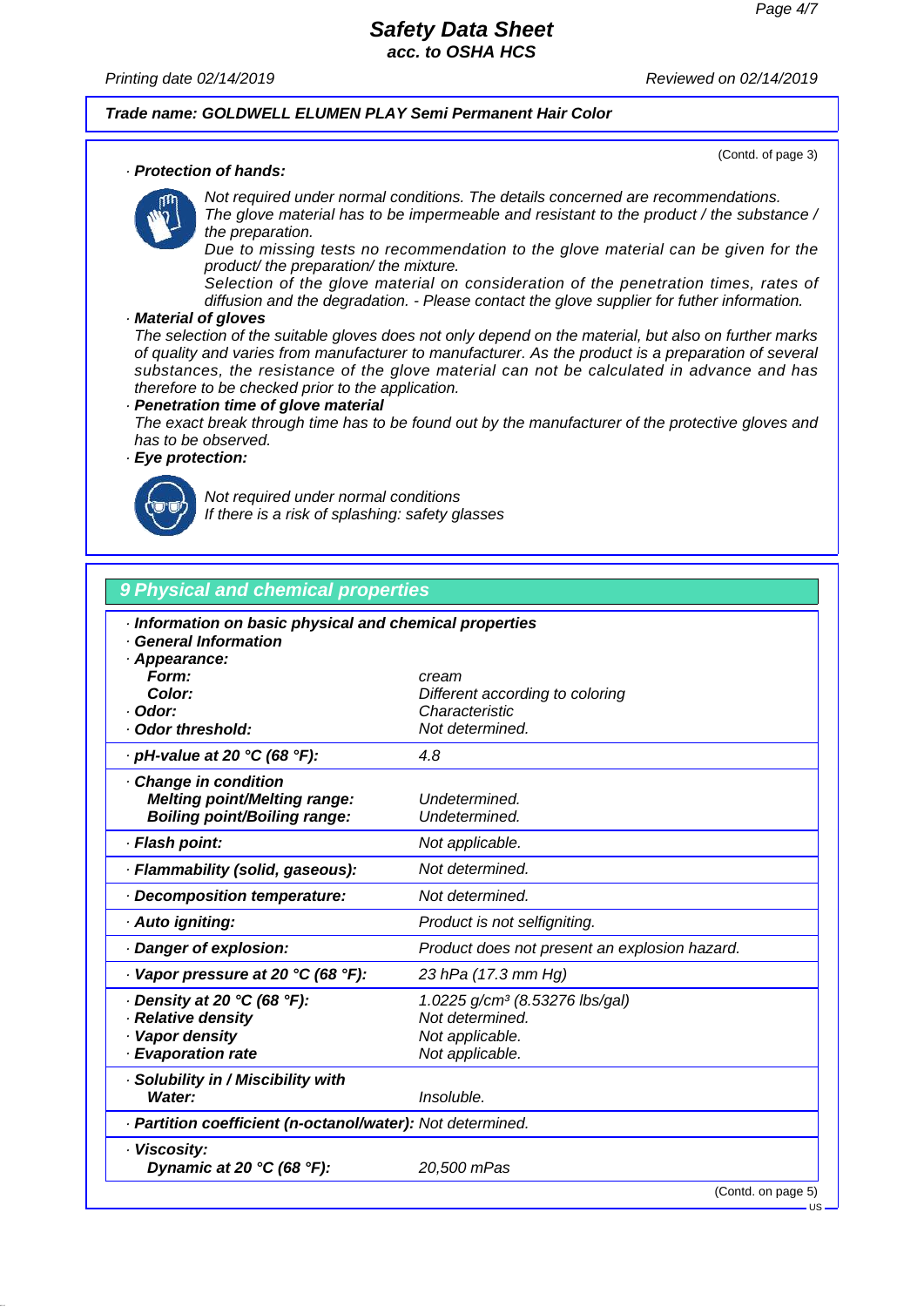#### *Printing date 02/14/2019 Reviewed on 02/14/2019*

### *Trade name: GOLDWELL ELUMEN PLAY Semi Permanent Hair Color*

|                                      |                                                      | (Contd. of page 4) |
|--------------------------------------|------------------------------------------------------|--------------------|
| <b>Kinematic:</b>                    | Not applicable.                                      |                    |
| · Solvent content:                   |                                                      |                    |
| <b>Organic solvents:</b>             | $0.0 \%$                                             |                    |
| Water:                               | 90.3%                                                |                    |
| <b>VOC content:</b>                  | 0.00%                                                |                    |
| Solids content:<br>Other information | 100.0%<br>No further relevant information available. |                    |

## *10 Stability and reactivity*

*· Reactivity*

*No dangerous reactions known if used as directed. No further relevant information available.*

- *· Chemical stability The product is stable under standard conditions.*
- *· Thermal decomposition / conditions to be avoided: No decomposition if used according to specifications.*
- *· Possibility of hazardous reactions No dangerous reactions known.*
- *· Conditions to avoid No further relevant information available.*
- *· Incompatible materials: No further relevant information available.*
- *· Hazardous decomposition products: No dangerous decomposition products known.*

#### *11 Toxicological information*

- *· Information on toxicological effects*
- *· Acute toxicity:*
- *· Primary irritant effect:*
- *· on the skin: No irritant effect.*
- *· on the eye: No irritating effect.*
- *· Sensitization: Sensitization possible through skin contact.*
- *· Additional toxicological information:*

*The product shows the following dangers according to internally approved calculation methods for preparations:*

*Irritant*

#### *· Carcinogenic categories*

| · IARC (International Agency for Research on Cancer)    |                                                       |    |
|---------------------------------------------------------|-------------------------------------------------------|----|
|                                                         | CAS: 7631-86-9   silicon dioxide, chemically prepared | 3  |
| CAS: 13463-67-7 titanium dioxide                        |                                                       | 2B |
| CAS: 108-46-3                                           | <i>resorcinol</i>                                     | 3  |
| · NTP (National Toxicology Program)                     |                                                       |    |
| None of the ingredients is listed.                      |                                                       |    |
| · OSHA-Ca (Occupational Safety & Health Administration) |                                                       |    |
| None of the ingredients is listed.                      |                                                       |    |

## *12 Ecological information*

- *· Toxicity*
- *· Aquatic toxicity: No further relevant information available.*
- *· Persistence and degradability No further relevant information available.*
- *· Behavior in environmental systems:*
- *· Bioaccumulative potential No further relevant information available.*
- *· Mobility in soil No further relevant information available.*

(Contd. on page 6)

US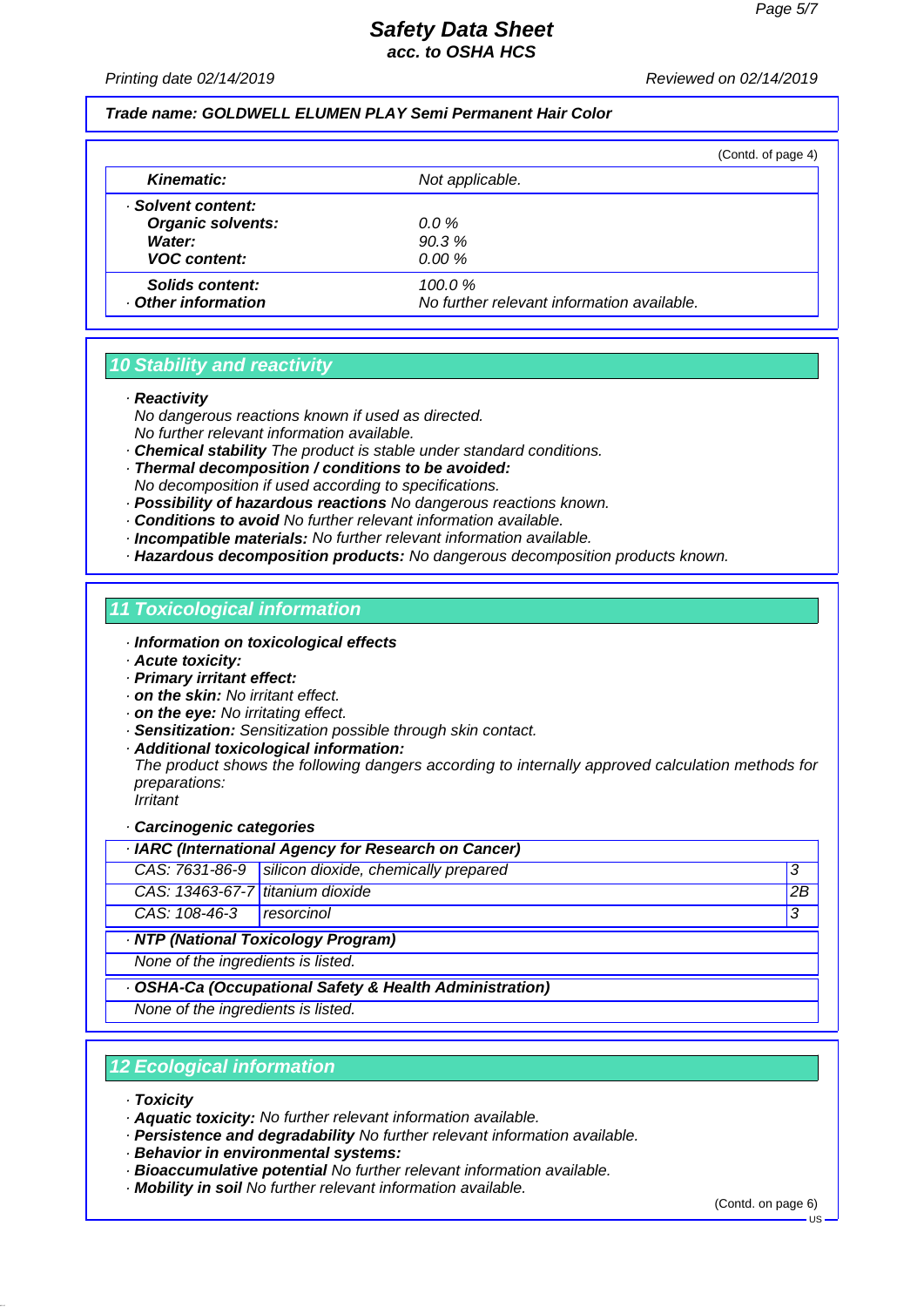*Printing date 02/14/2019 Reviewed on 02/14/2019*

## *Trade name: GOLDWELL ELUMEN PLAY Semi Permanent Hair Color*

(Contd. of page 5)

- *· Additional ecological information:*
- *· General notes:*

*Water hazard class 2 (Self-assessment): hazardous for water Do not allow product to reach ground water, water course or sewage system. Danger to drinking water if even small quantities leak into the ground.*

- *· Results of PBT and vPvB assessment*
- *· PBT: Not applicable.*
- *· vPvB: Not applicable.*

*· Other adverse effects No further relevant information available.*

## *13 Disposal considerations*

- *· Uncleaned packagings:*
- *· Recommendation: Disposal must be made according to official regulations.*

| · UN-Number                                  |                 |
|----------------------------------------------|-----------------|
| · DOT, ADR/RID/ADN, ADN, IMDG, IATA          | Void            |
| · UN proper shipping name                    |                 |
| · DOT, ADN, IMDG, IATA                       | Void            |
| · Transport hazard class(es)                 |                 |
| · DOT, ADR/RID/ADN, ADN, IMDG, IATA          |                 |
| · Class                                      | Void            |
| · Packing group                              |                 |
| · DOT, ADR/RID/ADN, IMDG, IATA               | Void            |
| · Environmental hazards:                     | Not applicable. |
| · Special precautions for user               | Not applicable. |
| · Transport in bulk according to Annex II of |                 |
| <b>MARPOL73/78 and the IBC Code</b>          | Not applicable. |
| · UN "Model Regulation":                     | Void            |

## *15 Regulatory information*

- *· Safety, health and environmental regulations/legislation specific for the substance or mixture*
- *· Sara*
- *· Section 355 (extremely hazardous substances):*
- *None of the ingredients is listed.*
- *· Section 313 (Specific toxic chemical listings):*
- *CAS: 122-99-6 2-Phenoxyethanol*
- *CAS: 1336-21-6 ammonia*
- *· TSCA (Toxic Substances Control Act):*
- *All ingredients are listed.*
- *· TSCA new (21st Century Act) (Substances not listed)*
- *CAS: 67846-56-4 Basic Blue 124*
- *CAS: 97404-02-9 Basic Orange 31*

(Contd. on page 7)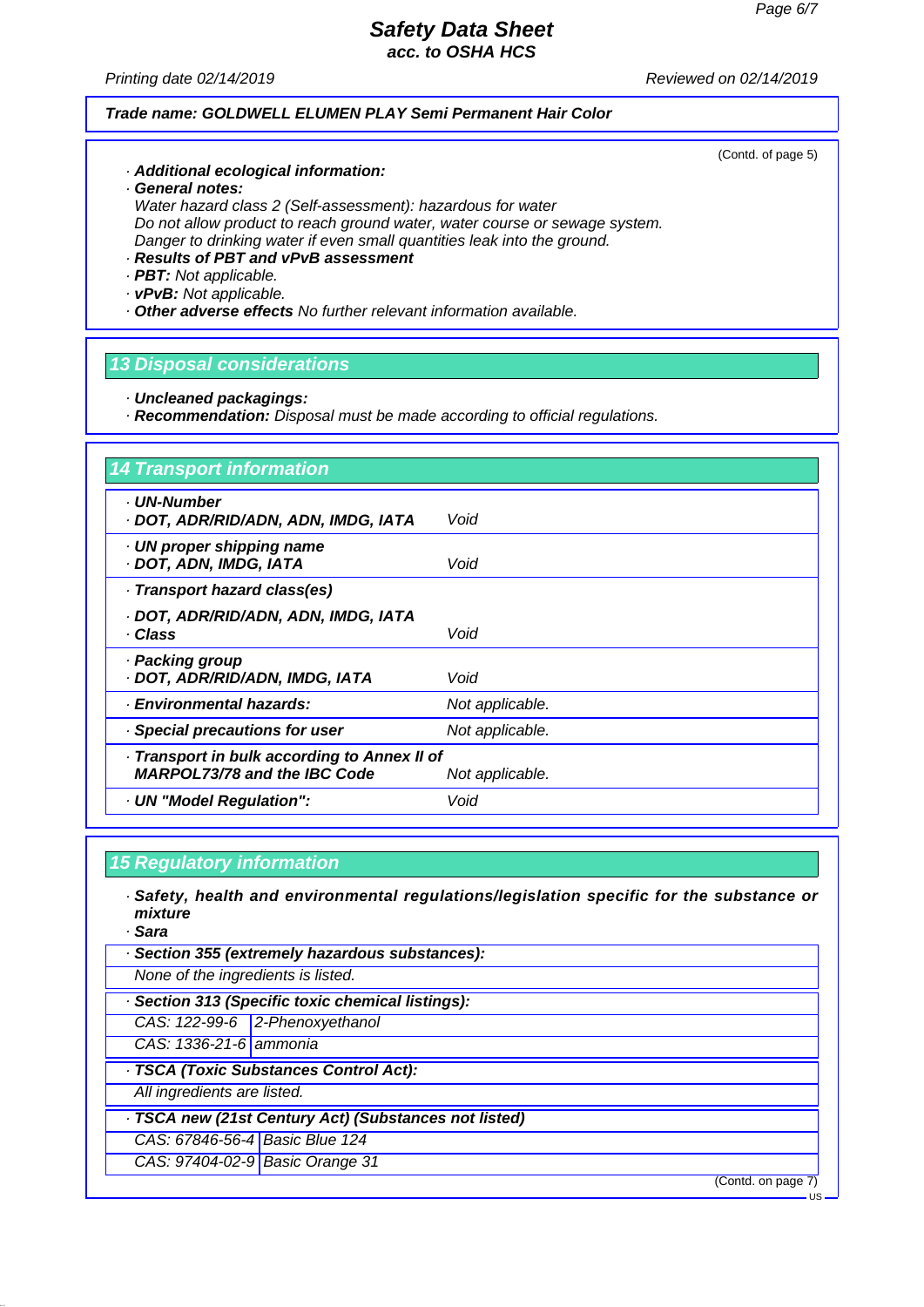*Printing date 02/14/2019 Reviewed on 02/14/2019*

#### *Trade name: GOLDWELL ELUMEN PLAY Semi Permanent Hair Color*

(Contd. of page 6)

| · Proposition 65 |  |
|------------------|--|
|------------------|--|

*· Chemicals known to cause cancer:*

*CAS: 13463-67-7 titanium dioxide*

*· Chemicals known to cause reproductive toxicity for females:*

*None of the ingredients is listed.*

*· Chemicals known to cause reproductive toxicity for males:*

*None of the ingredients is listed.*

*· Chemicals known to cause developmental toxicity:*

*None of the ingredients is listed.*

*· Carcinogenic categories*

*· EPA (Environmental Protection Agency)*

*CAS: 65-85-0 Benzoic acid D* 

*· TLV (Threshold Limit Value established by ACGIH)*

*CAS: 13463-67-7 titanium dioxide A4*

*CAS: 108-46-3 resorcinol A4*

*· NIOSH-Ca (National Institute for Occupational Safety and Health)*

*CAS: 13463-67-7 titanium dioxide*

*· Chemical safety assessment: A Chemical Safety Assessment has not been carried out.*

#### *16 Other information*

*This information is based on our present knowledge. However, this shall not constitute a guarantee for any specific product features and shall not establish a legally valid contractual relationship.*

#### *· Relevant phrases*

*H301 Toxic if swallowed. H302 Harmful if swallowed. H317 May cause an allergic skin reaction. H318 Causes serious eye damage. H319 Causes serious eye irritation.*

*H373 May cause damage to organs through prolonged or repeated exposure.*

*· Department issuing SDS: Regulatory Affairs*

*· Date of preparation / last revision 02/14/2019 / -*

*· Abbreviations and acronyms:*

*ADR: Accord européen sur le transport des marchandises dangereuses par Route (European Agreement concerning the International Carriage of Dangerous Goods by Road) IMDG: International Maritime Code for Dangerous Goods DOT: US Department of Transportation IATA: International Air Transport Association ACGIH: American Conference of Governmental Industrial Hygienists EINECS: European Inventory of Existing Commercial Chemical Substances ELINCS: European List of Notified Chemical Substances CAS: Chemical Abstracts Service (division of the American Chemical Society) NFPA: National Fire Protection Association (USA) HMIS: Hazardous Materials Identification System (USA) VOC: Volatile Organic Compounds (USA, EU) PBT: Persistent, Bioaccumulative and Toxic vPvB: very Persistent and very Bioaccumulative NIOSH: National Institute for Occupational Safety OSHA: Occupational Safety & Health TLV: Threshold Limit Value PEL: Permissible Exposure Limit REL: Recommended Exposure Limit Acute Tox. 3: Acute toxicity – Category 3 Acute Tox. 4: Acute toxicity – Category 4 Eye Dam. 1: Serious eye damage/eye irritation – Category 1 Eye Irrit. 2A: Serious eye damage/eye irritation – Category 2A Skin Sens. 1: Skin sensitisation – Category 1 STOT RE 2: Specific target organ toxicity (repeated exposure) – Category 2*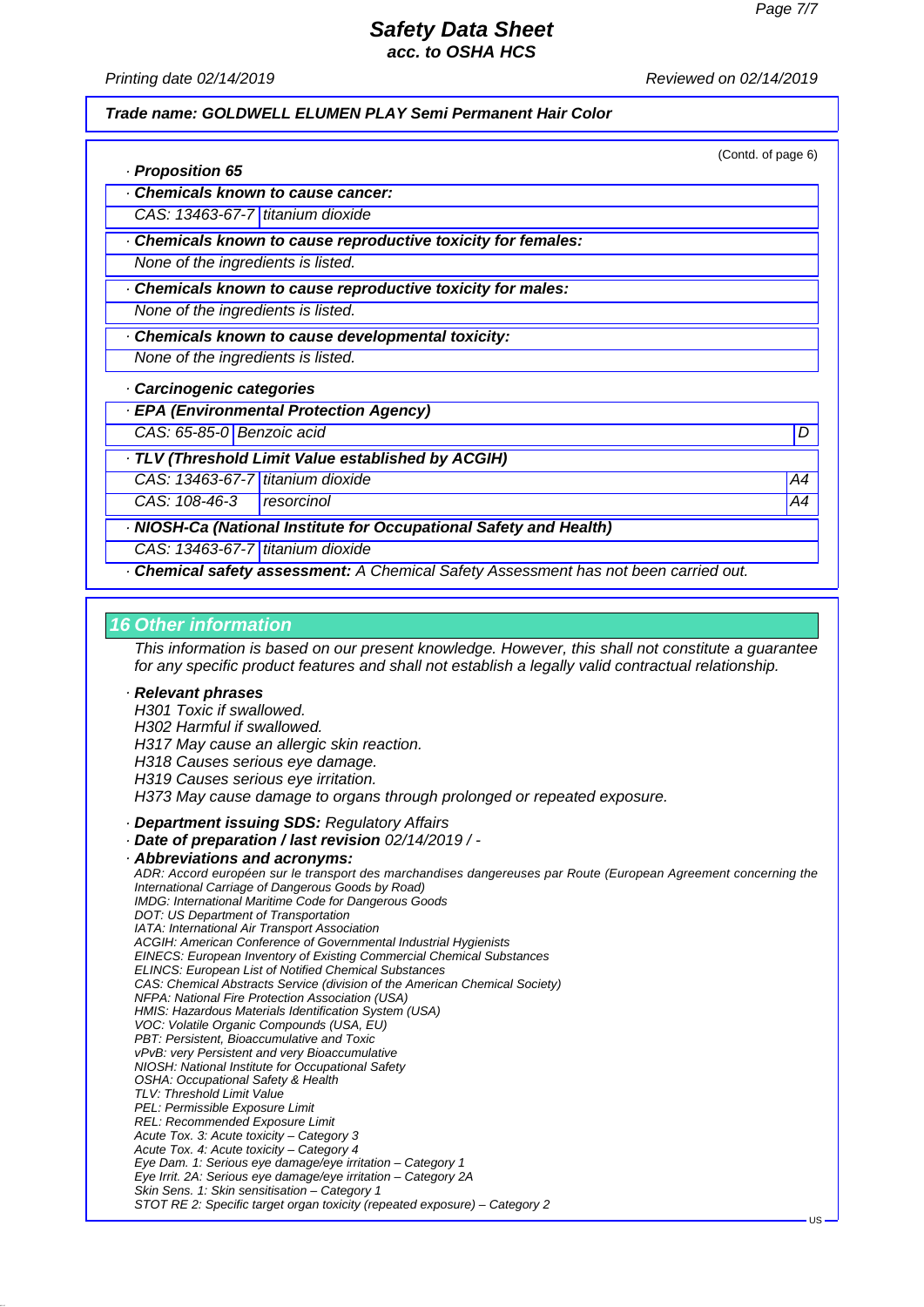Enriching lives, in harmony with nature.

*Safety Data Sheet acc. to OSHA HCS*

*Printing date 02/06/2019 Reviewed on 02/06/2019*

## *1 Identification · Product identifier*

- *· Trade name: GOLDWELL ELUMEN Thickener*
- *· Article number: 210945 100ml*
- *· Product category PC39 Cosmetics, personal care products*
- *· Application of the substance / the mixture Hair cosmetics*
- *· Manufacturer/Supplier: Kao USA Inc. 2535 Spring Grove Avenue Cincinnati, Ohio 45214 / USA KaoGermanySDS@kao.com*
- *· Information department: CHEMTREC*
- *· Emergency telephone number: CHEMTREC (US): (0800) 424-9300 CHEMTREC (Outside US): +1 (703) 527-3887 (24h)*

## *2 Hazard(s) identification*

## *· Classification of the substance or mixture*

*The product is not classified, according to the Globally Harmonized System (GHS).*

- *· Label elements*
- *· Hazard pictograms Void*
- *· Signal word Void*
- *· Hazard statements Void*
- *· Classification system:*
- *· NFPA ratings (scale 0 4)*



*Health = 0 Fire = 0 Reactivity = 0*

*· HMIS-ratings (scale 0 - 4)*

 HEALTH FIRE **REACTIVITY** 0  $\overline{10}$  $\overline{0}$ *Health = 0 Fire = 0 Reactivity = 0*

- *· Other hazards*
- *· Results of PBT and vPvB assessment*
- *· PBT: Not applicable.*
- *· vPvB: Not applicable.*

## *3 Composition/information on ingredients*

*· Chemical characterization: Mixtures*

*· Description: Mixture of the substances listed below with nonhazardous additions.*

*· Dangerous components: Void*

## *4 First-aid measures*

*· Description of first aid measures*

- *· General information: No special measures required.*
- *· After inhalation: Supply fresh air; consult doctor in case of complaints.*
- *· After skin contact: Generally the product does not irritate the skin.*

(Contd. on page 2)

US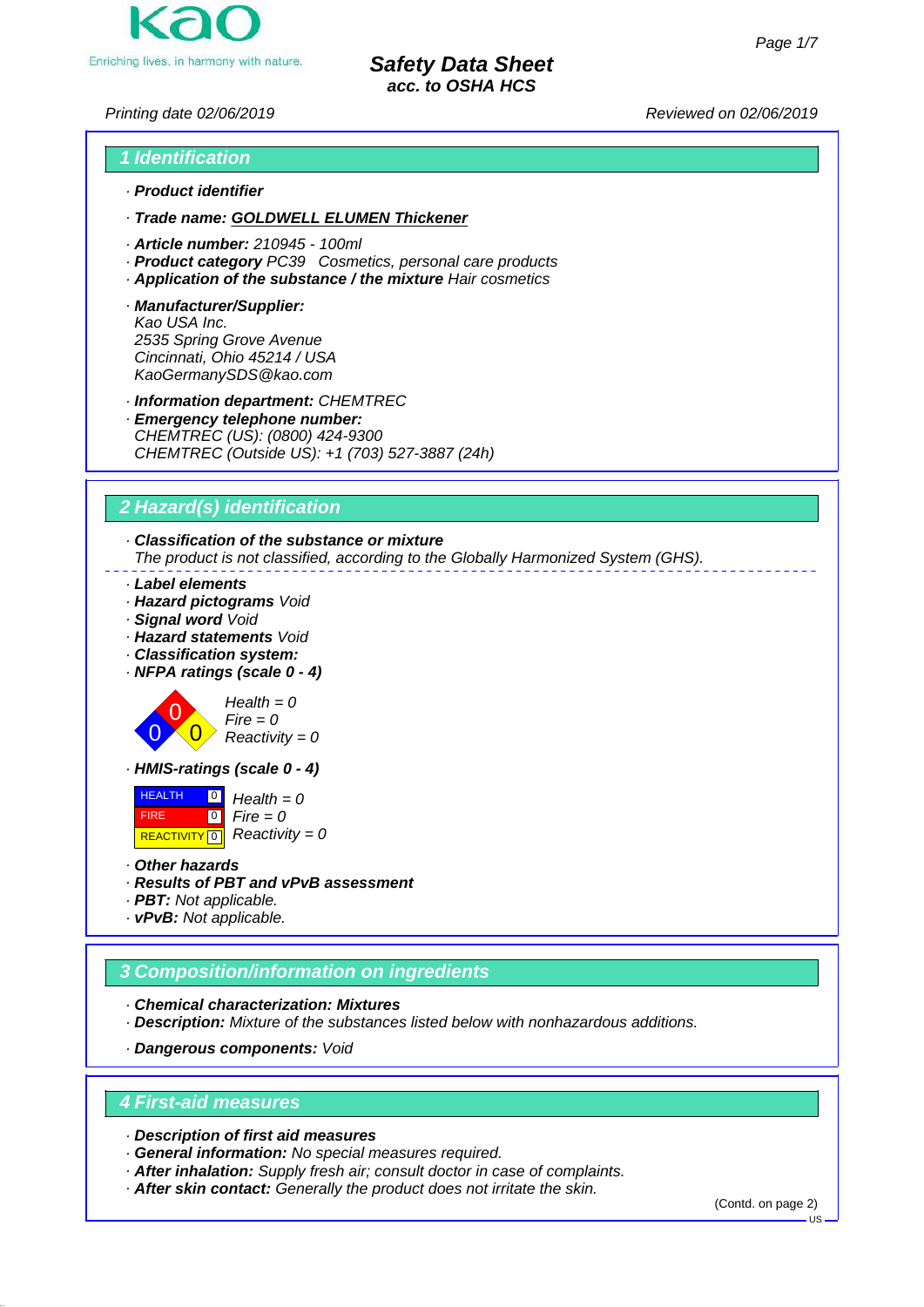(Contd. of page 1)

## *Safety Data Sheet acc. to OSHA HCS*

*Printing date 02/06/2019 Reviewed on 02/06/2019*

#### *Trade name: GOLDWELL ELUMEN Thickener*

- *· After eye contact: Rinse opened eye for several minutes under running water. · After swallowing:*
- *Do not induce vomiting; immediately call for medical help. If symptoms persist consult doctor.*
- *· Information for doctor: Treat symptomatically.*
- *· Most important symptoms and effects, both acute and delayed No further relevant information available.*
- *· Indication of any immediate medical attention and special treatment needed No further relevant information available.*

#### *5 Fire-fighting measures*

- *· Extinguishing media*
- *· Suitable extinguishing agents: Use fire fighting measures that suit the environment.*
- *· Special hazards arising from the substance or mixture During heating or in case of fire poisonous gases are produced. Exposure to decomposition products may be a hazard to health No further relevant information available.*
- *· Advice for firefighters*
- *· Protective equipment:*
- *No special measures required. Mouth respiratory protective device.*
- *· Additional information*

*Fire residues and contaminated fire extinguishing water must be disposed of in accordance with local regulations.*

*Use water spray to cool unopened containers.*

*Prevent fire extinguishing water from contaminating surface water or the ground water system*

#### *6 Accidental release measures*

- *· Personal precautions, protective equipment and emergency procedures Mount respiratory protective device. Not required.*
- *· Environmental precautions: Do not allow to enter sewers/ surface or ground water.*
- *· Methods and material for containment and cleaning up:*
- *Absorb with liquid-binding material (sand, diatomite, acid binders, universal binders, sawdust). · Reference to other sections*
- *See Section 7 for information on safe handling. See Section 8 for information on personal protection equipment. See Section 13 for disposal information.*

## *7 Handling and storage*

- *· Handling:*
- *· Precautions for safe handling No special measures required.*
- *· Information about protection against explosions and fires: Keep respiratory protective device available.*

*No special measures required.*

- *· Conditions for safe storage, including any incompatibilities*
- *· Storage:*
- *· Requirements to be met by storerooms and receptacles: No special requirements.*
- *· Information about storage in one common storage facility: Not required.*
- *· Further information about storage conditions:*
- *None.*

*Keep receptacle tightly sealed. Keep container in a well-ventilated plase.*

(Contd. on page 3)

 $H<sub>S</sub>$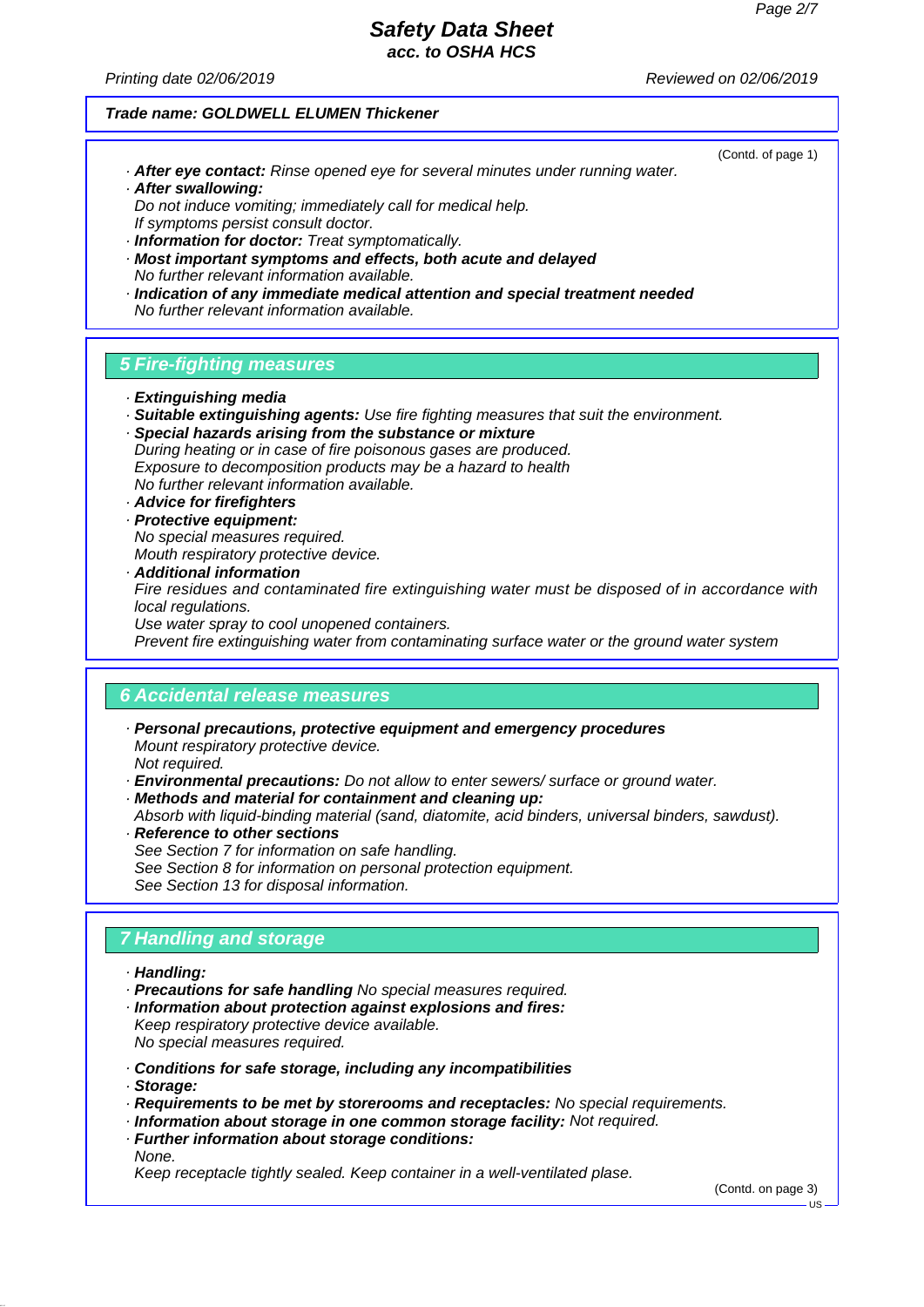*Printing date 02/06/2019 Reviewed on 02/06/2019*

*Trade name: GOLDWELL ELUMEN Thickener*

*· Specific end use(s) No further relevant information available.*

(Contd. of page 2)

### *8 Exposure controls/personal protection*

*· Additional information about design of technical systems: No further data; see item 7.*

- *· Control parameters*
- *· Components with limit values that require monitoring at the workplace:*

*The product does not contain any relevant quantities of materials with critical values that have to be monitored at the workplace.*

- *· Additional information: The lists that were valid during the creation were used as basis.*
- *· Exposure controls*
- *· Personal protective equipment:*
- *· General protective and hygienic measures:*
- *The usual precautionary measures for handling chemicals should be followed.*
- *· Breathing equipment:*
- *Not required.*

*In case of brief exposure or low pollution use respiratory filter device. In case of intensive or longer exposure use respiratory protective device that is independent of circulating air.*

*· Protection of hands:*



*Not required under normal conditions. The details concerned are recommendations. The glove material has to be impermeable and resistant to the product / the substance /*

*the preparation.*

*Due to missing tests no recommendation to the glove material can be given for the product/ the preparation/ the mixture.*

*Selection of the glove material on consideration of the penetration times, rates of diffusion and the degradation. - Please contact the glove supplier for futher information.*

#### *· Material of gloves*

*The selection of the suitable gloves does not only depend on the material, but also on further marks of quality and varies from manufacturer to manufacturer. As the product is a preparation of several substances, the resistance of the glove material can not be calculated in advance and has therefore to be checked prior to the application.*

*· Penetration time of glove material*

*The exact break through time has to be found out by the manufacturer of the protective gloves and has to be observed.*

*· Eye protection:*



*Not required under normal conditions If there is a risk of splashing: safety glasses*

| · Information on basic physical and chemical properties<br>· General Information<br>Appearance: |                 |  |
|-------------------------------------------------------------------------------------------------|-----------------|--|
| Form:                                                                                           | Liquid          |  |
| Color:                                                                                          | White           |  |
| · Odor:                                                                                         | Nearly odorless |  |
| · Odor threshold:                                                                               | Not determined. |  |
| · pH-value:                                                                                     | Not determined. |  |
| · Change in condition                                                                           |                 |  |
| <b>Melting point/Melting range:</b>                                                             | Undetermined.   |  |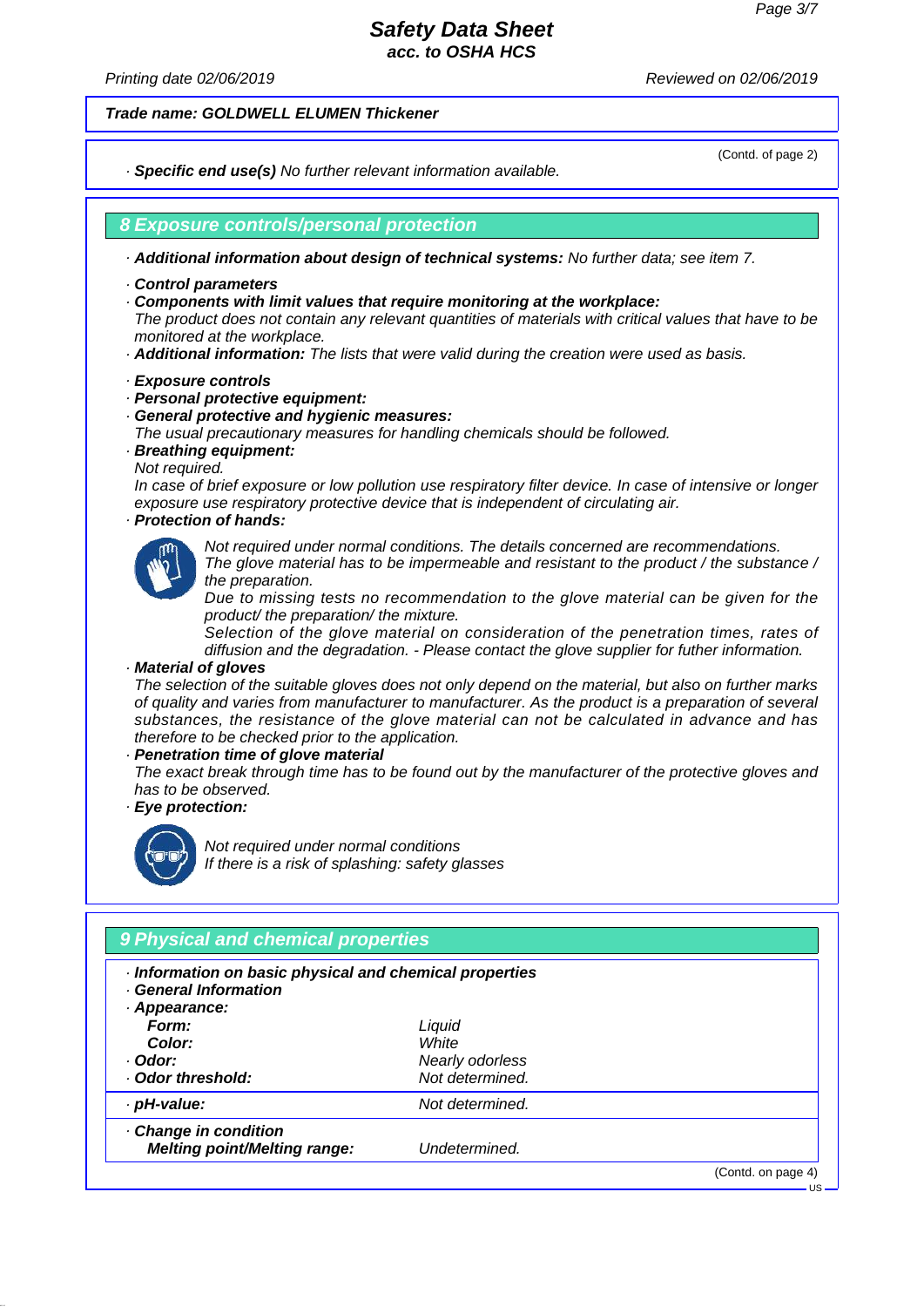*Printing date 02/06/2019 Reviewed on 02/06/2019*

#### *Trade name: GOLDWELL ELUMEN Thickener*

|                                                                         | (Contd. of page 3)                                                       |
|-------------------------------------------------------------------------|--------------------------------------------------------------------------|
| <b>Boiling point/Boiling range:</b>                                     | Undetermined.                                                            |
| · Flash point:                                                          | Not applicable.                                                          |
| · Flammability (solid, gaseous):                                        | Not applicable.                                                          |
| · Decomposition temperature:                                            | Not determined.                                                          |
| · Auto igniting:                                                        | Product is not selfigniting.                                             |
| Danger of explosion:                                                    | Product does not present an explosion hazard.                            |
| · Vapor pressure:                                                       | Not determined.                                                          |
| · Density:<br>· Relative density<br>Vapor density<br>· Evaporation rate | Not determined.<br>Not determined.<br>Not determined.<br>Not determined. |
| · Solubility in / Miscibility with<br>Water:                            | Not miscible or difficult to mix.                                        |
| · Partition coefficient (n-octanol/water): Not determined.              |                                                                          |
| · Viscosity:<br>Dynamic:<br>Kinematic:                                  | Not determined.<br>Not determined.                                       |
| · Solvent content:<br>Water:<br><b>VOC content:</b>                     | 3.2%<br>0.00%                                                            |
| <b>Solids content:</b><br><b>Other information</b>                      | $0.0 \%$<br>No further relevant information available.                   |

## *10 Stability and reactivity*

#### *· Reactivity*

*No dangerous reactions known if used as directed. No further relevant information available.*

- *· Chemical stability The product is stable under standard conditions.*
- *· Thermal decomposition / conditions to be avoided:*
- *No decomposition if used according to specifications.*
- *· Possibility of hazardous reactions No dangerous reactions known.*
- *· Conditions to avoid No further relevant information available.*
- *· Incompatible materials: No further relevant information available.*
- *· Hazardous decomposition products: No dangerous decomposition products known.*

## *11 Toxicological information*

#### *· Information on toxicological effects*

*· Acute toxicity:*

- *· Primary irritant effect:*
- *· on the skin: No irritant effect.*
- *· on the eye: No irritating effect.*
- *· Sensitization: No sensitizing effects known.*
- *· Additional toxicological information:*

*The product is not subject to classification according to internally approved calculation methods for preparations:*

*When used and handled according to specifications, the product does not have any harmful effects according to our experience and the information provided to us.*

(Contd. on page 5)

US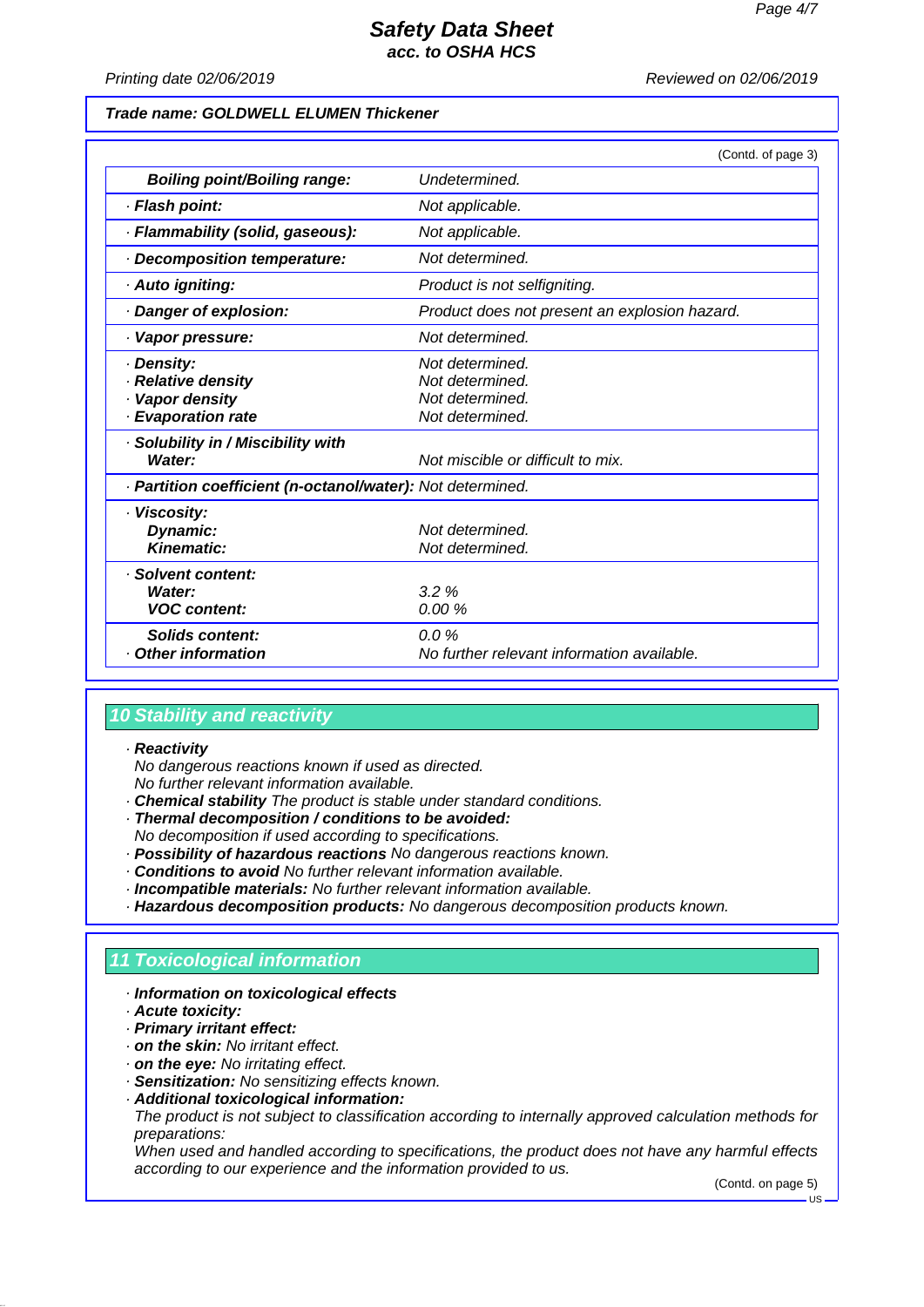*Printing date 02/06/2019 Reviewed on 02/06/2019*

#### *Trade name: GOLDWELL ELUMEN Thickener*

(Contd. of page 4)

US

- *· Carcinogenic categories*
- *· IARC (International Agency for Research on Cancer)*
- *None of the ingredients is listed.*
- *· NTP (National Toxicology Program)*

*None of the ingredients is listed.*

*· OSHA-Ca (Occupational Safety & Health Administration)*

*None of the ingredients is listed.*

### *12 Ecological information*

#### *· Toxicity*

- *· Aquatic toxicity: No further relevant information available.*
- *· Persistence and degradability No further relevant information available.*
- *· Behavior in environmental systems:*
- *· Bioaccumulative potential No further relevant information available.*
- *· Mobility in soil No further relevant information available.*
- *· Additional ecological information:*
- *· General notes:*

*Water hazard class 1 (Self-assessment): slightly hazardous for water*

*Do not allow undiluted product or large quantities of it to reach ground water, water course or sewage system.*

- *· Results of PBT and vPvB assessment*
- *· PBT: Not applicable.*
- *· vPvB: Not applicable.*
- *· Other adverse effects No further relevant information available.*

## *13 Disposal considerations*

*· Uncleaned packagings:*

*· Recommendation: Disposal must be made according to official regulations.*

## *14 Transport information*

| · UN-Number<br>· DOT, ADR/RID/ADN, ADN, IMDG, IATA                                  | Void               |
|-------------------------------------------------------------------------------------|--------------------|
| · UN proper shipping name<br>· DOT, ADN, IMDG, IATA                                 | Void               |
| · Transport hazard class(es)                                                        |                    |
| · DOT, ADR/RID/ADN, ADN, IMDG, IATA<br>· Class                                      | Void               |
| · Packing group<br>· DOT, ADR/RID/ADN, IMDG, IATA                                   | Void               |
| · Environmental hazards:                                                            | Not applicable.    |
| · Special precautions for user                                                      | Not applicable.    |
| · Transport in bulk according to Annex II of<br><b>MARPOL73/78 and the IBC Code</b> | Not applicable.    |
|                                                                                     | (Contd. on page 6) |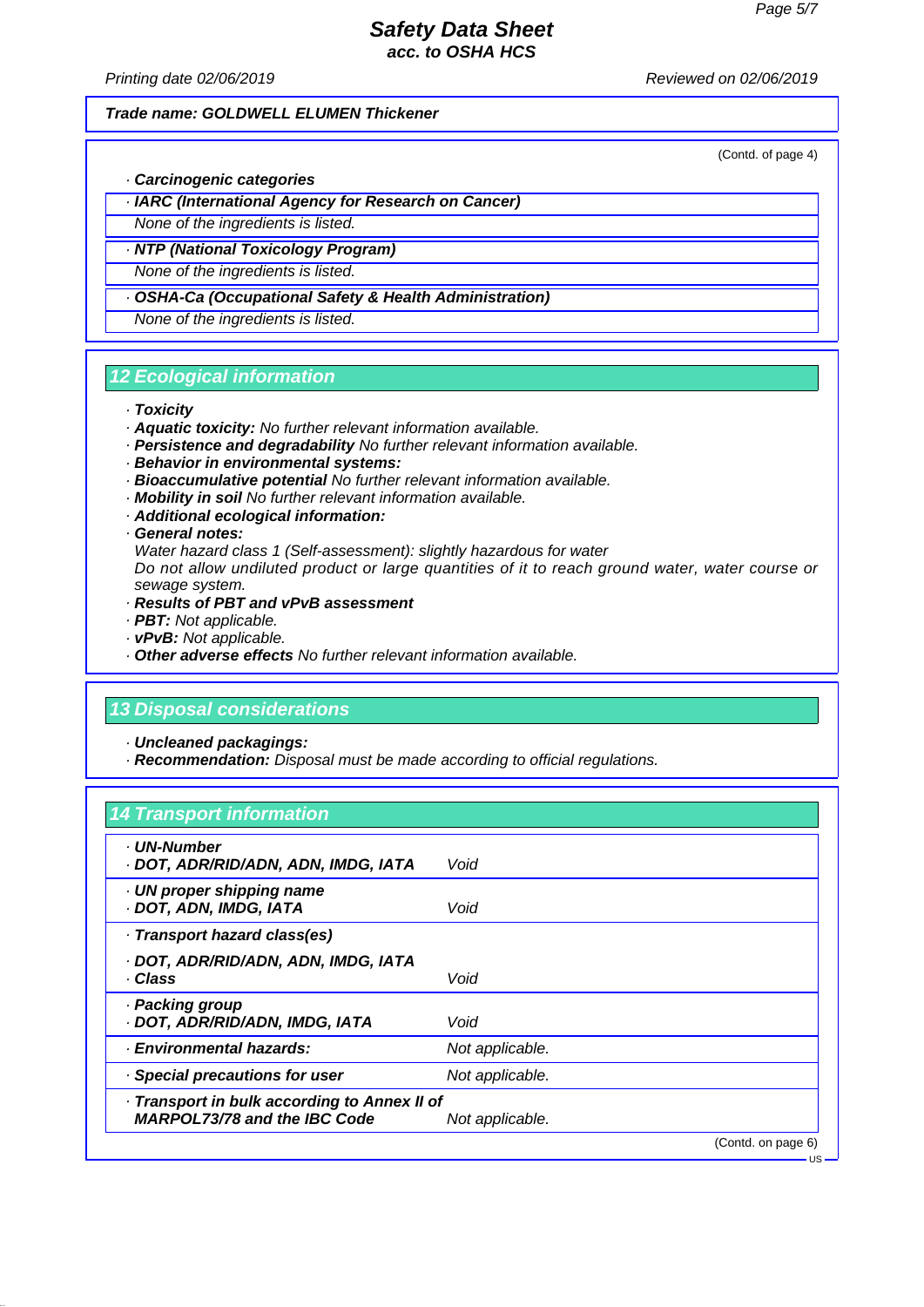*Printing date 02/06/2019 Reviewed on 02/06/2019*

## *Trade name: GOLDWELL ELUMEN Thickener*

*· UN "Model Regulation": Void*

## *15 Regulatory information*

- *· Safety, health and environmental regulations/legislation specific for the substance or mixture*
- *· Sara*
- *· Section 355 (extremely hazardous substances):*

*None of the ingredients is listed.*

- *· Section 313 (Specific toxic chemical listings):*
- *None of the ingredients is listed.*
- *· TSCA (Toxic Substances Control Act):*

*All ingredients are listed.*

- *· Proposition 65*
- *· Chemicals known to cause cancer:*

*None of the ingredients is listed.*

- *· Chemicals known to cause reproductive toxicity for females:*
- *None of the ingredients is listed.*
- *· Chemicals known to cause reproductive toxicity for males:*

*None of the ingredients is listed.*

- *· Chemicals known to cause developmental toxicity:*
- *None of the ingredients is listed.*

*· Carcinogenic categories*

*· EPA (Environmental Protection Agency)*

*None of the ingredients is listed.*

*· TLV (Threshold Limit Value established by ACGIH)*

*None of the ingredients is listed.*

*· NIOSH-Ca (National Institute for Occupational Safety and Health)*

*None of the ingredients is listed.*

*· Chemical safety assessment: A Chemical Safety Assessment has not been carried out.*

## *16 Other information*

*This information is based on our present knowledge. However, this shall not constitute a guarantee for any specific product features and shall not establish a legally valid contractual relationship.*

- *· Department issuing SDS: Regulatory Affairs*
- *· Date of preparation / last revision 02/06/2019 / -*

*· Abbreviations and acronyms: ADR: Accord européen sur le transport des marchandises dangereuses par Route (European Agreement concerning the International Carriage of Dangerous Goods by Road) IMDG: International Maritime Code for Dangerous Goods DOT: US Department of Transportation IATA: International Air Transport Association ACGIH: American Conference of Governmental Industrial Hygienists EINECS: European Inventory of Existing Commercial Chemical Substances ELINCS: European List of Notified Chemical Substances CAS: Chemical Abstracts Service (division of the American Chemical Society) NFPA: National Fire Protection Association (USA) HMIS: Hazardous Materials Identification System (USA) VOC: Volatile Organic Compounds (USA, EU) PBT: Persistent, Bioaccumulative and Toxic vPvB: very Persistent and very Bioaccumulative*

(Contd. on page 7)

(Contd. of page 5)

US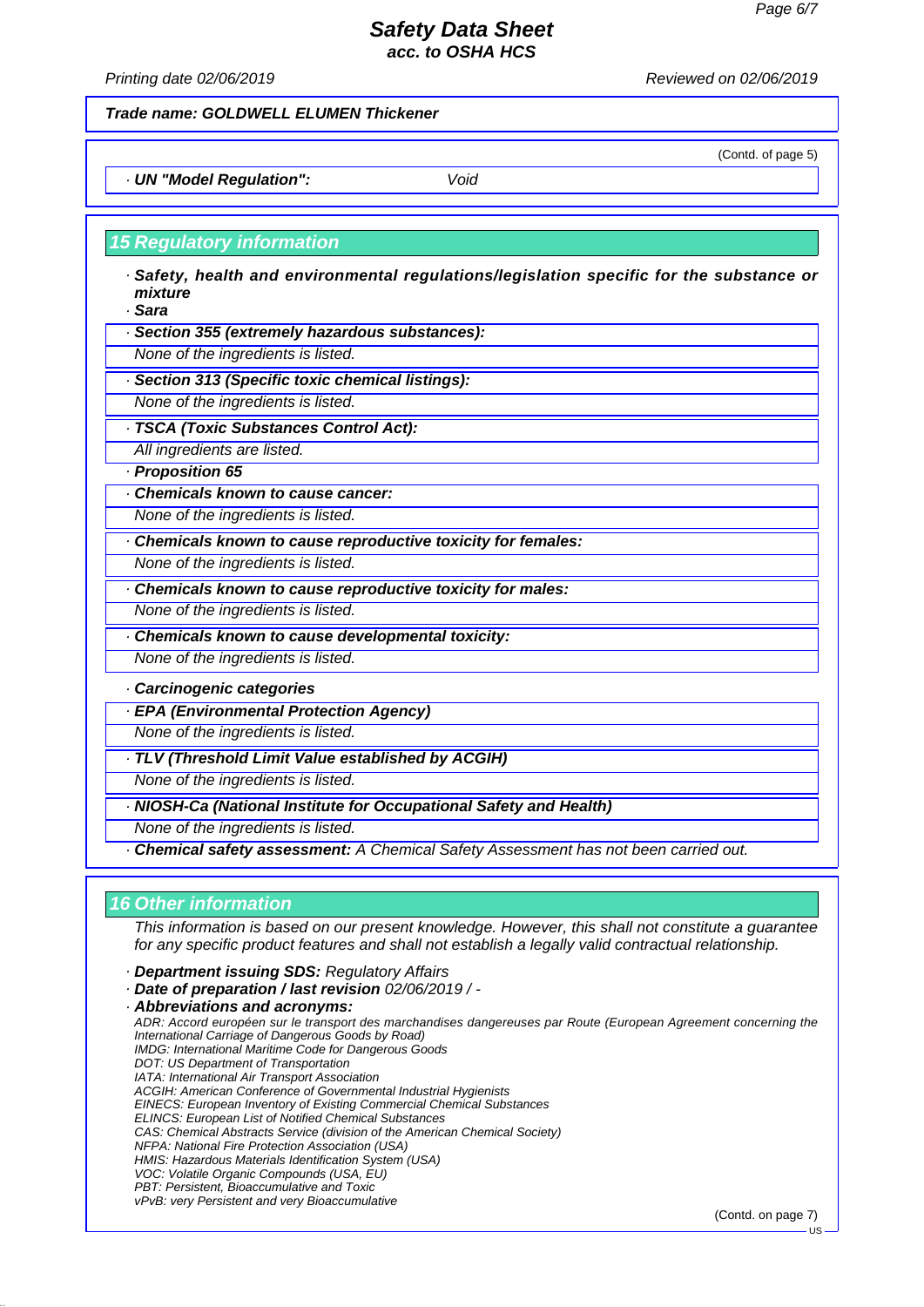*Printing date 02/06/2019 Reviewed on 02/06/2019*

## *Trade name: GOLDWELL ELUMEN Thickener*

*NIOSH: National Institute for Occupational Safety OSHA: Occupational Safety & Health TLV: Threshold Limit Value PEL: Permissible Exposure Limit REL: Recommended Exposure Limit*

(Contd. of page 6)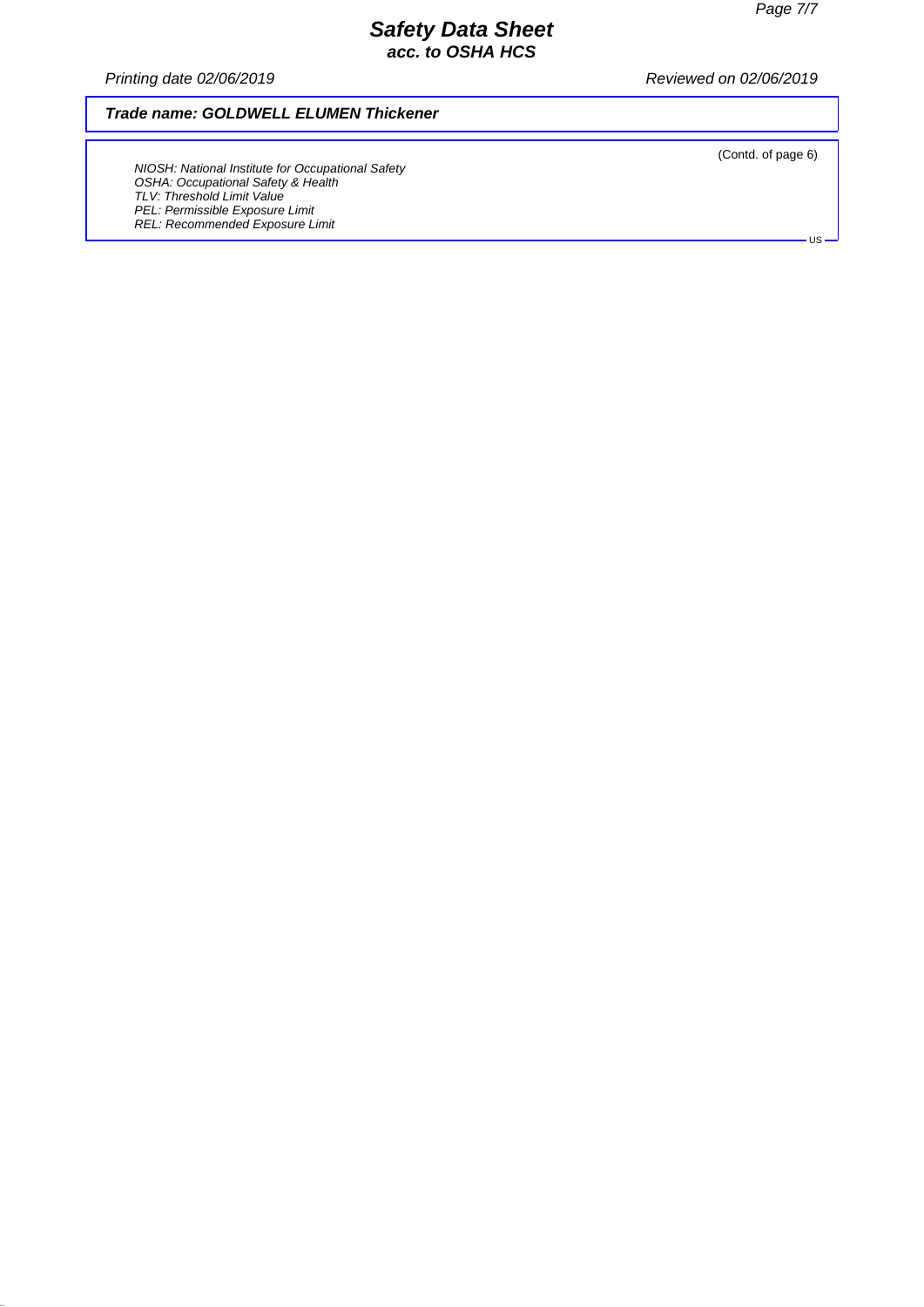

*Printing date 02/14/2019 Reviewed on 02/14/2019*

## *\* 1 Identification · Product identifier*

- *· Trade name: GOLDWELL ELUMEN PLAY Clear*
- *· Article number: 210928 120ml*
- *· Product category PC39 Cosmetics, personal care products*
- *· Application of the substance / the mixture Hair cosmetics*
- *· Manufacturer/Supplier: Kao USA Inc. 2535 Spring Grove Avenue Cincinnati, Ohio 45214 / USA KaoGermanySDS@kao.com*
- *· Information department: CHEMTREC*
- *· Emergency telephone number: CHEMTREC (US): (0800) 424-9300 CHEMTREC (Outside US): +1 (703) 527-3887 (24h)*

## *2 Hazard(s) identification*

## *· Classification of the substance or mixture*

*The product is not classified, according to the Globally Harmonized System (GHS).*

- *· Label elements*
- *· Hazard pictograms Void*
- *· Signal word Void*
- *· Hazard statements Void*
- *· Classification system:*
- *· NFPA ratings (scale 0 4)*



*Health = 0 Fire = 0 Reactivity = 0*

*· HMIS-ratings (scale 0 - 4)*

 HEALTH FIRE **REACTIVITY** 0  $\overline{10}$  $\overline{0}$ *Health = 0 Fire = 0 Reactivity = 0*

- *· Other hazards*
- *· Results of PBT and vPvB assessment*
- *· PBT: Not applicable.*
- *· vPvB: Not applicable.*

## *3 Composition/information on ingredients*

*· Chemical characterization: Mixtures*

*· Description: Mixture of the substances listed below with nonhazardous additions.*

*· Dangerous components: Void*

## *4 First-aid measures*

*· Description of first aid measures*

- *· General information: No special measures required.*
- *· After inhalation: Supply fresh air; consult doctor in case of complaints.*
- *· After skin contact: Generally the product does not irritate the skin.*

(Contd. on page 2)

US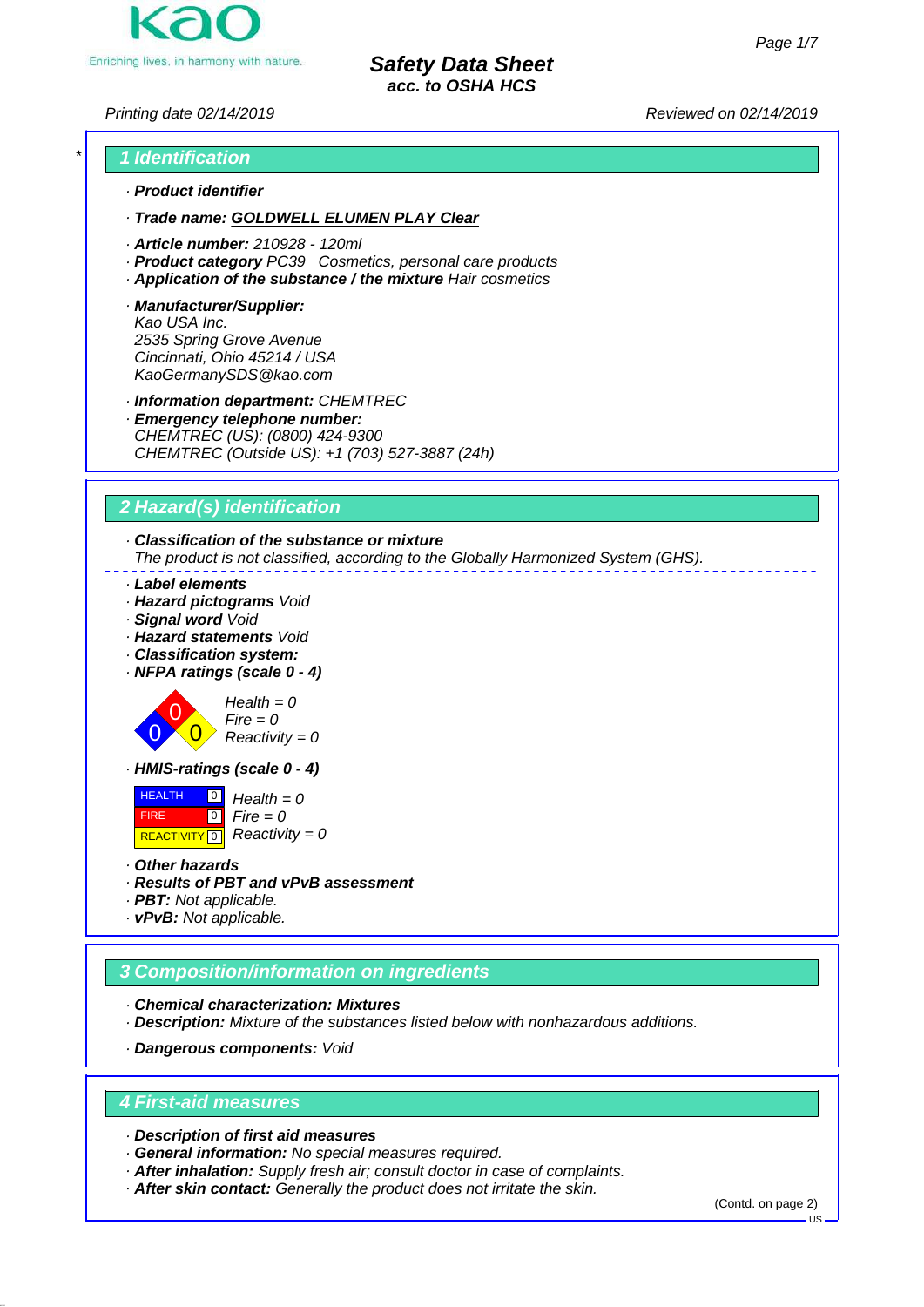(Contd. of page 1)

# *Safety Data Sheet*

*acc. to OSHA HCS*

*Printing date 02/14/2019 Reviewed on 02/14/2019*

#### *Trade name: GOLDWELL ELUMEN PLAY Clear*

- *· After eye contact: Rinse opened eye for several minutes under running water. · After swallowing:*
- *Do not induce vomiting; immediately call for medical help. If symptoms persist consult doctor.*
- *· Information for doctor: Treat symptomatically.*
- *· Most important symptoms and effects, both acute and delayed No further relevant information available.*
- *· Indication of any immediate medical attention and special treatment needed No further relevant information available.*

### *5 Fire-fighting measures*

- *· Extinguishing media*
- *· Suitable extinguishing agents: Use fire fighting measures that suit the environment.*
- *· Special hazards arising from the substance or mixture During heating or in case of fire poisonous gases are produced. Exposure to decomposition products may be a hazard to health No further relevant information available.*

## *· Advice for firefighters*

- *· Protective equipment:*
- *No special measures required. Mouth respiratory protective device.*
- *· Additional information*

*Fire residues and contaminated fire extinguishing water must be disposed of in accordance with local regulations.*

*Use water spray to cool unopened containers.*

*Prevent fire extinguishing water from contaminating surface water or the ground water system*

#### *6 Accidental release measures*

- *· Personal precautions, protective equipment and emergency procedures Mount respiratory protective device. Not required.*
- *· Environmental precautions: Do not allow to enter sewers/ surface or ground water.*
- *· Methods and material for containment and cleaning up: Pick up mechanically.*
- *· Reference to other sections See Section 7 for information on safe handling. See Section 8 for information on personal protection equipment. See Section 13 for disposal information.*

## *7 Handling and storage*

- *· Handling:*
- *· Precautions for safe handling No special measures required.*
- *· Information about protection against explosions and fires:*
- *Keep respiratory protective device available. No special measures required.*
- *· Conditions for safe storage, including any incompatibilities*
- *· Storage:*
- *· Requirements to be met by storerooms and receptacles: No special requirements.*
- *· Information about storage in one common storage facility: Not required.*
- *· Further information about storage conditions: None.*

*Keep receptacle tightly sealed. Keep container in a well-ventilated plase.*

(Contd. on page 3)

 $\overline{118}$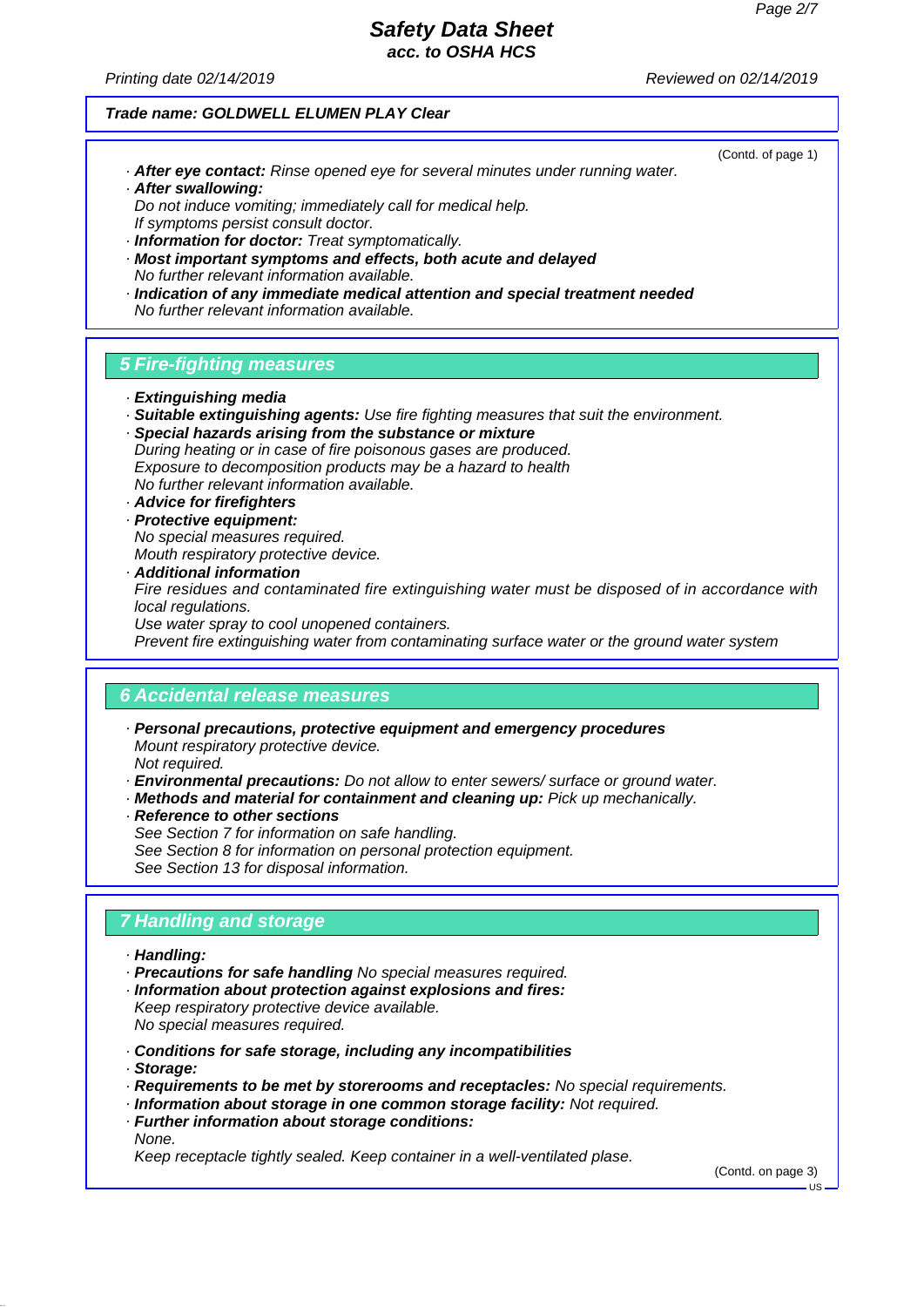*Printing date 02/14/2019 Reviewed on 02/14/2019*

*Trade name: GOLDWELL ELUMEN PLAY Clear*

*· Specific end use(s) No further relevant information available.*

(Contd. of page 2)

#### *8 Exposure controls/personal protection*

*· Additional information about design of technical systems: No further data; see item 7.*

- *· Control parameters*
- *· Components with limit values that require monitoring at the workplace:*

*The product does not contain any relevant quantities of materials with critical values that have to be monitored at the workplace.*

- *· Additional information: The lists that were valid during the creation were used as basis.*
- *· Exposure controls*
- *· Personal protective equipment:*
- *· General protective and hygienic measures:*
- *The usual precautionary measures for handling chemicals should be followed.*
- *· Breathing equipment:*
- *Not required.*

*In case of brief exposure or low pollution use respiratory filter device. In case of intensive or longer exposure use respiratory protective device that is independent of circulating air.*

*· Protection of hands:*



*Not required under normal conditions. The details concerned are recommendations. The glove material has to be impermeable and resistant to the product / the substance /*

*the preparation.*

*Due to missing tests no recommendation to the glove material can be given for the product/ the preparation/ the mixture.*

*Selection of the glove material on consideration of the penetration times, rates of diffusion and the degradation. - Please contact the glove supplier for futher information.*

#### *· Material of gloves*

*The selection of the suitable gloves does not only depend on the material, but also on further marks of quality and varies from manufacturer to manufacturer. As the product is a preparation of several substances, the resistance of the glove material can not be calculated in advance and has therefore to be checked prior to the application.*

*· Penetration time of glove material*

*The exact break through time has to be found out by the manufacturer of the protective gloves and has to be observed.*

*· Eye protection:*



*Not required under normal conditions If there is a risk of splashing: safety glasses*

| · Information on basic physical and chemical properties<br>· General Information<br>Appearance: |                 |  |
|-------------------------------------------------------------------------------------------------|-----------------|--|
| Form:                                                                                           | cream           |  |
| Color:                                                                                          | White           |  |
| · Odor:                                                                                         | Characteristic  |  |
| Odor threshold:                                                                                 | Not determined. |  |
| $\cdot$ pH-value at 20 °C (68 °F):                                                              | 4.8             |  |
| · Change in condition                                                                           |                 |  |
| <b>Melting point/Melting range:</b>                                                             | Undetermined.   |  |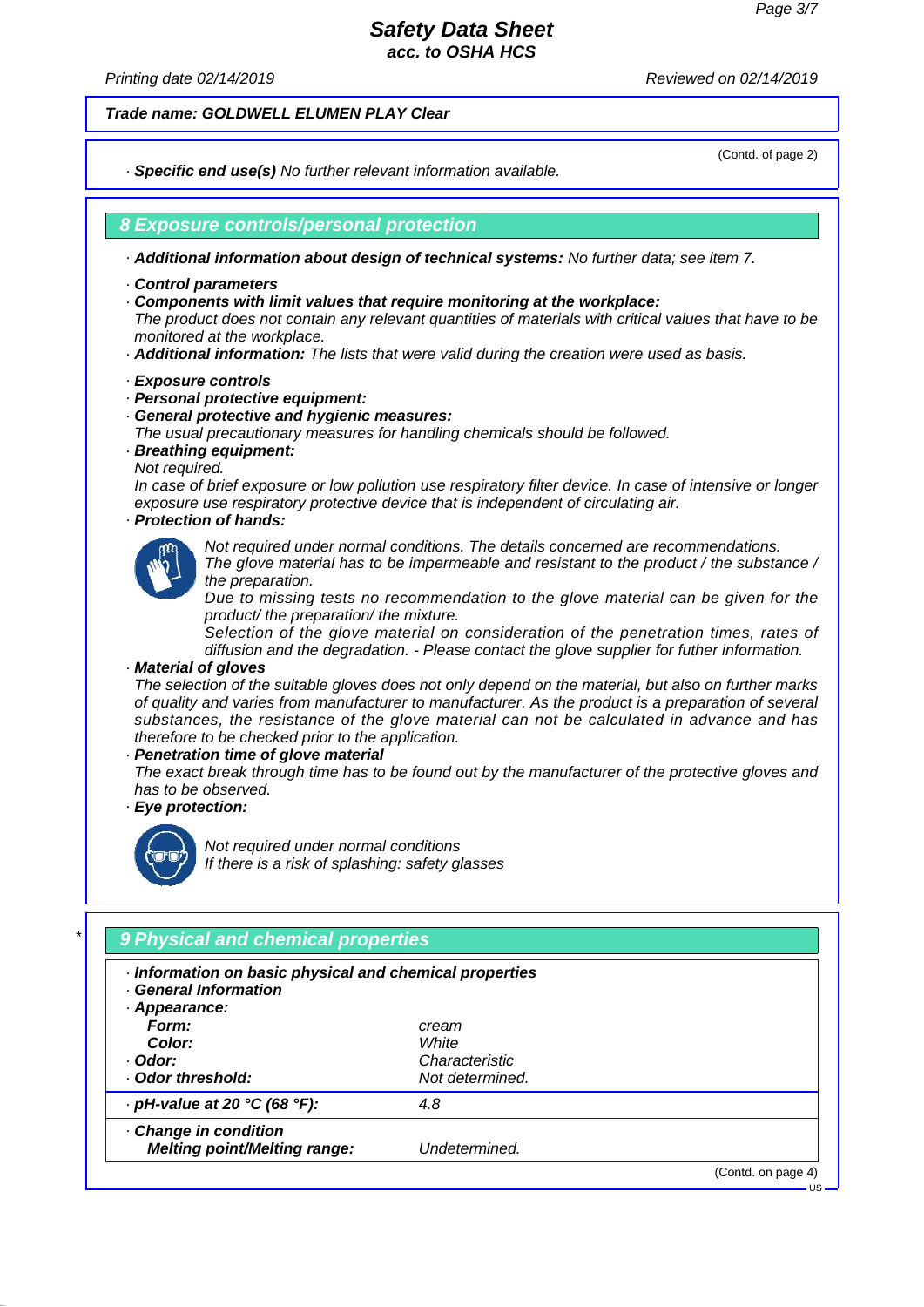*Printing date 02/14/2019 Reviewed on 02/14/2019*

### *Trade name: GOLDWELL ELUMEN PLAY Clear*

|                                                                                 | (Contd. of page 3)                                                       |
|---------------------------------------------------------------------------------|--------------------------------------------------------------------------|
| <b>Boiling point/Boiling range:</b>                                             | Undetermined.                                                            |
| · Flash point:                                                                  | Not applicable.                                                          |
| · Flammability (solid, gaseous):                                                | Not determined.                                                          |
| · Decomposition temperature:                                                    | Not determined.                                                          |
| · Auto igniting:                                                                | Product is not selfigniting.                                             |
| · Danger of explosion:                                                          | Product does not present an explosion hazard.                            |
| $\cdot$ Vapor pressure at 20 °C (68 °F):                                        | 23 hPa (17.3 mm Hg)                                                      |
| · Density:<br>· Relative density<br>· Vapor density<br>· Evaporation rate       | Not determined.<br>Not determined.<br>Not applicable.<br>Not applicable. |
| · Solubility in / Miscibility with<br>Water:                                    | Insoluble.                                                               |
| · Partition coefficient (n-octanol/water): Not determined.                      |                                                                          |
| · Viscosity:<br>Dynamic:<br>Kinematic:                                          | Not applicable.<br>Not applicable.                                       |
| · Solvent content:<br><b>Organic solvents:</b><br>Water:<br><b>VOC content:</b> | $0.0\%$<br>91.6%<br>0.00%                                                |
| Solids content:<br>Other information                                            | 100.0%<br>No further relevant information available.                     |

## *10 Stability and reactivity*

*· Reactivity*

*No dangerous reactions known if used as directed. No further relevant information available.*

- *· Chemical stability The product is stable under standard conditions.*
- *· Thermal decomposition / conditions to be avoided:*
- *No decomposition if used according to specifications.*
- *· Possibility of hazardous reactions No dangerous reactions known.*
- *· Conditions to avoid No further relevant information available.*
- *· Incompatible materials: No further relevant information available.*
- *· Hazardous decomposition products: No dangerous decomposition products known.*

## *11 Toxicological information*

- *· Information on toxicological effects*
- *· Acute toxicity:*
- *· Primary irritant effect:*
- *· on the skin: No irritant effect.*
- *· on the eye: No irritating effect.*
- *· Sensitization: No sensitizing effects known.*
- *· Additional toxicological information:*

*The product is not subject to classification according to internally approved calculation methods for preparations:*

(Contd. on page 5) US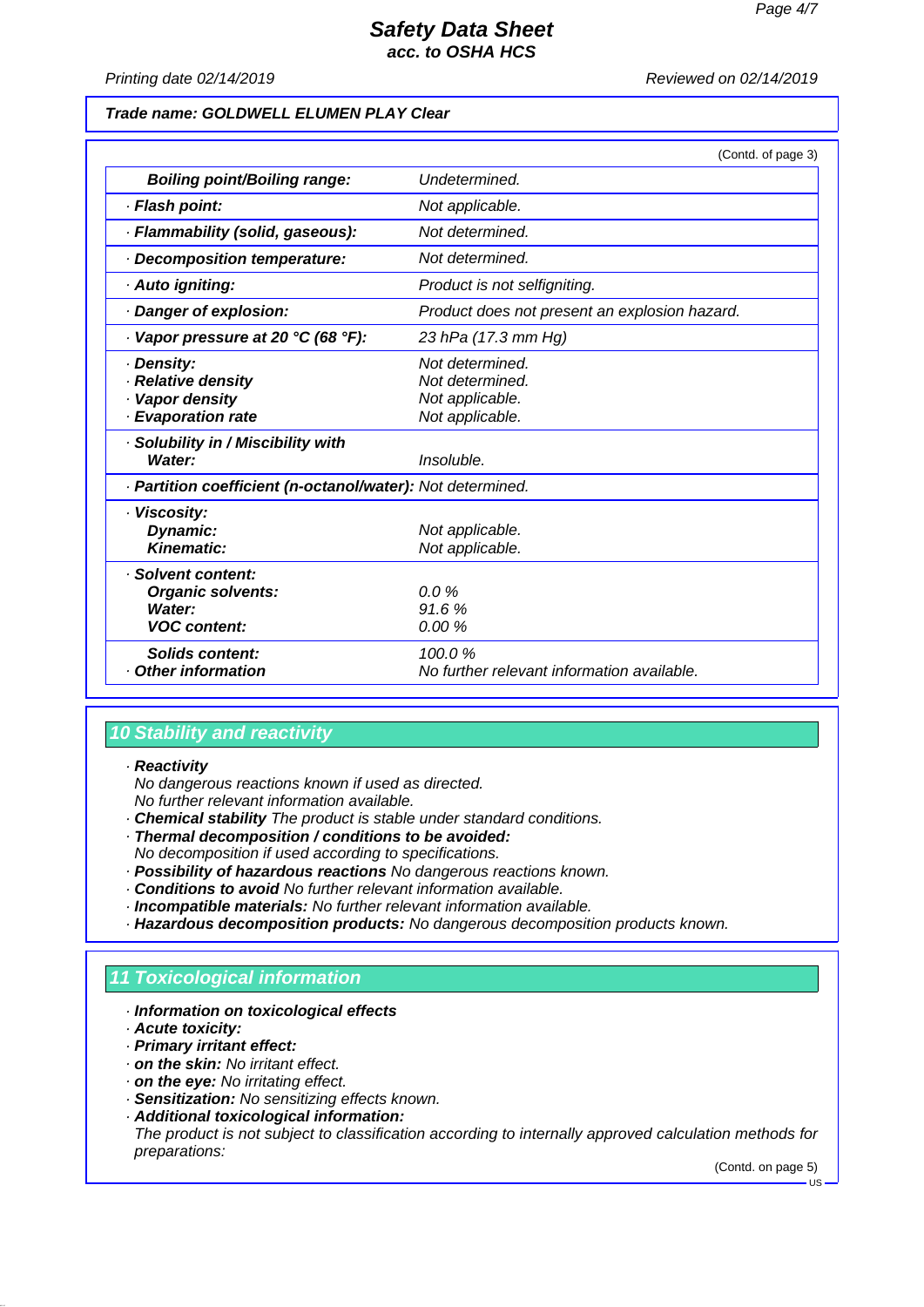*Printing date 02/14/2019 Reviewed on 02/14/2019*

#### *Trade name: GOLDWELL ELUMEN PLAY Clear*

(Contd. of page 4) *When used and handled according to specifications, the product does not have any harmful effects according to our experience and the information provided to us.*

*· Carcinogenic categories*

*· IARC (International Agency for Research on Cancer)*

*None of the ingredients is listed.*

*· NTP (National Toxicology Program)*

*None of the ingredients is listed.*

*· OSHA-Ca (Occupational Safety & Health Administration)*

*None of the ingredients is listed.*

## *12 Ecological information*

- *· Toxicity*
- *· Aquatic toxicity: No further relevant information available.*
- *· Persistence and degradability No further relevant information available.*
- *· Behavior in environmental systems:*
- *· Bioaccumulative potential No further relevant information available.*
- *· Mobility in soil No further relevant information available.*
- *· Additional ecological information:*

*· General notes:*

*Water hazard class 1 (Self-assessment): slightly hazardous for water*

*Do not allow undiluted product or large quantities of it to reach ground water, water course or sewage system.*

- *· Results of PBT and vPvB assessment*
- *· PBT: Not applicable.*
- *· vPvB: Not applicable.*
- *· Other adverse effects No further relevant information available.*

## *13 Disposal considerations*

*· Uncleaned packagings:*

*· Recommendation: Disposal must be made according to official regulations.*

## *\* 14 Transport information*

| <b>UN-Number</b><br>· DOT, ADR/RID/ADN, ADN, IMDG, IATA | Void            |                    |
|---------------------------------------------------------|-----------------|--------------------|
| · UN proper shipping name<br>· DOT<br>· ADN, IMDG, IATA | Void<br>Void    |                    |
| · Transport hazard class(es)                            |                 |                    |
| · DOT, ADR/RID/ADN, ADN, IMDG, IATA<br>· Class          | Void            |                    |
| · Packing group<br>· DOT, ADR/RID/ADN, IMDG, IATA       | Void            |                    |
| · Environmental hazards:                                | Not applicable. |                    |
| · Special precautions for user                          | Not applicable. |                    |
|                                                         |                 | (Contd. on page 6) |
|                                                         |                 |                    |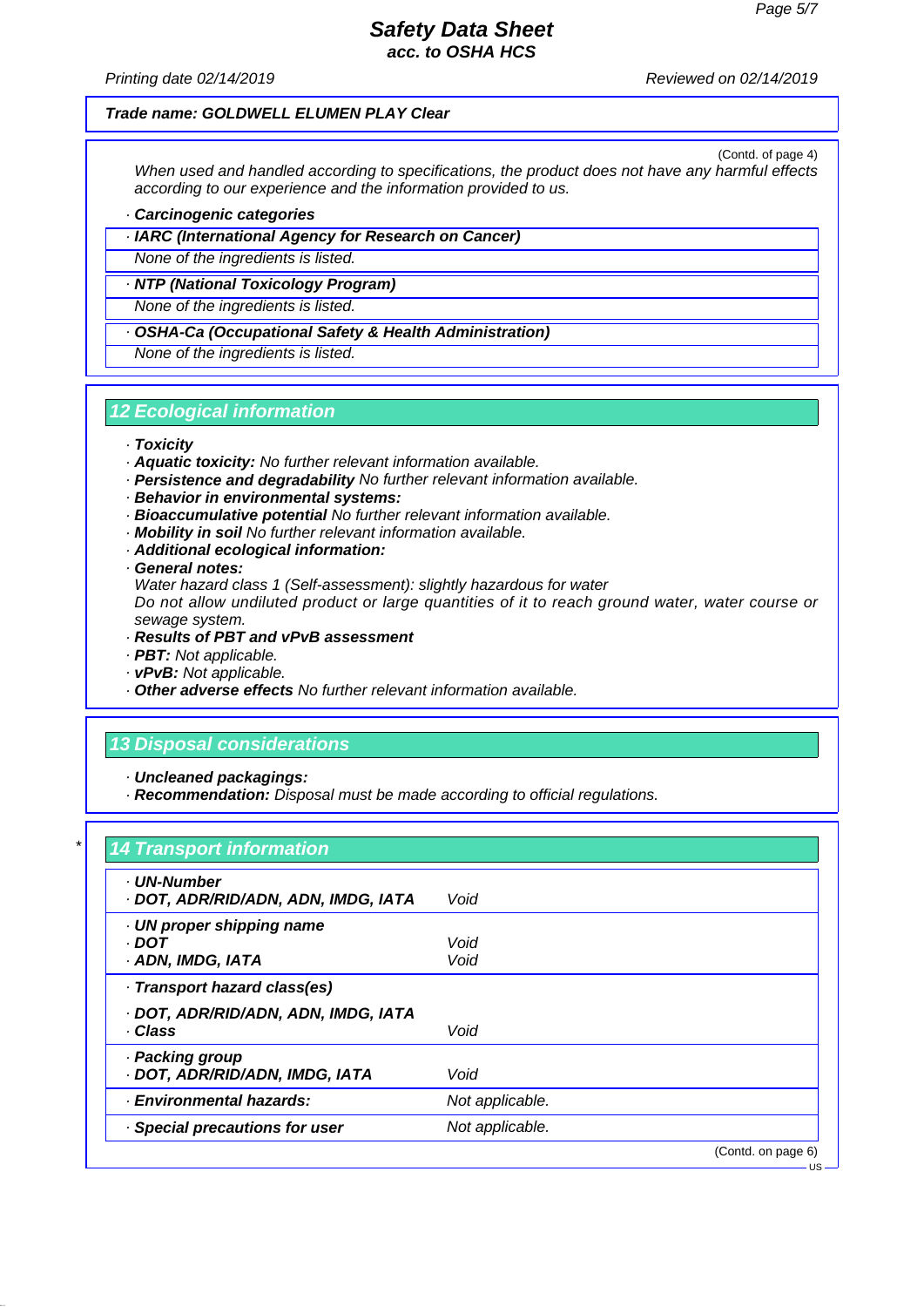(Contd. of page 5)

## *Safety Data Sheet acc. to OSHA HCS*

*Printing date 02/14/2019 Reviewed on 02/14/2019*

*Trade name: GOLDWELL ELUMEN PLAY Clear*

*· Transport in bulk according to Annex II of MARPOL73/78 and the IBC Code Not applicable.*

*· UN "Model Regulation": Void*

## *15 Regulatory information*

*· Safety, health and environmental regulations/legislation specific for the substance or mixture*

*· Sara*

*· Section 355 (extremely hazardous substances):*

*None of the ingredients is listed.*

*· Section 313 (Specific toxic chemical listings):*

*CAS: 122-99-6 2-Phenoxyethanol*

*· TSCA (Toxic Substances Control Act):*

*All ingredients are listed.*

*· Proposition 65*

*· Chemicals known to cause cancer:*

*None of the ingredients is listed.*

*· Chemicals known to cause reproductive toxicity for females:*

*None of the ingredients is listed.*

*· Chemicals known to cause reproductive toxicity for males:*

*None of the ingredients is listed.*

*· Chemicals known to cause developmental toxicity:*

*None of the ingredients is listed.*

*· Carcinogenic categories*

*· EPA (Environmental Protection Agency)*

*None of the ingredients is listed.*

*· TLV (Threshold Limit Value established by ACGIH)*

*None of the ingredients is listed.*

*· NIOSH-Ca (National Institute for Occupational Safety and Health)*

*None of the ingredients is listed.*

*· Chemical safety assessment: A Chemical Safety Assessment has not been carried out.*

## *16 Other information*

*This information is based on our present knowledge. However, this shall not constitute a guarantee for any specific product features and shall not establish a legally valid contractual relationship.*

*· Department issuing SDS: Regulatory Affairs*

*· Date of preparation / last revision 02/14/2019 / 1*

*· Abbreviations and acronyms:*

*ADR: Accord européen sur le transport des marchandises dangereuses par Route (European Agreement concerning the International Carriage of Dangerous Goods by Road) IMDG: International Maritime Code for Dangerous Goods DOT: US Department of Transportation IATA: International Air Transport Association ACGIH: American Conference of Governmental Industrial Hygienists EINECS: European Inventory of Existing Commercial Chemical Substances ELINCS: European List of Notified Chemical Substances CAS: Chemical Abstracts Service (division of the American Chemical Society) NFPA: National Fire Protection Association (USA) HMIS: Hazardous Materials Identification System (USA)*

(Contd. on page 7)

US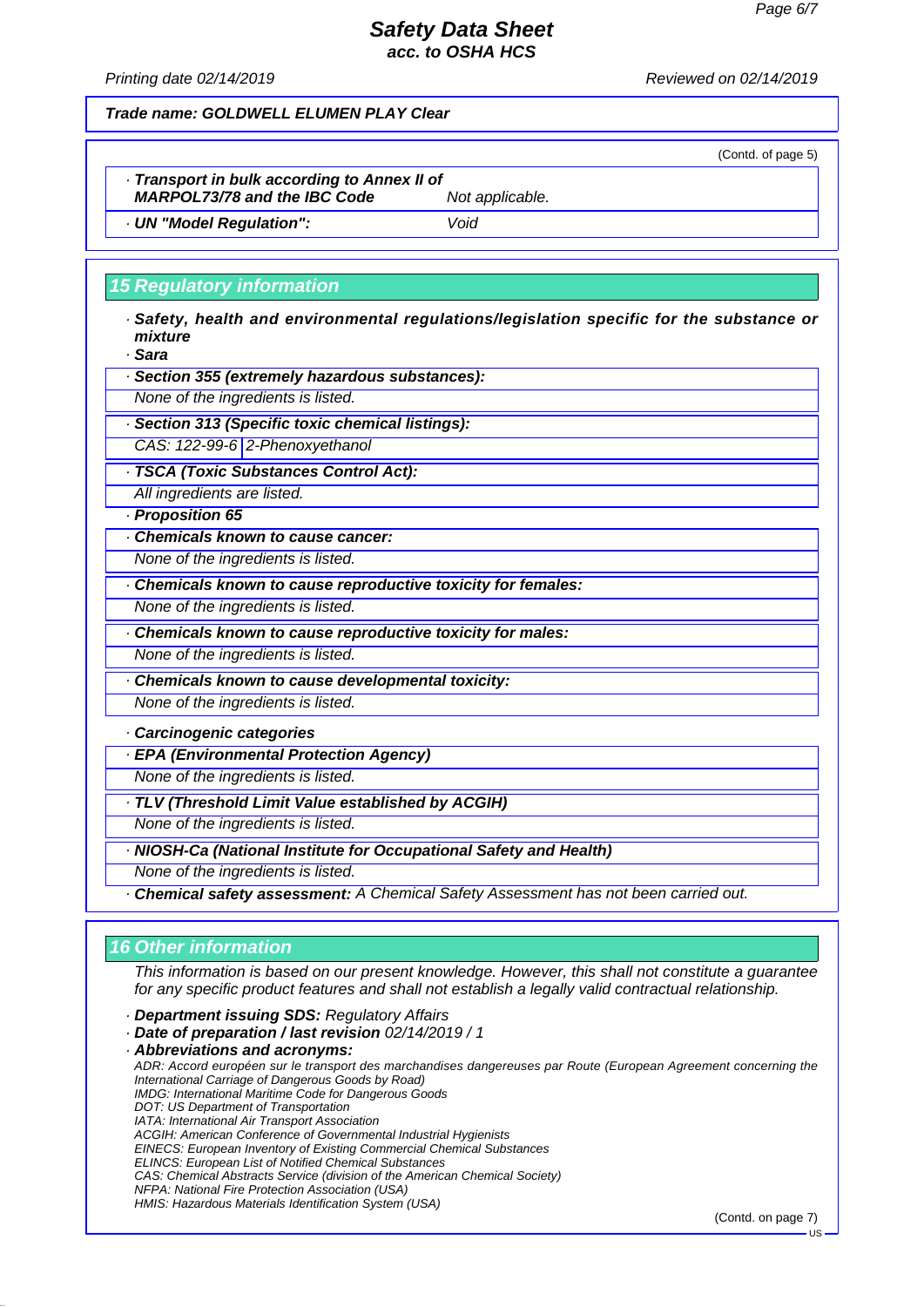*Printing date 02/14/2019 Reviewed on 02/14/2019*

## *Trade name: GOLDWELL ELUMEN PLAY Clear*

(Contd. of page 6)

US

*VOC: Volatile Organic Compounds (USA, EU) PBT: Persistent, Bioaccumulative and Toxic vPvB: very Persistent and very Bioaccumulative NIOSH: National Institute for Occupational Safety OSHA: Occupational Safety & Health TLV: Threshold Limit Value PEL: Permissible Exposure Limit REL: Recommended Exposure Limit · \* Data compared to the previous version altered.*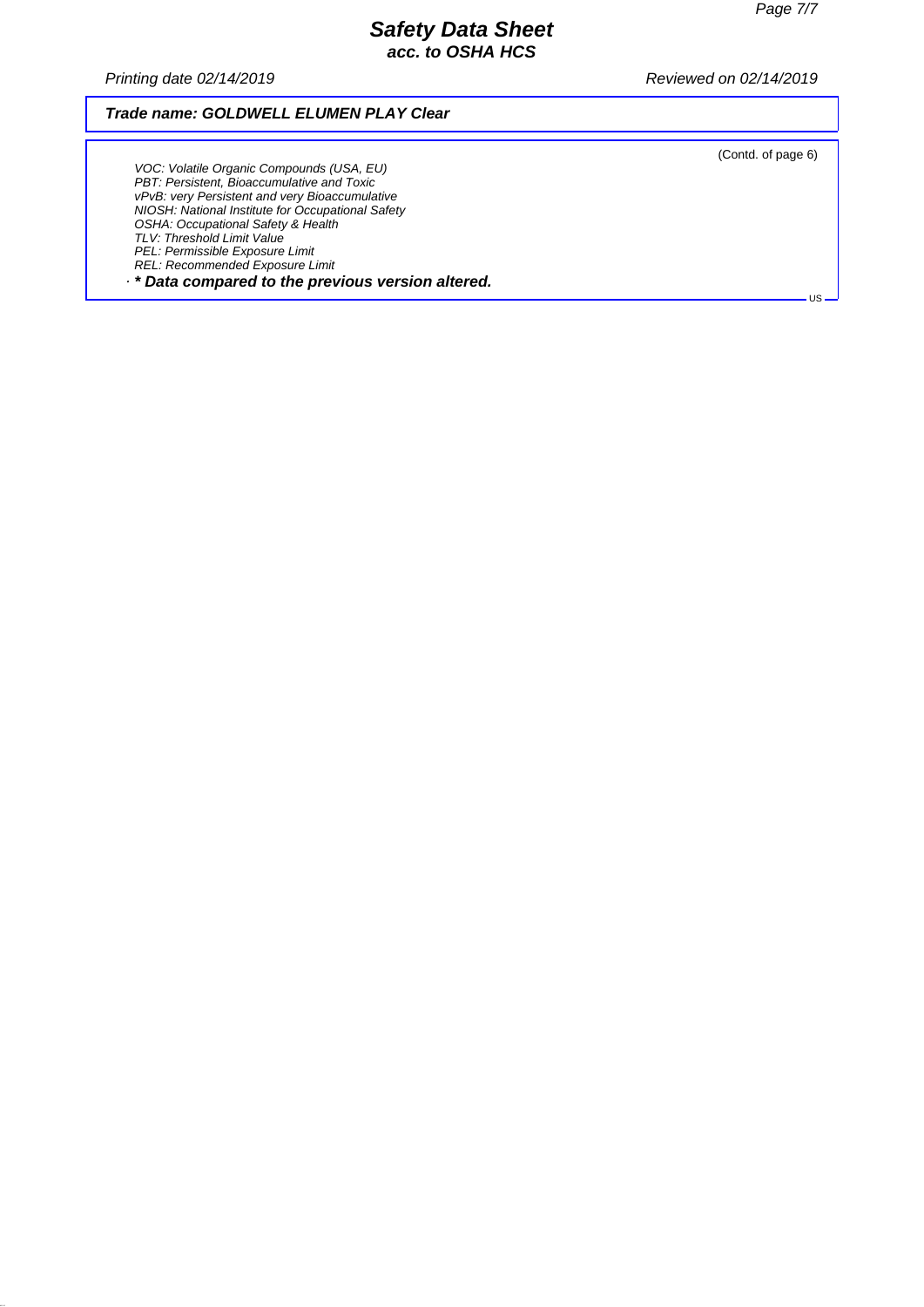

*Printing date 03/08/2021 Reviewed on 03/08/2021*

# *1 Identification*

# *ꞏ Product identifier*

*ꞏ Trade name: GOLDWELL LIGHT DIMENSIONS ELUMEN COLOR AS@9*

- *ꞏ Article number: 210952 200ml*
- *ꞏ Product category PC39 Cosmetics, personal care products*
- *ꞏ Application of the substance / the mixture Hair cosmetics*

#### *ꞏ Manufacturer/Supplier: Kao USA Inc. 2535 Spring Grove Avenue Cincinnati, Ohio 45214 / USA KaoGermanySDS@kao.com*

*ꞏ Information department: CHEMTREC*

*ꞏ Emergency telephone number: CHEMTREC (US): (0800) 424-9300 CHEMTREC (Outside US): +1 (703) 527-3887 (24h)*

## *2 Hazard(s) identification*

## *ꞏ Classification of the substance or mixture*

*Skin Irrit. 2 H315 Causes skin irritation.*

*Eye Dam. 1 H318 Causes serious eye damage.*

*ꞏ Label elements*

## *ꞏ Hazard pictograms*



*ꞏ Signal word Danger*

| · Hazard-determining components of labeling:<br>$L-(+)$ -lactic acid                               |
|----------------------------------------------------------------------------------------------------|
| · Hazard statements                                                                                |
| H315 Causes skin irritation.                                                                       |
| H318 Causes serious eye damage.                                                                    |
| $\cdot$ Precautionary statements                                                                   |
| Wash thoroughly after handling.<br>P264                                                            |
| P280<br>Wear protective gloves / eye protection / face protection.                                 |
| If on skin: Wash with plenty of water.<br>P302+P352                                                |
| P305+P351+P338 If in eyes: Rinse cautiously with water for several minutes. Remove contact lenses, |
| if present and easy to do. Continue rinsing.                                                       |
| Immediately call a poison center/doctor.<br>P310                                                   |
| P321<br>Specific treatment (see on this label).                                                    |
| Take off contaminated clothing and wash it before reuse.<br>P362+P364                              |
| If skin irritation occurs: Get medical advice/attention.<br>P332+P313                              |
| $\cdot$ Classification system:                                                                     |
| $\cdot$ NFPA ratings (scale 0 - 4)                                                                 |
| $Health = 3$<br>$Fire = 0$<br>$Reactivity = 0$                                                     |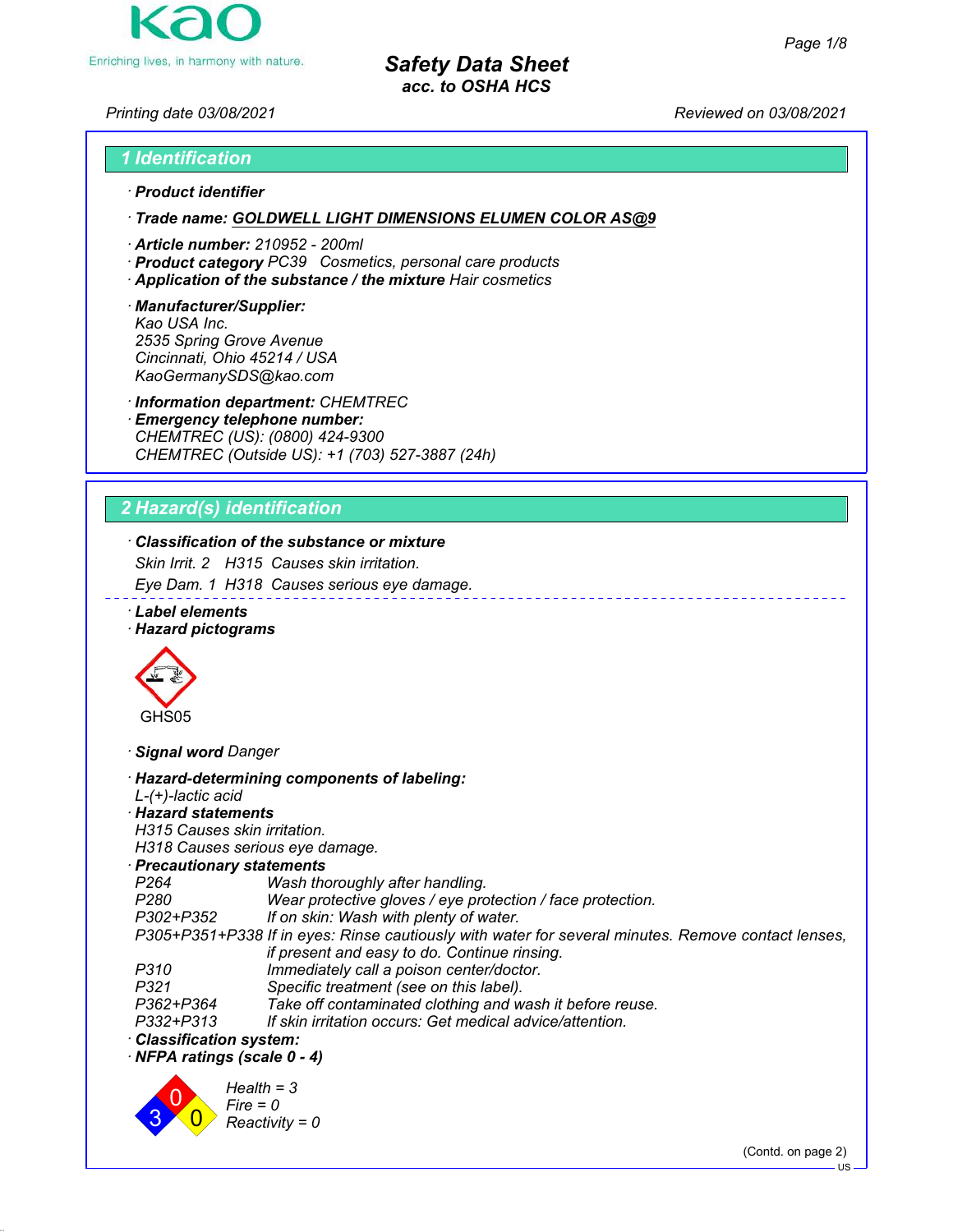*Printing date 03/08/2021 Reviewed on 03/08/2021*

## *Trade name: GOLDWELL LIGHT DIMENSIONS ELUMEN COLOR AS@9*

(Contd. of page 1)

*ꞏ HMIS-ratings (scale 0 - 4)*



*Fire = 0*

*ꞏ Other hazards*

*ꞏ Results of PBT and vPvB assessment*

- *ꞏ PBT: Not applicable.*
- *ꞏ vPvB: Not applicable.*

## *3 Composition/information on ingredients*

#### *ꞏ Chemical characterization: Mixtures*

*ꞏ Description: Mixture of the substances listed below with nonhazardous additions.*

| · Dangerous components: |                                                         |              |
|-------------------------|---------------------------------------------------------|--------------|
|                         | CAS: 108-32-7 Propylene carbonate                       | 20-25%       |
|                         | $\overline{\langle}$ Eye Irrit. 2A, H319                |              |
| CAS: 64-17-5 Ethanol    |                                                         | $2.5 - 10\%$ |
|                         | $\otimes$ Flam. Lig. 2, H225                            |              |
|                         | CAS: 79-33-4 $\vert$ L-(+)-lactic acid                  | ≥3-<5%       |
|                         | $\leftrightarrow$ Skin Corr. 1A, H314; Eye Dam. 1, H318 |              |

## *4 First-aid measures*

*ꞏ Description of first aid measures*

- *ꞏ General information: No special measures required.*
- *ꞏ After inhalation: In case of unconsciousness place patient stably in side position for transportation.*
- *ꞏ After skin contact: Immediately wash with water and soap and rinse thoroughly.*
- *ꞏ After eye contact: Rinse opened eye for several minutes under running water.*
- *ꞏ After swallowing: If symptoms persist consult doctor.*
- *ꞏ Information for doctor: Treat symptomatically.*
- *ꞏ Most important symptoms and effects, both acute and delayed No further relevant information available.*
- *ꞏ Indication of any immediate medical attention and special treatment needed No further relevant information available.*

## *5 Fire-fighting measures*

- *ꞏ Extinguishing media*
- *ꞏ Suitable extinguishing agents: Use fire fighting measures that suit the environment.*
- *ꞏ Special hazards arising from the substance or mixture*
- *Formation of toxic gases is possible during heating or in case of fire.*
- *ꞏ Advice for firefighters*
- *ꞏ Protective equipment: Mouth respiratory protective device. Do not inhale explosion gases or combustion gases.*
- *Wear fully protective suit.*
- *ꞏ Additional information Dispose of fire debris and contaminated fire fighting water in accordance with official regulations.*

(Contd. on page 3)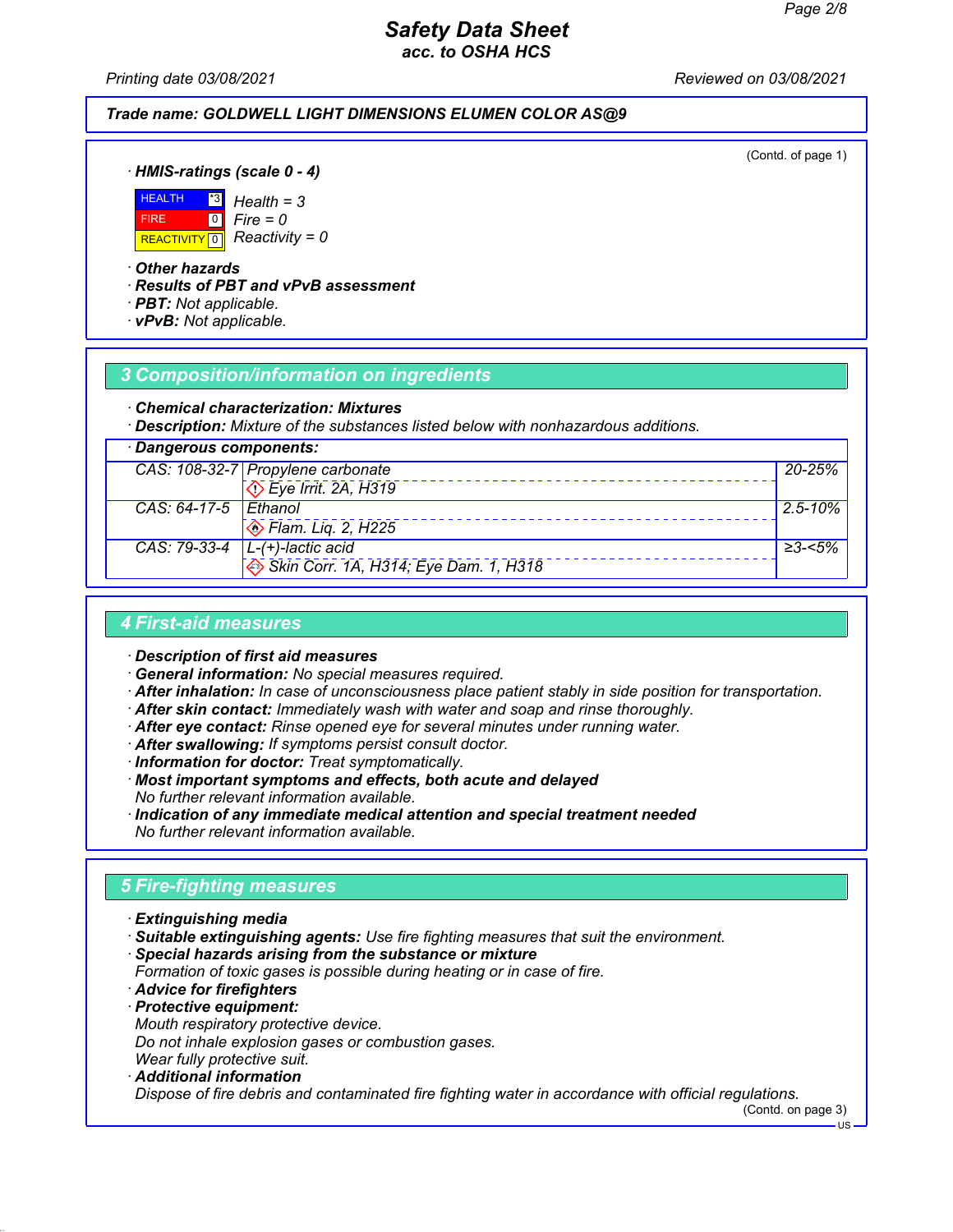*Printing date 03/08/2021 Reviewed on 03/08/2021*

### *Trade name: GOLDWELL LIGHT DIMENSIONS ELUMEN COLOR AS@9*

(Contd. of page 2)

*Collect contaminated fire fighting water separately. It must not enter the sewage system.*

#### *6 Accidental release measures*

- *ꞏ Personal precautions, protective equipment and emergency procedures Wear protective equipment. Keep unprotected persons away.*
- *ꞏ Environmental precautions: Dilute with plenty of water. Do not allow to penetrate the ground/soil. ꞏ Methods and material for containment and cleaning up: Use neutralizing agent. Dispose contaminated material as waste according to item 13. Absorb liquid components with liquid-binding material. ꞏ Reference to other sections*
- *See Section 7 for information on safe handling. See Section 8 for information on personal protection equipment. See Section 13 for disposal information.*

## *7 Handling and storage*

*ꞏ Handling:*

- *ꞏ Precautions for safe handling Ensure good ventilation/exhaustion at the workplace. ꞏ Information about protection against explosions and fires: No special measures required.*
- *ꞏ Conditions for safe storage, including any incompatibilities*
- *ꞏ Storage:*
- *ꞏ Requirements to be met by storerooms and receptacles: Store only in the original receptacle.*
- *ꞏ Information about storage in one common storage facility: Not required.*
- *ꞏ Further information about storage conditions:*
- *Store in cool, dry conditions in well sealed receptacles.*
- *ꞏ Specific end use(s) No further relevant information available.*

### *8 Exposure controls/personal protection*

*ꞏ Additional information about design of technical systems: No further data; see item 7.*

- *ꞏ Control parameters*
- *ꞏ Components with limit values that require monitoring at the workplace: Not required.*
- *ꞏ Additional information: The lists that were valid during the creation were used as basis.*

- *ꞏ Personal protective equipment:*
- *ꞏ General protective and hygienic measures: Immediately remove all soiled and contaminated clothing. Wash hands before breaks and at the end of work. Avoid contact with the skin. Avoid contact with the eyes. ꞏ Breathing equipment: Not required.*

(Contd. on page 4)

*ꞏ Exposure controls*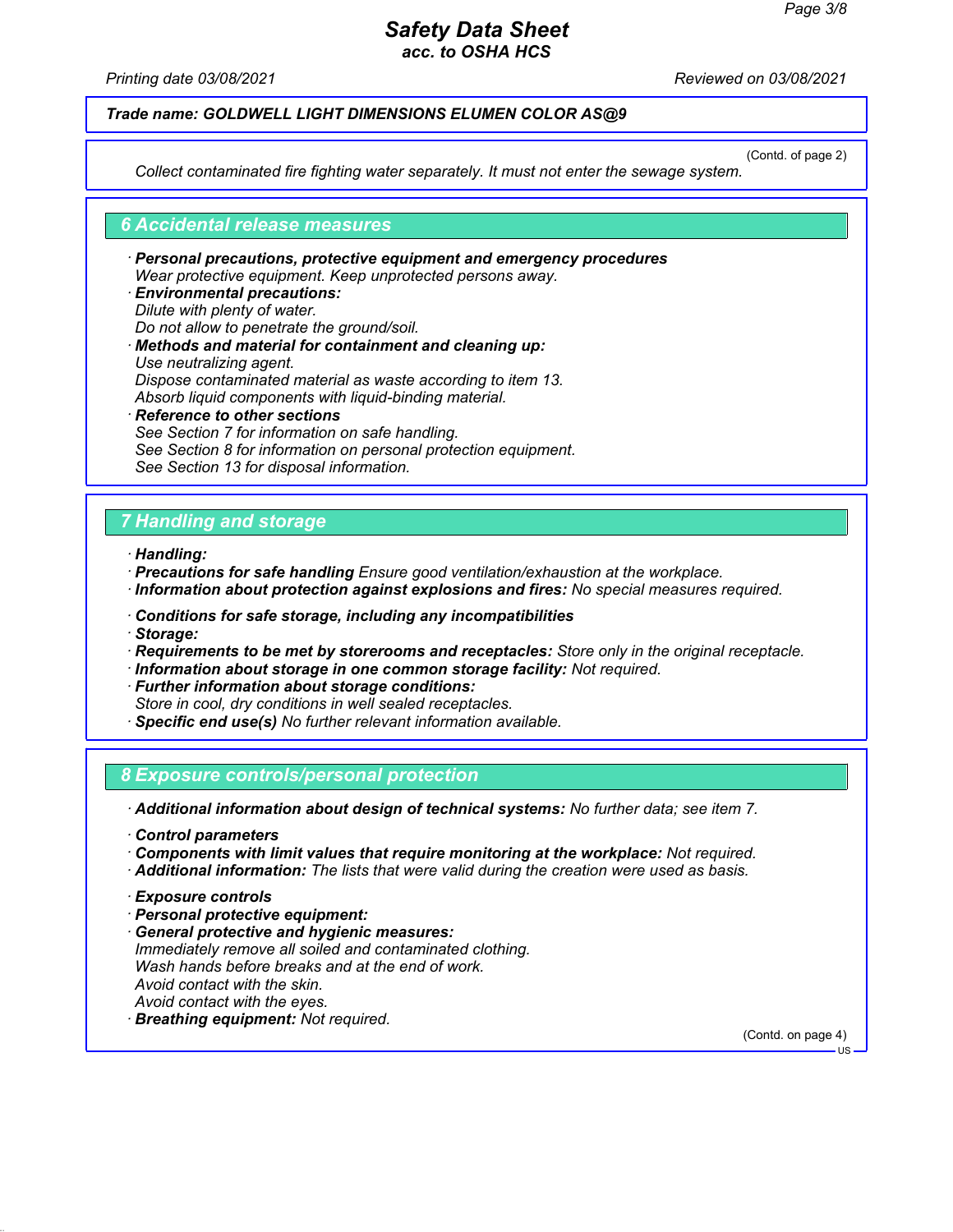*Printing date 03/08/2021 Reviewed on 03/08/2021*

## *Trade name: GOLDWELL LIGHT DIMENSIONS ELUMEN COLOR AS@9*

(Contd. of page 3)

US

*ꞏ Protection of hands:*



*Protective gloves*

*Check protective gloves prior to each use for their proper condition.*

*The glove material has to be impermeable and resistant to the product/ the substance/ the preparation. ꞏ Material of gloves*

*The selection of the suitable gloves does not only depend on the material, but also on further marks of quality and varies from manufacturer to manufacturer. As the product is a preparation of several substances, the resistance of the glove material can not be calculated in advance and has therefore to be checked prior to the application.*

#### *ꞏ Penetration time of glove material*

*The exact break through time has to be found out by the manufacturer of the protective gloves and has to be observed.*

*ꞏ Eye protection:*



*Goggles recommended during refilling.*

| Information on basic physical and chemical properties |                                                   |
|-------------------------------------------------------|---------------------------------------------------|
| $\cdot$ General Information                           |                                                   |
| · Appearance:                                         |                                                   |
| Form:<br>Color:                                       | <b>Viscous</b>                                    |
| · Odor:                                               | Different according to coloring<br>Characteristic |
| Odor threshold:                                       | Not determined.                                   |
| $\cdot$ pH-value at 20 °C (68 °F):                    | 2.7                                               |
| <b>Change in condition</b>                            |                                                   |
| <b>Melting point/Melting range:</b>                   | Undetermined.                                     |
| <b>Boiling point/Boiling range:</b>                   | Undetermined.                                     |
| · Flash point:                                        | Not applicable.                                   |
| · Flammability (solid, gaseous):                      | Not applicable.                                   |
| · Decomposition temperature:                          | Not determined.                                   |
| · Auto igniting:                                      | Product is not selfigniting.                      |
| Danger of explosion:                                  | Product does not present an explosion hazard.     |
| $\cdot$ Vapor pressure at 20 °C (68 °F):              | 23 hPa (17.3 mm Hg)                               |
| $\cdot$ Density at 20 °C (68 °F):                     | 1.06 g/cm <sup>3</sup> (8.8457 lbs/gal)           |
| Relative density                                      | Not determined.                                   |
| · Vapor density                                       | Not determined.                                   |
| · Evaporation rate                                    | Not determined.                                   |
| · Solubility in / Miscibility with                    |                                                   |
| Water:                                                | Fully miscible.                                   |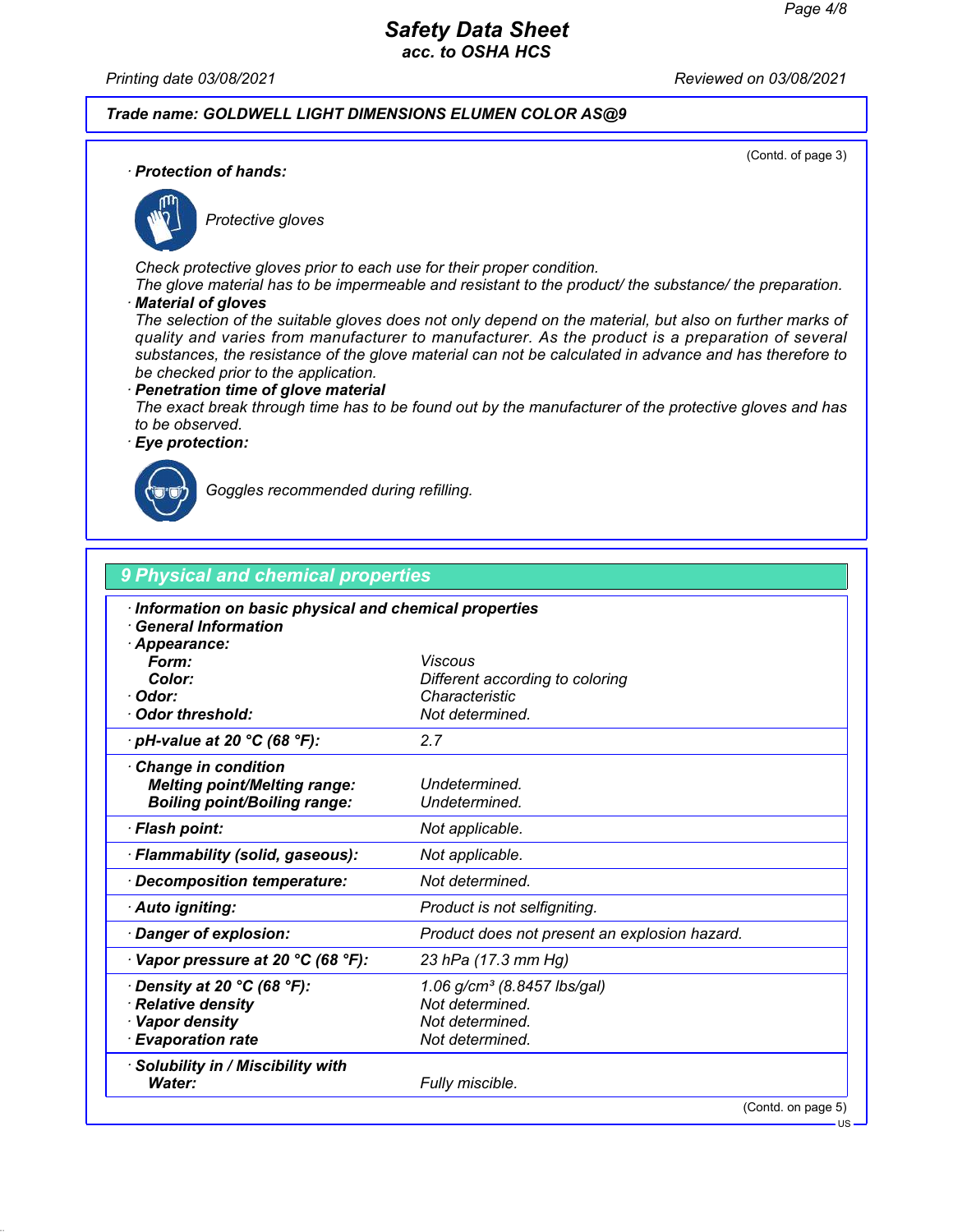US

## *Safety Data Sheet acc. to OSHA HCS*

*Printing date 03/08/2021 Reviewed on 03/08/2021*

### *Trade name: GOLDWELL LIGHT DIMENSIONS ELUMEN COLOR AS@9*

|                                                            |                                            | (Contd. of page $4$ ) |  |  |
|------------------------------------------------------------|--------------------------------------------|-----------------------|--|--|
| · Partition coefficient (n-octanol/water): Not determined. |                                            |                       |  |  |
| · Viscosity:                                               |                                            |                       |  |  |
| Dynamic at 20 $^{\circ}$ C (68 $^{\circ}$ F):              | 32,500 mPas                                |                       |  |  |
| <b>Kinematic:</b>                                          | Not determined.                            |                       |  |  |
| · Solvent content:                                         |                                            |                       |  |  |
| <b>Organic solvents:</b>                                   | 5.3%                                       |                       |  |  |
| Water:                                                     | 62.1%                                      |                       |  |  |
| <b>VOC content:</b>                                        | 5.30%                                      |                       |  |  |
| <b>Solids content:</b>                                     | 4.9%                                       |                       |  |  |
| Other information                                          | No further relevant information available. |                       |  |  |

## *10 Stability and reactivity*

#### *ꞏ Reactivity*

*No dangerous reactions known if used as directed.*

- *No further relevant information available.*
- *ꞏ Chemical stability The product is stable under standard conditions.*
- *ꞏ Thermal decomposition / conditions to be avoided:*
- *No decomposition if used according to specifications.*
- *ꞏ Possibility of hazardous reactions No dangerous reactions known.*
- *ꞏ Conditions to avoid No further relevant information available.*
- *ꞏ Incompatible materials: No further relevant information available.*
- *ꞏ Hazardous decomposition products: No dangerous decomposition products known.*

## *11 Toxicological information*

*ꞏ Information on toxicological effects*

*ꞏ Acute toxicity:*

#### *ꞏ LD/LC50 values that are relevant for classification:*

#### *CAS: 79-33-4 L-(+)-lactic acid*

*Oral LD50 3,543 mg/kg (rat)*

#### *ꞏ Primary irritant effect:*

- *ꞏ on the skin: Irritant to skin and mucous membranes.*
- *ꞏ on the eye: Strong irritant with the danger of severe eye injury.*
- *ꞏ Sensitization: No sensitizing effects known.*
- *ꞏ Additional toxicological information:*

*The product shows the following dangers according to internally approved calculation methods for preparations:*

*When used and handled according to specifications, the product does not have any harmful effects according to our experience and the information provided to us. Irritant*

*ꞏ Carcinogenic categories*

| · IARC (International Agency for Research on Cancer) |  |                    |
|------------------------------------------------------|--|--------------------|
| $CAS: 64-17-5$ Ethanol                               |  |                    |
| $CAS: 91-64-5$ Coumarin                              |  |                    |
| CAS: 97-53-0 Eugenol                                 |  |                    |
|                                                      |  | (Contd. on page 6) |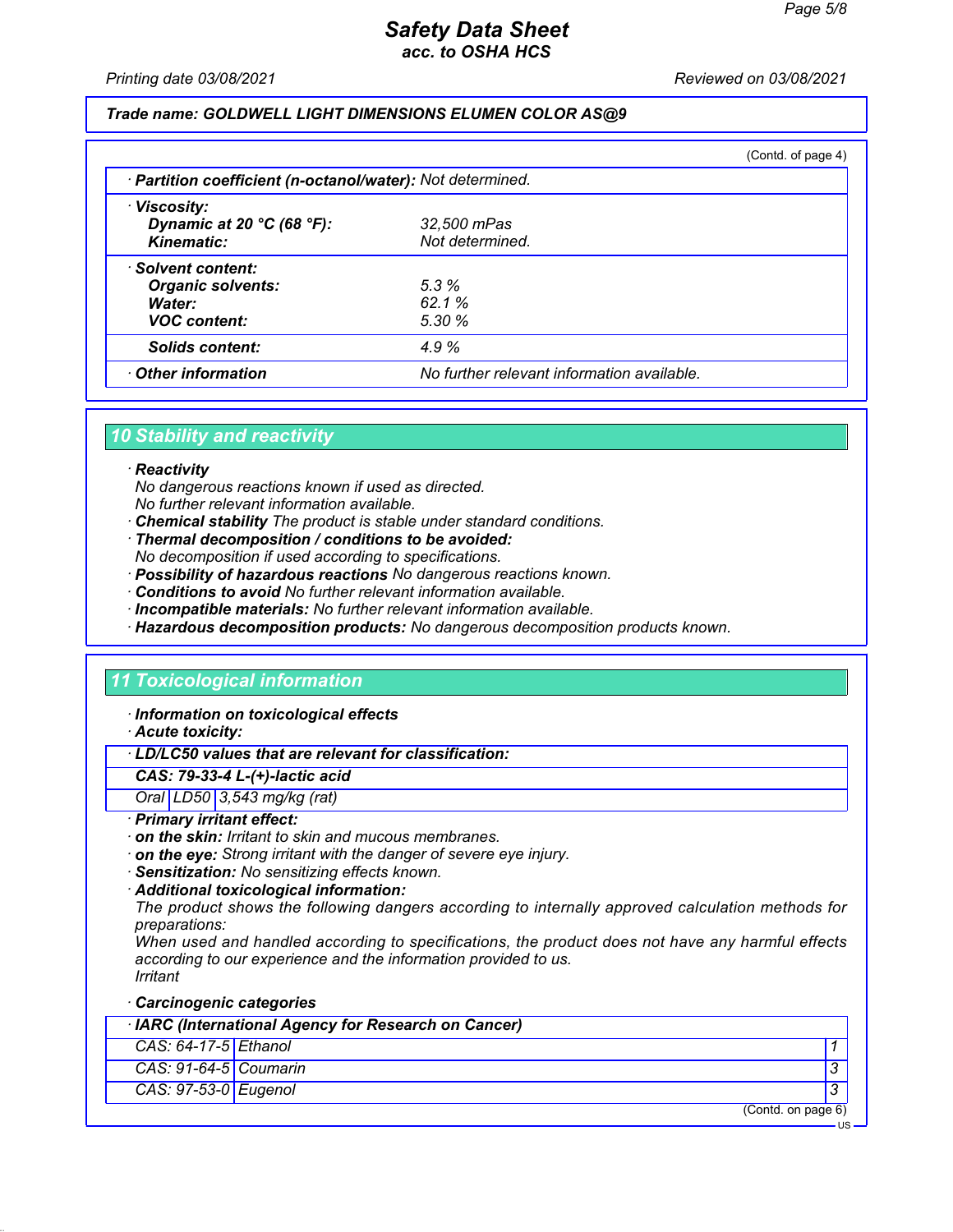*Printing date 03/08/2021 Reviewed on 03/08/2021*

*Trade name: GOLDWELL LIGHT DIMENSIONS ELUMEN COLOR AS@9*

(Contd. of page 5)

US

## *ꞏ NTP (National Toxicology Program)*

*None of the ingredients is listed.*

### *ꞏ OSHA-Ca (Occupational Safety & Health Administration)*

*None of the ingredients is listed.*

## *12 Ecological information*

#### *ꞏ Toxicity*

- *ꞏ Aquatic toxicity: No further relevant information available.*
- *ꞏ Persistence and degradability No further relevant information available.*
- *ꞏ Behavior in environmental systems:*
- *ꞏ Bioaccumulative potential No further relevant information available.*
- *ꞏ Mobility in soil No further relevant information available.*
- *ꞏ Additional ecological information:*
- *ꞏ General notes:*

*Water hazard class 1 (Self-assessment): slightly hazardous for water*

*Do not allow undiluted product or large quantities of it to reach ground water, water course or sewage system.*

*Must not reach bodies of water or drainage ditch undiluted or unneutralized.*

- *ꞏ Results of PBT and vPvB assessment*
- *ꞏ PBT: Not applicable.*
- *ꞏ vPvB: Not applicable.*
- *ꞏ Other adverse effects No further relevant information available.*

## *13 Disposal considerations*

*ꞏ Uncleaned packagings:*

- *ꞏ Recommendation: Disposal must be made according to official regulations.*
- *ꞏ Recommended cleansing agent: Water, if necessary with cleansing agents.*

## *14 Transport information*

| · UN-Number<br>· DOT, ADR/RID/ADN, IMDG, IATA                                       | Void            |                    |
|-------------------------------------------------------------------------------------|-----------------|--------------------|
| · UN proper shipping name<br>DOT, IMDG, IATA                                        | Void            |                    |
| Transport hazard class(es)                                                          |                 |                    |
| · DOT, ADR/RID/ADN, ADN, IMDG, IATA<br>∙ Class                                      | Void            |                    |
| · Packing group<br>· DOT, ADR/RID/ADN, IMDG, IATA                                   | Void            |                    |
| · Environmental hazards:                                                            | Not applicable. |                    |
| · Special precautions for user                                                      | Not applicable. |                    |
| · Transport in bulk according to Annex II of<br><b>MARPOL73/78 and the IBC Code</b> | Not applicable. |                    |
|                                                                                     |                 | (Contd. on page 7) |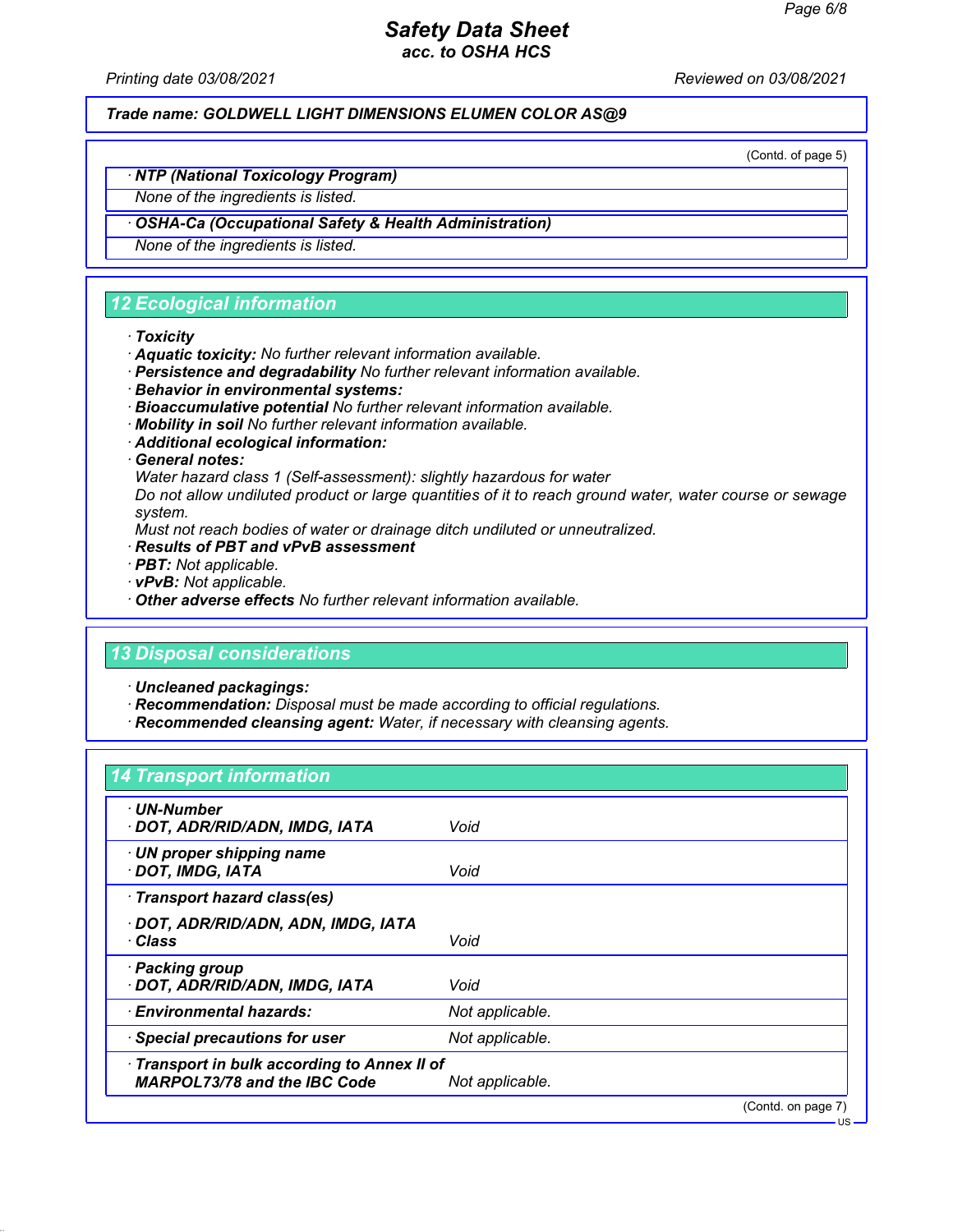*Printing date 03/08/2021 Reviewed on 03/08/2021*

*Trade name: GOLDWELL LIGHT DIMENSIONS ELUMEN COLOR AS@9*

(Contd. of page 6)

*ꞏ UN "Model Regulation": Void*

#### *15 Regulatory information*

*ꞏ Safety, health and environmental regulations/legislation specific for the substance or mixture No further relevant information available.*

*ꞏ Sara*

*ꞏ Section 355 (extremely hazardous substances):*

*None of the ingredients is listed.*

*ꞏ Section 313 (Specific toxic chemical listings):*

*None of the ingredients is listed.*

*ꞏ TSCA (Toxic Substances Control Act):*

*All components have the value ACTIVE.*

*ꞏ Hazardous Air Pollutants*

*None of the ingredients is listed.*

*ꞏ Chemicals known to cause cancer:*

*None of the ingredients is listed.*

*ꞏ Chemicals known to cause reproductive toxicity for females:*

*None of the ingredients is listed.*

*ꞏ Chemicals known to cause reproductive toxicity for males:*

*None of the ingredients is listed.*

*ꞏ Chemicals known to cause developmental toxicity:*

*CAS: 64-17-5 Ethanol*

*ꞏ Carcinogenic categories*

*ꞏ EPA (Environmental Protection Agency)*

*None of the ingredients is listed.*

*ꞏ TLV (Threshold Limit Value)*

*CAS: 64-17-5 Ethanol A3*

*ꞏ NIOSH-Ca (National Institute for Occupational Safety and Health)*

*None of the ingredients is listed.*

*ꞏ Chemical safety assessment: A Chemical Safety Assessment has not been carried out.*

## *16 Other information*

*This information is based on our present knowledge. However, this shall not constitute a guarantee for any specific product features and shall not establish a legally valid contractual relationship.*

*ꞏ Relevant phrases*

*H225 Highly flammable liquid and vapor.*

*H314 Causes severe skin burns and eye damage.*

*H318 Causes serious eye damage.*

*H319 Causes serious eye irritation.*

*ꞏ Department issuing SDS: Regulatory Affairs*

*ꞏ Contact:*

*ꞏ Date of preparation / last revision 03/08/2021 / -*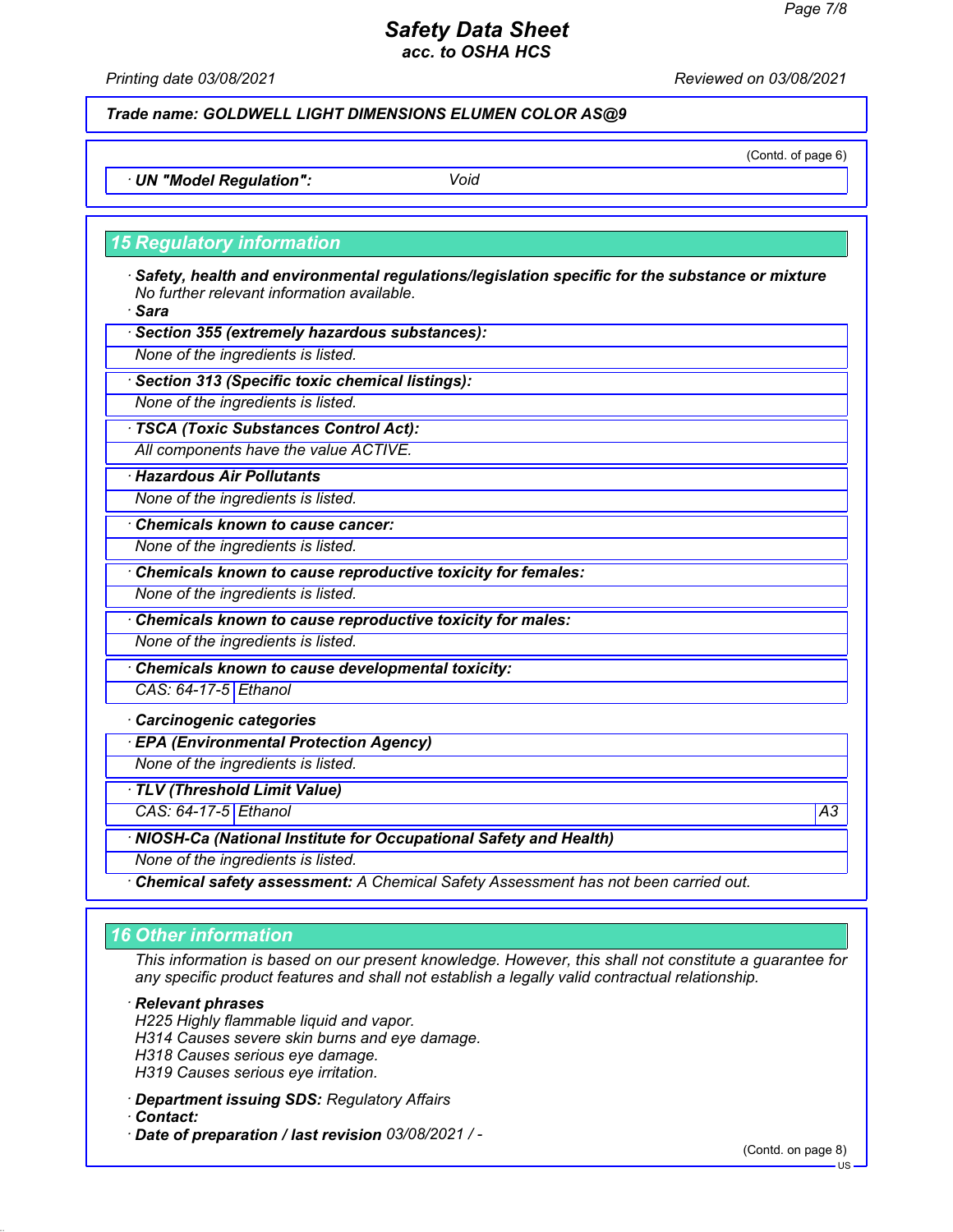*Printing date 03/08/2021 Reviewed on 03/08/2021*

# *Trade name: GOLDWELL LIGHT DIMENSIONS ELUMEN COLOR AS@9*

|                                                                                                                                                                                                                                                                                                                                                                                                                                                                                                                                                                                                                                                                                                                                                                                                                                                                                                                                                                                                                                                          | (Contd. of page 7) |
|----------------------------------------------------------------------------------------------------------------------------------------------------------------------------------------------------------------------------------------------------------------------------------------------------------------------------------------------------------------------------------------------------------------------------------------------------------------------------------------------------------------------------------------------------------------------------------------------------------------------------------------------------------------------------------------------------------------------------------------------------------------------------------------------------------------------------------------------------------------------------------------------------------------------------------------------------------------------------------------------------------------------------------------------------------|--------------------|
|                                                                                                                                                                                                                                                                                                                                                                                                                                                                                                                                                                                                                                                                                                                                                                                                                                                                                                                                                                                                                                                          |                    |
| $\cdot$ Abbreviations and acronyms:<br>ADR: Accord relatif au transport international des marchandises dangereuses par route (European Agreement Concerning the<br>International Carriage of Dangerous Goods by Road)<br><b>IMDG: International Maritime Code for Dangerous Goods</b><br>DOT: US Department of Transportation<br>IATA: International Air Transport Association<br><b>EINECS: European Inventory of Existing Commercial Chemical Substances</b><br><b>ELINCS: European List of Notified Chemical Substances</b><br>CAS: Chemical Abstracts Service (division of the American Chemical Society)<br>NFPA: National Fire Protection Association (USA)<br>HMIS: Hazardous Materials Identification System (USA)<br>VOC: Volatile Organic Compounds (USA, EU)<br>LC50: Lethal concentration, 50 percent<br>LD50: Lethal dose, 50 percent<br>PBT: Persistent. Bioaccumulative and Toxic<br>vPvB: very Persistent and very Bioaccumulative<br>NIOSH: National Institute for Occupational Safety<br><b>OSHA: Occupational Safety &amp; Health</b> |                    |
| TLV: Threshold Limit Value                                                                                                                                                                                                                                                                                                                                                                                                                                                                                                                                                                                                                                                                                                                                                                                                                                                                                                                                                                                                                               |                    |
| PEL: Permissible Exposure Limit                                                                                                                                                                                                                                                                                                                                                                                                                                                                                                                                                                                                                                                                                                                                                                                                                                                                                                                                                                                                                          |                    |
| REL: Recommended Exposure Limit                                                                                                                                                                                                                                                                                                                                                                                                                                                                                                                                                                                                                                                                                                                                                                                                                                                                                                                                                                                                                          |                    |
| Flam. Lig. 2: Flammable liguids - Category 2<br>Skin Corr. 1A: Skin corrosion/irritation - Category 1A                                                                                                                                                                                                                                                                                                                                                                                                                                                                                                                                                                                                                                                                                                                                                                                                                                                                                                                                                   |                    |
| Skin Irrit. 2: Skin corrosion/irritation - Category 2                                                                                                                                                                                                                                                                                                                                                                                                                                                                                                                                                                                                                                                                                                                                                                                                                                                                                                                                                                                                    |                    |
| Eye Dam. 1: Serious eye damage/eye irritation – Category 1                                                                                                                                                                                                                                                                                                                                                                                                                                                                                                                                                                                                                                                                                                                                                                                                                                                                                                                                                                                               |                    |
| Eye Irrit. 2A: Serious eye damage/eye irritation – Category 2A                                                                                                                                                                                                                                                                                                                                                                                                                                                                                                                                                                                                                                                                                                                                                                                                                                                                                                                                                                                           |                    |
|                                                                                                                                                                                                                                                                                                                                                                                                                                                                                                                                                                                                                                                                                                                                                                                                                                                                                                                                                                                                                                                          | - US -             |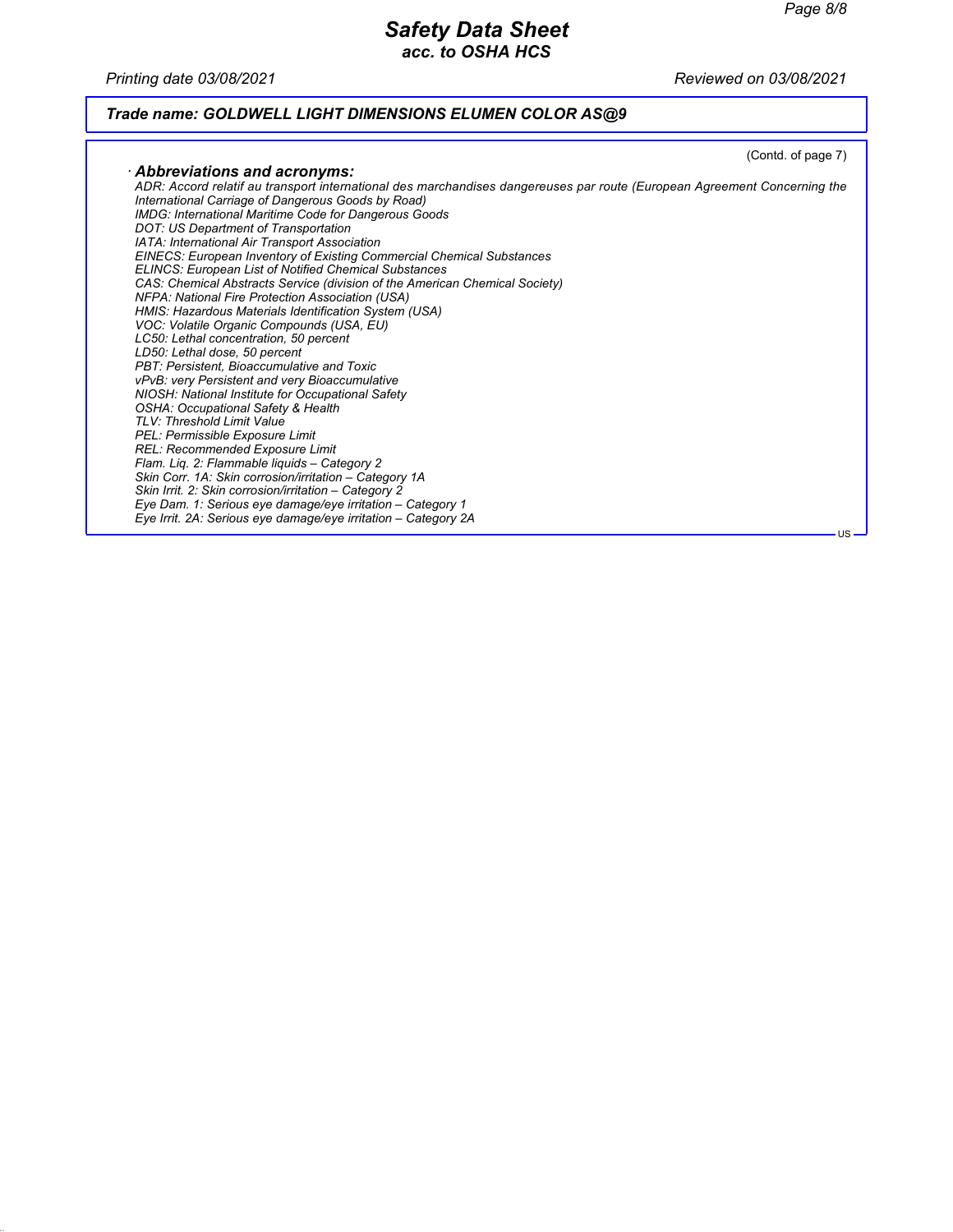

*Printing date 05/15/2019 Reviewed on 05/15/2019*

# *1 Identification*

- *· Product identifier*
- *· Trade name: GOLDWELL ELUMEN CARE Intensive Treat*
- *· Article number: 201287 125ml / 201288 1000ml*
- *· Product category PC39 Cosmetics, personal care products*
- *· Application of the substance / the mixture Hair cosmetics*
- *· Manufacturer/Supplier: Kao USA Inc. 2535 Spring Grove Avenue Cincinnati, Ohio 45214 / USA KaoGermanySDS@kao.com*

*· Information department: KaoGermanySDS@kao.com*

*· Emergency telephone number: CHEMTREC (US): (0800) 424-9300 CHEMTREC (Outside US): +1 (703) 527-3887 (24h)*

# *2 Hazard(s) identification*

*· Classification of the substance or mixture*

*Skin Sens. 1 H317 May cause an allergic skin reaction.*

- *· Label elements*
- *· Hazard pictograms*



- *· Signal word Warning*
- *· Hazard-determining components of labeling: Polysiloxanes, di-Me,3-[3-[(3-coco amidopropyl)dimethylammonio]-2-hydroxypropoxy]propylgroup-*
- *terminated, acetates (salts)*
- *· Hazard statements*
- *H317 May cause an allergic skin reaction.*
- *· Precautionary statements*
- *P261 Avoid breathing dust/fume/gas/mist/vapors/spray*
- *P272 Contaminated work clothing must not be allowed out of the workplace.*
- *P280 Wear protective gloves.*

*P302+P352 If on skin: Wash with plenty of water.*

- *P333+P313 If skin irritation or rash occurs: Get medical advice/attention.*
- *Specific treatment (see on this label).*
- *P363 Wash contaminated clothing before reuse.*
- *P501 Dispose of contents/container in accordance with local/regional/national/international regulations.*
- *· Classification system:*
- *· NFPA ratings (scale 0 4)*



*· HMIS-ratings (scale 0 - 4)*



(Contd. on page 2)

 $\overline{\mathbf{R}}$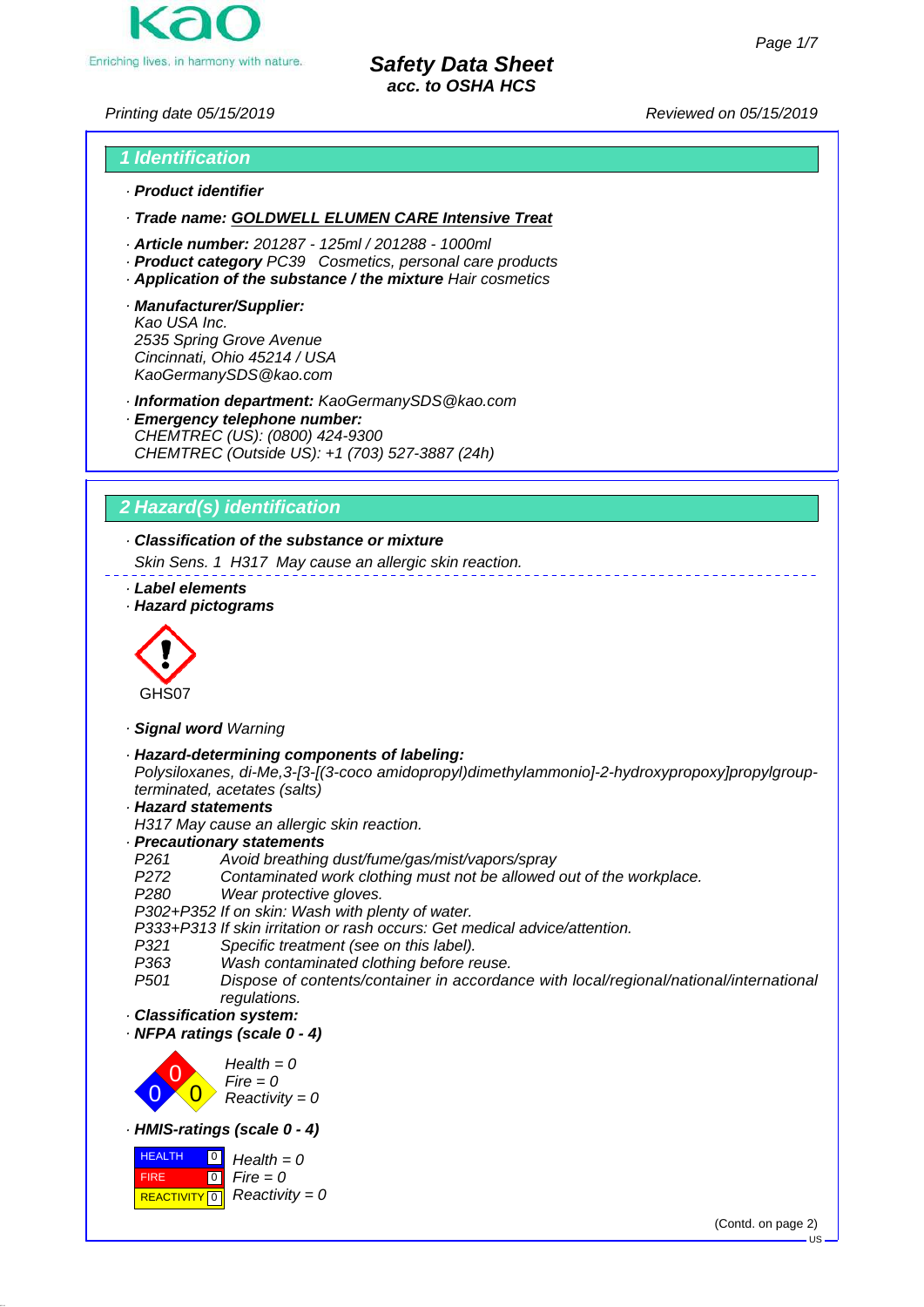*Printing date 05/15/2019 Reviewed on 05/15/2019*

### *Trade name: GOLDWELL ELUMEN CARE Intensive Treat*

(Contd. of page 1)

- *· Other hazards*
- *· Results of PBT and vPvB assessment*
- *· PBT: Not applicable.*
- *· vPvB: Not applicable.*

### *3 Composition/information on ingredients*

#### *· Chemical characterization: Mixtures*

*· Description: Mixture of the substances listed below with nonhazardous additions.*

| · Dangerous components: |                                                                                    |                  |
|-------------------------|------------------------------------------------------------------------------------|------------------|
| CAS: 91032-11-0         | Dihydrogenated Tallowoylethyl Hydroxyethylmonium Methosulfat                       | $\leq 2.5\%$     |
|                         | Skin Irrit. 2, H315                                                                |                  |
| CAS: 112-03-8           | trimethyl(octadecan-1-yl)ammonium chloride                                         | $\leq 2.5\%$     |
|                         | Decute Tox. 4, H302; Acute Tox. 4, H312                                            |                  |
| CAS: 100-51-6           | <b>BENZYL ALCOHOL</b>                                                              | $\leq$ 5%        |
|                         | Decree Tox. 4, H302; Acute Tox. 4, H312; Eye Irrit. 2A, H319                       |                  |
|                         | CAS: 134737-05-6 Polysiloxanes, di-Me, 3-[3-[(3-coco amidopropyl)dimethylammonio]- | $\geq 0.1 - 1\%$ |
|                         | 2-hydroxypropoxy]propylgroup-terminated, acetates (salts)                          |                  |
|                         | Skin Sens. 1, H317                                                                 |                  |

### *4 First-aid measures*

#### *· Description of first aid measures*

*· After inhalation:*

*Supply fresh air and to be sure call for a doctor.*

- *In case of unconsciousness place patient stably in side position for transportation.*
- *· After skin contact: Immediately wash with water and soap and rinse thoroughly. · After eye contact: Rinse opened eye for several minutes under running water.*
- 
- *· After swallowing:*

*Do not induce vomiting; immediately call for medical help.*

- *If symptoms persist consult doctor.*
- *· Information for doctor: Treat symptomatically.*
- *· Most important symptoms and effects, both acute and delayed No further relevant information available.*
- *· Indication of any immediate medical attention and special treatment needed No further relevant information available.*

### *5 Fire-fighting measures*

- *· Extinguishing media*
- *· Suitable extinguishing agents: Use fire fighting measures that suit the environment.*
- *· Special hazards arising from the substance or mixture During heating or in case of fire poisonous gases are produced. Exposure to decomposition products may be a hazard to health No further relevant information available.*
- *· Advice for firefighters*
- *· Protective equipment: Use personal protective equipment.*
- *· Additional information*

*Fire residues and contaminated fire extinguishing water must be disposed of in accordance with local regulations.*

*Use water spray to cool unopened containers.*

*Prevent fire extinguishing water from contaminating surface water or the ground water system*

(Contd. on page 3)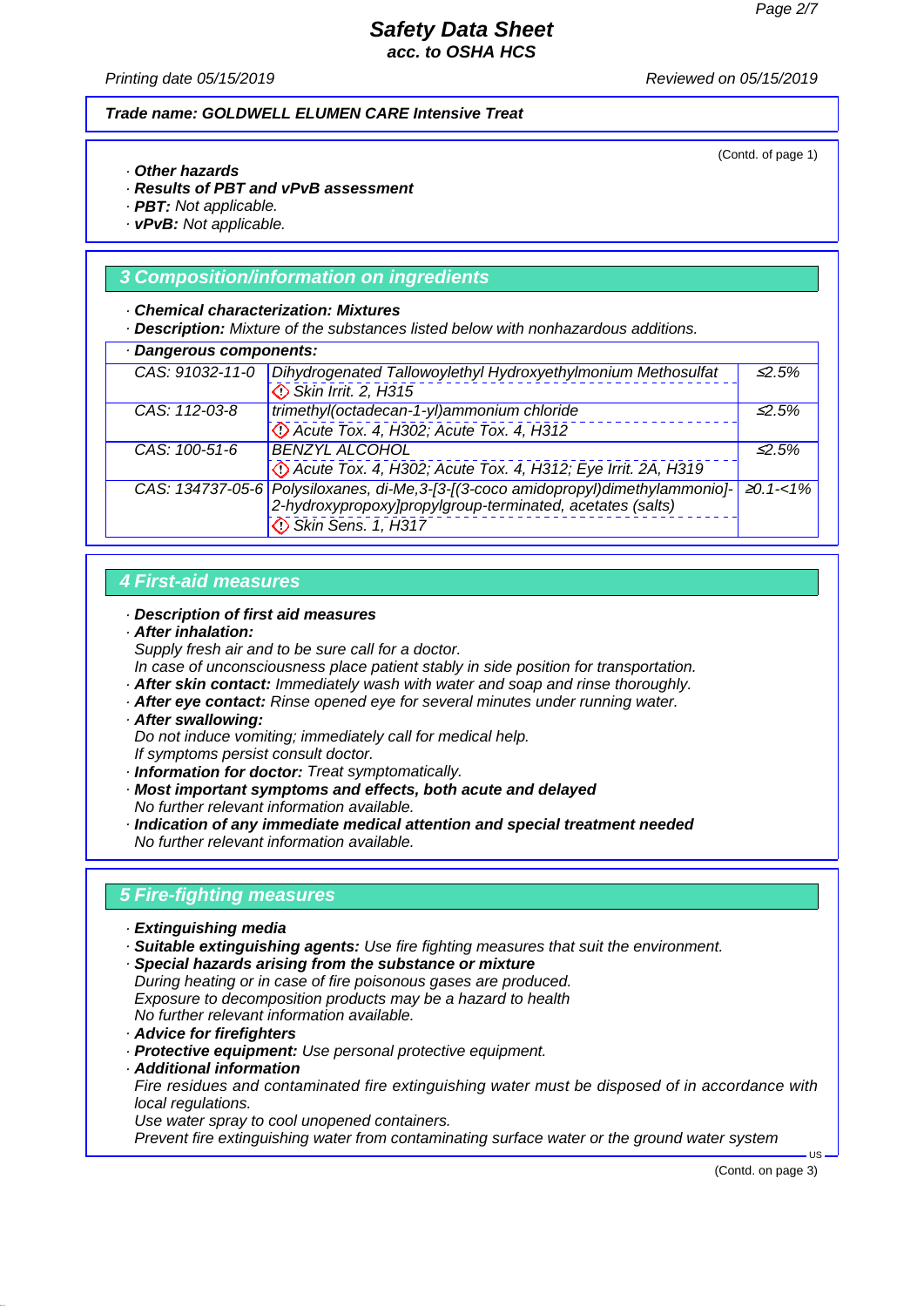*Printing date 05/15/2019 Reviewed on 05/15/2019*

### *Trade name: GOLDWELL ELUMEN CARE Intensive Treat*

(Contd. of page 2)

#### *6 Accidental release measures*

- *· Personal precautions, protective equipment and emergency procedures Mount respiratory protective device. Not required.*
- *· Environmental precautions: Do not allow to enter sewers/ surface or ground water.*
- *· Methods and material for containment and cleaning up: Absorb with liquid-binding material (sand, diatomite, acid binders, universal binders, sawdust). Dispose contaminated material as waste according to item 13.*
- *· Reference to other sections See Section 7 for information on safe handling. See Section 8 for information on personal protection equipment. See Section 13 for disposal information.*

### *7 Handling and storage*

- *· Handling:*
- *· Precautions for safe handling Prevent formation of aerosols.*
- *· Information about protection against explosions and fires: Keep respiratory protective device available.*

*No special measures required.*

- *· Conditions for safe storage, including any incompatibilities*
- *· Storage:*
- *· Requirements to be met by storerooms and receptacles: No special requirements.*
- *· Information about storage in one common storage facility: Not required.*
- *· Further information about storage conditions: None.*
- *Keep receptacle tightly sealed. Keep container in a well-ventilated plase.*
- *· Specific end use(s) No further relevant information available.*

### *8 Exposure controls/personal protection*

- *· Additional information about design of technical systems: No further data; see item 7.*
- *· Control parameters*
- *· Components with limit values that require monitoring at the workplace:*

*The following constituent is the only constituent of the product which has a PEL, TLV or other recommended exposure limit.*

*At this time, the other constituents have no known exposure limits.*

### *CAS: 100-51-6 BENZYL ALCOHOL (*≤*2.5%)*

- *WEEL Long-term value: 10 ppm*
- *· Additional information: The lists that were valid during the creation were used as basis.*
- *· Exposure controls*
- *· Personal protective equipment:*
- *· General protective and hygienic measures:*
- *Immediately remove all soiled and contaminated clothing. Wash hands before breaks and at the end of work.*
- *· Breathing equipment: Not required.*

*In case of brief exposure or low pollution use respiratory filter device. In case of intensive or longer exposure use respiratory protective device that is independent of circulating air.*

(Contd. on page 4)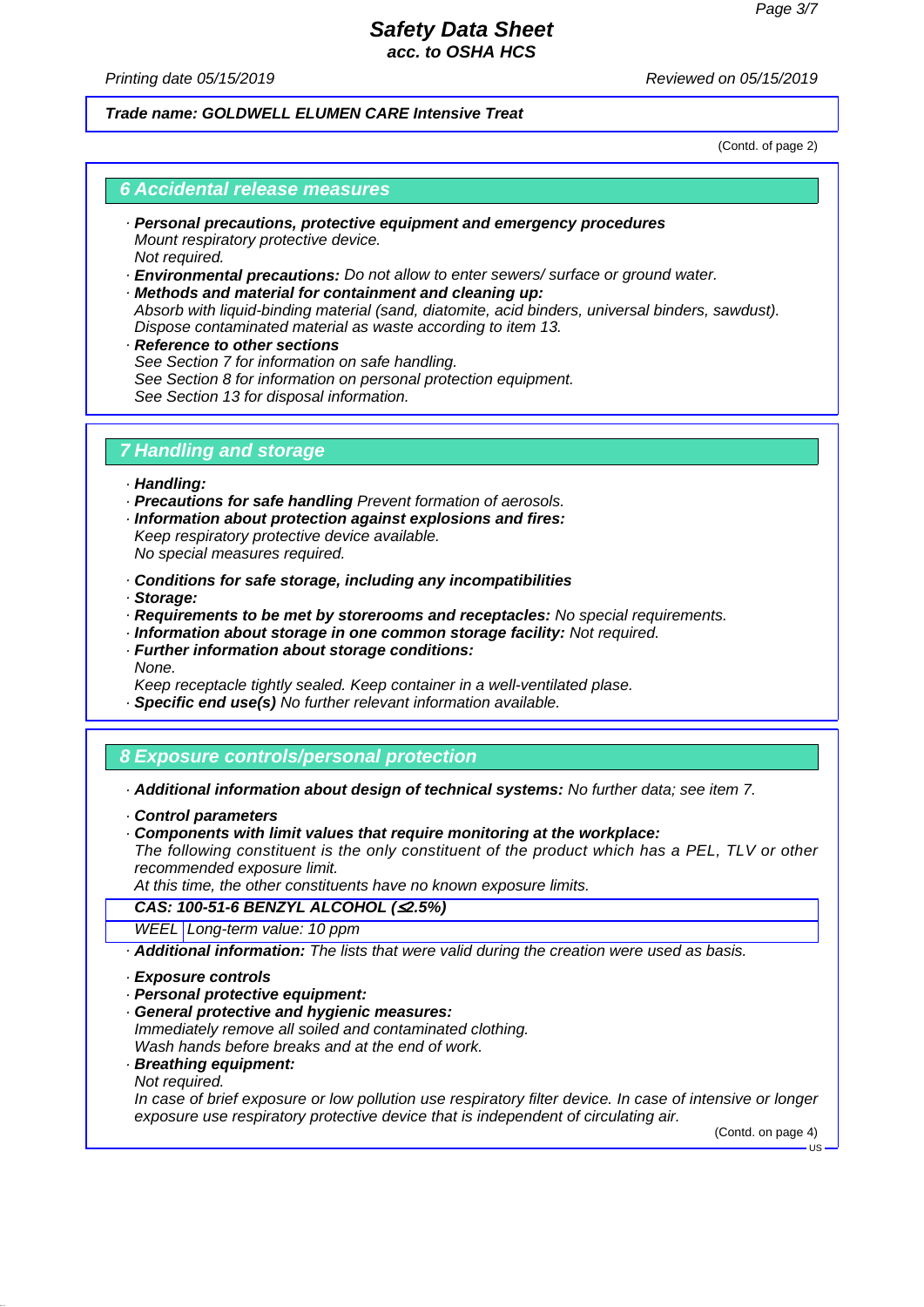*Printing date 05/15/2019 Reviewed on 05/15/2019*

(Contd. of page 3)

#### *Trade name: GOLDWELL ELUMEN CARE Intensive Treat*

*· Protection of hands:*

*Not required under normal conditions. The details concerned are recommendations. The glove material has to be impermeable and resistant to the product / the substance / the preparation.*

*Due to missing tests no recommendation to the glove material can be given for the product/ the preparation/ the mixture.*

*Selection of the glove material on consideration of the penetration times, rates of diffusion and the degradation. - Please contact the glove supplier for futher information.*

#### *· Material of gloves*

*The selection of the suitable gloves does not only depend on the material, but also on further marks of quality and varies from manufacturer to manufacturer. As the product is a preparation of several substances, the resistance of the glove material can not be calculated in advance and has therefore to be checked prior to the application.*

#### *· Penetration time of glove material*

*The exact break through time has to be found out by the manufacturer of the protective gloves and has to be observed.*

### *· Eye protection:*



*Not required under normal conditions If there is a risk of splashing: safety glasses*

# *9 Physical and chemical properties · Information on basic physical and chemical properties · General Information · Appearance: Form: emulsion Color: White · Odor: Characteristic · Odor threshold: Not determined. · pH-value at 20 °C (68 °F): 3 · Change in condition Melting point/Melting range: Undetermined. Boiling point/Boiling range: Undetermined. · Flash point: Not applicable. · Flammability (solid, gaseous): Not applicable. · Decomposition temperature: Not determined. · Auto igniting: Product is not selfigniting. · Danger of explosion: Product does not present an explosion hazard. · Vapor pressure at 20 °C (68 °F): 23 hPa (17.3 mm Hg) · Density at 20 °C (68 °F): 0.995 g/cm³ (8.30328 lbs/gal) · Relative density Not determined. · Vapor density Not determined. · Evaporation rate Not determined. · Solubility in / Miscibility with Water: Not miscible or difficult to mix. · Partition coefficient (n-octanol/water): Not determined. · Viscosity: Dynamic at 20 °C (68 °F): 26,000 mPas* (Contd. on page 5)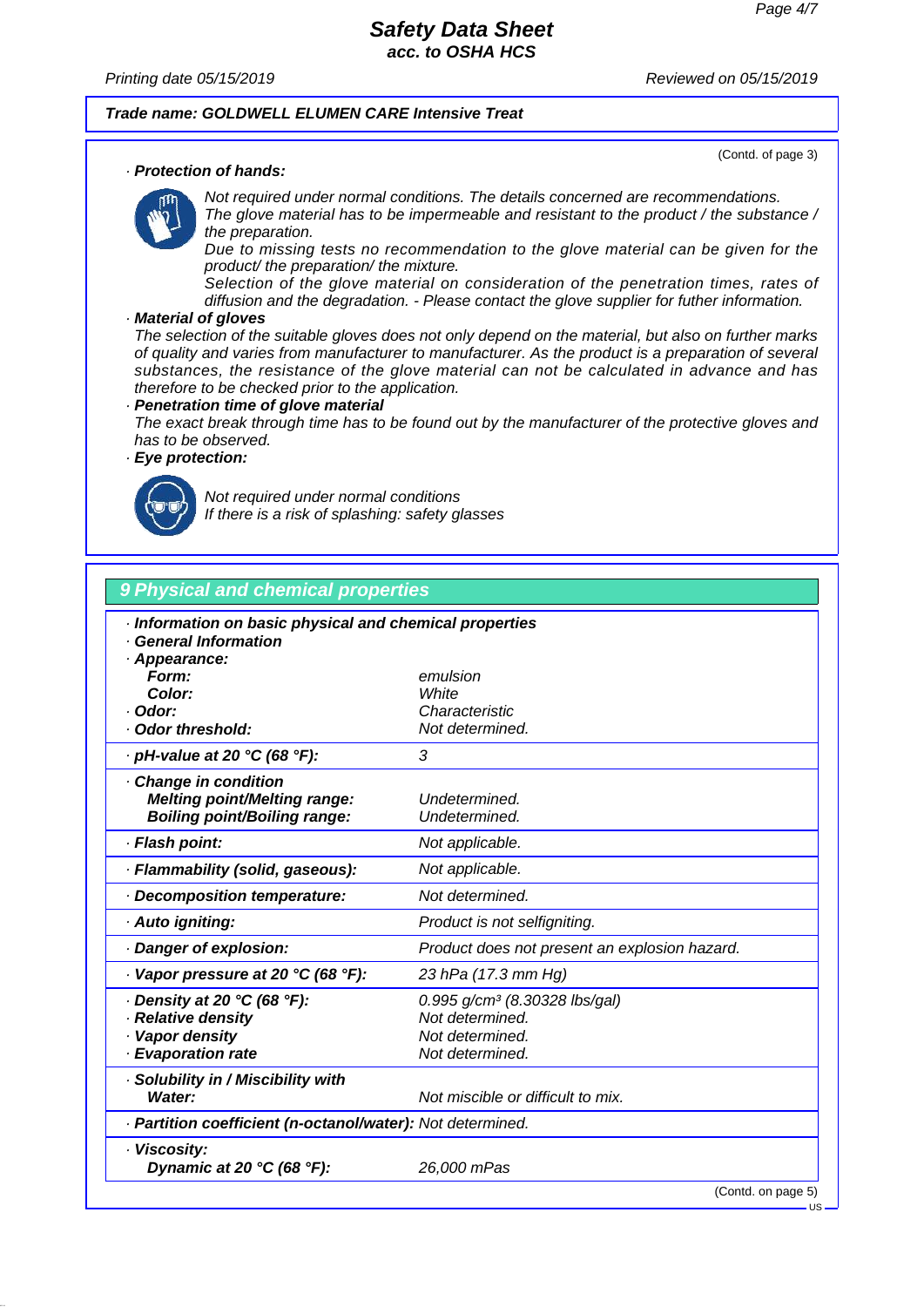*Printing date 05/15/2019 Reviewed on 05/15/2019*

#### *Trade name: GOLDWELL ELUMEN CARE Intensive Treat*

|                                      |                                                     | (Contd. of page 4) |
|--------------------------------------|-----------------------------------------------------|--------------------|
| <b>Kinematic:</b>                    | Not determined.                                     |                    |
| · Solvent content:                   |                                                     |                    |
| <b>Organic solvents:</b>             | $0.2 \%$                                            |                    |
| Water:                               | 85.7%                                               |                    |
| <b>VOC content:</b>                  | 0.18%                                               |                    |
| Solids content:<br>Other information | 12.5%<br>No further relevant information available. |                    |

### *10 Stability and reactivity*

*· Reactivity*

*No dangerous reactions known if used as directed.*

*No further relevant information available.*

- *· Chemical stability The product is stable under standard conditions.*
- *· Thermal decomposition / conditions to be avoided: No decomposition if used according to specifications.*
- *· Possibility of hazardous reactions No dangerous reactions known.*
- *· Conditions to avoid No further relevant information available.*
- *· Incompatible materials: No further relevant information available.*
- *· Hazardous decomposition products: No dangerous decomposition products known.*

### *11 Toxicological information*

- *· Information on toxicological effects*
- *· Acute toxicity:*
- *· Primary irritant effect:*
- *· on the skin: No irritant effect.*
- *· on the eye: No irritating effect.*
- *· Sensitization: Sensitization possible through skin contact.*
- *· Additional toxicological information:*

*The product shows the following dangers according to internally approved calculation methods for preparations:*

*Irritant*

*· Carcinogenic categories*

|                       | · IARC (International Agency for Research on Cancer)    |   |
|-----------------------|---------------------------------------------------------|---|
|                       | Propan-2-ol                                             | 3 |
| CAS: 91-64-5 Coumarin |                                                         | 3 |
| CAS: 97-53-0 Eugenol  |                                                         | 3 |
|                       | · NTP (National Toxicology Program)                     |   |
|                       | None of the ingredients is listed.                      |   |
|                       | · OSHA-Ca (Occupational Safety & Health Administration) |   |
|                       | None of the ingredients is listed.                      |   |

# *12 Ecological information*

- *· Toxicity*
- *· Aquatic toxicity: No further relevant information available.*
- *· Persistence and degradability No further relevant information available.*
- *· Behavior in environmental systems:*
- *· Bioaccumulative potential No further relevant information available.*
- *· Mobility in soil No further relevant information available.*

(Contd. on page 6)

US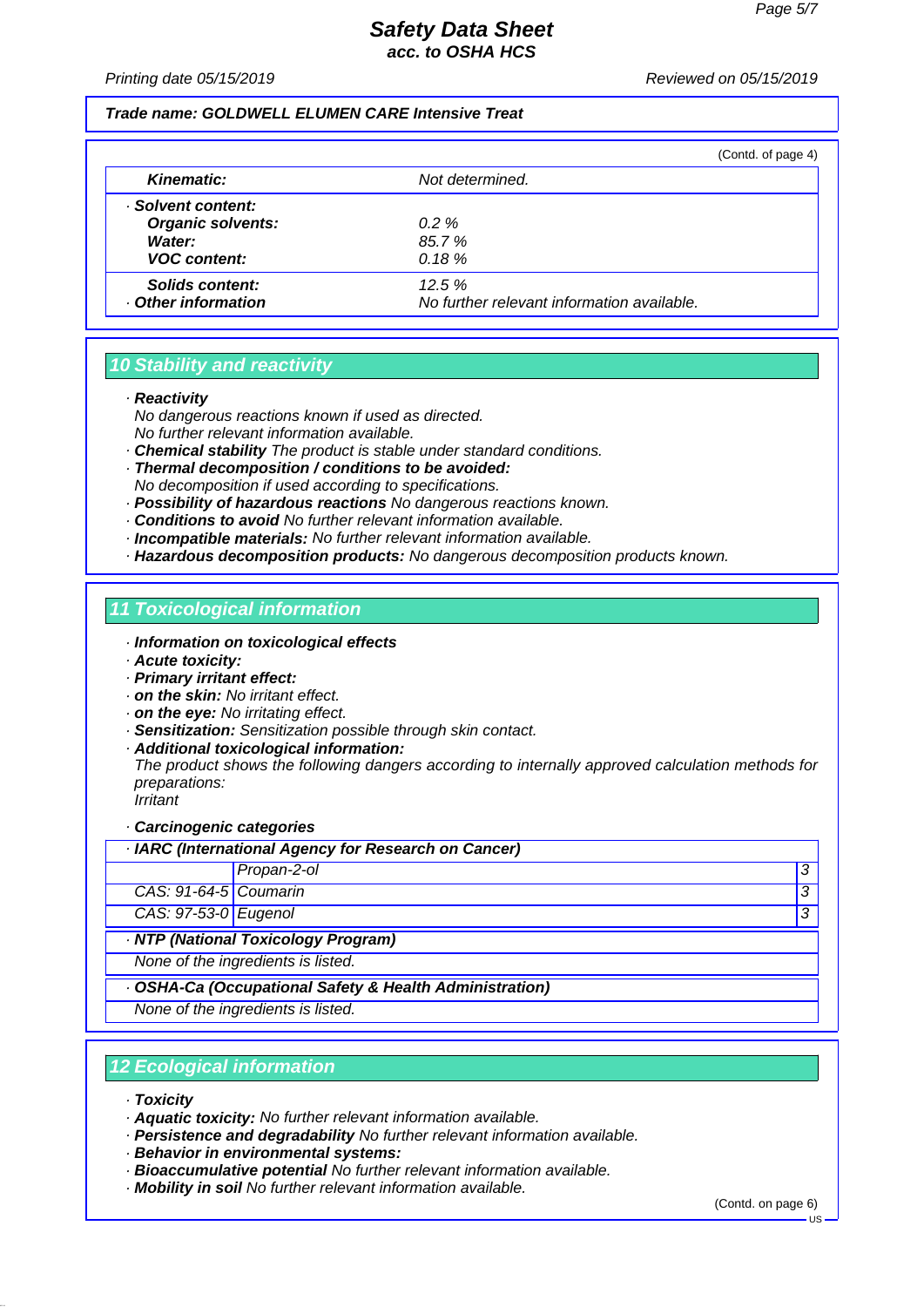*Printing date 05/15/2019 Reviewed on 05/15/2019*

### *Trade name: GOLDWELL ELUMEN CARE Intensive Treat*

(Contd. of page 5)

- *· Additional ecological information:*
- *· General notes: Water hazard class 1 (Self-assessment): slightly hazardous for water*

*Do not allow undiluted product or large quantities of it to reach ground water, water course or sewage system.*

- *· Results of PBT and vPvB assessment*
- *· PBT: Not applicable.*
- *· vPvB: Not applicable.*
- *· Other adverse effects No further relevant information available.*

# *13 Disposal considerations*

- *· Uncleaned packagings:*
- *· Recommendation: Disposal must be made according to official regulations.*

| <b>14 Transport information</b>                                                     |                 |
|-------------------------------------------------------------------------------------|-----------------|
| · UN-Number<br>· DOT, ADR/RID/ADN, IMDG, IATA                                       | Void            |
| · UN proper shipping name<br><b>DOT, IMDG, IATA</b>                                 | Void            |
| · Transport hazard class(es)                                                        |                 |
| · DOT, ADR/RID/ADN, ADN, IMDG, IATA<br>· Class                                      | Void            |
| · Packing group<br>· DOT, ADR/RID/ADN, IMDG, IATA                                   | Void            |
| · Environmental hazards:                                                            | Not applicable. |
| · Special precautions for user                                                      | Not applicable. |
| · Transport in bulk according to Annex II of<br><b>MARPOL73/78 and the IBC Code</b> | Not applicable. |
| · UN "Model Regulation":                                                            | Void            |

### *15 Regulatory information*

- *· Safety, health and environmental regulations/legislation specific for the substance or mixture*
- *· Sara*
- *· Section 355 (extremely hazardous substances):*
- *None of the ingredients is listed.*
- *· Section 313 (Specific toxic chemical listings):*
- *Propan-2-ol*
- *· TSCA (Toxic Substances Control Act):*
- *All components have the value ACTIVE.*
- *· Hazardous Air Pollutants*
- *None of the ingredients is listed.*

(Contd. on page 7)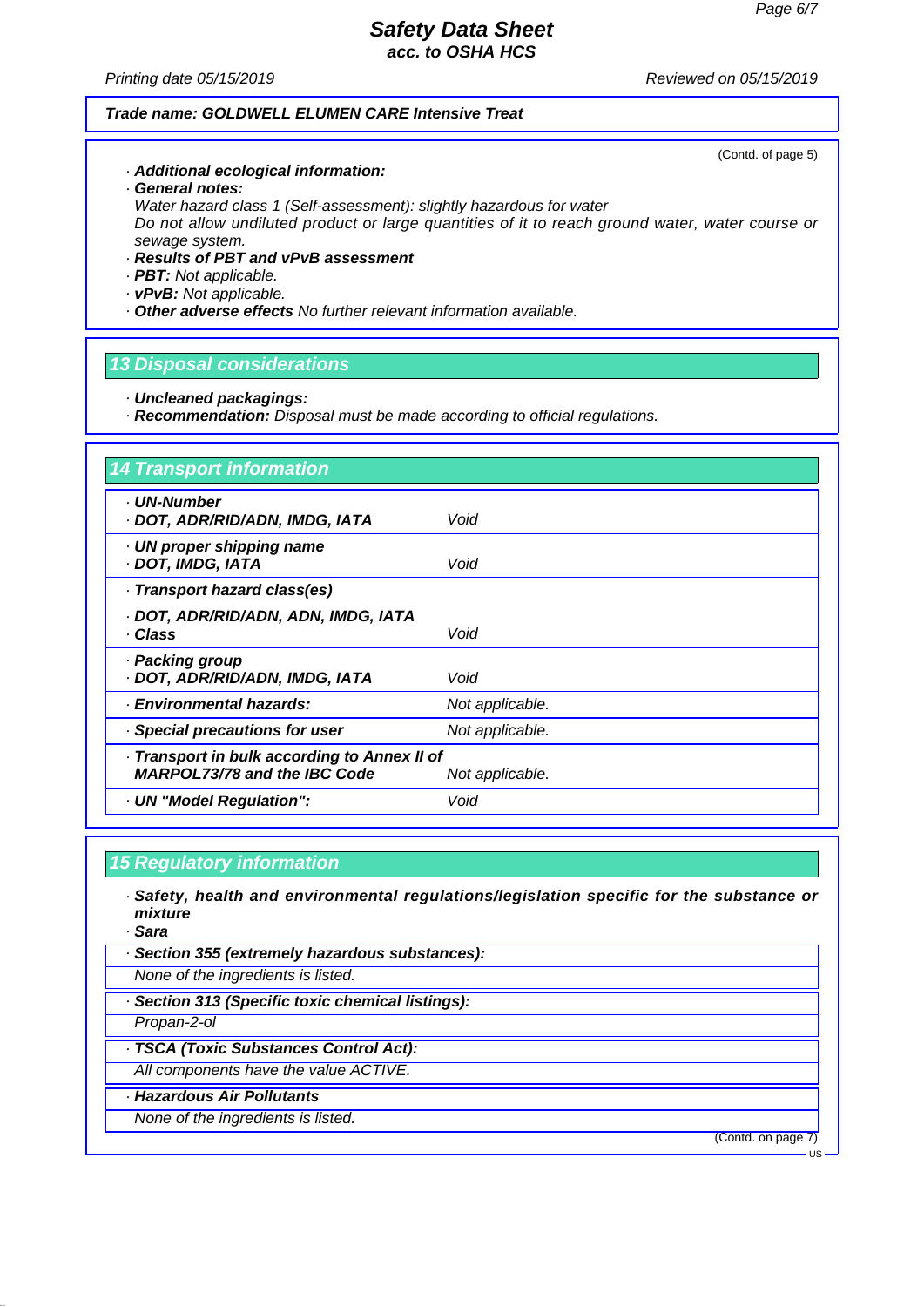(Contd. of page 6)

US

### *Safety Data Sheet acc. to OSHA HCS*

*Printing date 05/15/2019 Reviewed on 05/15/2019*

#### *Trade name: GOLDWELL ELUMEN CARE Intensive Treat*

*· Proposition 65*

*· Chemicals known to cause cancer:*

*None of the ingredients is listed.*

*· Chemicals known to cause reproductive toxicity for females:*

*None of the ingredients is listed.*

*· Chemicals known to cause reproductive toxicity for males:*

*None of the ingredients is listed.*

*· Chemicals known to cause developmental toxicity:*

*None of the ingredients is listed.*

*· Carcinogenic categories*

*· EPA (Environmental Protection Agency)*

*None of the ingredients is listed.*

*· TLV (Threshold Limit Value established by ACGIH)*

*Propan-2-ol A4*

*· NIOSH-Ca (National Institute for Occupational Safety and Health)*

*None of the ingredients is listed.*

*· Chemical safety assessment: A Chemical Safety Assessment has not been carried out.*

#### *16 Other information*

*This information is based on our present knowledge. However, this shall not constitute a guarantee for any specific product features and shall not establish a legally valid contractual relationship.*

#### *· Relevant phrases*

*H302 Harmful if swallowed. H312 Harmful in contact with skin. H315 Causes skin irritation. H317 May cause an allergic skin reaction.*

*H319 Causes serious eye irritation.*

*· Department issuing SDS: Regulatory Affairs*

*· Date of preparation / last revision 05/15/2019 / -*

#### *· Abbreviations and acronyms:*

*ADR: Accord européen sur le transport des marchandises dangereuses par Route (European Agreement concerning the International Carriage of Dangerous Goods by Road) IMDG: International Maritime Code for Dangerous Goods DOT: US Department of Transportation IATA: International Air Transport Association ACGIH: American Conference of Governmental Industrial Hygienists EINECS: European Inventory of Existing Commercial Chemical Substances ELINCS: European List of Notified Chemical Substances CAS: Chemical Abstracts Service (division of the American Chemical Society) NFPA: National Fire Protection Association (USA) HMIS: Hazardous Materials Identification System (USA) VOC: Volatile Organic Compounds (USA, EU) PBT: Persistent, Bioaccumulative and Toxic vPvB: very Persistent and very Bioaccumulative NIOSH: National Institute for Occupational Safety OSHA: Occupational Safety & Health TLV: Threshold Limit Value PEL: Permissible Exposure Limit REL: Recommended Exposure Limit Acute Tox. 4: Acute toxicity – Category 4 Skin Irrit. 2: Skin corrosion/irritation – Category 2 Eye Irrit. 2A: Serious eye damage/eye irritation – Category 2A Skin Sens. 1: Skin sensitisation – Category 1*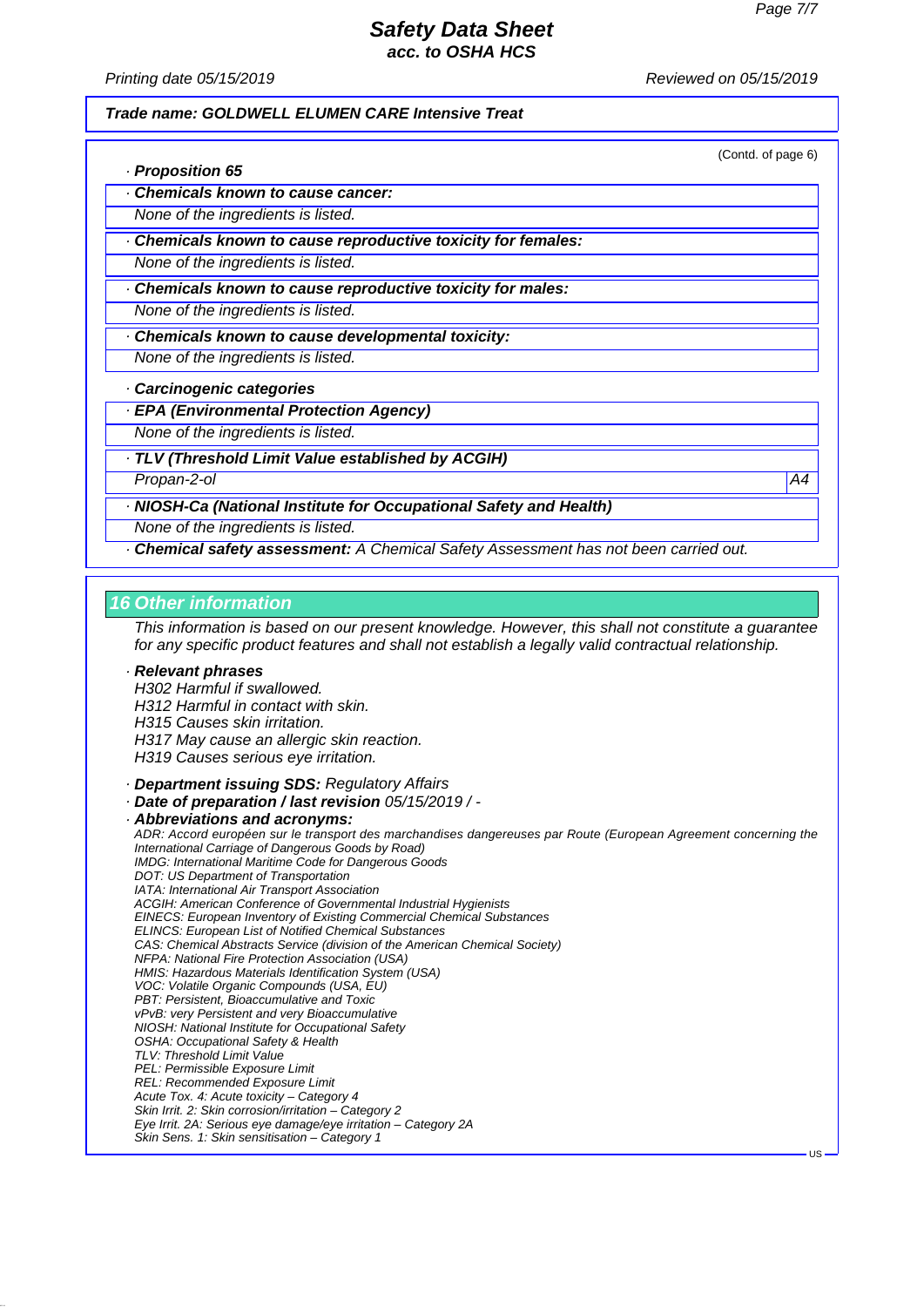

*Printing date 05/15/2019 Reviewed on 05/15/2019*

# *1 Identification · Product identifier*

*· Trade name: GOLDWELL ELUMEN CARE Weightless Care*

- *· Article number: 201281 150ml*
- *· Product category PC39 Cosmetics, personal care products*
- *· Application of the substance / the mixture Hair cosmetics*
- *· Manufacturer/Supplier: Kao USA Inc. 2535 Spring Grove Avenue Cincinnati, Ohio 45214 / USA KaoGermanySDS@kao.com*

*· Information department: KaoGermanySDS@kao.com*

*· Emergency telephone number: CHEMTREC (US): (0800) 424-9300 CHEMTREC (Outside US): +1 (703) 527-3887 (24h)*

# *\* 2 Hazard(s) identification*

# *· Classification of the substance or mixture*

*Flam. Liq. 4 H227 Combustible liquid.*

#### *· Label elements*

- *· Hazard pictograms Void*
- *· Signal word Warning*
- *· Hazard statements*
- *H227 Combustible liquid.*

### *· Precautionary statements*

- *P210 Keep away from flames and hot surfaces. No smoking.*
- *Wear protective gloves.*
- *P370+P378 In case of fire: Use for extinction: CO2, powder or water spray.*
- *P403+P235 Store in a well-ventilated place. Keep cool.*
- *P501 Dispose of contents/container in accordance with local/regional/national/international regulations.*
- *· Classification system:*
- *· NFPA ratings (scale 0 4)*



*· HMIS-ratings (scale 0 - 4)*

| <b>HEALTH</b><br>$\overline{\phantom{0}}$ | $Health = 0$                           |
|-------------------------------------------|----------------------------------------|
| <b>FIRE</b>                               | $2$ Fire = 2                           |
|                                           | REACTIVITY 0 $\sqrt{8}$ Reactivity = 0 |

- *· Other hazards*
- *· Results of PBT and vPvB assessment*
- *· PBT: Not applicable.*
- *· vPvB: Not applicable.*

### *3 Composition/information on ingredients*

*· Chemical characterization: Mixtures*

*· Description: Mixture of the substances listed below with nonhazardous additions.*

(Contd. on page 2)

US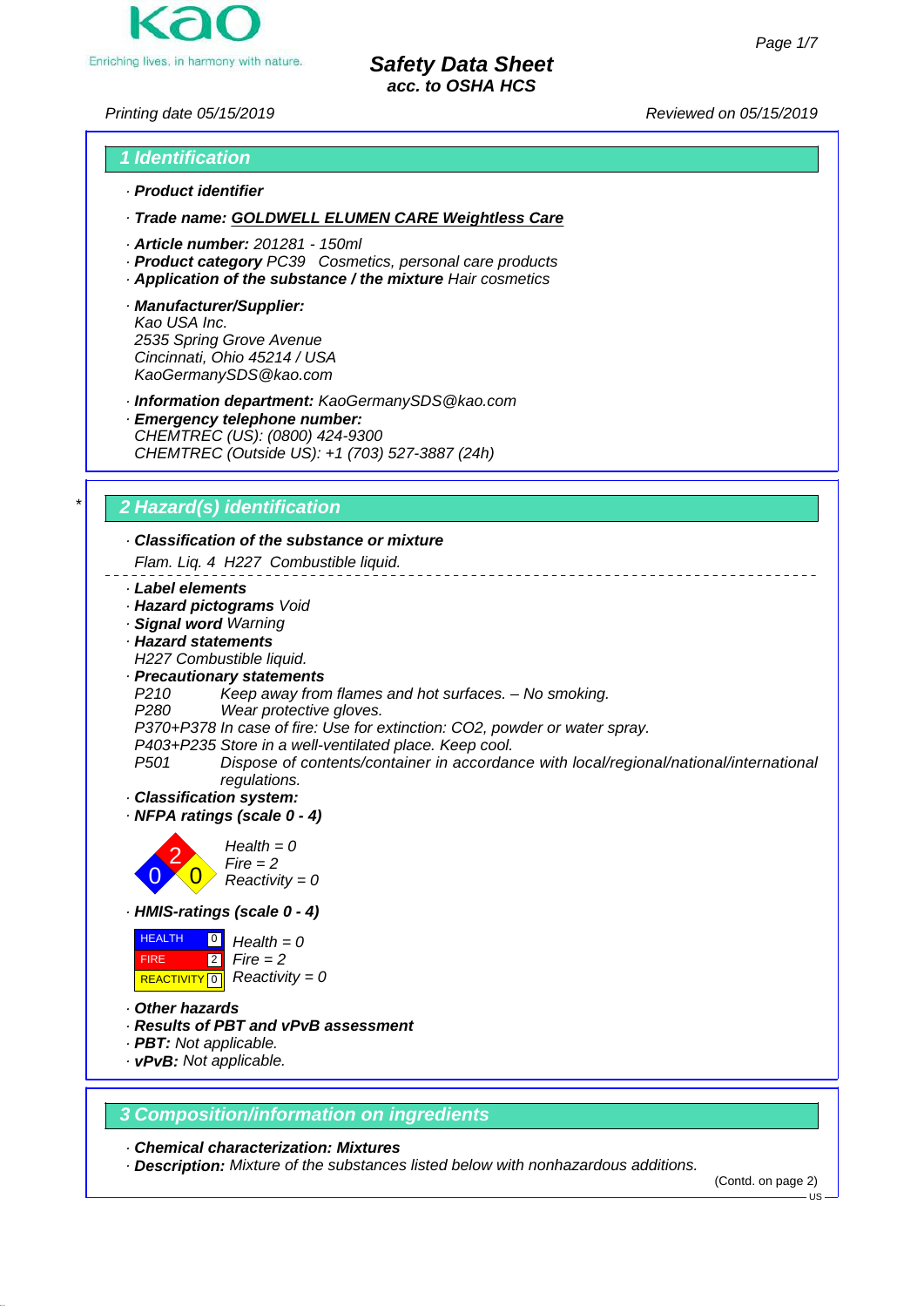*Printing date 05/15/2019 Reviewed on 05/15/2019*

#### *Trade name: GOLDWELL ELUMEN CARE Weightless Care*

|                         |                                                                                   | (Contd. of page 1) |
|-------------------------|-----------------------------------------------------------------------------------|--------------------|
| · Dangerous components: |                                                                                   |                    |
| CAS: $64-17-5$ ethanol  |                                                                                   | $2.5 - 10\%$       |
|                         | $\bigotimes$ Flam. Liq. 2, H225                                                   |                    |
|                         | CAS: 112-02-7 cetrimonium chloride                                                | $1\%$              |
|                         | Acute Tox. 3, H311; Acute Tox. 3, H331<br>Eye Dam. 1, H318<br>Skin Irrit. 2, H315 |                    |

### *4 First-aid measures*

- *· Description of first aid measures*
- *· After inhalation: Supply fresh air; consult doctor in case of complaints.*
- *· After skin contact: Generally the product does not irritate the skin.*
- *· After eye contact: Rinse opened eye for several minutes under running water.*
- *· After swallowing:*

*Do not induce vomiting; immediately call for medical help. If symptoms persist consult doctor.*

- *· Information for doctor: Treat symptomatically.*
- *· Most important symptoms and effects, both acute and delayed No further relevant information available.*
- *· Indication of any immediate medical attention and special treatment needed No further relevant information available.*

### *5 Fire-fighting measures*

- *· Extinguishing media*
- *· Suitable extinguishing agents: CO2, extinguishing powder or water spray. Fight larger fire with alcohol resistant foam.*
- *· Special hazards arising from the substance or mixture During heating or in case of fire poisonous gases are produced. Exposure to decomposition products may be a hazard to health No further relevant information available.*
- *· Advice for firefighters*
- *· Protective equipment: No special measures required.*

*Mouth respiratory protective device.*

*· Additional information Fire residues and contaminated fire extinguishing water must be disposed of in accordance with local regulations.*

*Use water spray to cool unopened containers.*

*Prevent fire extinguishing water from contaminating surface water or the ground water system*

# *6 Accidental release measures*

- *· Personal precautions, protective equipment and emergency procedures Wear protective equipment. Keep unprotected persons away.*
- *· Environmental precautions: Prevent seepage into sewage system, workpits and cellars.*
- *· Methods and material for containment and cleaning up: Absorb with liquid-binding material (sand, diatomite, acid binders, universal binders, sawdust). Dispose contaminated material as waste according to item 13. · Reference to other sections*
- *See Section 7 for information on safe handling. See Section 8 for information on personal protection equipment.*

(Contd. on page 3)

US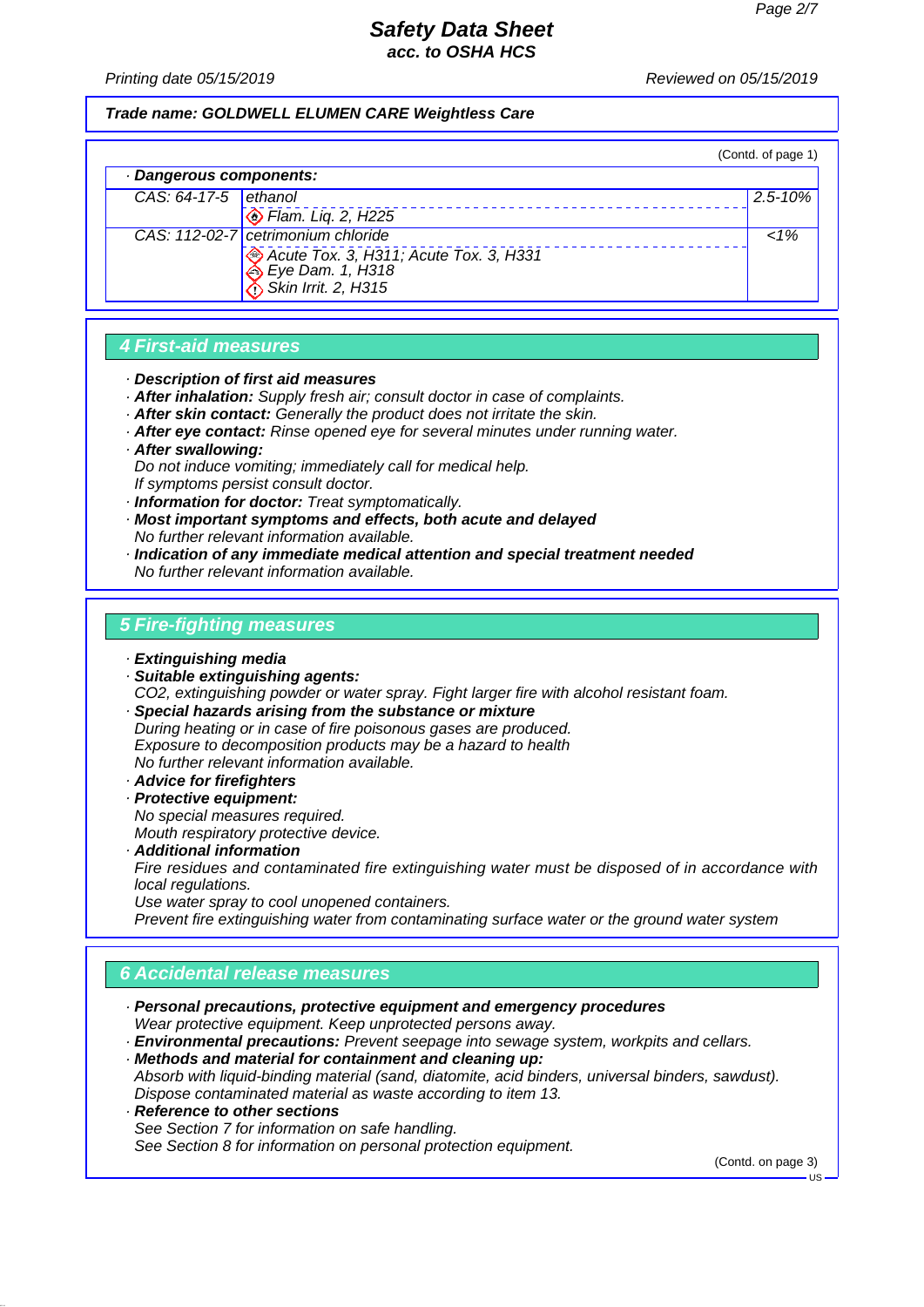(Contd. of page 2)

### *Safety Data Sheet acc. to OSHA HCS*

*Printing date 05/15/2019 Reviewed on 05/15/2019*

#### *Trade name: GOLDWELL ELUMEN CARE Weightless Care*

*See Section 13 for disposal information.*

### *7 Handling and storage*

- *· Handling:*
- *· Precautions for safe handling Prevent formation of aerosols.*
- *· Information about protection against explosions and fires: Keep ignition sources away - Do not smoke.*
- *· Conditions for safe storage, including any incompatibilities*
- *· Storage:*
- *· Requirements to be met by storerooms and receptacles: No special requirements.*
- *· Information about storage in one common storage facility: Not required.*
- *· Further information about storage conditions:*
- *None.*

*Keep receptacle tightly sealed. Keep container in a well-ventilated plase.*

*· Specific end use(s) No further relevant information available.*

### *8 Exposure controls/personal protection*

*· Additional information about design of technical systems: No further data; see item 7.*

- *· Control parameters*
- *· Components with limit values that require monitoring at the workplace:*

*The product does not contain any relevant quantities of materials with critical values that have to be monitored at the workplace.*

- *· Additional information: The lists that were valid during the creation were used as basis.*
- *· Exposure controls*
- *· Personal protective equipment:*
- *· General protective and hygienic measures: Wash hands before breaks and at the end of work.*

#### *· Breathing equipment:*

*Not required.*

*In case of brief exposure or low pollution use respiratory filter device. In case of intensive or longer exposure use respiratory protective device that is independent of circulating air.*

# *· Protection of hands:*



*Not required under normal conditions. The details concerned are recommendations. The glove material has to be impermeable and resistant to the product / the substance / the preparation.*

*Due to missing tests no recommendation to the glove material can be given for the product/ the preparation/ the mixture.*

*Selection of the glove material on consideration of the penetration times, rates of diffusion and the degradation. - Please contact the glove supplier for futher information.*

### *· Material of gloves*

*The selection of the suitable gloves does not only depend on the material, but also on further marks of quality and varies from manufacturer to manufacturer. As the product is a preparation of several substances, the resistance of the glove material can not be calculated in advance and has therefore to be checked prior to the application.*

#### *· Penetration time of glove material*

*The exact break through time has to be found out by the manufacturer of the protective gloves and has to be observed.*

(Contd. on page 4)

 $\overline{11S}$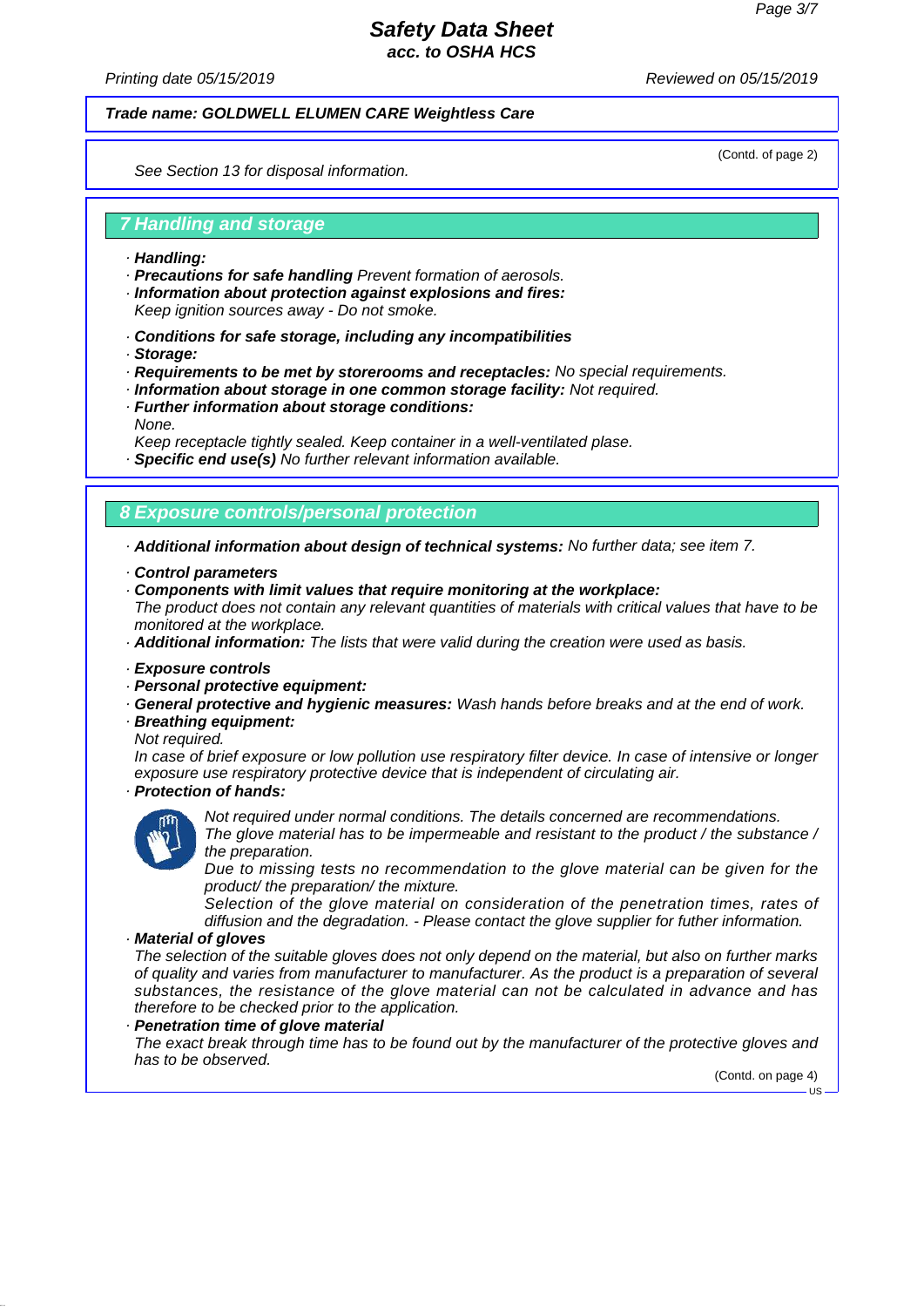(Contd. of page 3)

# *Safety Data Sheet acc. to OSHA HCS*

*Printing date 05/15/2019 Reviewed on 05/15/2019*

### *Trade name: GOLDWELL ELUMEN CARE Weightless Care*

### *· Eye protection:*



*Not required under normal conditions If there is a risk of splashing: safety glasses*

# *\* 9 Physical and chemical properties*

| Information on basic physical and chemical properties<br><b>General Information</b><br>· Appearance: |                                                            |  |  |
|------------------------------------------------------------------------------------------------------|------------------------------------------------------------|--|--|
| Form:                                                                                                | Fluid                                                      |  |  |
| Color:                                                                                               | Colorless                                                  |  |  |
| · Odor:                                                                                              | Characteristic                                             |  |  |
| · Odor threshold:                                                                                    | Not determined.                                            |  |  |
| · pH-value:                                                                                          | Not determined.                                            |  |  |
| Change in condition<br><b>Melting point/Melting range:</b><br><b>Boiling point/Boiling range:</b>    | 0 °C (32 °F)<br>Undetermined.                              |  |  |
| · Flash point:                                                                                       | 65 °C (149 °F)                                             |  |  |
| · Flammability (solid, gaseous):                                                                     | Not applicable.                                            |  |  |
| · Decomposition temperature:                                                                         | Not determined.                                            |  |  |
| · Auto igniting:                                                                                     | Product is not selfigniting.                               |  |  |
| · Danger of explosion:                                                                               | Not determined.                                            |  |  |
| $\cdot$ Vapor pressure at 20 °C (68 °F):                                                             | 23 hPa (17.3 mm Hg)                                        |  |  |
| $\cdot$ Density at 20 °C (68 °F):                                                                    | 0.995 g/cm <sup>3</sup> (8.30328 lbs/gal)                  |  |  |
| · Relative density                                                                                   | Not determined.                                            |  |  |
| · Vapor density                                                                                      | Not determined.                                            |  |  |
| · Evaporation rate                                                                                   | Not determined.                                            |  |  |
| · Solubility in / Miscibility with                                                                   |                                                            |  |  |
| <b>Water:</b>                                                                                        | Not miscible or difficult to mix.                          |  |  |
|                                                                                                      | · Partition coefficient (n-octanol/water): Not determined. |  |  |
| · Viscosity:                                                                                         |                                                            |  |  |
| Dynamic at 20 °C (68 °F):                                                                            | $0.952$ mPas                                               |  |  |
| Kinematic:                                                                                           | Not determined.                                            |  |  |
| · Solvent content:                                                                                   |                                                            |  |  |
| <b>Organic solvents:</b>                                                                             | 4.0%                                                       |  |  |
| Water:                                                                                               | 95.5%                                                      |  |  |
| <b>VOC content:</b>                                                                                  | 4.00 %                                                     |  |  |
| Solids content:                                                                                      | 0.4%                                                       |  |  |
| Other information                                                                                    | No further relevant information available.                 |  |  |

### *10 Stability and reactivity*

*· Reactivity*

*No dangerous reactions known if used as directed.*

*No further relevant information available.*

*· Chemical stability The product is stable under standard conditions.*

(Contd. on page 5)

 $-1$ IS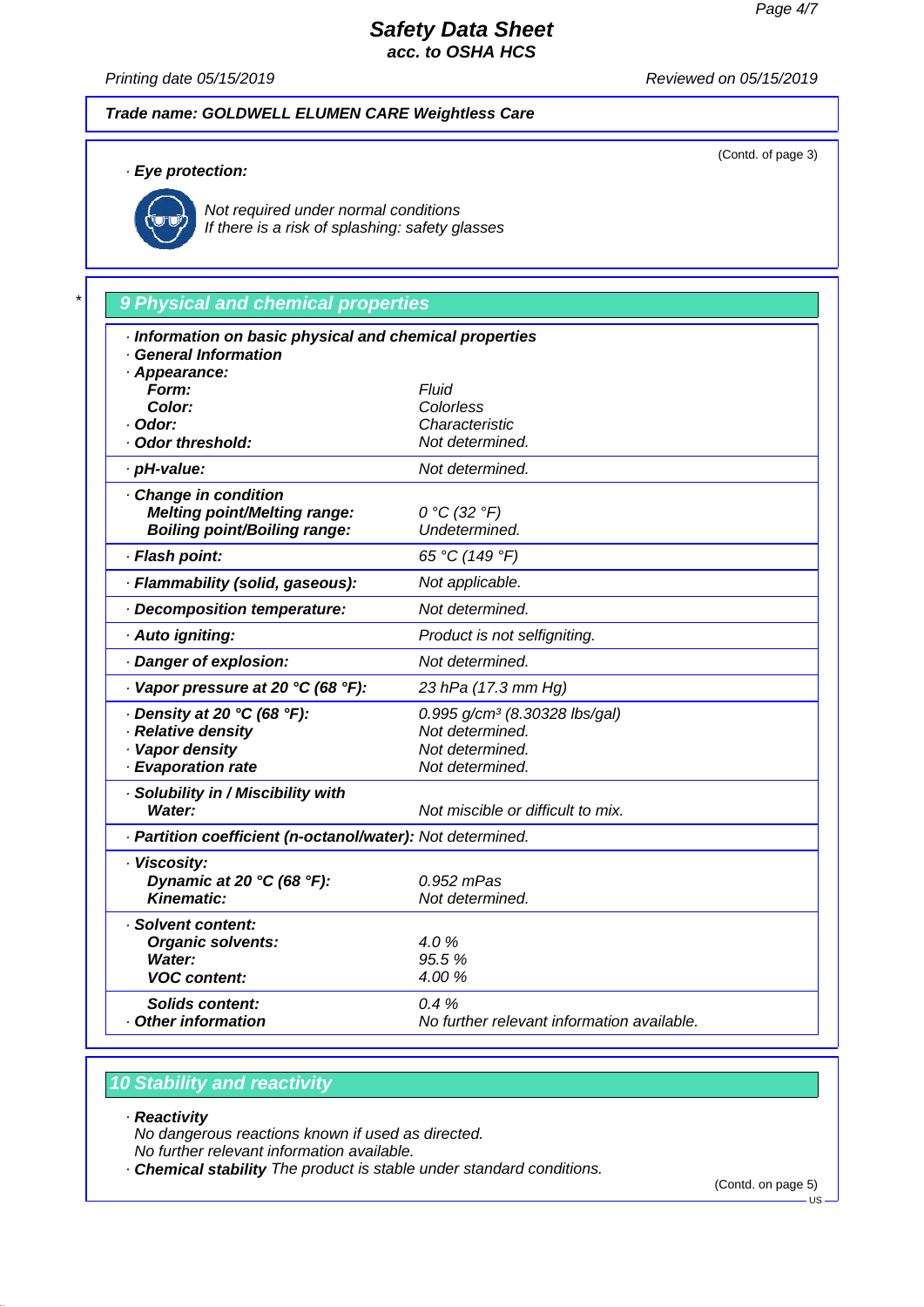(Contd. of page 4)

### *Safety Data Sheet acc. to OSHA HCS*

*Printing date 05/15/2019 Reviewed on 05/15/2019*

#### *Trade name: GOLDWELL ELUMEN CARE Weightless Care*

*· Thermal decomposition / conditions to be avoided:*

*No decomposition if used according to specifications.*

- *· Possibility of hazardous reactions No dangerous reactions known.*
- *· Conditions to avoid No further relevant information available.*
- *· Incompatible materials: No further relevant information available.*
- *· Hazardous decomposition products: No dangerous decomposition products known.*

#### *11 Toxicological information*

- *· Information on toxicological effects*
- *· Acute toxicity:*
- *· Primary irritant effect:*
- *· on the skin: No irritant effect.*
- *· on the eye: No irritating effect.*
- *· Sensitization: No sensitizing effects known.*
- *· Additional toxicological information:*

### *· Carcinogenic categories*

*· IARC (International Agency for Research on Cancer)*

*CAS: 64-17-5 ethanol* 

*CAS: 91-64-5 Coumarin 3* 

*CAS: 97-53-0 Eugenol 3* 

### *· NTP (National Toxicology Program)*

*None of the ingredients is listed.*

### *· OSHA-Ca (Occupational Safety & Health Administration)*

*None of the ingredients is listed.*

### *12 Ecological information*

- *· Toxicity*
- *· Aquatic toxicity: No further relevant information available.*
- *· Persistence and degradability No further relevant information available.*
- *· Behavior in environmental systems:*
- *· Bioaccumulative potential No further relevant information available.*
- *· Mobility in soil No further relevant information available.*
- *· Additional ecological information:*
- *· General notes:*

*Water hazard class 2 (Self-assessment): hazardous for water Do not allow product to reach ground water, water course or sewage system. Danger to drinking water if even small quantities leak into the ground.*

- *· Results of PBT and vPvB assessment*
- *· PBT: Not applicable.*
- *· vPvB: Not applicable.*
- *· Other adverse effects No further relevant information available.*

### *13 Disposal considerations*

- *· Uncleaned packagings:*
- *· Recommendation: Disposal must be made according to official regulations.*

(Contd. on page 6)

 $\overline{18}$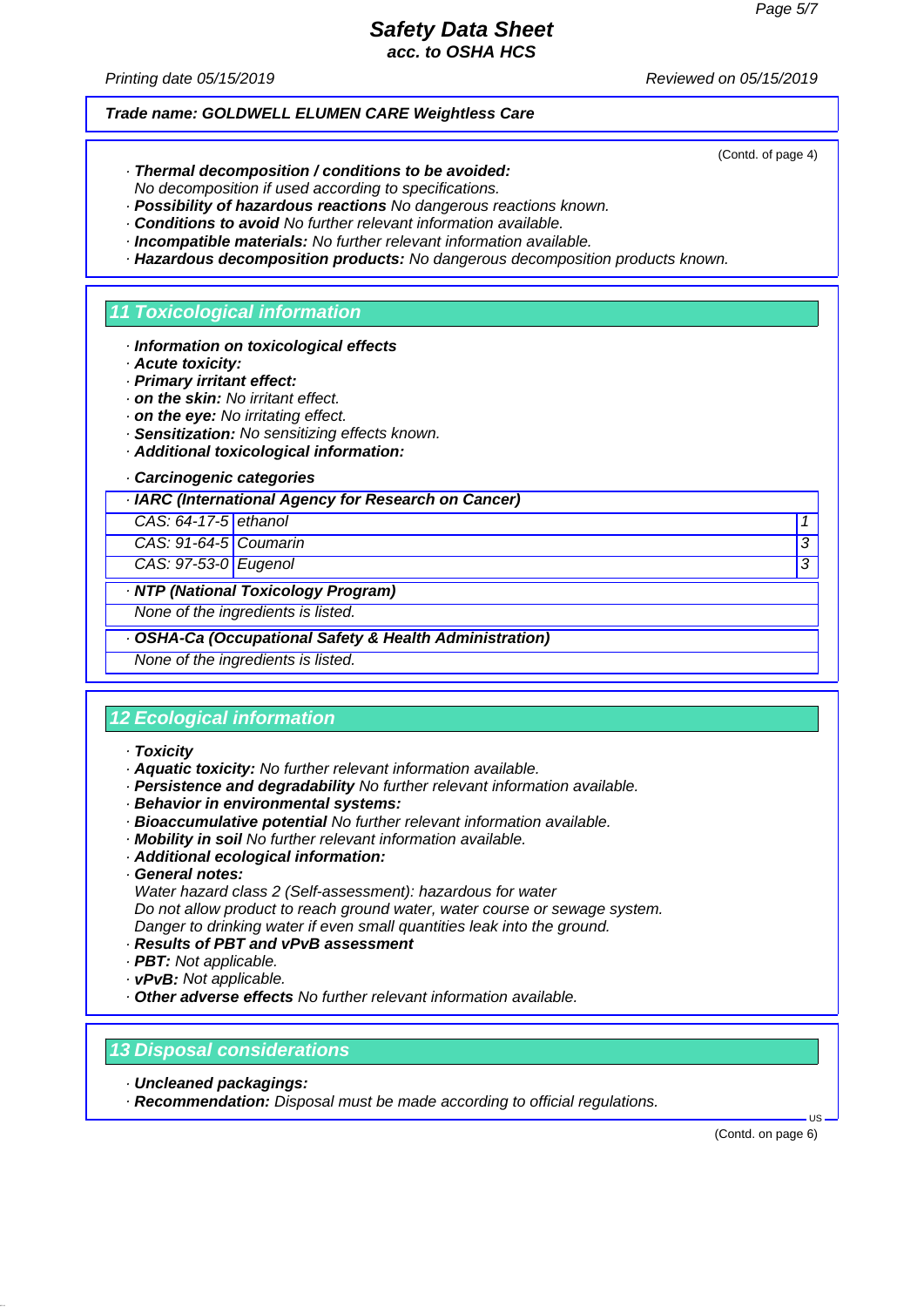*Printing date 05/15/2019 Reviewed on 05/15/2019*

#### *Trade name: GOLDWELL ELUMEN CARE Weightless Care*

(Contd. of page 5)

| . UN-Number<br>· DOT, ADR/RID/ADN, IMDG, IATA                                       | Void            |
|-------------------------------------------------------------------------------------|-----------------|
| · UN proper shipping name<br>· DOT, IMDG, IATA                                      | Void            |
| · Transport hazard class(es)                                                        |                 |
| · DOT, ADR/RID/ADN, ADN, IMDG, IATA<br>· Class                                      | Void            |
| · Packing group<br>· DOT, ADR/RID/ADN, IMDG, IATA                                   | Void            |
| · Environmental hazards:                                                            | Not applicable. |
| · Special precautions for user                                                      | Not applicable. |
| · Transport in bulk according to Annex II of<br><b>MARPOL73/78 and the IBC Code</b> | Not applicable. |
| · UN "Model Regulation":                                                            | Void            |

### *\* 15 Regulatory information*

*· Safety, health and environmental regulations/legislation specific for the substance or mixture*

*· Sara*

*· Section 355 (extremely hazardous substances):*

*None of the ingredients is listed.*

*· Section 313 (Specific toxic chemical listings):*

*None of the ingredients is listed.*

*· TSCA (Toxic Substances Control Act):*

*All components have the value ACTIVE.*

- *· Hazardous Air Pollutants*
- *None of the ingredients is listed.*

*· Proposition 65*

*· Chemicals known to cause cancer:*

*None of the ingredients is listed.*

*· Chemicals known to cause reproductive toxicity for females:*

*None of the ingredients is listed.*

*· Chemicals known to cause reproductive toxicity for males:*

*None of the ingredients is listed.*

*· Chemicals known to cause developmental toxicity:*

*CAS: 64-17-5 ethanol*

*· Carcinogenic categories*

*· EPA (Environmental Protection Agency)*

*None of the ingredients is listed.*

*· TLV (Threshold Limit Value established by ACGIH) CAS: 64-17-5 ethanol A3*

*· NIOSH-Ca (National Institute for Occupational Safety and Health) None of the ingredients is listed.*

(Contd. on page 7)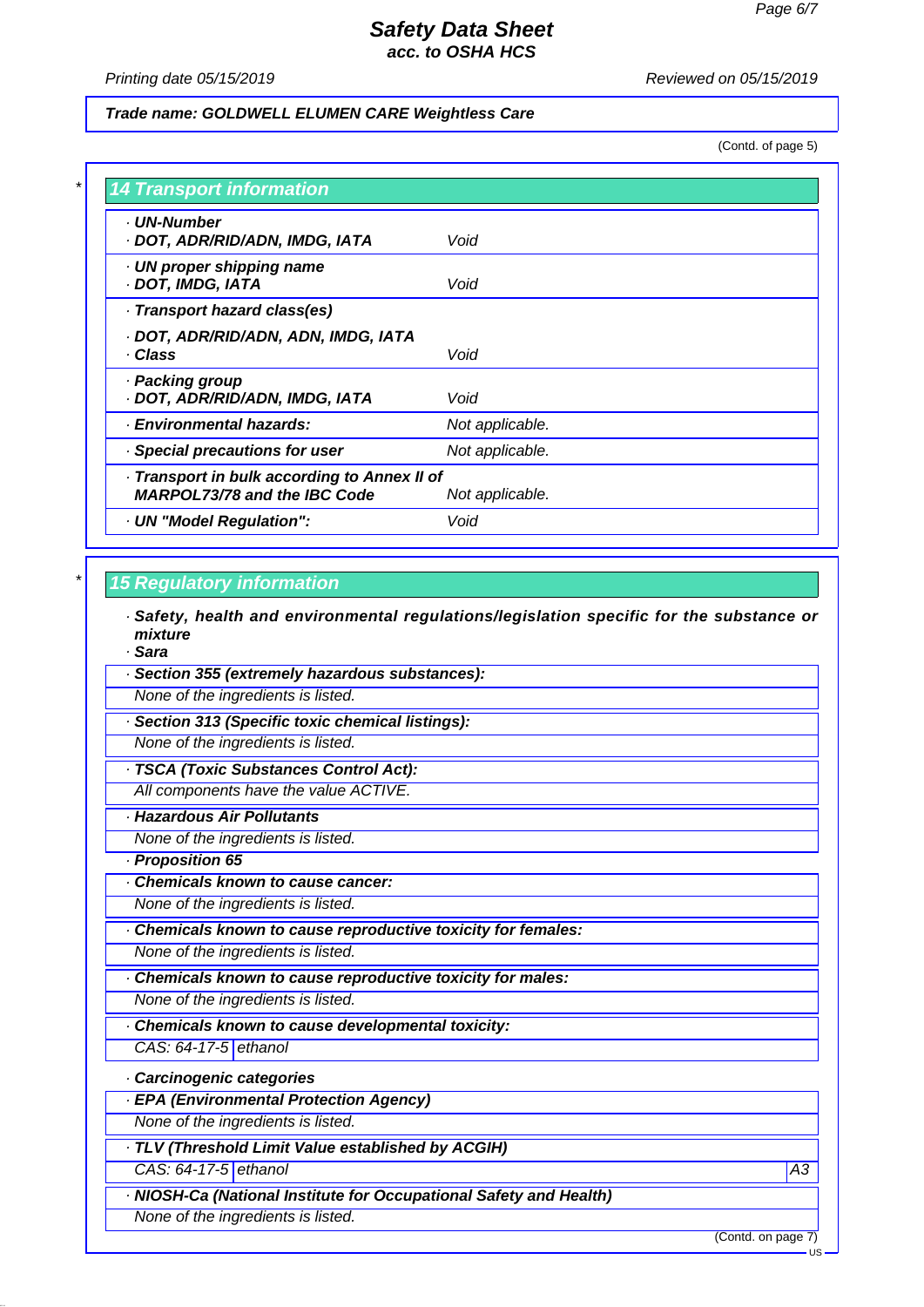*Printing date 05/15/2019 Reviewed on 05/15/2019*

#### *Trade name: GOLDWELL ELUMEN CARE Weightless Care*

(Contd. of page 6)

US

*· Chemical safety assessment: A Chemical Safety Assessment has not been carried out.*

### *16 Other information*

*This information is based on our present knowledge. However, this shall not constitute a guarantee for any specific product features and shall not establish a legally valid contractual relationship.*

#### *· Relevant phrases*

*H225 Highly flammable liquid and vapor. H311 Toxic in contact with skin. H315 Causes skin irritation. H318 Causes serious eye damage. H331 Toxic if inhaled.*

- *· Department issuing SDS: Regulatory Affairs*
- *· Date of preparation / last revision 05/15/2019 / -*

*· Abbreviations and acronyms: ADR: Accord européen sur le transport des marchandises dangereuses par Route (European Agreement concerning the International Carriage of Dangerous Goods by Road) IMDG: International Maritime Code for Dangerous Goods DOT: US Department of Transportation IATA: International Air Transport Association ACGIH: American Conference of Governmental Industrial Hygienists EINECS: European Inventory of Existing Commercial Chemical Substances ELINCS: European List of Notified Chemical Substances CAS: Chemical Abstracts Service (division of the American Chemical Society) NFPA: National Fire Protection Association (USA) HMIS: Hazardous Materials Identification System (USA) VOC: Volatile Organic Compounds (USA, EU) PBT: Persistent, Bioaccumulative and Toxic vPvB: very Persistent and very Bioaccumulative NIOSH: National Institute for Occupational Safety OSHA: Occupational Safety & Health TLV: Threshold Limit Value PEL: Permissible Exposure Limit REL: Recommended Exposure Limit Flam. Liq. 2: Flammable liquids – Category 2 Flam. Liq. 4: Flammable liquids – Category 4 Acute Tox. 3: Acute toxicity – Category 3 Skin Irrit. 2: Skin corrosion/irritation – Category 2 Eye Dam. 1: Serious eye damage/eye irritation – Category 1 · \* Data compared to the previous version altered.*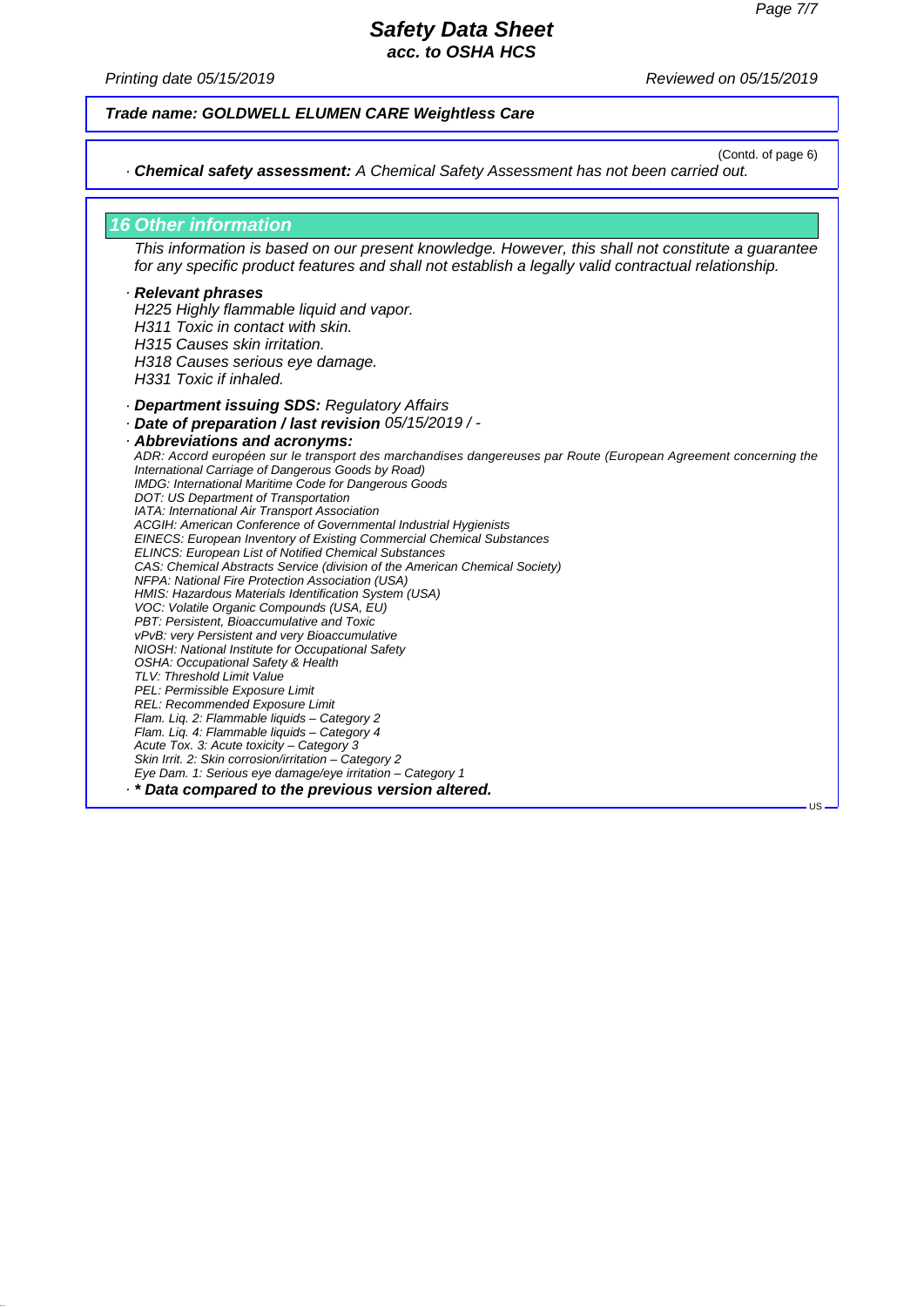

*Printing date 12/07/2018 Reviewed on 12/07/2018*

# *1 Identification · Product identifier*

*· Trade name: GOLDWELL ELUMEN Lock - Color Sealing*

- *· Article number: 210946 250ml*
- *· Product category PC39 Cosmetics, personal care products*
- *· Application of the substance / the mixture Hair cosmetics*
- *· Manufacturer/Supplier: Kao USA Inc. 2535 Spring Grove Avenue Cincinnati, Ohio 45214 / USA KaoGermanySDS@kao.com*

*· Information department: CHEMTREC*

*· Emergency telephone number: CHEMTREC (US): (0800) 424-9300 CHEMTREC (Outside US): +1 (703) 527-3887 (24h)*

# *\* 2 Hazard(s) identification*

# *· Classification of the substance or mixture*

*Flam. Liq. 3 H226 Flammable liquid and vapor. Skin Irrit. 2 H315 Causes skin irritation.*

*Eye Dam. 1 H318 Causes serious eye damage.*

*· Label elements*

*· Hazard pictograms*



*· Signal word Danger*

|                                  | · Hazard-determining components of labeling:                                               |
|----------------------------------|--------------------------------------------------------------------------------------------|
|                                  | L-Lactic acid (2-hydroxy propionic acid)                                                   |
| · Hazard statements              |                                                                                            |
| H226 Flammable liquid and vapor. |                                                                                            |
| H315 Causes skin irritation.     |                                                                                            |
| H318 Causes serious eye damage.  |                                                                                            |
| · Precautionary statements       |                                                                                            |
| P <sub>210</sub>                 | Keep away from heat/sparks/open flames/hot surfaces. - No smoking.                         |
| P <sub>2</sub> 33                | Keep container tightly closed.                                                             |
| P <sub>240</sub>                 | Ground/bond container and receiving equipment.                                             |
| P <sub>241</sub>                 | Use explosion-proof electrical/ventilating/lighting/equipment.                             |
| P <sub>242</sub>                 | Use only non-sparking tools.                                                               |
| P <sub>243</sub>                 | Take precautionary measures against static discharge.                                      |
| P <sub>264</sub>                 | Wash thoroughly after handling.                                                            |
| P <sub>280</sub>                 | Wear protective gloves.                                                                    |
| P302+P352                        | If on skin: Wash with plenty of water.                                                     |
|                                  | P305+P351+P338 If in eyes: Rinse cautiously with water for several minutes. Remove contact |
|                                  | lenses, if present and easy to do. Continue rinsing.                                       |
| P310                             | Immediately call a poison center/doctor.                                                   |
| P321                             | Specific treatment (see on this label).                                                    |
| P362+P364                        | Take off contaminated clothing and wash it before reuse.                                   |
| P332+P313                        | If skin irritation occurs: Get medical advice/attention.                                   |
| P370+P378                        | In case of fire: Use for extinction: CO2, powder or water spray.                           |
|                                  | $(0.001)$ an none $(0)$                                                                    |

US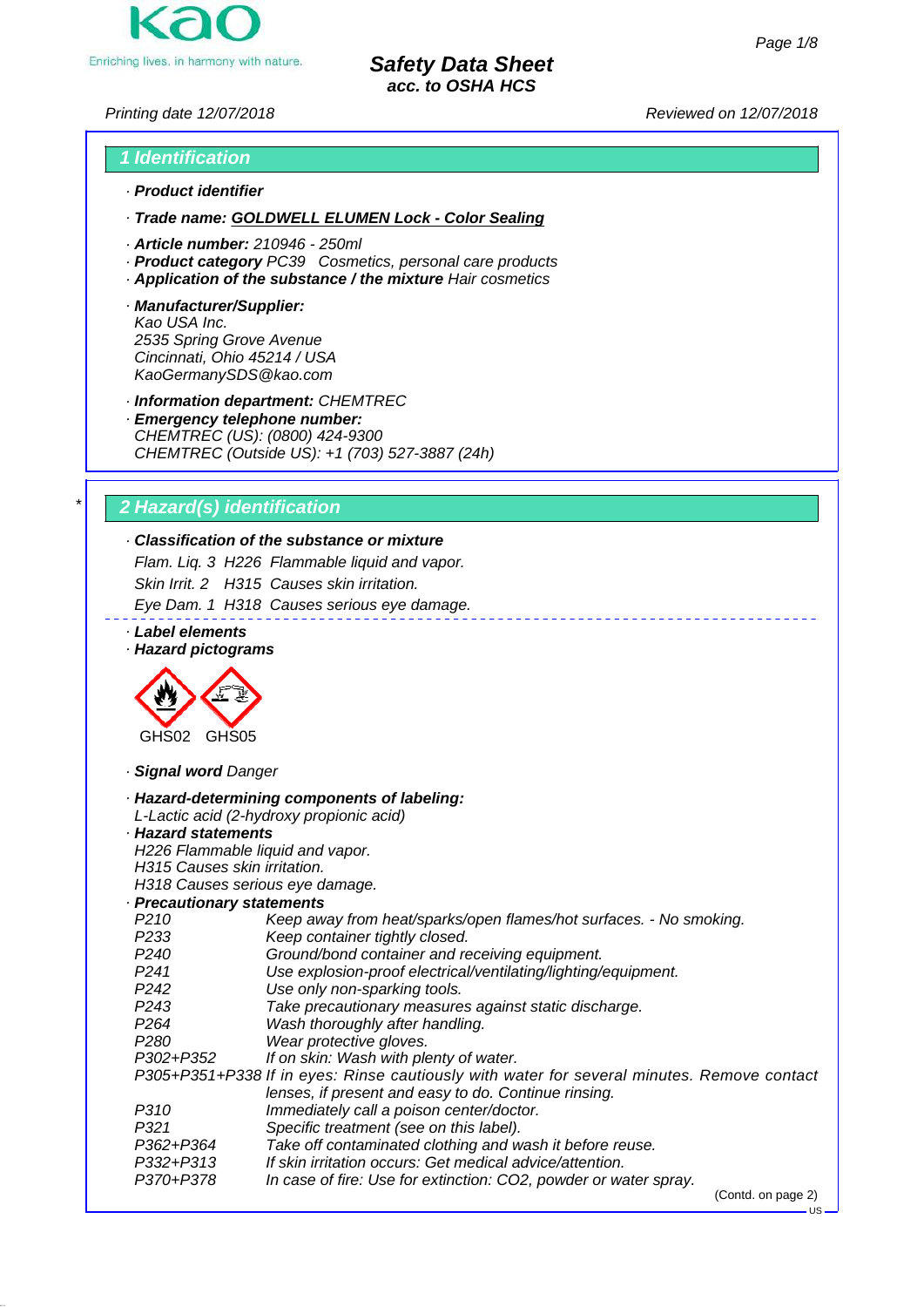*Printing date 12/07/2018 Reviewed on 12/07/2018*

# *Trade name: GOLDWELL ELUMEN Lock - Color Sealing*

|                                                                                                    |                                                                                                                                                         | (Contd. of page 1) |
|----------------------------------------------------------------------------------------------------|---------------------------------------------------------------------------------------------------------------------------------------------------------|--------------------|
| P403+P235<br>P <sub>501</sub>                                                                      | Store in a well-ventilated place. Keep cool.<br>Dispose of contents/container in accordance with local/regional/national/<br>international regulations. |                    |
| · Classification system:<br>· NFPA ratings (scale 0 - 4)                                           |                                                                                                                                                         |                    |
| $Fire = 2$                                                                                         | $Health = 3$<br>$Reactivity = 0$                                                                                                                        |                    |
| · HMIS-ratings (scale 0 - 4)                                                                       |                                                                                                                                                         |                    |
| <b>HEALTH</b><br> 3 <br>$\sqrt{2}$<br><b>FIRE</b><br>$\overline{\phantom{0}}$<br><b>REACTIVITY</b> | Health $=$ *3<br>$Fire = 2$<br>$Reactivity = 0$                                                                                                         |                    |
| · Other hazards<br>· <b>PBT</b> : Not applicable.<br>· vPvB: Not applicable.                       | · Results of PBT and vPvB assessment                                                                                                                    |                    |
|                                                                                                    |                                                                                                                                                         |                    |

### *3 Composition/information on ingredients*

*· Chemical characterization: Mixtures*

*· Description: Mixture of the substances listed below with nonhazardous additions.*

| · Dangerous components: |                                                                                                |                 |
|-------------------------|------------------------------------------------------------------------------------------------|-----------------|
| CAS: $64-17-5$ ethanol  |                                                                                                | $10 - 15%$      |
|                         | <b>Exam.</b> Liq. 2, H225                                                                      |                 |
|                         | CAS: 100-51-6 Benzyl alcohol                                                                   | $\geq$ 2.5-<10% |
|                         | Co Acute Tox. 4, H302; Acute Tox. 4, H312; Eye Irrit. 2A, H319                                 |                 |
|                         |                                                                                                | $23 - 5\%$      |
|                         | CAS: 79-33-4 L-Lactic acid (2-hydroxy propionic acid)<br>Skin Corr. 1C, H314; Eye Dam. 1, H318 |                 |

# *4 First-aid measures*

- *· Description of first aid measures*
- *· General information: Immediately remove any clothing soiled by the product.*
- *· After inhalation:*
- *In case of unconsciousness place patient stably in side position for transportation.*
- *· After skin contact: Immediately wash with water and soap and rinse thoroughly.*
- *· After eye contact:*
- *Rinse opened eye for several minutes under running water. Then consult a doctor. · After swallowing:*
- *Do not induce vomiting; immediately call for medical help. If symptoms persist consult doctor.*
- *· Information for doctor: Treat symptomatically.*
- *· Most important symptoms and effects, both acute and delayed No further relevant information available.*
- *· Indication of any immediate medical attention and special treatment needed No further relevant information available.*

### *5 Fire-fighting measures*

- *· Extinguishing media*
- *· Suitable extinguishing agents:*

*CO2, extinguishing powder or water spray. Fight larger fire with alcohol resistant foam.*

(Contd. on page 3)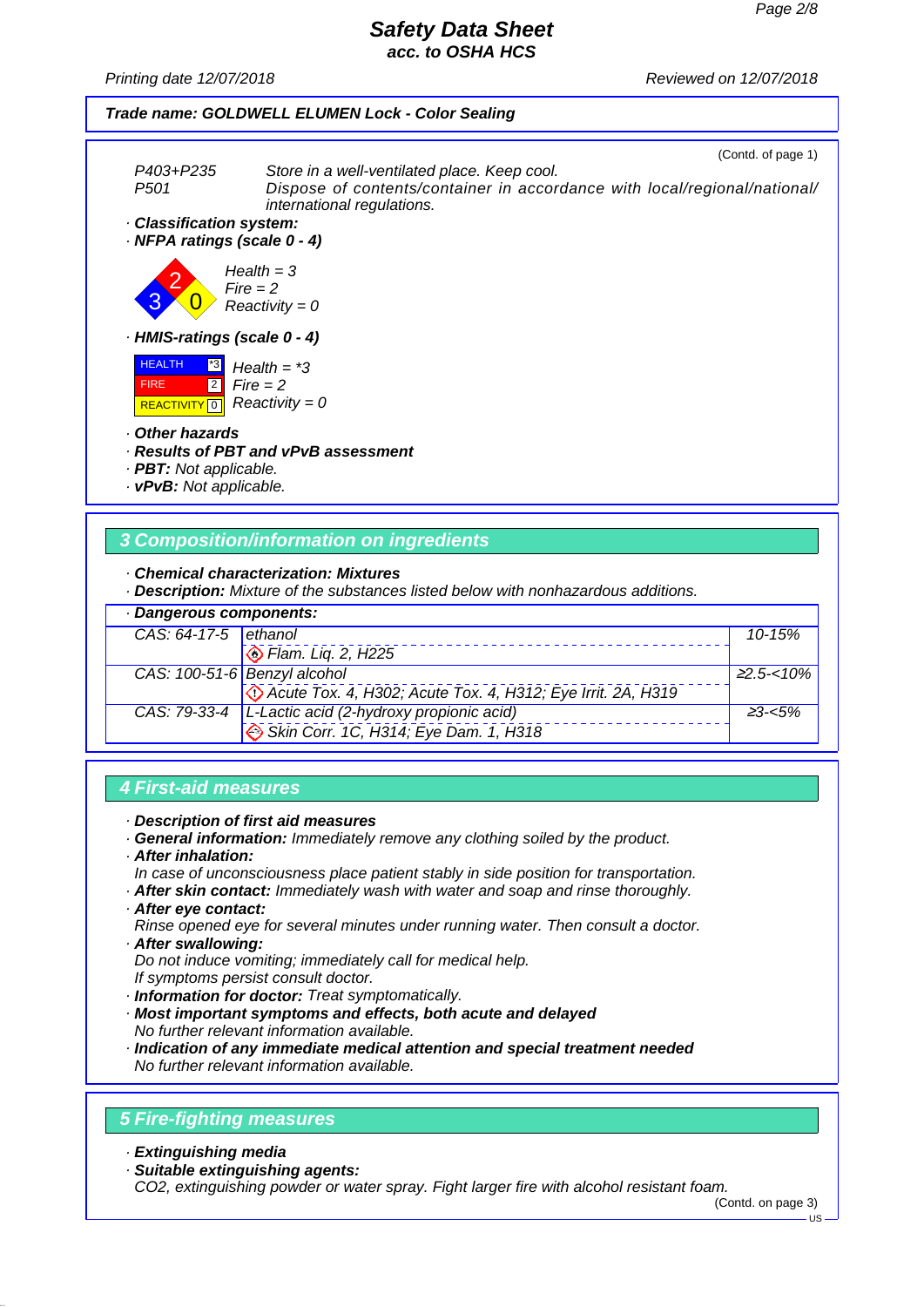(Contd. of page 2)

### *Safety Data Sheet acc. to OSHA HCS*

*Printing date 12/07/2018 Reviewed on 12/07/2018*

#### *Trade name: GOLDWELL ELUMEN Lock - Color Sealing*

*· For safety reasons unsuitable extinguishing agents: Water with full jet · Special hazards arising from the substance or mixture*

*During heating or in case of fire poisonous gases are produced. Exposure to decomposition products may be a hazard to health No further relevant information available.*

- *· Advice for firefighters*
- *· Protective equipment: Use personal protective equipment.*
- *· Additional information*

*Fire residues and contaminated fire extinguishing water must be disposed of in accordance with local regulations.*

*Use water spray to cool unopened containers.*

*Prevent fire extinguishing water from contaminating surface water or the ground water system*

### *6 Accidental release measures*

- *· Personal precautions, protective equipment and emergency procedures Wear protective equipment. Keep unprotected persons away.*
- *· Environmental precautions: Prevent seepage into sewage system, workpits and cellars.*
- *· Methods and material for containment and cleaning up:*

*Absorb with liquid-binding material (sand, diatomite, acid binders, universal binders, sawdust). Use neutralizing agent.*

*Dispose contaminated material as waste according to item 13.*

- *· Reference to other sections See Section 7 for information on safe handling.*
- *See Section 8 for information on personal protection equipment.*

*See Section 13 for disposal information.*

### *7 Handling and storage*

- *· Handling:*
- *· Precautions for safe handling Prevent formation of aerosols.*
- *· Information about protection against explosions and fires:*
- *Keep ignition sources away Do not smoke.*

*Protect against electrostatic charges.*

- *· Conditions for safe storage, including any incompatibilities*
- *· Storage:*
- *· Requirements to be met by storerooms and receptacles: No special requirements.*
- *· Information about storage in one common storage facility: Not required.*
- *· Further information about storage conditions: None.*

*Keep receptacle tightly sealed. Keep container in a well-ventilated plase.*

*· Specific end use(s) No further relevant information available.*

### *8 Exposure controls/personal protection*

*· Additional information about design of technical systems: No further data; see item 7.*

*· Components with limit values that require monitoring at the workplace: The following constituents are the only constituents of the product which have a PEL, TLV or other recommended exposure limit.*

*At this time, the other constituents have no known exposure limits.*

#### *CAS: 25322-68-3 Polyglokol 10000 P (10-15%)*

*WEEL Long-term value: 10 mg/m³*

*(H); MW>200*

(Contd. on page 4)

*<sup>·</sup> Control parameters*

US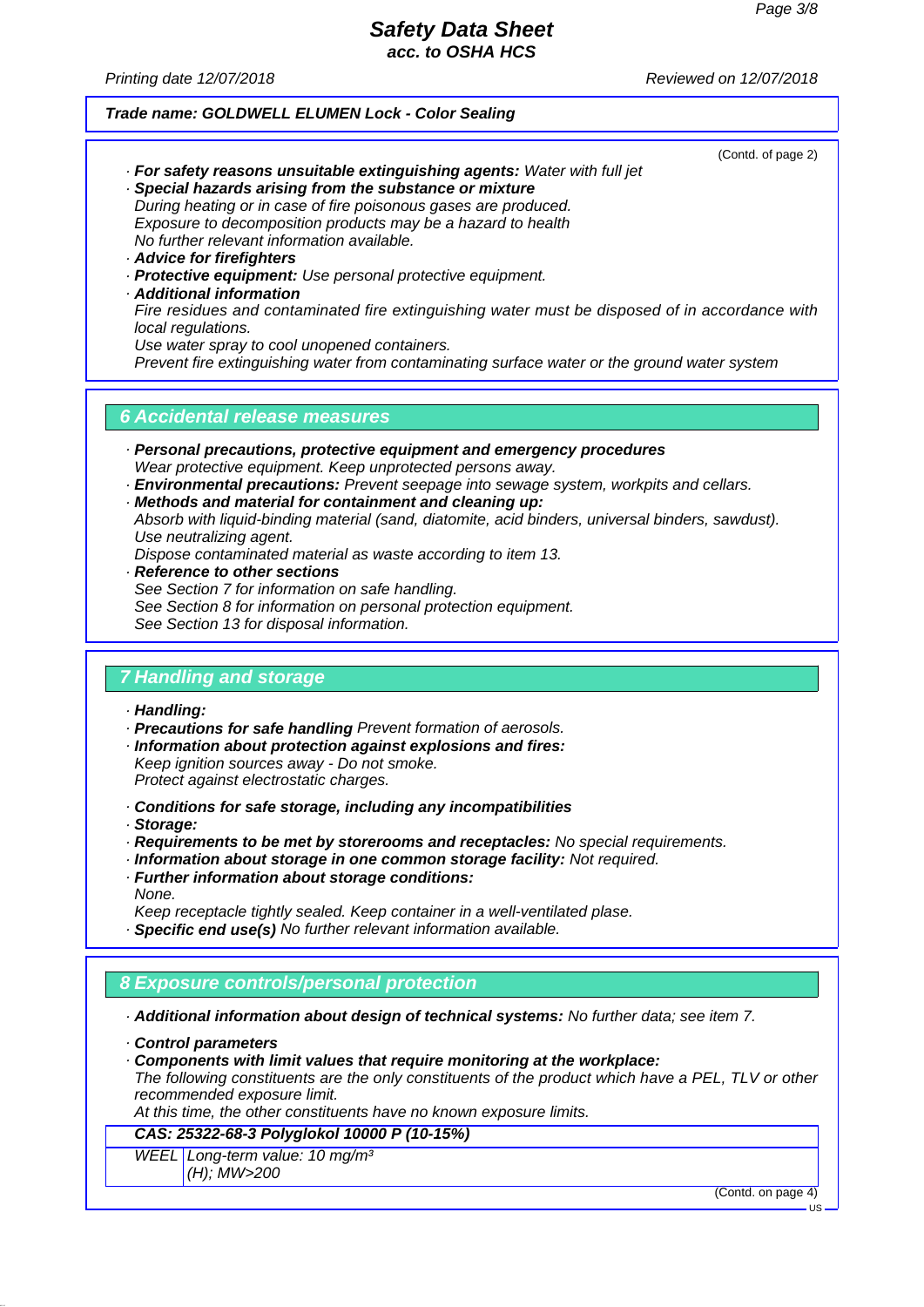US

### *Safety Data Sheet acc. to OSHA HCS*

*Printing date 12/07/2018 Reviewed on 12/07/2018*

#### *Trade name: GOLDWELL ELUMEN Lock - Color Sealing*



| · Information on basic physical and chemical properties<br>· General Information                  |                                |                    |
|---------------------------------------------------------------------------------------------------|--------------------------------|--------------------|
| Appearance:                                                                                       |                                |                    |
| Form:                                                                                             | Gel                            |                    |
| Color:                                                                                            | White                          |                    |
| · Odor:                                                                                           | perfumed                       |                    |
| Odor threshold:                                                                                   | Not determined.                |                    |
| $\cdot$ pH-value at 20 °C (68 °F):                                                                | 2.8                            |                    |
| Change in condition<br><b>Melting point/Melting range:</b><br><b>Boiling point/Boiling range:</b> | Undetermined.<br>Undetermined. |                    |
| · Flash point:                                                                                    | 41 °C (105.8 °F)               |                    |
| · Flammability (solid, gaseous):                                                                  | Not applicable.                |                    |
| Decomposition temperature:                                                                        | Not determined.                |                    |
|                                                                                                   |                                | (Contd. on page 5) |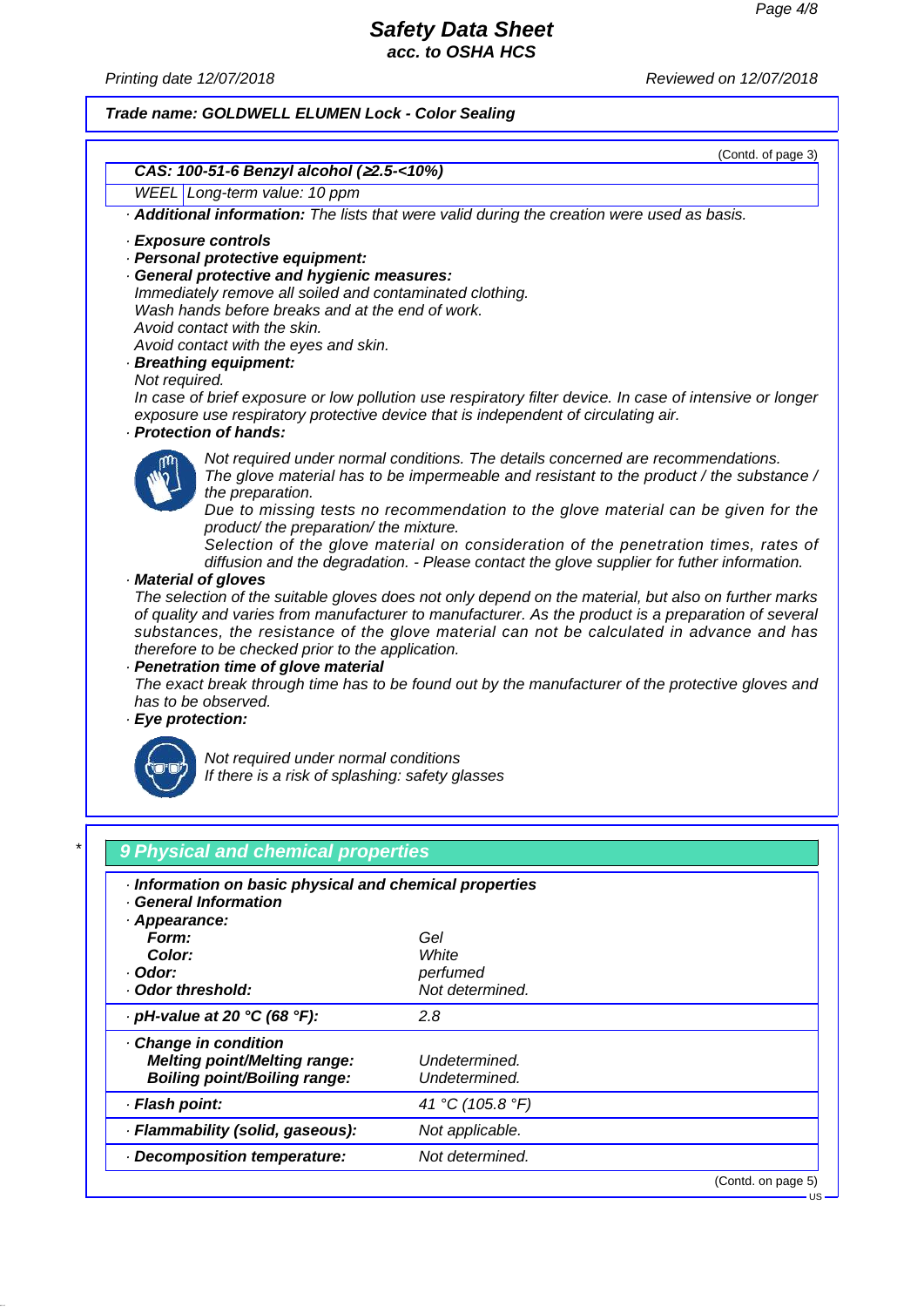*Printing date 12/07/2018 Reviewed on 12/07/2018*

#### *Trade name: GOLDWELL ELUMEN Lock - Color Sealing*

|                                                                                                  | (Contd. of page 4)                                                                                  |  |
|--------------------------------------------------------------------------------------------------|-----------------------------------------------------------------------------------------------------|--|
| · Auto igniting:                                                                                 | Product is not selfigniting.                                                                        |  |
| Danger of explosion:                                                                             | Product is not explosive. However, formation of explosive<br>air/vapor mixtures are possible.       |  |
| $\cdot$ Vapor pressure at 20 °C (68 °F):                                                         | 59 hPa (44.3 mm Hg)                                                                                 |  |
| $\cdot$ Density at 20 °C (68 °F):<br>· Relative density<br>· Vapor density<br>· Evaporation rate | 1.0465 g/cm <sup>3</sup> (8.73304 lbs/gal)<br>Not determined.<br>Not determined.<br>Not determined. |  |
| · Solubility in / Miscibility with<br>Water:                                                     | Not miscible or difficult to mix.                                                                   |  |
| · Partition coefficient (n-octanol/water): Not determined.                                       |                                                                                                     |  |
| · Viscosity:<br>Dynamic at 20 $°C$ (68 $°F$ ):<br><b>Kinematic:</b>                              | 25,000 mPas<br>Not determined.                                                                      |  |
| · Solvent content:<br><b>Organic solvents:</b><br>Water:<br><b>VOC content:</b>                  | 14.0%<br>48.9%<br>14.00 %                                                                           |  |
| Solids content:<br>Other information                                                             | 5.2%<br>No further relevant information available.                                                  |  |

### *10 Stability and reactivity*

#### *· Reactivity*

*No dangerous reactions known if used as directed.*

*No further relevant information available.*

- *· Chemical stability The product is stable under standard conditions.*
- *· Thermal decomposition / conditions to be avoided:*
- *No decomposition if used according to specifications.*
- *· Possibility of hazardous reactions No dangerous reactions known.*
- *· Conditions to avoid No further relevant information available.*
- *· Incompatible materials: No further relevant information available.*

*· Hazardous decomposition products: No dangerous decomposition products known.*

### *11 Toxicological information*

- *· Information on toxicological effects*
- *· Acute toxicity:*

*· LD/LC50 values that are relevant for classification:*

*CAS: 79-33-4 L-Lactic acid (2-hydroxy propionic acid)*

*Oral LD50 3,543 mg/kg (rat)*

- *· Primary irritant effect:*
- *· on the skin: Irritant to skin and mucous membranes.*
- *· on the eye: Strong irritant with the danger of severe eye injury.*
- *· Sensitization: No sensitizing effects known.*
- *· Additional toxicological information:*

*The product shows the following dangers according to internally approved calculation methods for preparations:*

*Irritant*

(Contd. on page 6)

US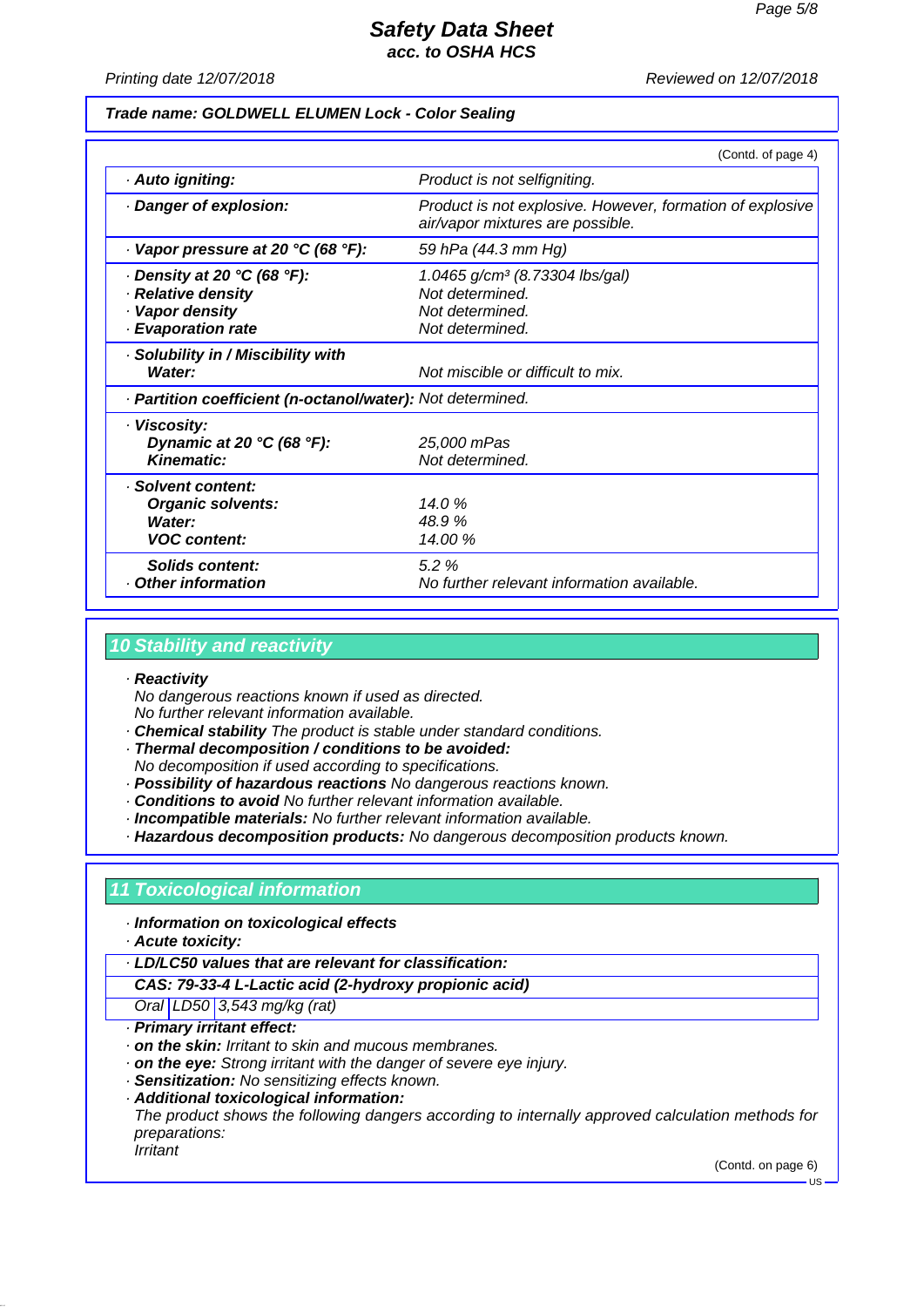*Printing date 12/07/2018 Reviewed on 12/07/2018*

#### *Trade name: GOLDWELL ELUMEN Lock - Color Sealing*

(Contd. of page 5)

### *· Carcinogenic categories*

*· IARC (International Agency for Research on Cancer)*

*CAS: 64-17-5 ethanol 1* 

*CAS: 91-64-5 Coumarin 3* 

*CAS: 97-53-0 Eugenol 3* 

*· NTP (National Toxicology Program)*

*None of the ingredients is listed.*

*· OSHA-Ca (Occupational Safety & Health Administration)*

*None of the ingredients is listed.*

### *12 Ecological information*

#### *· Toxicity*

- *· Aquatic toxicity: No further relevant information available.*
- *· Persistence and degradability No further relevant information available.*
- *· Behavior in environmental systems:*
- *· Bioaccumulative potential No further relevant information available.*
- *· Mobility in soil No further relevant information available.*
- *· Additional ecological information:*

*· General notes:*

*Water hazard class 2 (Self-assessment): hazardous for water Do not allow product to reach ground water, water course or sewage system. Must not reach bodies of water or drainage ditch undiluted or unneutralized. Danger to drinking water if even small quantities leak into the ground.*

- *· Results of PBT and vPvB assessment*
- *· PBT: Not applicable.*
- *· vPvB: Not applicable.*
- *· Other adverse effects No further relevant information available.*

### *13 Disposal considerations*

*· Uncleaned packagings:*

*· Recommendation: Disposal must be made according to official regulations.*

| · UN-Number<br>· DOT, ADR/RID/ADN, IMDG, IATA | <b>UN1993</b>                       |
|-----------------------------------------------|-------------------------------------|
| · UN proper shipping name                     |                                     |
| · DOT                                         | Flammable liquids, n.o.s. (Ethanol) |
| · IMDG, IATA                                  | FLAMMABLE LIQUID, N.O.S. (ETHANOL)  |
| · Transport hazard class(es)                  |                                     |
| . DOT                                         |                                     |
|                                               |                                     |
|                                               |                                     |
| · Class                                       | 3 Flammable liquids                 |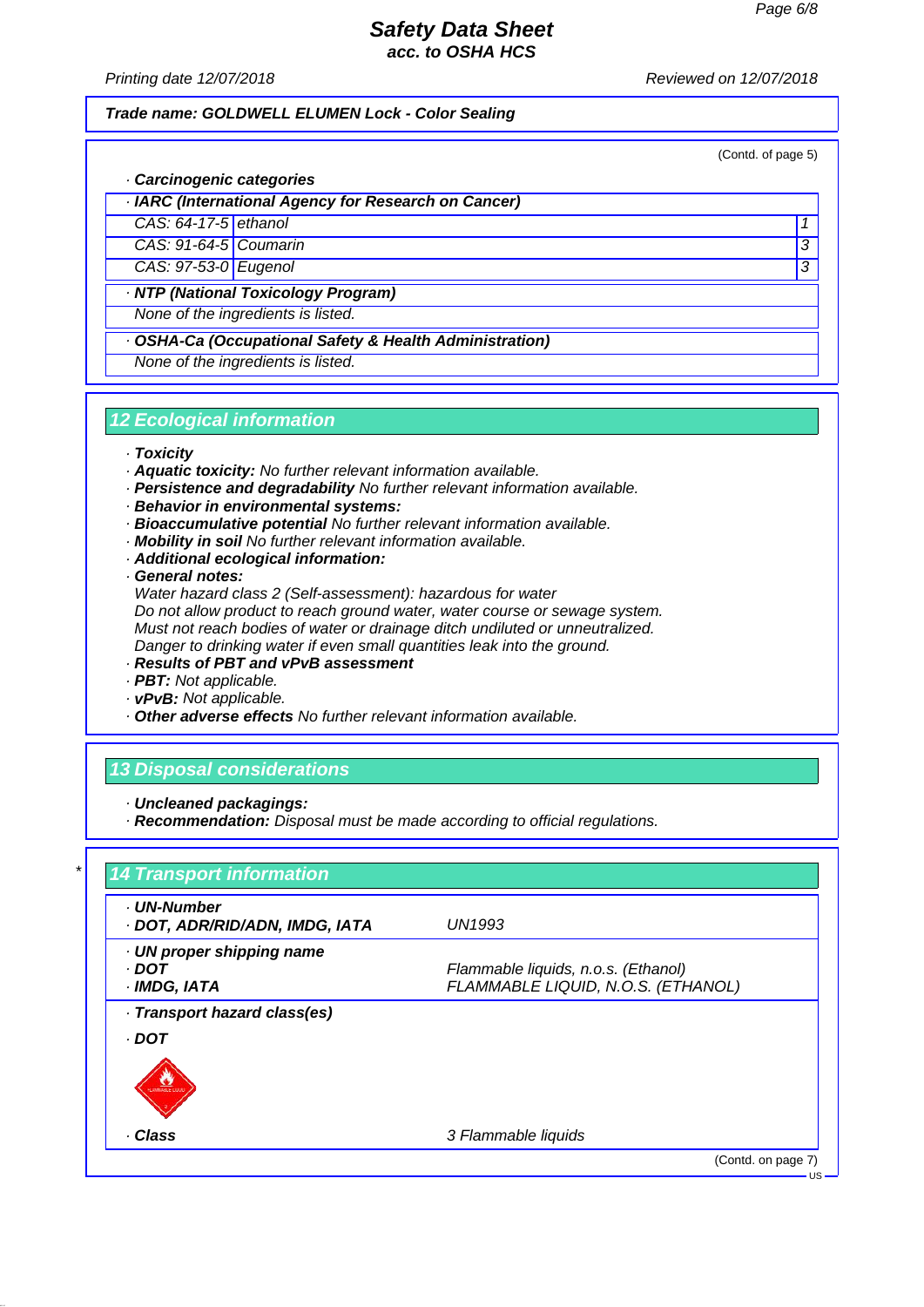*Printing date 12/07/2018 Reviewed on 12/07/2018*

### *Trade name: GOLDWELL ELUMEN Lock - Color Sealing*

|                                              | (Contd. of page 6)                          |
|----------------------------------------------|---------------------------------------------|
| · Label                                      | 3                                           |
| · ADR/RID/ADN, IMDG, IATA                    |                                             |
|                                              |                                             |
|                                              |                                             |
| · Class                                      | 3 Flammable liquids                         |
| · Label                                      | 3                                           |
| · Packing group                              |                                             |
| · DOT, ADR/RID/ADN, IMDG, IATA               | Ш                                           |
| · Environmental hazards:                     | Not applicable.                             |
| Special precautions for user                 | Warning: Flammable liquids                  |
| · Danger code (Kemler):                      | 30                                          |
| · EMS Number:                                | $F-E$ , $S-E$                               |
| · Transport in bulk according to Annex II of |                                             |
| <b>MARPOL73/78 and the IBC Code</b>          | Not applicable.                             |
| · Transport/Additional information:          |                                             |
| $\cdot$ DOT                                  |                                             |
| · Quantity limitations                       | On passenger aircraft/rail: 60 L            |
|                                              | On cargo aircraft only: 220 L               |
| · UN "Model Regulation":                     | UN 1993 FLAMMABLE LIQUID, N.O.S. (ETHANOL), |
|                                              | $3,$ III                                    |

### *\* 15 Regulatory information*

*· Safety, health and environmental regulations/legislation specific for the substance or mixture*

*· Sara*

- *· Section 355 (extremely hazardous substances):*
- *None of the ingredients is listed.*
- *· Section 313 (Specific toxic chemical listings):*
- *None of the ingredients is listed.*
- *· TSCA (Toxic Substances Control Act):*
- *All ingredients are listed.*
- *· TSCA new (21st Century Act) (Substances not listed)*

*CAS: 64-17-5 ethanol*

- *· Proposition 65*
- *· Chemicals known to cause cancer:*

*None of the ingredients is listed.*

*· Chemicals known to cause reproductive toxicity for females:*

*None of the ingredients is listed.*

- *· Chemicals known to cause reproductive toxicity for males: None of the ingredients is listed.*
- *· Chemicals known to cause developmental toxicity:*
	- *CAS: 64-17-5 ethanol*

(Contd. on page 8)

 $\overline{18}$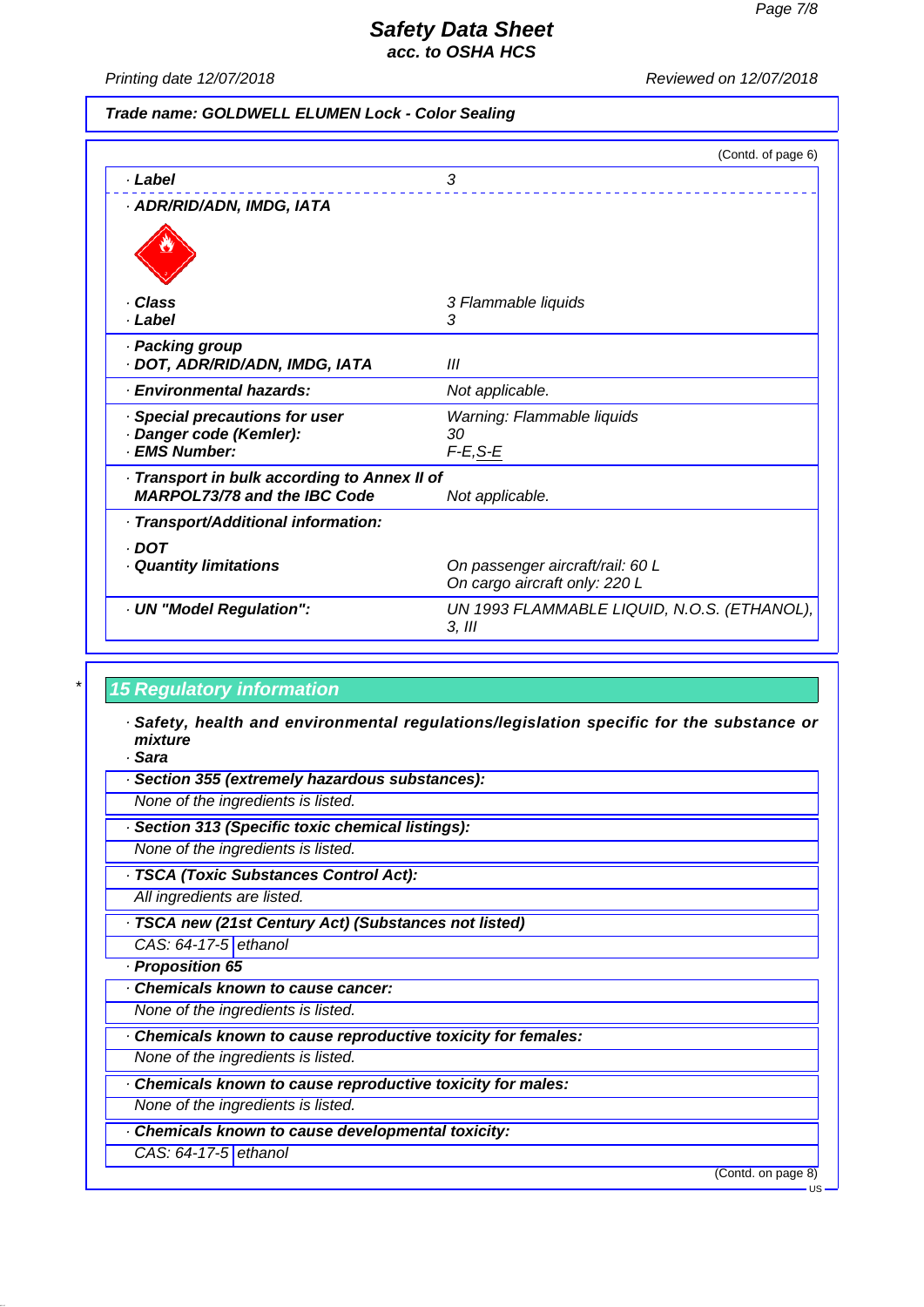*Printing date 12/07/2018 Reviewed on 12/07/2018*

#### *Trade name: GOLDWELL ELUMEN Lock - Color Sealing*

(Contd. of page 7)

US

- *· Carcinogenic categories*
- *· EPA (Environmental Protection Agency)*
- *None of the ingredients is listed.*
- *· TLV (Threshold Limit Value established by ACGIH)*
- *CAS: 64-17-5 ethanol A3*
- *· NIOSH-Ca (National Institute for Occupational Safety and Health)*
- *None of the ingredients is listed.*
- *· Chemical safety assessment: A Chemical Safety Assessment has not been carried out.*

#### *16 Other information*

*This information is based on our present knowledge. However, this shall not constitute a guarantee for any specific product features and shall not establish a legally valid contractual relationship.*

#### *· Relevant phrases*

*H225 Highly flammable liquid and vapor.*

*H302 Harmful if swallowed.*

*H312 Harmful in contact with skin.*

- *H314 Causes severe skin burns and eye damage.*
- *H318 Causes serious eye damage.*
- *H319 Causes serious eye irritation.*
- *· Department issuing SDS: Regulatory Affairs*
- *· Date of preparation / last revision 12/07/2018 / -*

#### *· Abbreviations and acronyms: ADR: Accord européen sur le transport des marchandises dangereuses par Route (European Agreement concerning the International Carriage of Dangerous Goods by Road) IMDG: International Maritime Code for Dangerous Goods DOT: US Department of Transportation IATA: International Air Transport Association ACGIH: American Conference of Governmental Industrial Hygienists EINECS: European Inventory of Existing Commercial Chemical Substances ELINCS: European List of Notified Chemical Substances CAS: Chemical Abstracts Service (division of the American Chemical Society) NFPA: National Fire Protection Association (USA) HMIS: Hazardous Materials Identification System (USA) VOC: Volatile Organic Compounds (USA, EU) LC50: Lethal concentration, 50 percent LD50: Lethal dose, 50 percent PBT: Persistent, Bioaccumulative and Toxic vPvB: very Persistent and very Bioaccumulative NIOSH: National Institute for Occupational Safety OSHA: Occupational Safety & Health TLV: Threshold Limit Value PEL: Permissible Exposure Limit REL: Recommended Exposure Limit Flam. Liq. 2: Flammable liquids – Category 2 Flam. Liq. 3: Flammable liquids – Category 3 Acute Tox. 4: Acute toxicity – Category 4 Skin Corr. 1C: Skin corrosion/irritation – Category 1C Skin Irrit. 2: Skin corrosion/irritation – Category 2 Eye Dam. 1: Serious eye damage/eye irritation – Category 1 Eye Irrit. 2A: Serious eye damage/eye irritation – Category 2A · \* Data compared to the previous version altered.*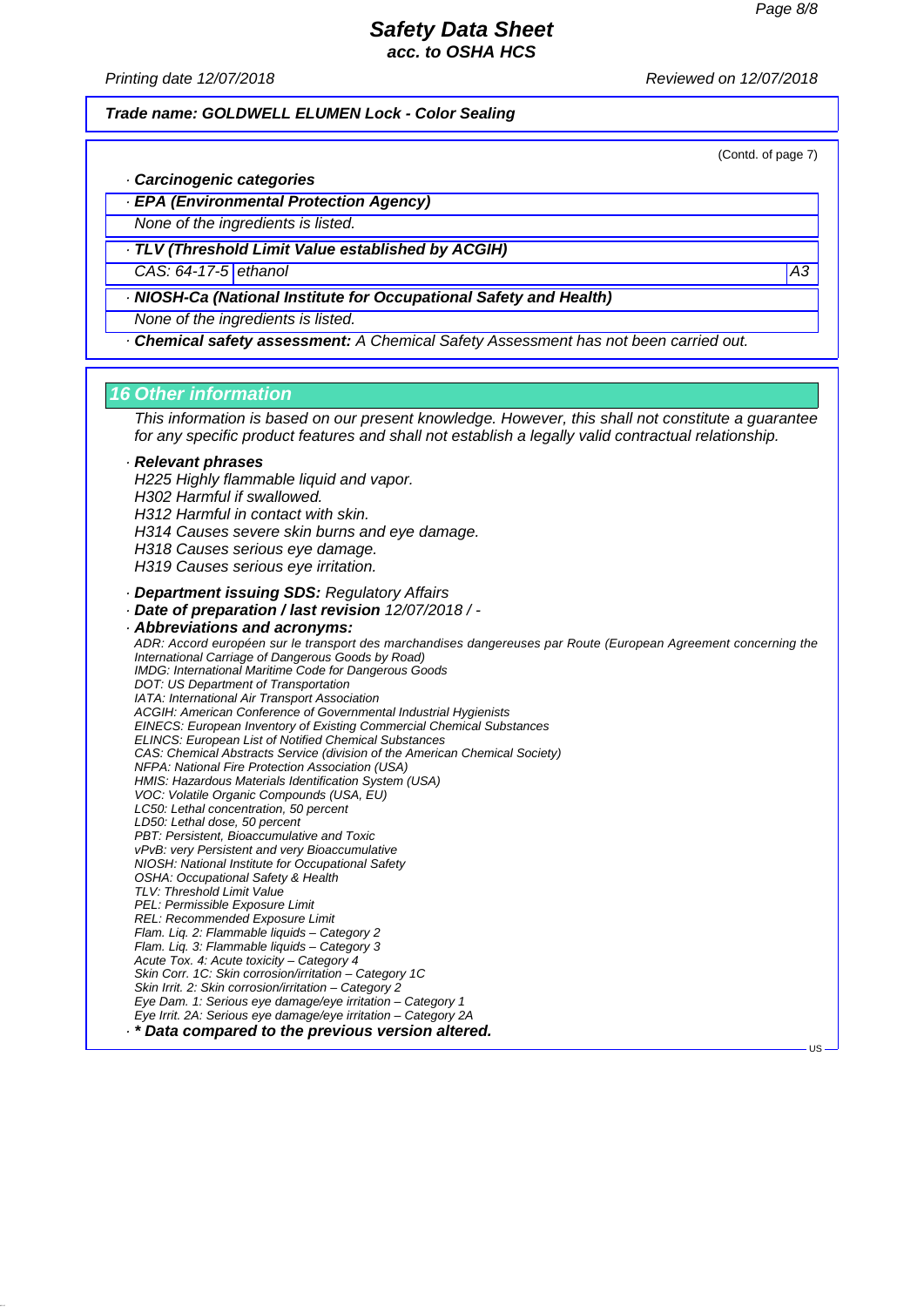Enriching lives, in harmony with nature.

*Safety Data Sheet acc. to OSHA HCS*

*Printing date 02/25/2019 Reviewed on 02/25/2019*



- *· Trade name: GOLDWELL ELUMEN Color Mask*
- *· Article number: 210975 200ml / 210978 25ml*
- *· Product category PC39 Cosmetics, personal care products*
- *· Application of the substance / the mixture Hair cosmetics*
- *· Manufacturer/Supplier: Kao USA Inc. 2535 Spring Grove Avenue Cincinnati, Ohio 45214 / USA KaoGermanySDS@kao.com*
- *· Information department: CHEMTREC*
- *· Emergency telephone number: CHEMTREC (US): (0800) 424-9300 CHEMTREC (Outside US): +1 (703) 527-3887 (24h)*

# *2 Hazard(s) identification*

### *· Classification of the substance or mixture*

*The product is not classified, according to the Globally Harmonized System (GHS).*

- *· Label elements*
- *· Hazard pictograms Void*
- *· Signal word Void*
- *· Hazard statements Void*
- *· Classification system:*
- *· NFPA ratings (scale 0 4)*



*Health = 0 Fire = 0 Reactivity = 0*

*· HMIS-ratings (scale 0 - 4)*

 HEALTH FIRE **REACTIVITY** 0  $\overline{10}$  $\overline{0}$ *Health = 0 Fire = 0 Reactivity = 0*

- *· Other hazards*
- *· Results of PBT and vPvB assessment*
- *· PBT: Not applicable.*
- *· vPvB: Not applicable.*

# *3 Composition/information on ingredients*

*· Chemical characterization: Mixtures*

*· Description: Mixture of the substances listed below with nonhazardous additions.*

*· Dangerous components:*

*CAS: 68607-24-9 C20/C22 Alkyl trimethyl ammoniumchloride Skin Irrit. 2, H315; Eye Irrit. 2A, H319*

# <sup>≥</sup>*2.5-<10%*

### *4 First-aid measures*

*· Description of first aid measures*

*· General information: No special measures required.*

(Contd. on page 2)

 $H<sub>S</sub>$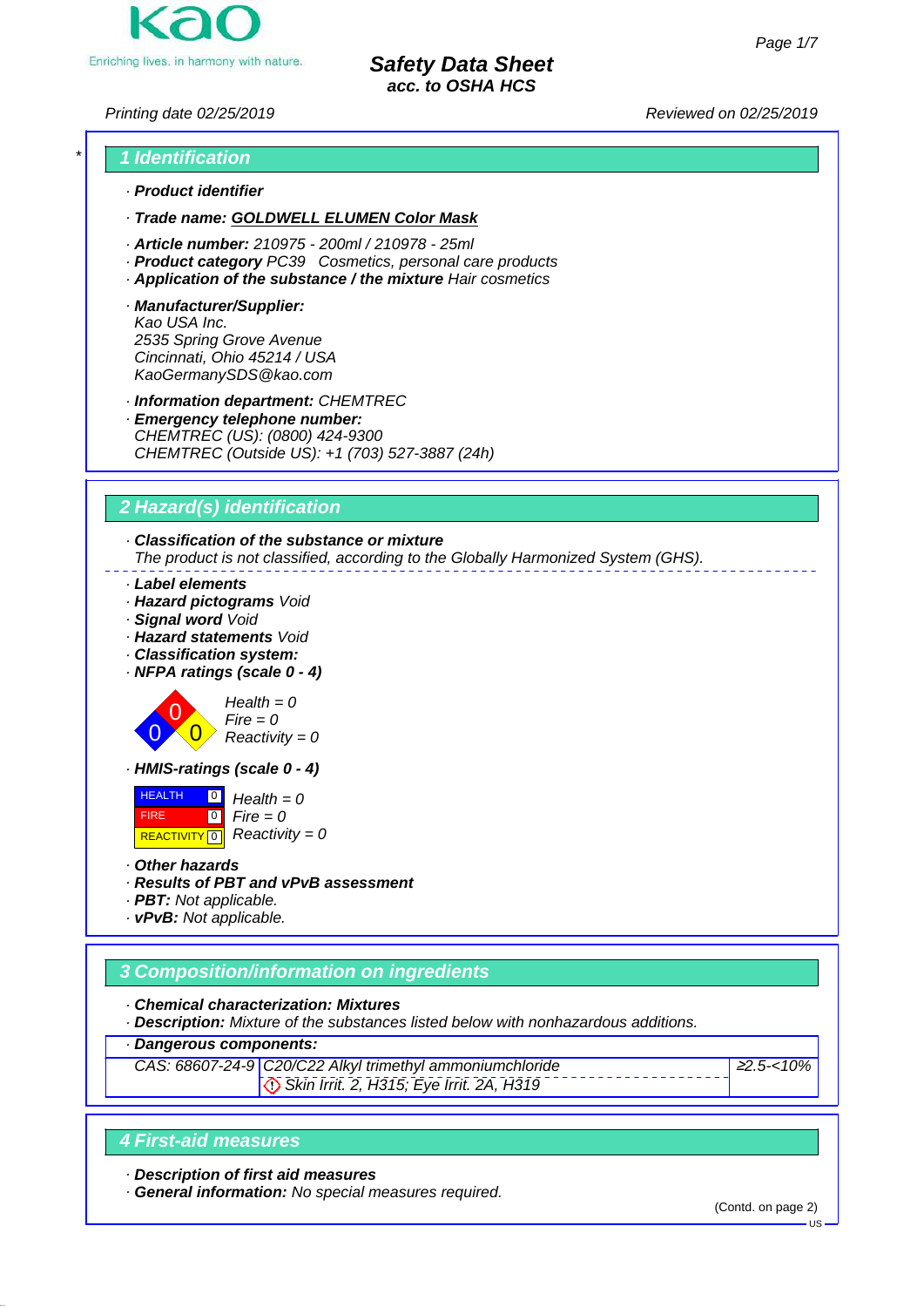*Printing date 02/25/2019 Reviewed on 02/25/2019*

#### *Trade name: GOLDWELL ELUMEN Color Mask*

(Contd. of page 1)

- *· After inhalation: Supply fresh air; consult doctor in case of complaints.*
- *· After skin contact: Generally the product does not irritate the skin.*
- *· After eye contact: Rinse opened eye for several minutes under running water. · After swallowing:*
- *Do not induce vomiting; immediately call for medical help. If symptoms persist consult doctor.*
- *· Information for doctor: Treat symptomatically.*
- *· Most important symptoms and effects, both acute and delayed No further relevant information available.*
- *· Indication of any immediate medical attention and special treatment needed No further relevant information available.*

### *5 Fire-fighting measures*

- *· Extinguishing media*
- *· Suitable extinguishing agents: Use fire fighting measures that suit the environment.*
- *· Special hazards arising from the substance or mixture During heating or in case of fire poisonous gases are produced. Exposure to decomposition products may be a hazard to health No further relevant information available.*
- *· Advice for firefighters*
- *· Protective equipment: No special measures required. Mouth respiratory protective device.*
- *· Additional information Fire residues and contaminated fire extinguishing water must be disposed of in accordance with local regulations. Use water spray to cool unopened containers.*

*Prevent fire extinguishing water from contaminating surface water or the ground water system*

#### *6 Accidental release measures*

- *· Personal precautions, protective equipment and emergency procedures Mount respiratory protective device. Not required.*
- *· Environmental precautions: Do not allow to enter sewers/ surface or ground water.*
- *· Methods and material for containment and cleaning up:*

*Absorb with liquid-binding material (sand, diatomite, acid binders, universal binders, sawdust). · Reference to other sections*

*See Section 7 for information on safe handling. See Section 8 for information on personal protection equipment. See Section 13 for disposal information.*

# *7 Handling and storage*

- *· Handling:*
- *· Precautions for safe handling No special measures required.*
- *· Information about protection against explosions and fires: Keep respiratory protective device available. No special measures required.*
- *· Conditions for safe storage, including any incompatibilities*
- *· Storage:*
- *· Requirements to be met by storerooms and receptacles: No special requirements.*
- *· Information about storage in one common storage facility: Not required.*

(Contd. on page 3)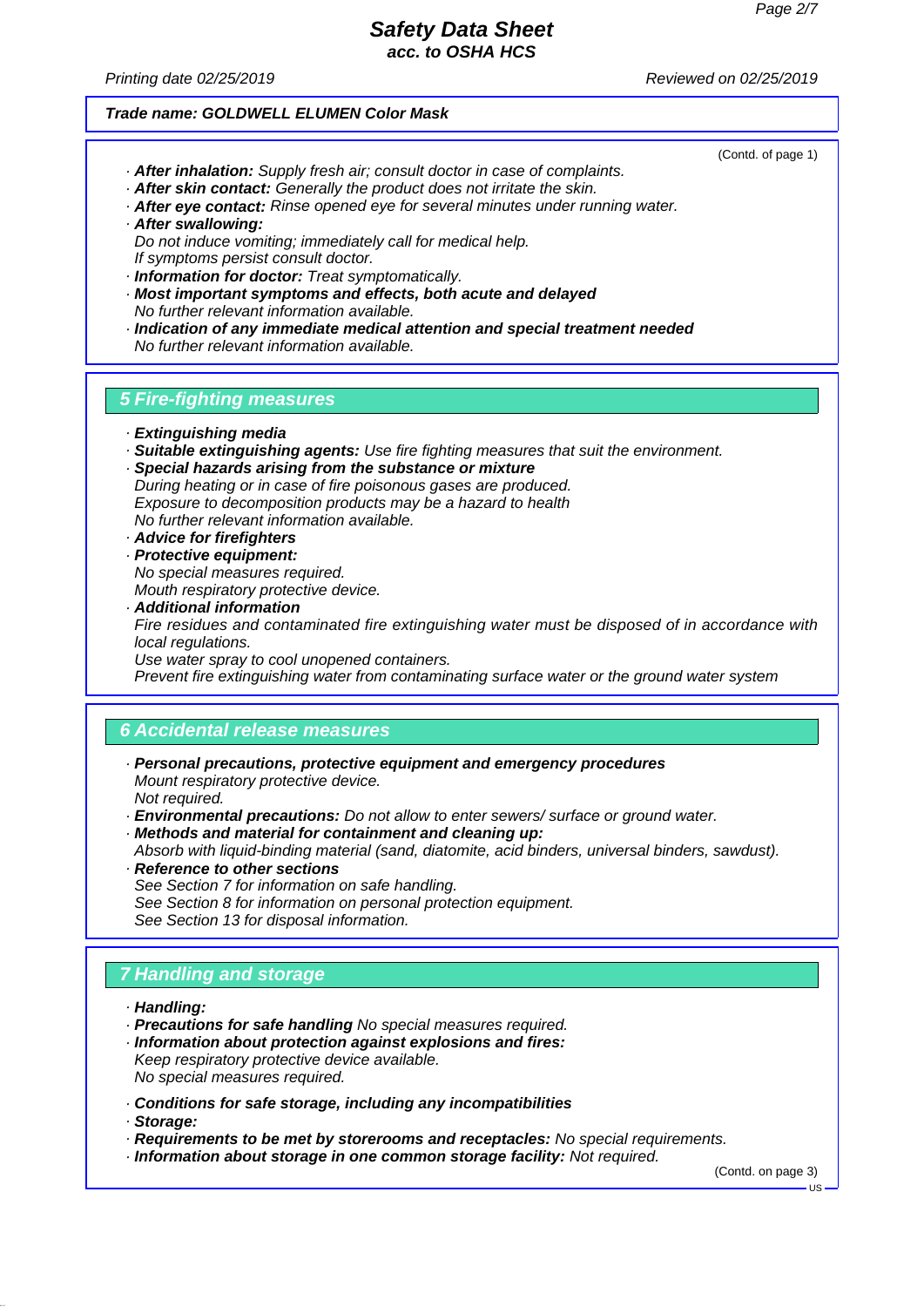(Contd. of page 2)

### *Safety Data Sheet acc. to OSHA HCS*

*Printing date 02/25/2019 Reviewed on 02/25/2019*

#### *Trade name: GOLDWELL ELUMEN Color Mask*

*· Further information about storage conditions: None.*

*Keep receptacle tightly sealed. Keep container in a well-ventilated plase.*

*· Specific end use(s) No further relevant information available.*

### *8 Exposure controls/personal protection*

*· Additional information about design of technical systems: No further data; see item 7.*

*· Components with limit values that require monitoring at the workplace:*

*The product does not contain any relevant quantities of materials with critical values that have to be monitored at the workplace.*

*· Additional information: The lists that were valid during the creation were used as basis.*

#### *· Exposure controls*

- *· Personal protective equipment:*
- *· General protective and hygienic measures:*
- *The usual precautionary measures for handling chemicals should be followed.*
- *· Breathing equipment:*

#### *Not required.*

*In case of brief exposure or low pollution use respiratory filter device. In case of intensive or longer exposure use respiratory protective device that is independent of circulating air.*

### *· Protection of hands:*



*Not required under normal conditions. The details concerned are recommendations. The glove material has to be impermeable and resistant to the product / the substance /*

*the preparation. Due to missing tests no recommendation to the glove material can be given for the product/ the preparation/ the mixture.*

*Selection of the glove material on consideration of the penetration times, rates of diffusion and the degradation. - Please contact the glove supplier for futher information.*

### *· Material of gloves*

*The selection of the suitable gloves does not only depend on the material, but also on further marks of quality and varies from manufacturer to manufacturer. As the product is a preparation of several substances, the resistance of the glove material can not be calculated in advance and has therefore to be checked prior to the application.*

*· Penetration time of glove material*

*The exact break through time has to be found out by the manufacturer of the protective gloves and has to be observed.*

### *· Eye protection:*



*Not required under normal conditions If there is a risk of splashing: safety glasses*

| · Information on basic physical and chemical properties<br><b>General Information</b> |                 |  |
|---------------------------------------------------------------------------------------|-----------------|--|
| · Appearance:                                                                         |                 |  |
| Form:                                                                                 | emulsion        |  |
| Color:                                                                                | White           |  |
| · Odor:                                                                               | Characteristic  |  |
| Odor threshold:                                                                       | Not determined. |  |
| $\cdot$ pH-value at 20 °C (68 °F):                                                    | 2.9             |  |

*<sup>·</sup> Control parameters*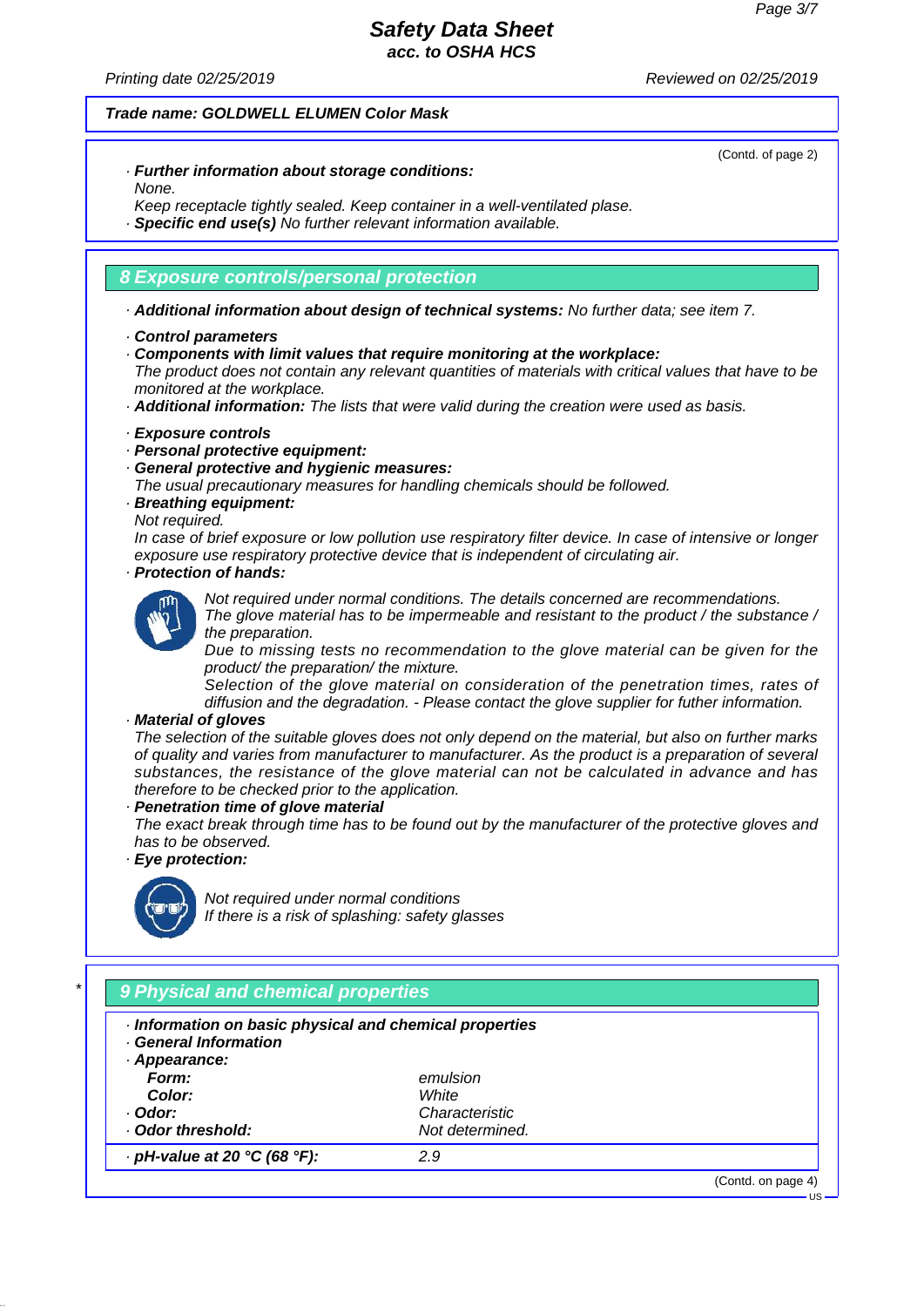*Printing date 02/25/2019 Reviewed on 02/25/2019*

#### *Trade name: GOLDWELL ELUMEN Color Mask*

|                                                                                                   | (Contd. of page 3)                                                                                 |  |
|---------------------------------------------------------------------------------------------------|----------------------------------------------------------------------------------------------------|--|
| Change in condition<br><b>Melting point/Melting range:</b><br><b>Boiling point/Boiling range:</b> | Undetermined.<br>Undetermined.                                                                     |  |
| · Flash point:                                                                                    | Not applicable.                                                                                    |  |
| · Flammability (solid, gaseous):                                                                  | Not applicable.                                                                                    |  |
| Decomposition temperature:                                                                        | Not determined.                                                                                    |  |
| · Auto igniting:                                                                                  | Product is not selfigniting.                                                                       |  |
| Danger of explosion:                                                                              | Product does not present an explosion hazard.                                                      |  |
| $\cdot$ Vapor pressure at 20 °C (68 °F):                                                          | 23 hPa (17.3 mm Hg)                                                                                |  |
| · Density at 20 °C (68 °F):<br>· Relative density<br>· Vapor density<br>· Evaporation rate        | 0.9887 g/cm <sup>3</sup> (8.2507 lbs/gal)<br>Not determined.<br>Not determined.<br>Not determined. |  |
| · Solubility in / Miscibility with<br>Water:                                                      | Not miscible or difficult to mix.                                                                  |  |
| · Partition coefficient (n-octanol/water): Not determined.                                        |                                                                                                    |  |
| · Viscosity:<br>Dynamic at 20 $°C$ (68 $°F$ ):<br>Kinematic:                                      | 50,000 mPas<br>Not determined.                                                                     |  |
| · Solvent content:<br><b>Organic solvents:</b><br><b>Water:</b><br><b>VOC content:</b>            | $0.0\%$<br>86.4%<br>0.00%                                                                          |  |
| Solids content:<br>Other information                                                              | 12.8%<br>No further relevant information available.                                                |  |

### *10 Stability and reactivity*

*· Reactivity*

*No dangerous reactions known if used as directed. No further relevant information available.*

- *· Chemical stability The product is stable under standard conditions.*
- *· Thermal decomposition / conditions to be avoided: No decomposition if used according to specifications.*
- *· Possibility of hazardous reactions No dangerous reactions known.*
- *· Conditions to avoid No further relevant information available.*
- *· Incompatible materials: No further relevant information available.*
- *· Hazardous decomposition products: No dangerous decomposition products known.*

### *11 Toxicological information*

- *· Information on toxicological effects*
- *· Acute toxicity:*
- *· Primary irritant effect:*
- *· on the skin: No irritant effect.*
- *· on the eye: No irritating effect.*
- *· Sensitization: No sensitizing effects known.*

(Contd. on page 5)

 $-1$ <sub>S</sub>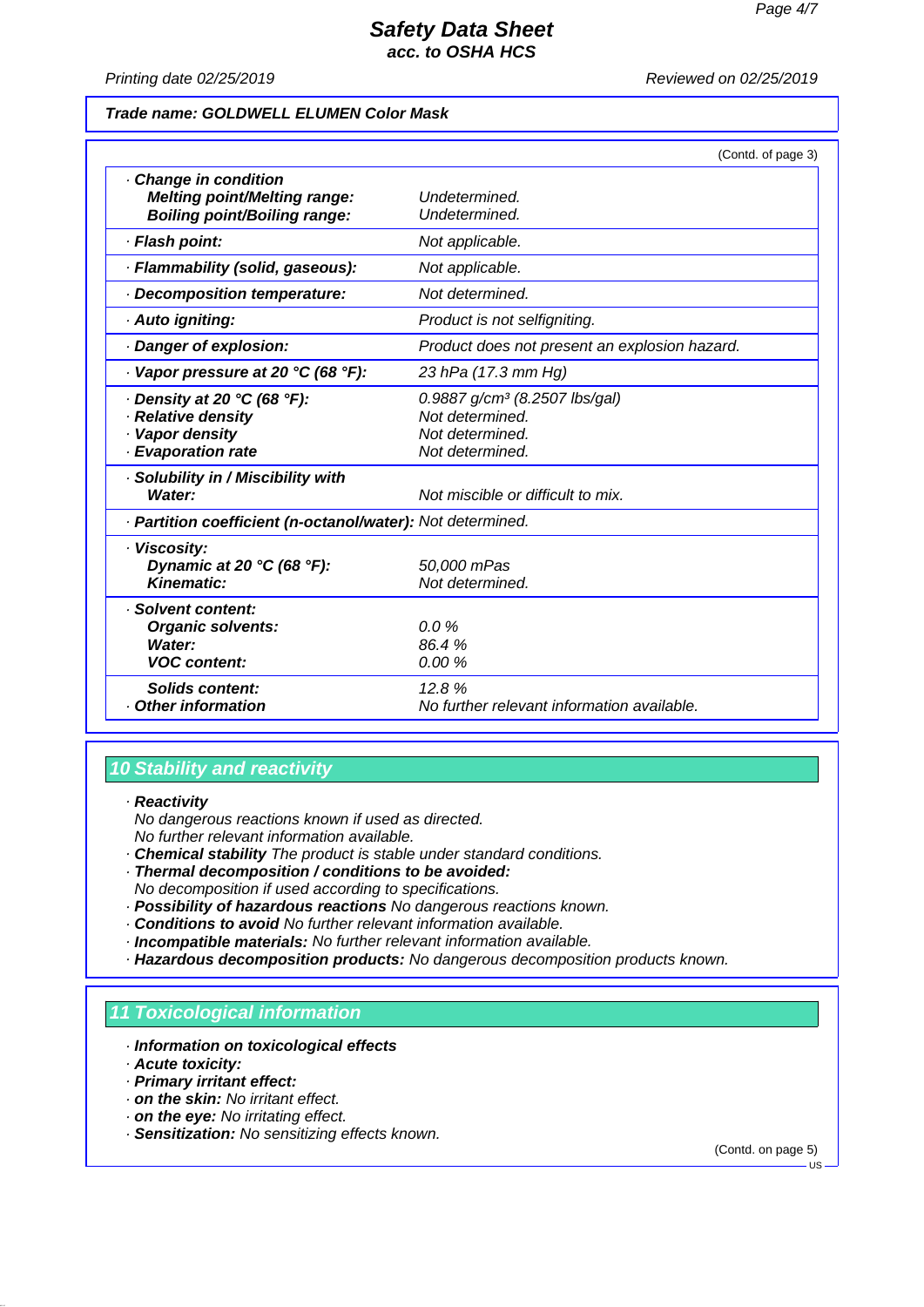(Contd. of page 4)

### *Safety Data Sheet acc. to OSHA HCS*

*Printing date 02/25/2019 Reviewed on 02/25/2019*

#### *Trade name: GOLDWELL ELUMEN Color Mask*

*· Additional toxicological information:*

*The product is not subject to classification according to internally approved calculation methods for preparations:*

*When used and handled according to specifications, the product does not have any harmful effects according to our experience and the information provided to us.*

#### *· Carcinogenic categories*

| · IARC (International Agency for Research on Cancer) |                                                       |    |
|------------------------------------------------------|-------------------------------------------------------|----|
|                                                      | CAS: 68603-42-9 coconut oil diethanolamine condensate | 2B |
| CAS: 108-46-3                                        | resorcinol                                            | 3  |
| $CAS: 64-17-5$                                       | ethanol                                               |    |
| CAS: 108-45-2                                        | m-phenylenediamine                                    | 3  |
| · NTP (National Toxicology Program)                  |                                                       |    |
| None of the ingredients is listed.                   |                                                       |    |

#### *· OSHA-Ca (Occupational Safety & Health Administration)*

*None of the ingredients is listed.*

### *12 Ecological information*

#### *· Toxicity*

- *· Aquatic toxicity: No further relevant information available.*
- *· Persistence and degradability No further relevant information available.*
- *· Behavior in environmental systems:*
- *· Bioaccumulative potential No further relevant information available.*
- *· Mobility in soil No further relevant information available.*
- *· Additional ecological information:*
- *· General notes:*

*Water hazard class 2 (Self-assessment): hazardous for water Do not allow product to reach ground water, water course or sewage system. Danger to drinking water if even small quantities leak into the ground.*

- *· Results of PBT and vPvB assessment*
- *· PBT: Not applicable.*
- *· vPvB: Not applicable.*
- *· Other adverse effects No further relevant information available.*

### *13 Disposal considerations*

*· Uncleaned packagings:*

*· Recommendation: Disposal must be made according to official regulations.*

| · UN-Number<br>· DOT, ADR/RID/ADN, ADN, IMDG, IATA  | Void |  |
|-----------------------------------------------------|------|--|
| · UN proper shipping name<br>· DOT, ADN, IMDG, IATA | Void |  |
| Transport hazard class(es)                          |      |  |
| · DOT, ADR/RID/ADN, ADN, IMDG, IATA<br>· Class      | Void |  |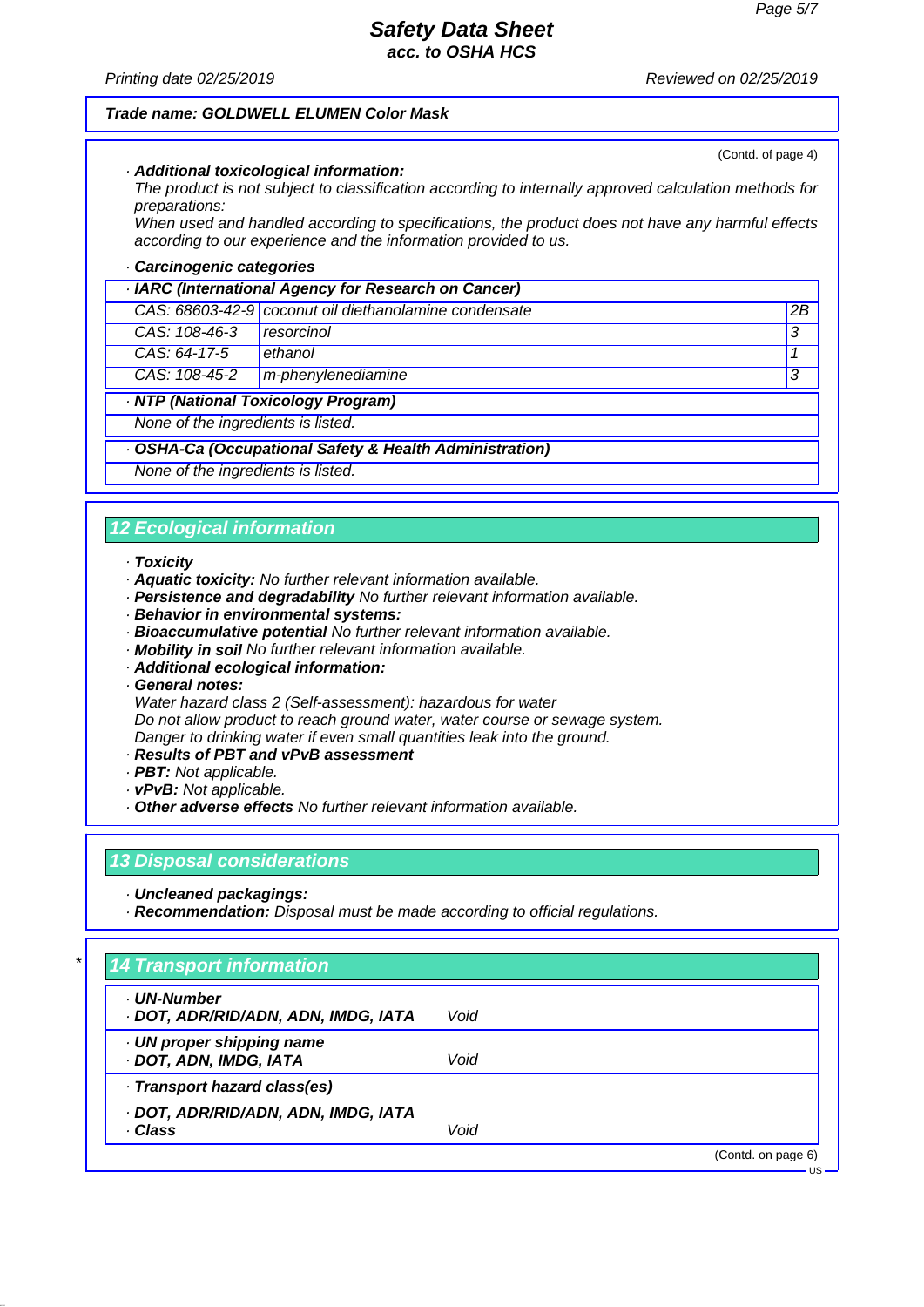*Printing date 02/25/2019 Reviewed on 02/25/2019*

#### *Trade name: GOLDWELL ELUMEN Color Mask*

|                                                                                                        |                 | (Contd. of page 5) |
|--------------------------------------------------------------------------------------------------------|-----------------|--------------------|
| · Packing group<br>· DOT, ADR/RID/ADN, IMDG, IATA                                                      | Void            |                    |
| · Environmental hazards:                                                                               | Not applicable. |                    |
| · Special precautions for user                                                                         | Not applicable. |                    |
| · Transport in bulk according to Annex II of<br><b>MARPOL73/78 and the IBC Code</b><br>Not applicable. |                 |                    |
| · UN "Model Regulation":                                                                               | Void            |                    |

### *\* 15 Regulatory information*

- *· Safety, health and environmental regulations/legislation specific for the substance or mixture*
- *· Sara*
- *· Section 355 (extremely hazardous substances):*
- *None of the ingredients is listed.*
- *· Section 313 (Specific toxic chemical listings):*
- *CAS: 122-99-6 2-Phenoxyethanol*
- *CAS: 1336-21-6 Ammonia 25%*
- *CAS: 108-45-2 m-phenylenediamine*
- *· TSCA (Toxic Substances Control Act):*
- *All ingredients are listed.*
- *· Proposition 65*
- *· Chemicals known to cause cancer:*
- *CAS: 68603-42-9 coconut oil diethanolamine condensate*
- *· Chemicals known to cause reproductive toxicity for females:*
- *None of the ingredients is listed.*
- *· Chemicals known to cause reproductive toxicity for males:*
- *None of the ingredients is listed.*
- *· Chemicals known to cause developmental toxicity:*
- *CAS: 64-17-5 ethanol*
- *· Carcinogenic categories*
- *· EPA (Environmental Protection Agency)*
- *None of the ingredients is listed.*
- *· TLV (Threshold Limit Value established by ACGIH)*
- *CAS: 108-46-3 resorcinol A4*
- *CAS: 64-17-5 ethanol A3*
- *CAS: 108-45-2 m-phenylenediamine* A4<sup>2</sup>
- *· NIOSH-Ca (National Institute for Occupational Safety and Health)*
- *None of the ingredients is listed.*
- *· Chemical safety assessment: A Chemical Safety Assessment has not been carried out.*

### *16 Other information*

*This information is based on our present knowledge. However, this shall not constitute a guarantee for any specific product features and shall not establish a legally valid contractual relationship.*